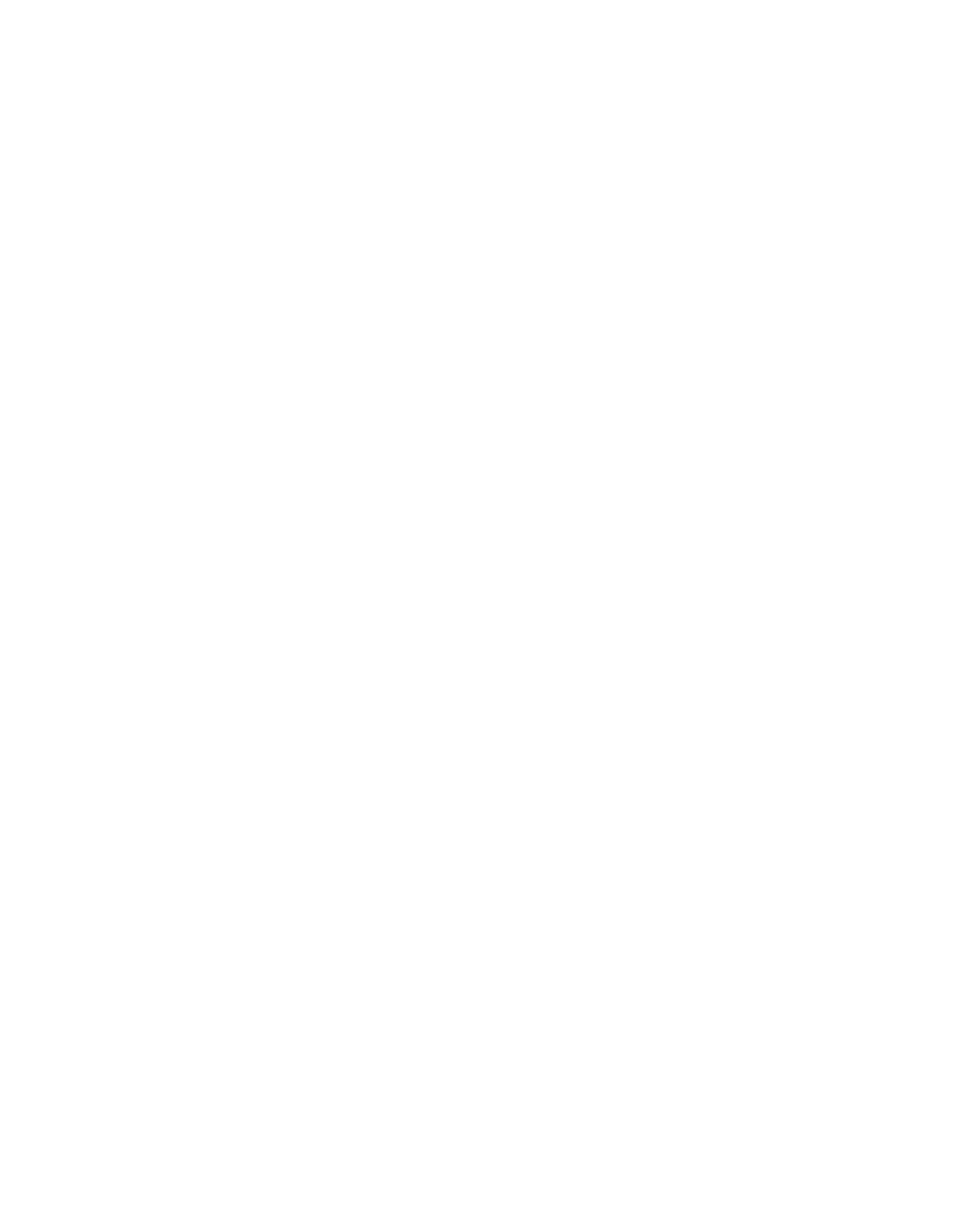## **Table of Contents**

|           | Sunday, January 2, 2022   |  |
|-----------|---------------------------|--|
| Lesson 2: | Sunday, January 9, 2022   |  |
| Lesson 3: | Sunday, January 16, 2022  |  |
| Lesson 4: | Sunday, January 23, 2022  |  |
|           | Sunday, January 30, 2022  |  |
| Lesson 6: | Sunday, February 6, 2022  |  |
| Lesson 7: | Sunday, February 13, 2022 |  |
|           | Sunday, February 29, 2022 |  |
|           | Sunday, February 27, 2022 |  |
|           | Sunday, March 6, 2022     |  |
|           | Sunday, March 13, 2022    |  |
|           | Sunday, March 20, 2022    |  |
|           | Sunday, March 27, 2022    |  |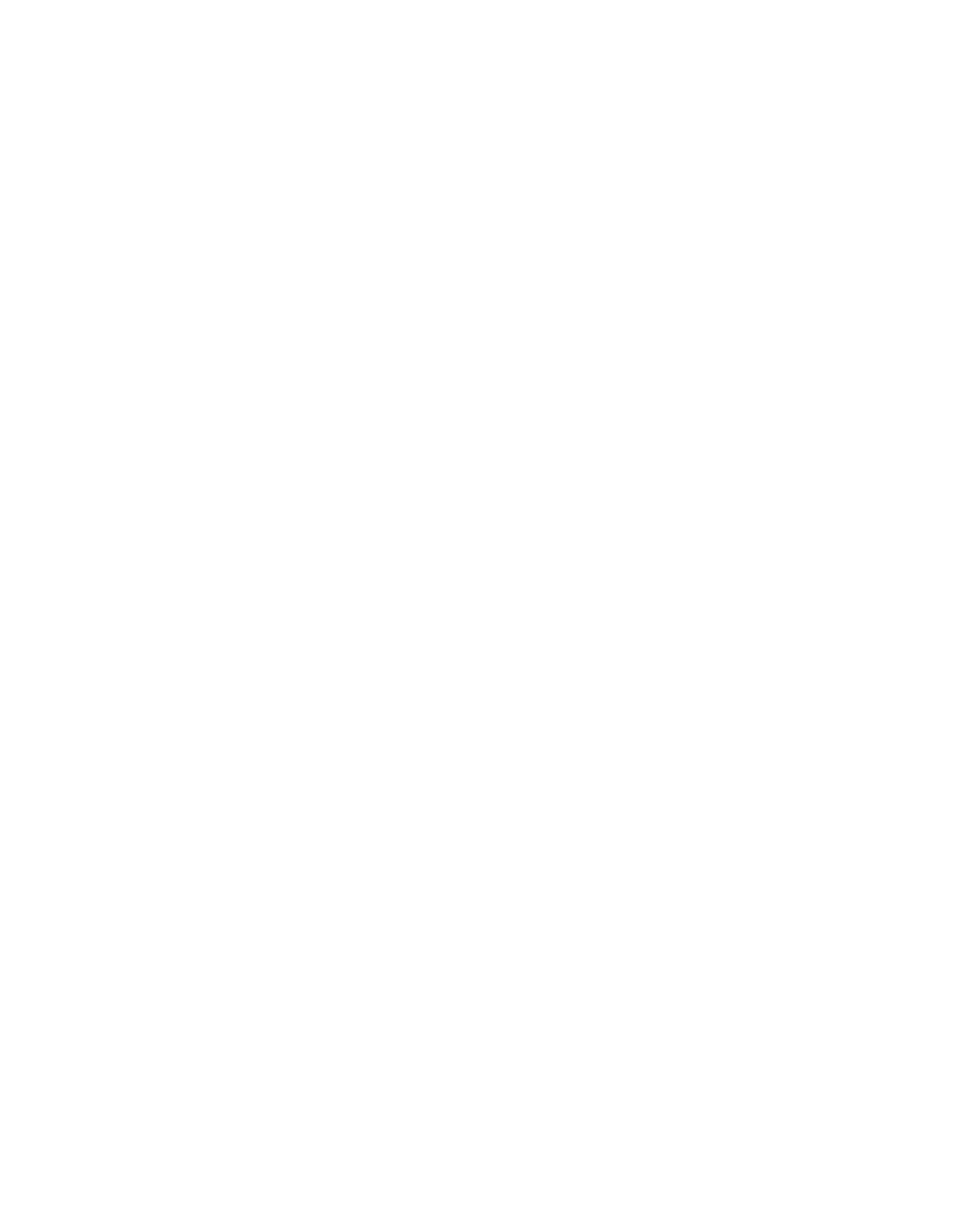## **Introduction/Beneficiaries of Salvation**

1 Peter 1:1 - *"Peter, an apostle of Jesus Christ, To the pilgrims of the Dispersion in Pontus, Galatia, Cappadocia, Asia, and Bithynia,"*

#### **Author - Peter**

#### ! **Peter, the Man**

The author calls himself by the name given to him by the Lord instead of calling himself Simon. It should be noted that in his second epistle he refers to himself as "Simon Peter." Jesus gave him the name "Peter" after his great confession in Matthew 16:16: *"You are the Christ, the Son of the living God."* The name Peter means "rock" as in solid rock. However, many times Peter appeared to be more like shifting sand. Later in verse 23 of Matthew 16 he protested against one of Jesus' predictions. Some of the most pointed reprimands in the New Testament are leveled at Peter. During his abortive undertaking to walk to Jesus on the water, the Savior asked him*: "You of little faith, why did you doubt?"*

#### ! **Peter, the Apostle**

According to Thayer an apostle is "a delegate, messenger, one sent forth with orders"(68). Therefore to spurn an apostle would be to spurn the one who sent him. Conversely, to accept and apostle is to receive Christ and God (Jn. 13:20; cf. Mt. 10:40; Mk. 9:37; Lk. 10:16).

Notice that Peter does not claim any distinction other than being just one of the twelve apostles. Although in all four lists of the apostles (Mt. 10:2-4; Mk. 3:16-19; Lk. 6:14-16; Ac. 1:13) Peter's name appears first, yet he was of equal rank with them.

#### ! **Internal Evidence**

The internal evidence of Peter's authorship to this epistle is overwhelming. Not only for the first chapter and the first verse, but in 5:1 he claims to be a witness of Christ's sufferings. Furthermore in 2 Peter 3:1 Peter refers to a former epistle.

#### ! **External Evidence**

Unlike 2 Peter, there is no authentic challenge by the early Christian writers to Peter being the author of this letter. Irenaeus who lived in the second century A.D. quotes from him two times in *Against Heresies* (IV:9; IV:16,5; V:7,2). Many other writers of the second and third centuries quoted from 1 Peter as scripture penned from this beloved apostle: Barnabas, Justin Martyr, Origen, Tertullian, Eusebius, Clement of Rome, and Polycarp.

#### ! **Objections to Peter's Authorship**

Until the nineteenth century the authorship of 1 Peter was unquestioned and universally accepted. The attack comes from the Greek used in 1 Peter. Some scholars believe that it is too good for a Galilean fisherman who was called *"uneducated"* (Acts 4:13). Let the population of first century Palestine was probably bi-lingual.

#### **Date - 62-68 A.D.**

An exact date for this letter cannot be attained. There is some who argue for a later date pointing a period of persecution. Yet there are no mentions of emperor worship or murder. The main argument for a late date for 1 Peter is drawn from its references to persecution. Others call for an earlier date. This is determined on the basis of John Mark being with Peter in Babylon (1 Peter 5:13) compared to Mark being with Paul in Rome (Col. 4:10). However, none of this is substantive enough to draw an accurate conclusion. For the purpose of our studies Peter's epistles were probably written between 62 to 68 AD.

#### **Place of Writing - Babylon**

From 1 Peter 5:13 one concludes that the epistle was written in Babylon. Yet, what is meant by Babylon. Four possibilities have been given.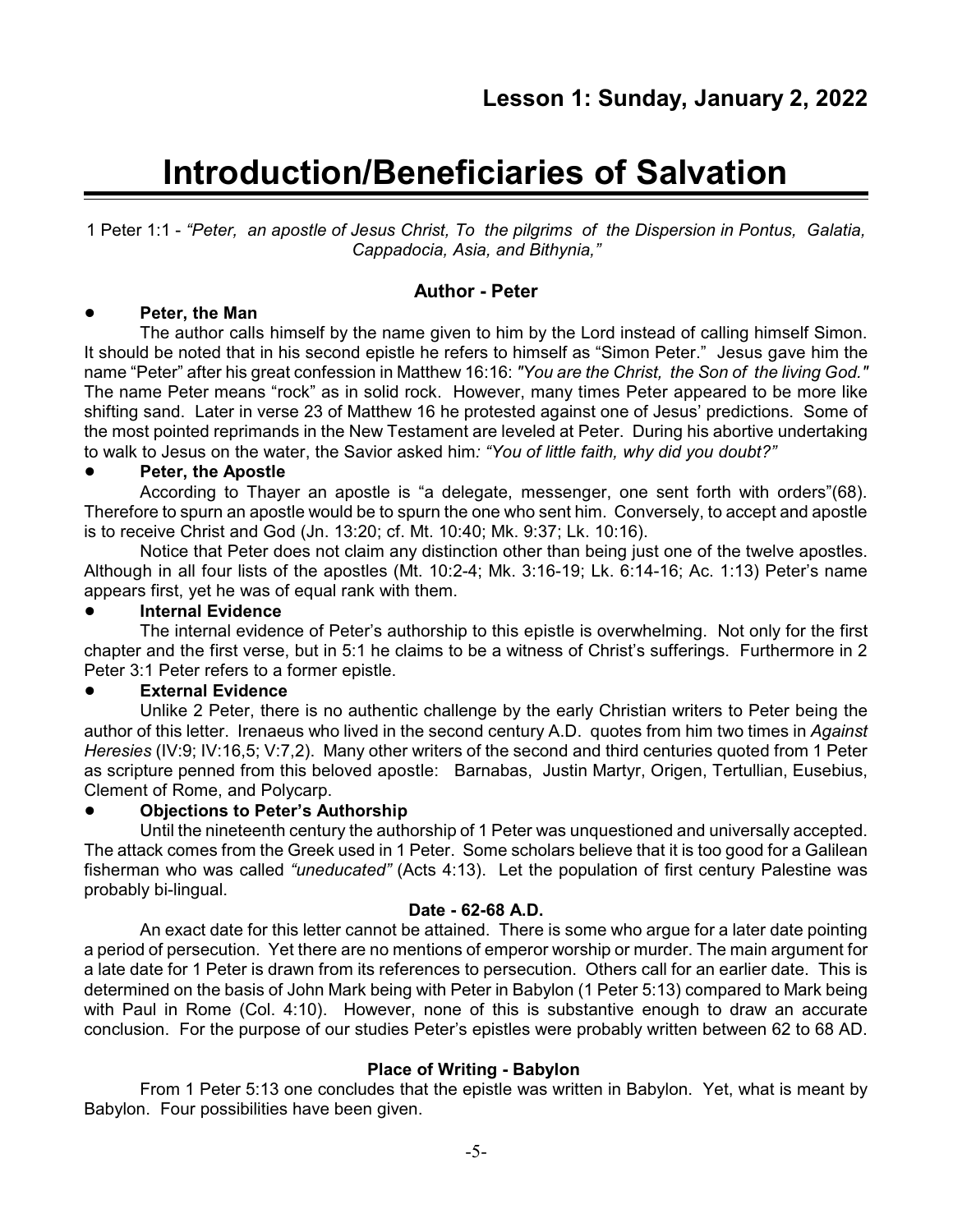First, some believe that Peter meant Babylon in Egypt. However, this town was small, insignificant with a meager Jewish population.

One of the most popular explanations is that "Babylon" really stands for Rome. After all, Rome is called "Babylon" in Revelation 17:5 and 18:10. Revelation is a book filled with symbols. Using Babylon to mean Rome is by no means out of place. However, Peter does not use figurative language or symbols. Unless the context of 1 Peter demands an allegorical meaning it must assumed that the writer meant what he wrote: Babylon. Furthermore, the choice of Rome as the place of writing is promoted by those who have the belief in the rumors that Peter was in Rome serving as the first pope. Consider the fact that Paul wrote five epistles from Rome (Ephesians, 2 Timothy, Philippians, Colossians and Philemon) in none of them does he mention the presence of Peter.

Perhaps the most logical explanation for the place of writing is: Babylon on the Euphrates. Josephus stated that there was a large Jewish population their in the first century (Ant. 15:2,2).

Still another possibility exists. Peter uses several metaphors in his letter. "Babylon" may be a metaphor for the wicked world in which the Christian pilgrim must suffer as he journey's toward his heavenly home. As the faithful remnant waited to return from Babylonian captivity.

#### **Recipients of the Letter - Christians of Asia Minor**

Where Peter wrote this letter may be a mystery. To whom he wrote it is not. *"Peter, an apostle of Jesus Christ, To the pilgrims of the Dispersion in Pontus, Galatia, Cappadocia, Asia, and Bithynia"* (1 Peter 1:1). These are five Roman provinces in Asia Minor in what is now modern Turkey. Peter may have visited these churches at some point. 1 Cor. 9:5 implies that he may have traveled with his wife.

Peter refers to these Christians as *"pilgrims of the Dispersion"* or "scattered strangers." The word translated "scattered" diaspora was a technical term for the Jews who lived outside or Palestine. Peter may be using the term to refer to God's citizens on earth who are dispersed among the wicked in this world.

It is more likely that the bulk of Peter's audience were made up of gentiles instead of Jews. Some statements in his letter suggest that some of his readers were converted out of gentile paganism (1:14; 18; 2 :9-10; 4:1-4). Peter did not restrict his ministry to the Jews, after all he converted the first Gentiles (Acts 10,11).

#### **The Theme**

If Job is the book in the Old Testament on suffering than 1 Peter is the book about suffering in the New. At least fifteen times in this letter, Peter referred to suffering using eight different Greek words. Perhaps Peter wrote this to prepare the saints for Nero's persecution in Rome in the year 64 AD. Although we do not suffer from persecution from the government all faithful Christians suffer to some extent today. It has been well said, "Preach to the suffering and you will never lack a congregation. There is a broken heart in every pew."

Another aspect to the theme of 1 Peter is the use of the word *"hope."* Paul is said to focus on faith while John is the apostle of love. Here, Peter is the purveyor of hope. Many were suffering persecution, trials, etc. Peter's message was that it was not hopeless. Peter's goal was not merely to write about hope, but to demonstrate that it is to yield favorable fruit in the lives of Christians. An important part of this hope is that Christ is coming again. Peter makes several references to this anticipated event (1:5; 7; 13; 2:12; 4:7; 4:13; 5:1,4).

The Greek word for *"grace"* is used in every chapter of (1 Peter: 1:2,10,13; 2:19; 2:20; 3:7; 4:10; 5:5,10,12). When faced with unmerciful suffering and fiery trials Peter needed them to remember that God is and always will be the God of grace. Like Paul who suffered with the thorn in the flesh these suffering saints can know to that God's grace is sufficient for them.

The suffering of a faithful Christian will one day be transformed into glory (1:6,7; 4:113,14; 5:10). Those who are suffering as Christians have hope through the grace of God to be glorified in the Second Coming of Christ.

### **Beneficiaries of Salvation**

1 Peter 1:1b,2 - *To the pilgrims of the Dispersion in Pontus, Galatia, Cappadocia, Asia, and*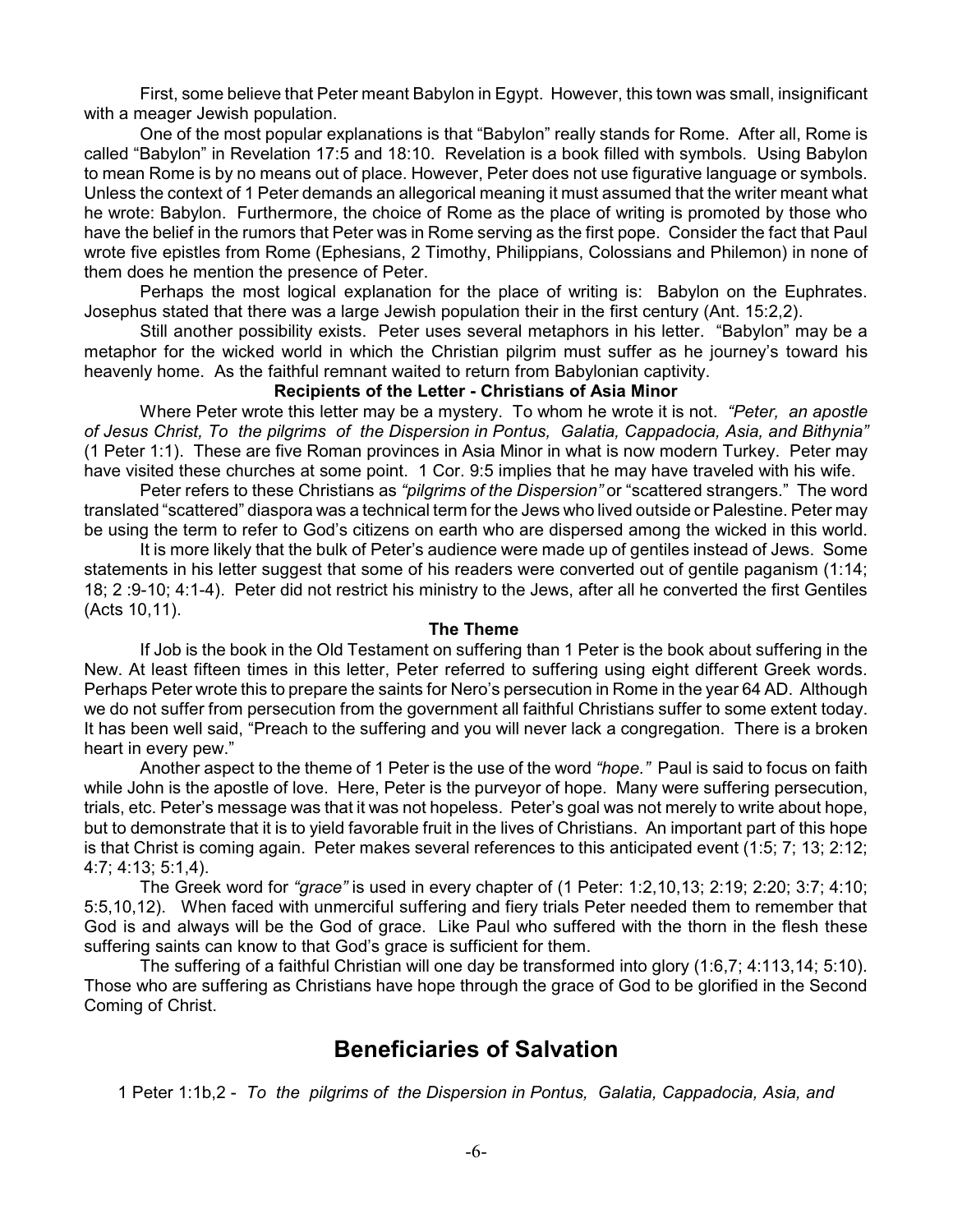#### *Bithynia, 2 elect according to the foreknowledge of God the Father, in sanctification of the Spirit, for obedience and sprinkling of the blood of Jesus Christ: Grace to you and peace be multiplied.*

To whom is Peter writing this epistle? The detailed description he gives of his readers informs us that he writes to those who have reaped the benefits of salvation. Just who are the beneficiaries of salvation?

#### # **Those who are Pilgrims of the Dispersion**

The ones who are beneficiaries of salvation are the *"pilgrims of the dispersion."* A pilgrim is one "who stays in a place as a stranger or visitor; to describe Christians whose final citizenship is in heaven and who are regarded as temporary dwellers on earth" (Zondervan Pictorial Encyclopedia Of The Bible). The term "dispersion" comes from the Greek work "diaspora." It means that which is scattered like a farmer would disperse or scatter seed. In John 7:35 it refers to the Jews who were dispersed among the Greeks as a consequence of the Assyrian and Babylonian captivities. Peter does not refer to the Jewish Diaspora, but to Christians who as sojourners live in a world not their own. They have no territory or cities of their own, instead they are dispersed and spread out among those of this world.

The Epistle to Diognetus from the early Christian era explains how the saved were considered scattered sojourners.

*"Christians are not marked out from the rest of mankind by their country or their speech or their customs...they dwell in cities both Greek and barbarian, each as his lot is cast, following the customs of the region in clothing and in food and in the outward things of life generally; yet they manifest the wonderful and openly paradoxical character of their own state. They inhabit the lands of their birth, but as temporary residents thereof; they take their share of all responsibilities as citizens, and endure all disabilities as aliens. Every foreign land is their native land, and every native land a foreign land...They pass their days upon the earth, but their citizenship is in heaven."*

A pilgrim is not a naturalized citizen. Instead of becoming like the world, he remains separated from them and remains distinct in speech, dress and conduct. A pilgrim does not love the world or the things in the world (1 John. 2:15-17). As Lot was not conformed to the life-style of his fellow Sodomites, he does not live after the fashion of this world, but rather is transformed into the image of Christ (Rom. 12:1,2). The pilgrim's home is not this world. Like the song we sing: "This World Is Not My Home", instead "Here we are but staying pilgrims".

The pilgrim's home is heaven. His citizenship is in heaven (Phil. 3:20). Life is the journey that ends at his true destination. Each day he live takes his closer home in heaven. With this mind-set a Christian's entire perspective on life changes. He sees his money, time, home, job and even death in a different light. Death is not the end of the pilgrim's life, instead it is the end of his journey on earth.

#### # **Those Elect of God**

The next three definitions of the beneficiaries of salvation have to do with those saved by all three Persons in the Godhead: the Father, the Son, and the Holy Spirit.

Only those who are elect of God can be saved. The term *"elect"* simply means "chosen" and is so translated in (2:9,10). "Elect," in the Greek order, comes before "strangers." They are the elect, in relation to heaven, strangers in relation to the earth. Israel alone bore this title (Dt. 7:6; 14:2. Is. 45:4; Ps. 105:6,43). Now it belongs to those who have responded to the Gospel call.

This election is through the foreknowledge of God. Before the world began God pre-arranged salvation for those who are in Christ (2 Th. 2:13,14). Note, that foreknowledge is not the same a predestination. Many denominations teach otherwise. W. A Criswell wrote, *"He wrote our names in the Book of life before the foundation of the earth".* This belief is not the result of the Bible's teaching on election, but Calvinism. It limits God's election to just those who have been predestined by God go be saved. This is a cruel and ungodly doctrine.

According the Scripture those who are chosen are called by the Gospel. Those who believe and obey the Gospel are saved. Yet, it is said that God is the one doing the choosing or electing. How can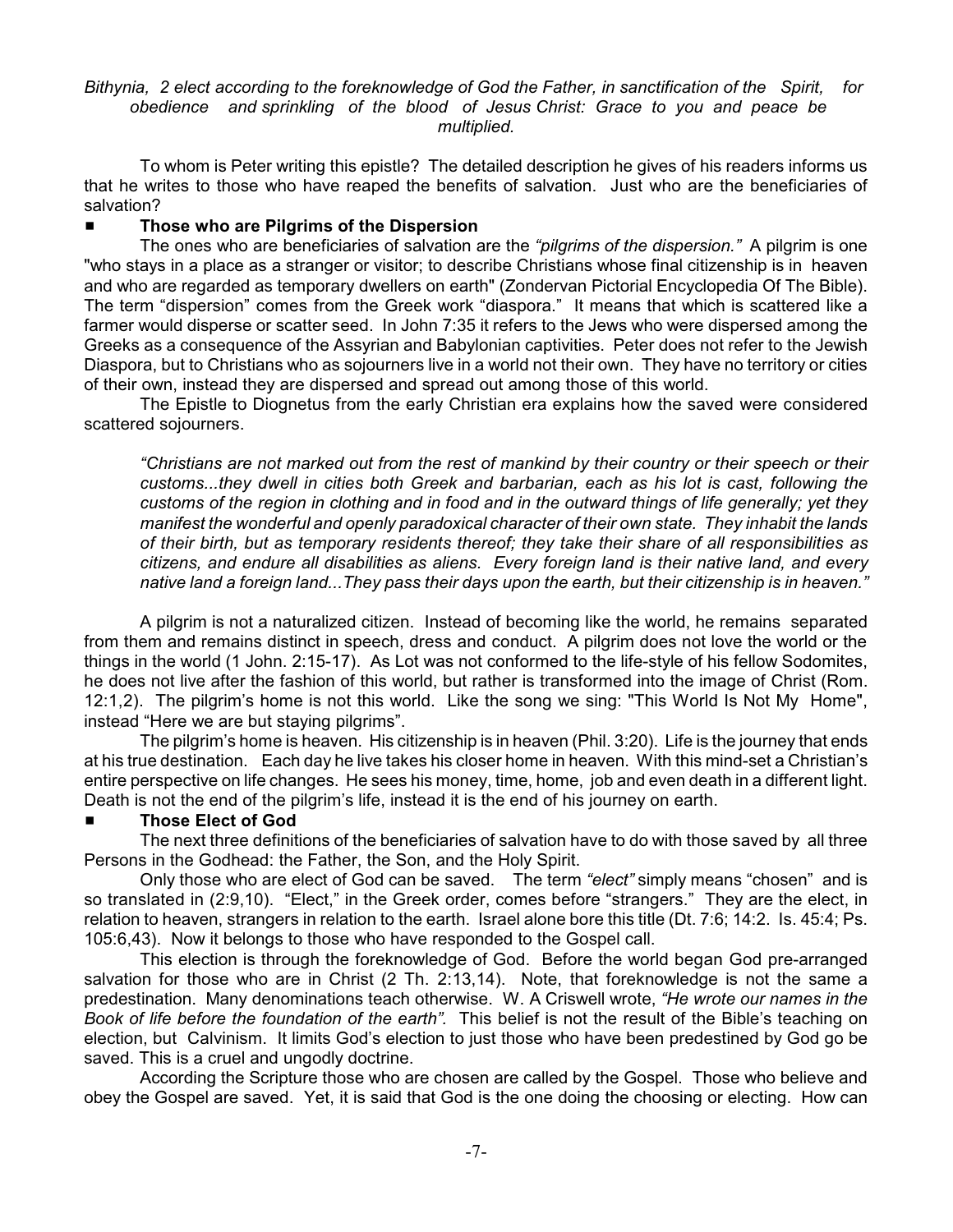this be? God only elects to salvation those who obey the Gospel. Consider an election where God votes for you to be saved through the Gospel Plan of Salvation. The Devil votes against your salvation. You have the choice to brake the tie and be saved by choosing to obey the Gospel. God has cast His vote for your salvation from the beginning. As an individual a Christian must be *"diligent to make your calling and election sure"* (2 Peter 1:10) by casting his vote in obedience to the terms of salvation.

#### # **Those Sanctified by the Spirit**

Beneficiaries of salvation include those who are sanctified by the Holy Spirit. Sanctification is the process of *"setting apart"* to God the soul of man. God's part in salvation was to elect us. The Holy Spirit's role involves sanctification (Rom. 15:16; 1 Cor. 6:11; 2 Thess. 2:13). The instrumentality of sanctification is a work of the Holy Spirit. How? Paul wrote, *"salvation through sanctification by the Spirit and faith in the truth."* (2 Thess. 2:13). Note that a working, active faith in the truth is involved in the process. Faith comes by hearing the Word of God (Rom. 10:17). The Word of God is revealed by the Holy Spirit. Therefore, when one reads, believes the truth, obeys the Gospel he is set apart from the filth of sin and is saved.

#### # **Those Obedient Sprinkled with the Blood of Christ**

God has chosen before world began that man be saved in Christ. *"By means of the instruction of the gospel given by the Holy Spirit, one is led to or toward obedience which brings to the individual the purification of the sprinkling of the blood of Christ"* (Hamilton 7). Thus, the Father, the Son, and the Holy Spirit work in harmony to bring salvation to man. Man's response to their efforts results in either eternal life or everlasting destruction.

The sprinkling of the blood of bulls, sheep or goats was common in the Old Testament. It was used as a symbol of cleansing from sin and leprosy (Lev. 14:1-7). Setting apart priests to God (Ex. 29:20-21). The sprinkling of the blood was used in the consecration of the Law. Yet, the blood of bull and goats could not take away sin (Heb. 10:4).

John the Baptist pointed out Jesus to his disciples and said, *"Behold the Lamb of God who takes away the sin of the world."* Only the perfect Son of God could be the Passover lamb for the world. His blood alone has the redemptive power (1:18,19). Christ's role in the Plan of Salvation was to be a sacrifice for our sins (Heb. 10:22). Only the blood of Christ an cleanse us (1 John 1:7).

#### # **Those Who Have Grace and Peace**

The greetings of grace and peace in the New Testament (Rom. 1:7. 2 Pet. 1:2; Jude 2) can be devaluated. They do not serve as merely formal greetings, but are salutations that have special meaning to those who have been saved.

Grace is the unmerited favor God as bestowed upon man. This is done by His election, the Holy Spirit's sanctification and the blood of Christ. Peace refers to "the tranquil state of a soul assured of its salvation through Christ, and so fearing nothing from God and content with its earthly lot, of whatever sort that is" (Thayer 182). This peace is the fruit of grace. Because of the Grace of God we have been saved. Because we have been saved we have peace.

Are you a beneficiary of salvation? It is not possible if you are not a pilgrim of the Dispersion having begun your spiritual sojourn to Heaven by obeying the Gospel. Without properly responding to God's election, the Holy Spirit's sanctification and Christ's blood you cannot be blessed with salvation. Without salvation you cannot experience the grace of God and the resulting peace.

## **Salvation is Through...**

1 Peter 1:3-5 *- " Blessed be the God and Father of our Lord Jesus Christ, who according to His abundant mercy has begotten us again to a living hope through the resurrection of Jesus Christ from the dead, to an inheritance incorruptible and undefiled and that does not fade away, reserved in heaven for you, who are kept by the power of God through faith for salvation ready to be revealed in the last time.*"

After informing us the he is writing to the beneficiaries of salvation, Peter details for us that their salvation has come through...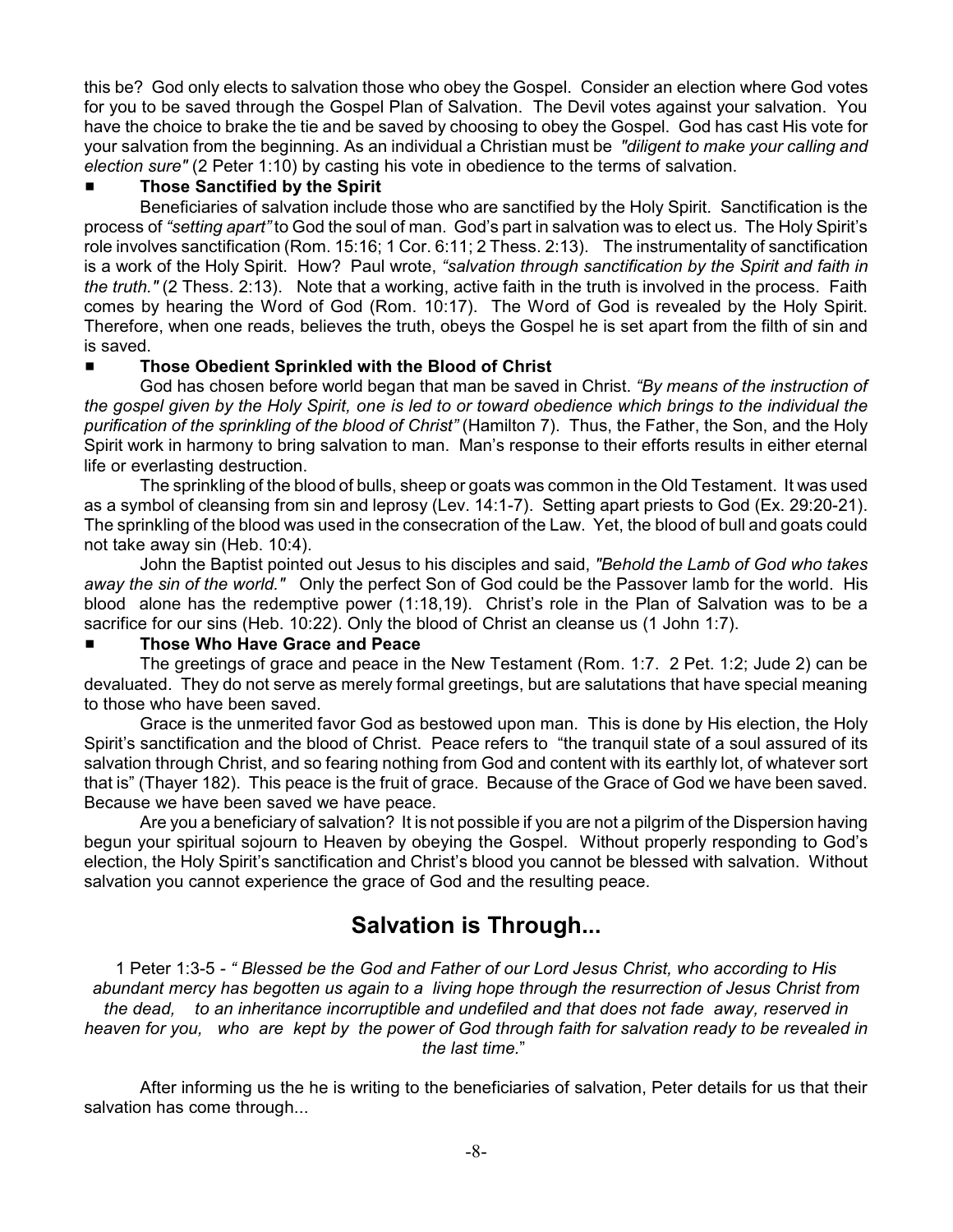#### ! **God's Abundant Mercy**

A mother once approached Napoleon seeking a pardon for her son. The emperor replied that the young man had committed a certain offense twice and justice demanded death. "But I don't ask for justice," the mother explained. "I plead for mercy." "But your son does not deserve mercy," Napoleon replied. "Sir," the woman cried, "it would not be mercy if he deserved it, and mercy is all I ask for." "Well, then," the emperor said, "I will have mercy." And he spared the woman's son. (Luis Palau, "Experiencing God's Forgiveness", Multnomah Press, 1984).

Because of sin all are guilty of a capital offence against God. Nothing but the mercy of God could save us. God sent his Son to serve out the death sentence siners deserved. Mercy was bestowed while we were yet sinners (Rom. 5:6,8). The Greek word translated "mercy" means "kindness or goodwill towards the miserable and afflicted; joined with the desire to relieve them..." (Thayer 203). God's mercy was meet for our misery.

#### ! **The New Birth**

Sophocles wrote: "Not to be born at all - that is by far the best fortune; the second best is as soon as one is born with all speed to return thither whence one has come." Yet, the sinner's life is not hopeless through Christ. In Him we can start all over again. The word "begotten" is defined as "thoroughly to change the mind of one, so that he lives a new life and one conformed to the will of God" (Thayer 86). This new life begins when one is born again (John. 3:3-5). Note, Jesus told Nicodemus that he "must" be born again in order to enter into the kingdom. Being regenerated we are a new creation in Christ Jesus (Eph. 2:10; Gal. 6:15).

#### ! **A Living Hope**

The concept of hope was not popular among the pagans. A Greek tombstone in the catacombs had the epitaph, "No Hope." To many of the Greek philosophers "hope" was the absence of desire. Today, hope is considered nothing more than wishful thinking. H.L. Mencken defined hope as, "a pathological belief in the occurrence of the impossible."

True hope is desire plus expectation. The thing desired is also expected. The nature of this hope is that it is living. It is living because we have a living Lord. Christians "in hope of eternal life, which God, that cannot lie, promised before the world began" (Tit. 1:2). It is a living hope grounded on the living Word of God (1:23).

The mighty Niagara River plummets some 180 feet at the American and Horseshoe Falls. Before the falls, there are violent, turbulent rapids. Farther upstream, however, where the river's current flows more gently, boats are able to navigate. Just before the Welland River empties into the Niagara, a pedestrian walkway spans the river. Posted on this bridge's pylons is a warning sign for all boaters: DO YOU HAVE AN ANCHOR? followed by: DO YOU KNOW HOW TO USE IT?

Christians have an anchor. Our hope serves as a sure anchor for our souls (Heb. 6:18). In contrast, the unsaved sinner is "without hope" (Eph. 2:12).

#### ! **The Resurrection of Christ**

The Christian's hope for the future is rooted in a past event - the resurrection. Because Jesus Christ lives we have a living hope. All that we hope for and all that is involved in our salvation is predicated on the resurrection of Christ. If Christ is not risen, then the apostles were liars, and our faith is vain, we are still in our sins, those who have died in Christ are lost, and we are pitiful creatures (1 Cor. 15:14-19). Because He arose those in Christ all the saints can have hope in their own resurrection in the last day (John. 5:28,29).

#### ! **A Certain Inheritance**

An inheritance is the result of a relationship. It is granted on the basis of sonship. Being joint heirs with the Lord Jesus Christ (Rom. 8:17) we have hope in a resurrection to eternal life. This inheritance is sure and incontrovertible. We will receive it. Nothing can happen to it.

Why is this inheritance so sure? Because of its attributes. These are by three negatives and one positive. First, it is incorruptible. Unlike the material possessions we inherit from men, our inheritance from God is not liable to the corruption or deterioration. Even this world will one day be destroyed (2 Pet. 3:10-13), but not our heritage. Next, this inheritance is undefiled, free from deformity or impurities. Many heirs have lost their inheritance due to the unjust methods of frauds. Even Israel lost its inheritance due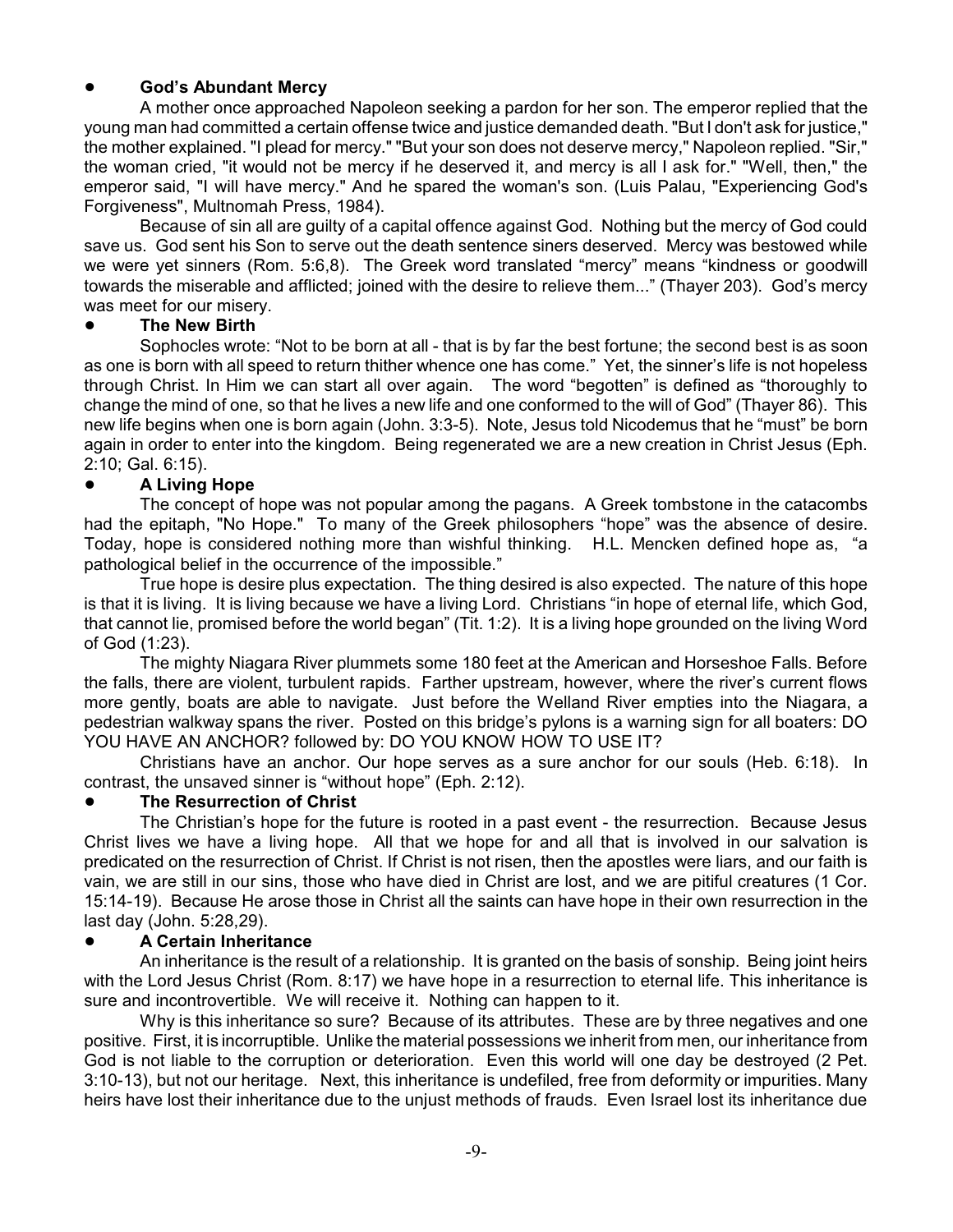to the sins of the people. Third, it is not an inheritance which will fade away. The Greek word is from the name of a mythical flower called "amaranth" which was said to bloom forever and never lose its beauty. Eternal life holds its beauty over the years. As a matter of fact as the years go by eternal life seems brighter and nearer and dearer. Finally, it is an inheritance which is reserved in heaven. Unlike some denominations which hold that our inheritance is life upon this earth God has it reserved for us in heaven. The word for *"reserved"* means "to guard, keep, preserve" (Vine). No one can possibly break into the heavenly Fort Knox and rob us of our inheritance (Matt. 6:19,20). Satan cannot even get to it. As long has your name is written in the book of life God has reserved an inheritance for you in heaven. Your salvation is completely preserved, pure, permanent, and protected. It is death proof, sin proof, time proof and eternal.

#### ! **God's Power**

Now that we are a Christians we are kept by the power of God. *"Kept"* is a military word meaning "guarded or shielded or garrisoned." God has a band of soldiers continuously guarding us with His almighty power. Wuest explained it this way, "While our inheritance is being kept guarded in heaven under the watchful eye of God, we are being garrisoned about by God's protecting care for it." Knowing we are under the watchful eye and care of God, Christians feel completely secure.

#### ! **Our Faith**

Being *"kept"* involves two things, the power of God and our faith! Faith is essential to salvation. If you have no faith, you cannot brag about being guarded by the power of God. Peter walked upon the water by the power of God, but when he began to doubt, he began to sink. Jesus asked him, "You of little faith. Why did you doubt?" Our salvation and inheritance is secure. Only our unfaithfulness will result in its loss.

#### ! **Christ's Return**

Salvation in its completed form does not become the believer's till "the last time." All that remains to receive our inheritance of eternal salvation is the apocalypse or revelation of Christ at the Last Day. "On Jordan's stormy Banks I stand, and cast a wishful eye to Canaan's fair and happy land, where my possessions lie."

A London bookmaker, has lowered the odds against a visit from outer space to 33 to 1 - they had been 100 to 1. The firm said it now stands to lose nearly \$500,000 if somebody does drop in. One day Christ will return to the earth. The odds are that the saints will win an eternal inheritance. All others will lose everything.

Peter reminds the first century pilgrims that their salvation is through God's abundant mercy, the new birth, a living hope, the resurrection of Christ, a certain inheritance, God's power, our faith, and Christ's Return.

#### **Questions:**

- 1. What evidence is there that Peter wrote this epistle?
- 2. To whom did he write this letter?
- 3. From where did Peter write this letter? Explain your choice.
- 4. What are the various themes covered by Peter in his first epistle?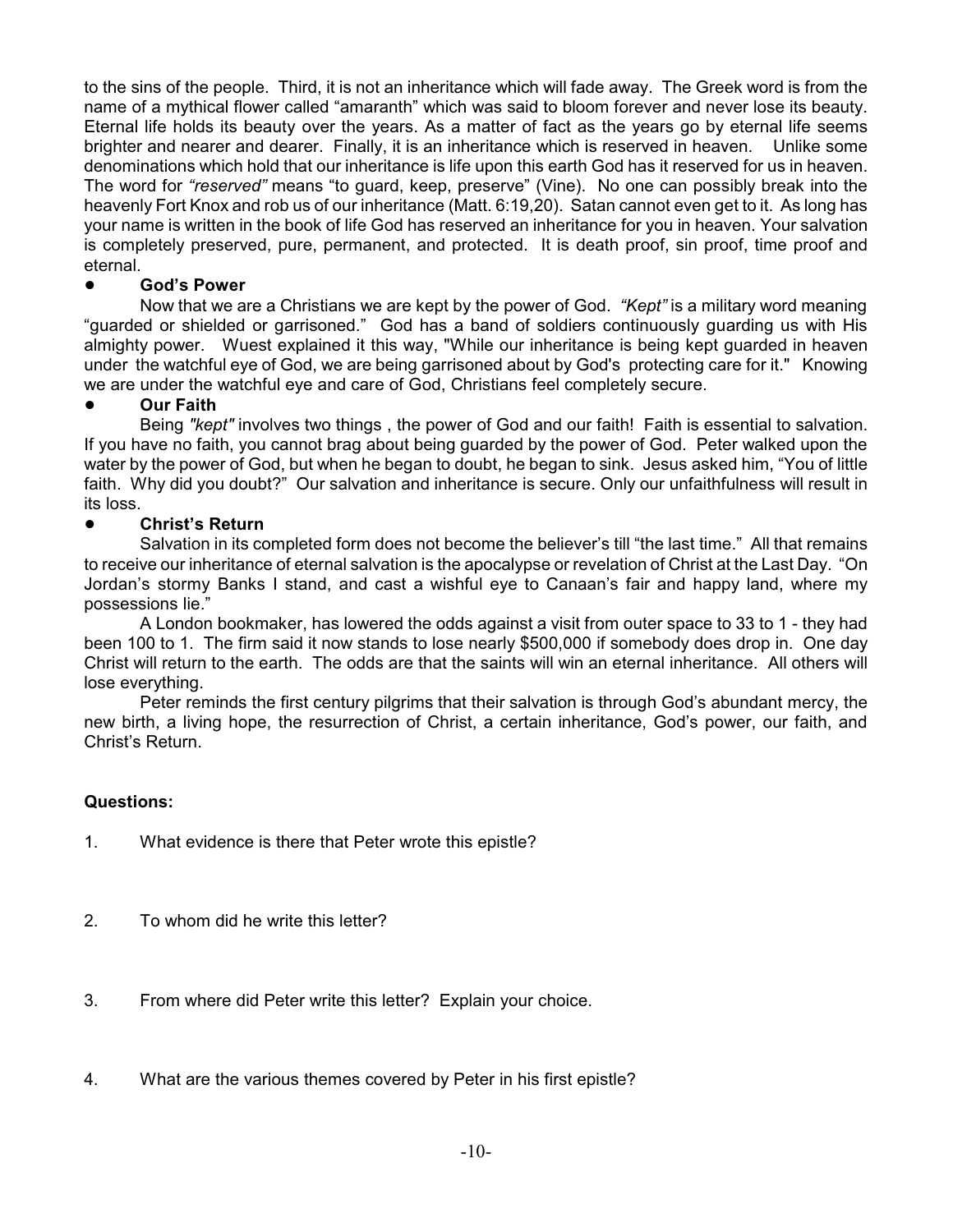- 5. Explain how a Christian is a pilgrim.
- 6. List the role of each member of the Godhead in a sinners salvation?
- 7. Define "grace" and "peace" as used in this context.
- 8. Define "hope" as used in the Bible in contrast to the modern concept of hope.
- 9. What is the basis for a Christians "living hope"?
- 10. What three attributes of a Christian's inheritance makes it so certain?
- 11. By what two things is the Christians salvation *"kept"*?
- 12. What does the Second Coming of Christ have to do with our salvation?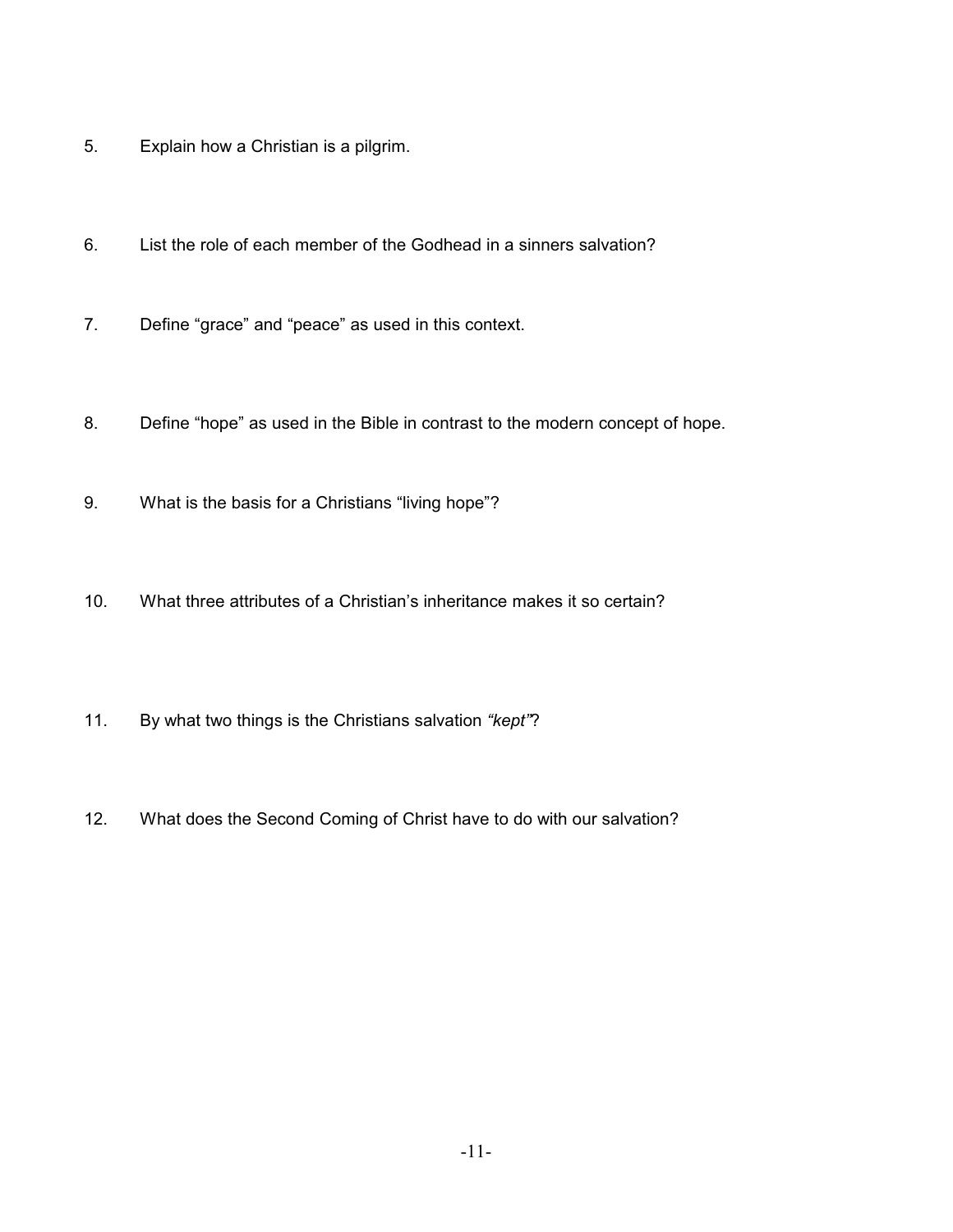## **Salvation Through Trials & God's Servants**

## **Salvation Through Fiery Trials**

*1 Peter 1:6-9* - *In this you greatly rejoice, though now for a little while, if need be, you have been grieved by various trials, that the genuineness of your faith, being much more precious than gold that perishes, though it is tested by fire, may be found to praise, honor, and glory at the revelation of Jesus Christ, whom having not seen you love. Though now you do not see Him, yet believing, you rejoice with joy inexpressible and full of glory, receiving the end of your faith-- the salvation of your souls.*

Peter knew what it was to suffer trials. When he preached on the Day of Pentecost he was accused of being drunk. Once when he was going to the temple to pray he healed a lame man and then preached to the crowd that gathered because of the excitement that resulted over that and was arrested and brought before the Sanhedrin. Peter was arrested a second time, together with some of the other apostles, because the authorities were jealous of how the church had grown. Peter was again arrested by Herod Agrippa, who had just killed James, the brother of John. At this time God sent an angel to save his neck.

Since Peter knew something of suffering and trials, he can speak to the needs of these Christians who are about to suffer *"fiery trials."* Peter now explains the nature of these trials to help them put them in proper perspective.

#### < **Trials Are Temporary**

When about to take blood from a child's arm a nurse will let the child know that the discomfort will only last a moment. Peter reassures the early Christians with the brevity of their suffering. It is for a short time. As Paul wrote, *"our light affliction which is but for a moment"* (2 Cor. 4:17). Trials are controlled by God. We must remember that even though God may place us in the furnace, He keeps his "eye on the clock, and his hand on the thermostat!!" (I Cor 10:13). He will not permit us to suffer one minute too long.

#### < **Trials Are Necessary**

Trials are needed even if they are for a brief time. Their need is seen in their certainty. Paul promised **,** *"all who desire to live godly lives in Christ Jesus will be persecuted"* (2 Tim. 3:12). These trials meet the needs of the individual Christian. God does not entice men to sin and is not enticed by evil (Js. 1:13). However, God allows trials for our good.

After years of traveling into space NASA has discovered that prolonged habitation in a zero gravity environment weakens the heart muscles. The heart needs the pull of the earth's gravity to remain healthy. So, a healthy spiritual heart can only exist with trials. The easier our life, the weaker our hearts.

#### < **Trials Are Grievous**

Peter does not sugar coat the truth. Make no mistake about it trials are not meant to be easy. Paul's thorn in the flesh was hard enough that he prayed three times for its removal. Job lost everything. The boils that cover his body were painful. So our *"fiery trials"* can be painful.

#### < **Trials Are Various**

The word for *"various"* is interesting it comes from the Greek *poikolos* from which we derived the phrase " polka dot." *"It is used to describe the skin of a leopard, the different-colored veinings of marble." (*Vincent). Trials come in various sorts, such as, tragic accidents, lingering sicknesses, physical handicaps, business failures, etc. They come from various sources: government, neighbors, co-workers, and even those sent by God. Trials come in a variety pack. No matter what color, shape or size trials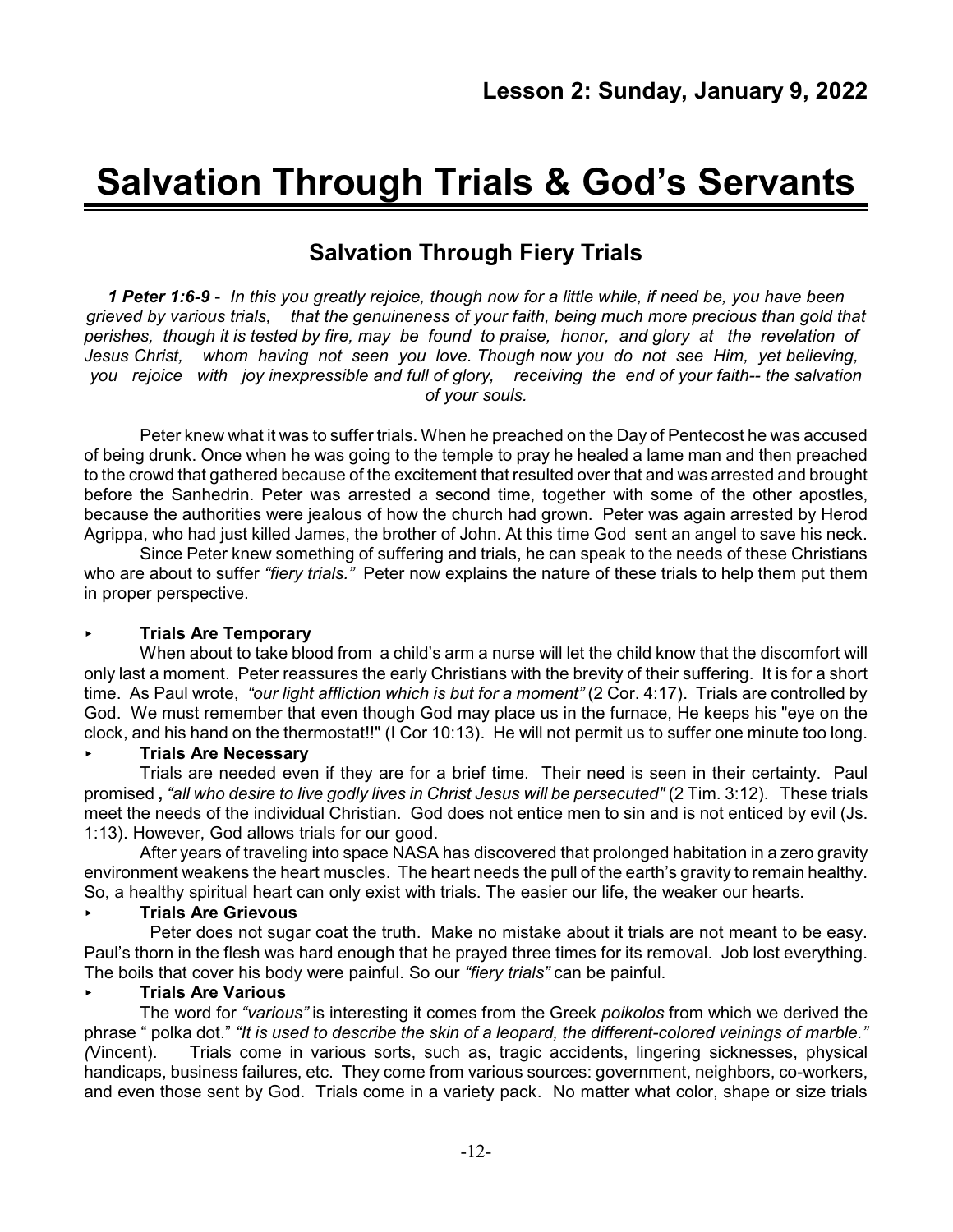come we need to be prepared to deal with them.

#### < **Trials Test Our Faith**

Every trial is, in fact a test. A test of our faith. F.B. Meyer said: *"A faith that cannot be tested, cannot be trusted!"* Faith that undergoes the fiery trials can be found to be more precious than gold. Gold is purified by fire. The fire does not destroy it, but separates the heavier gold from the lighter worthless matter mixed in the gold. The waste or dross it drawn off making the gold purer and thus more valuable. Fiery trials represent a divine refining process. *"But, he knoweth the way that I take; when he hath TRIED me, I shall COME FORTH AS GOLD" (*Job 23:10). The more refining in the fire the more genuine the gold. The more our faith is tested the more genuine it becomes. When you squeeze a lemon you get lemon juice. When you squeeze a Christian what comes out? Real Faith.

Every illustration breaks down at some point. Gold is perishable. It will not outlast this world. In contrast, our faith can never destroyed.

#### < **Trials Result in Praise Honor & Glory at the Second Coming**

The Christian knows that, if he endures, he will in the end hear the master's, *"Well done, good and faithful servant".* Passing the trials of this life will bring the praises of the Savior in the next. The world may bestow honors on those who pass the carnal tests of life. Christians will one day be honored before the whole world.

Another result of enduring these trials is the glory which awaits us. Man's glory simply does not last, but the glory from God is eternal.

One day Christ will appear. At that time we will meet the Lord in the air and at judgment receive praise, honor and glory. With something like this to look forward to, we can endure any trial that comes our way.

#### < **Trials Show Our Faith & Love in Christ**

A man once said there were three things he wished he could have seen - Rome in her glory, Paul preaching at Athens, and Jesus in the flesh. Our faith is not based on sight. Peter did see the Lord in the flesh. Even though we are not seeing Christ, yet we can love Him.

How is it possible to love someone you have not seen? A blind child can still love the parents it has never seen. We may love a friend as strongly when he is absent, as when he is with us. We love Him because he first loved us.

Some will argue, *"I would believe in God if he would appear right now in front of me."* Consider the words of Jesus to Thomas, *"blessed are those who have not seen and yet have believed"* (John 20:29). I have never seen Paris, France or London, yet I believe they exist. Our faith in Christ is more than just belief they existed. It involves putting our trust in Christ. *"By faith Moses...endured, as seeing him who is invisible."*

#### < **Trials Increase Our Joy**

Not only does our faith increase our love and faith, but our joy. This *"great rejoicing"* literally means "to exult, to leap for joy". This joy is hyper-active rejoicing.

It is also unconditional. The phrase *"even though"* shows that our joy is not dependent upon the absence of trials and troubles in life. This is why those who suffering persecution are blessed (Matt. 5:11,12). As paradoxical as it may sound, joy, even great joy, and co-exist with *"fiery trials."* So when the heat is on, enjoy the fire. After an athlete can joyfully experience the pains of exercise and try-outs because of his anticipate success. A house burned. A piece of paper survived. It said, *"Contentment: Realizing that God has already provided everything we need for our present happiness."*

This joy is so great that it cannot be expressed. An unspeakable joy that suffering can never quench.

It is a joy full of glory. Like the POW of World War II. They knew that they were still prisoners and enduring the same conditions. Yet they had joy because they learned before the Germans did that the war was won.

#### < **Trials Lead to Salvation**

The literal concept is that salvation is currently being receive from Christ. Salvation is the goal of our faith. It was being realized by them presently and not just hoped for in the future. For the Christian salvation is past, present, and future. Each day we live through the various trials of life we maintain our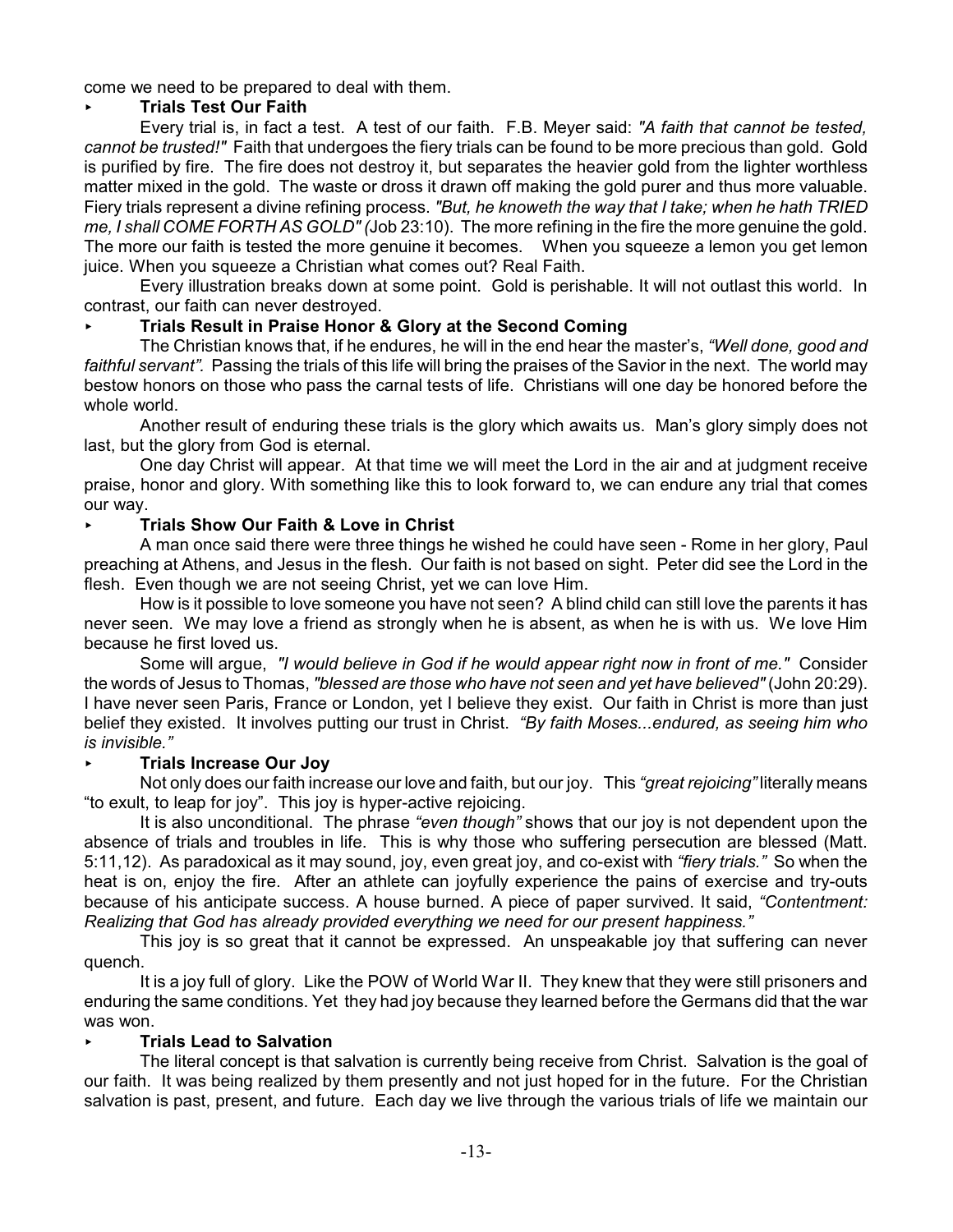salvation and look forward to the final consummation of it in the end.

As a third-century man was anticipating death, he penned these last words to a friend: "It's a bad world, an incredibly bad world. But I have discovered in the midst of it a quiet and holy people who have learned a great secret. They have found a joy which is a thousand times better than any pleasure of our sinful life. They are despised and persecuted, but they care not. They are masters of their souls. They have overcome the world. These people are the Christians--and I am one of them" (Moody Bible Institute's *Today In The Word*, June, 1988, p. 18).

### **Salvation Through God's Servants**

1 Peter 1:10-12 - *Of this salvation the prophets have inquired and searched carefully, who prophesied of the grace that would come to you, searching what, or what manner of time, the Spirit of Christ who was in them was indicating when He testified beforehand the sufferings of Christ and the glories that would follow. To them it was revealed that, not to themselves, but to us they were ministering the things which now have been reported to you through those who have preached the gospel to you by the Holy Spirit sent from heaven -- things which angels desire to look into.*

God brought salvation by use of various instruments. Three distinct groups who serve God bring us salvation. First there is the Old Testament Prophets such as: Moses, Samuel, and David Isaiah, Jeremiah, Ezekiel, and Daniel. These men (and many others) spent their lives, and in many cases even gave their lives, in service to you and me! Next, we have the Apostles and New Testament prophets and evangelists. Finally, the Angels of God fulfilled an indirect role in bringing salvation to us.

#### ! **Salvation Searched by the Prophets**

The prophets of old searched carefully of salvation. The word for search is *ekzeteo.* According to Thayer is means *"to seek out i.e. investigate, scrutinize"* (195). They were pouring over it. They *"searched diligently"* to trace out in detail, to explore, as one carefully sifts ore to find the precious metal. They were not searching in order to obtain it, but concerning it. Though inspired they did not understand what they were writing about. After all the apostles did not understand some things about time either (Matt 24:3).

The prophets also searched the time of Christ. Find out the fixed time that the sufferings of Christ and the glory to follow would come. They wanted to know more about this period of grace to which their prophecies pointed. A remarkable example of this will be seen in the instance of Daniel inquiring of the angel the meaning of the matters revealed to him (Dan. 7:16). Daniel, writing six hundred years before the birth of Christ, foretold, through the angel Gabriel of the suffering and death of the Messiah*: "Then after sixty two weeks the Messiah will be cut off and have nothing. . ."* This was the prediction of the coming of the Roman armies and the destruction of the temple, made 600 years before.

The Old Testament prophets searched what the Spirit of Christ indicated. A prophet inspired by the Holy Spirit is a mouth for God. God spoke *"by the mouth of his prophets"* (Acts 3:18,21). These prophets did not speak on their own but spoke as they were moved by the Holy Spirit (2 Pet. 1:21). It was not something that same out of his human discernment, but men of God spoke as they were moved by the Holy Spirit. Most of the time the prophet did not fully understand the word that was delivered to him. A prominent confirmation to verbal inspiration. The Spirit of Christ having been in the prophets, it follows that Christ existed during the times of the prophets. They spoke in reference to the pre-existence of Christ.

The suffering of Christ was also searched out by these prophets. They often wrote of the sufferings and the glory of Christ (Ps. 22; Is. 52:13-53; Ps. 2; 16:8-11; 110). The concept of a Messiah who would have to suffer was most curious. Peter himself had recoiled from it with horror, and had been rebuked by the Lord (Mt. 16:22,23). This was also a subject of dispute with the Jews whether the Christ was to suffer (Ac. 3:18; 26:22,23). Such would be a stumbling block for the prejudice Jew of the day. It was hard for their materialist concepts of the kingdom to accept a suffering Savior as being a reigning Monarch.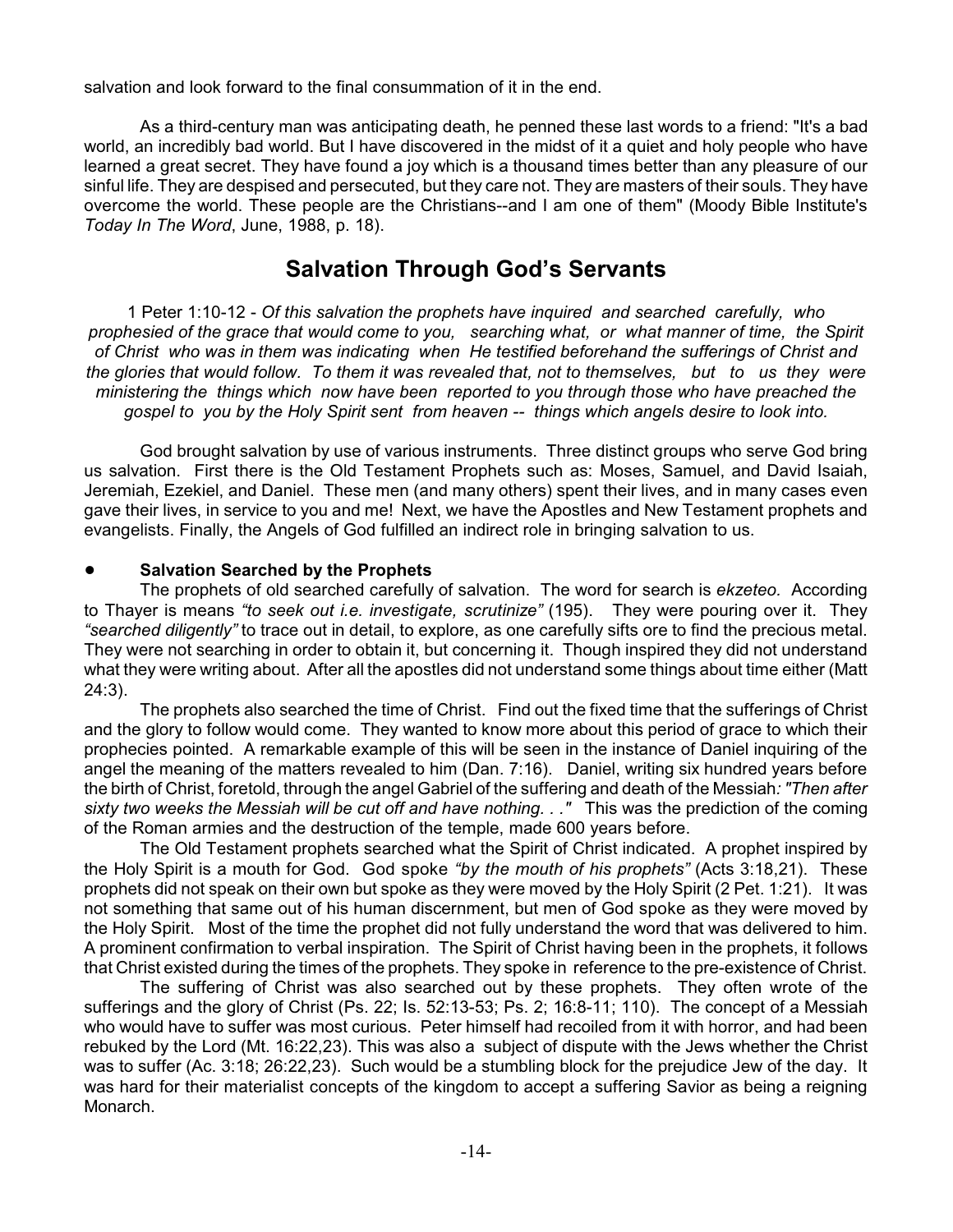Coupled with the suffering Christ is the Glorious Christ. Isaiah prophecies of both (Isaiah, 9:6,7; 11:6-9; 53:1-6). Thayer tells us that glory means "*a most glorious condition, most exalted state"* (156). Jeremiah called the Messiah *"the Branch of Righteousness"*; Jonah called him *"the Resurrection and the Life"*; Haggai called him *"the Desired One of the nations"*; and Malachi called him the *"Sun of Righteousness with healing in his wings."* Surely, Christ's resurrection, His ascension, His coronation, and reign at God's right hand was the glories of Christ for which the prophets searched (Phil. 2:9-11).

Finally, the prophets searched curiously for the meaning of the Grace that was coming to us. They didn't understand everything they were writing, but they understood through the Spirit that somehow it was going to benefit generations down the line. The prophets plainly saw that the grace which was to come under the Messiah's kingdom was vastly superior to any thing that had ever been exhibited under the Law. God showed the prophets that they were writing not for themselves but for our benefit; these great prophecies were not for them to enjoy. As Christ said to His disciples, *"Then He turned to His disciples and said privately, 'Blessed are the eyes which see the things you see; for I tell you that many prophets and kings have desired to see what you see, and have not seen it, and to hear what you hear, and have not heard it'"* (Luke 10:23,24). Like Moses who led people toward the Promised Land but was not allowed to enter into it (Deut. 34:1-4) so the prophets would lead people to the kingdom, but not enter it.

Surely the prophets derived some benefit from their predictions. We are not to suppose that they derived no benefit form their own predictions. Abraham rejoiced to see the day of Christ. They saw it by faith (Jn. 8:56). Simeon an old man in Jerusalem rejoiced to see the babe of Mary who was to be *"a light of revelation to the Gentiles, And the glory of Thy people, Israel."* Many of these prophets gladly gave their lives for the message they preached.

#### ! **Salvation Proclaimed by the Apostles**

Using texts from the Old Testament prophets Joel and David, Peter preached with great power and authority and announced to the people that they had crucified the Messiah, the Prince of Life Himself. The word for preach is our text is *evangelizo*. It means to made clear the good news. Although prophets of the Old Testament could only point toward the day of Christ, the apostles were able to preach the gospel of Christ.

All the prophecy of old was fulfilled. *"But the things which God announced beforehand by the mouth of all the prophets, that His Christ should suffer, He has thus fulfilled"* (Acts 3:18). Jesus was raised to sit at the right hand of the Father as had been predicted by the prophets (Acts 2:30f). Every last one of the predictions about the Messiah have been fulfilled in Christ.

Like the prophets of old the apostles preached by the Holy Spirit. This accounts for the unity of their message. The Spirit which had predicted the events, preached their fulfillment through the apostles. The same Spirit who guided the Old Testament prophets guided the New Testament preachers (2 Pet. 1:20,21).

Before His death Jesus had promised that another comforter would come (Jn. 14:26;16:13). Paul said He did when writing to the Ephesians (Eph. 3:5).

#### ! **Salvation Searched by the Angels**

Angels are interested in our salvation. The have longed to look into the mystery of the Scheme of Redemption planned for man from the beginning. The Greek literally means "to look into" or "to bend over so as to look deeply into and see to the bottom of a thing." The desire they have to look into God's Plan is the same intense desire that the prodigal had in satisfying his hunger with the husks which the swine ate (Lk. 15:16). Although the plan made no provision concerning the salvation of angels they were still interested in God's Scheme of grace. Angels are spectators not participants. Just as the Old Testament prophets were not omniscient, neither are the angels.

Angels did however assist in the plan of salvation (Heb. 1:14). Consider the angel Gabriel who foretold to Daniel concerning the salvation which would be in Christ **(**cf. Dan 8, 9). Also Gabriel's appearances to Zacharias and Mary (cf. Lk 1:11-19, 26-38)

Because of their relationship with man they were peeping into God's Plan to Redeem men from sin. They doubtless feel a great interest in the welfare of their fellow-creatures. They cannot but feel a deep interest in man who has been tempted, committed sin and is suffering, dying and in danger of eternal death. They were present at man's creation. They were present at man's fall and left to guard the garden.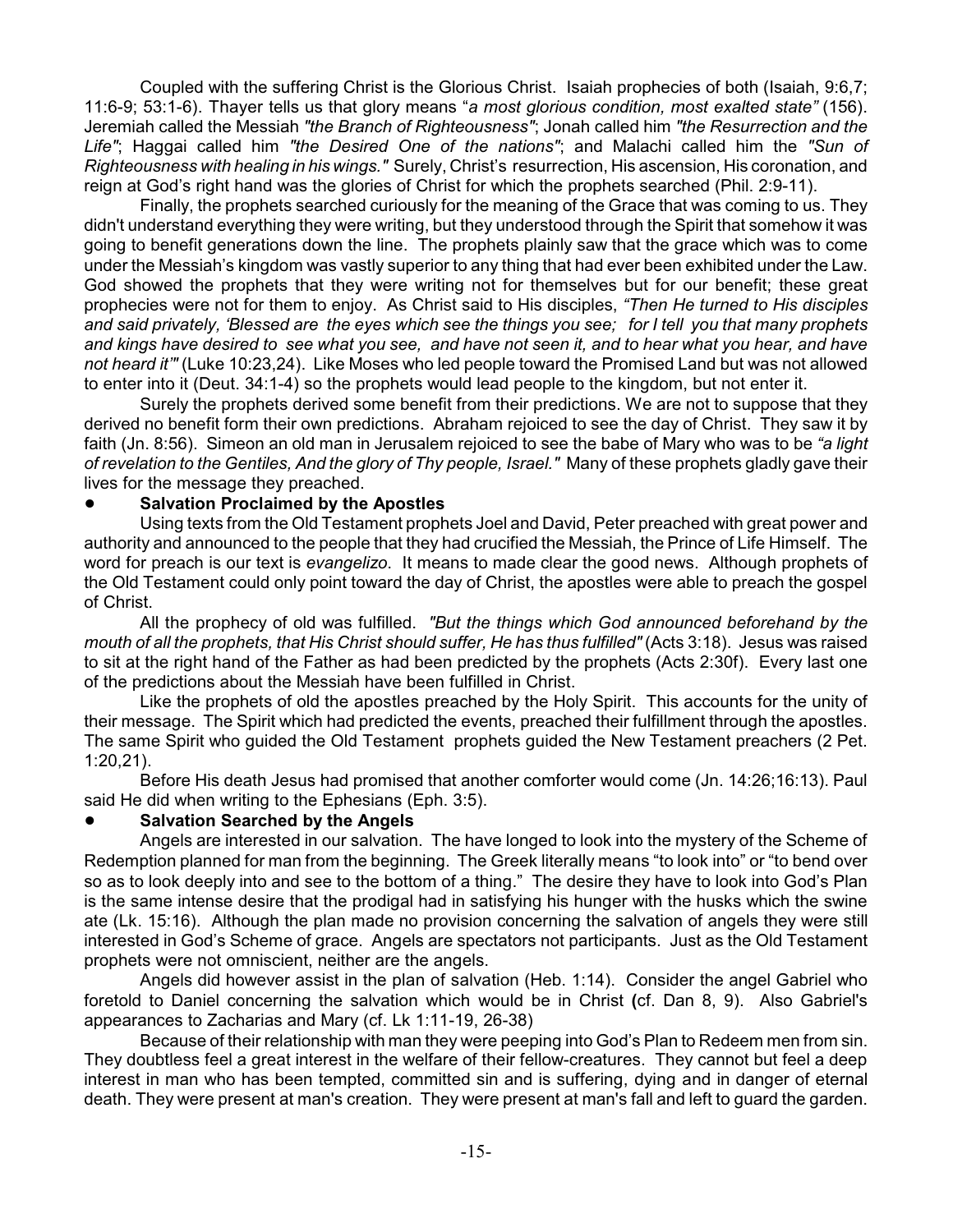They were there when Jesus left Heaven. They were there to announce His arrival. They ministered to Him after His temptation. They were at the cross; at the resurrection and they were at His ascension. Today, they rejoice because of one sinner who repents.

If angels are so interested in man's salvation which makes no provision for them, why are so many men in contrast disinterested in salvation. The prophets wrote about salvation. The apostles preached it. Angels desire to know more about it. We are reaping the benefits of their work today if we obey the gospel. Surely if God arranged the prophets, apostles, and angels to bring us the plan of Salvation, all efforts of our enemies can not robe us of it. Only we by our carelessness and neglect can we rob ourselves of a Savior.

#### **Questions:**

- 1. How can we have faith that trials are temporary?
- 2. What does it mean that trials are various?
- 3. How do fiery trials purify our faith?
- 4. How do trials show our love and faith in Christ?
- 5. What is the end result of trials?
- 6. What things did the prophets of old search for?
- 7. What role did the apostles play?
- 8. Why are angels interested in God's plan in saving man?
- 9. What role did angels play in revealing the gospel plan of salvation?
- 10. What role did the Holy Spirit play?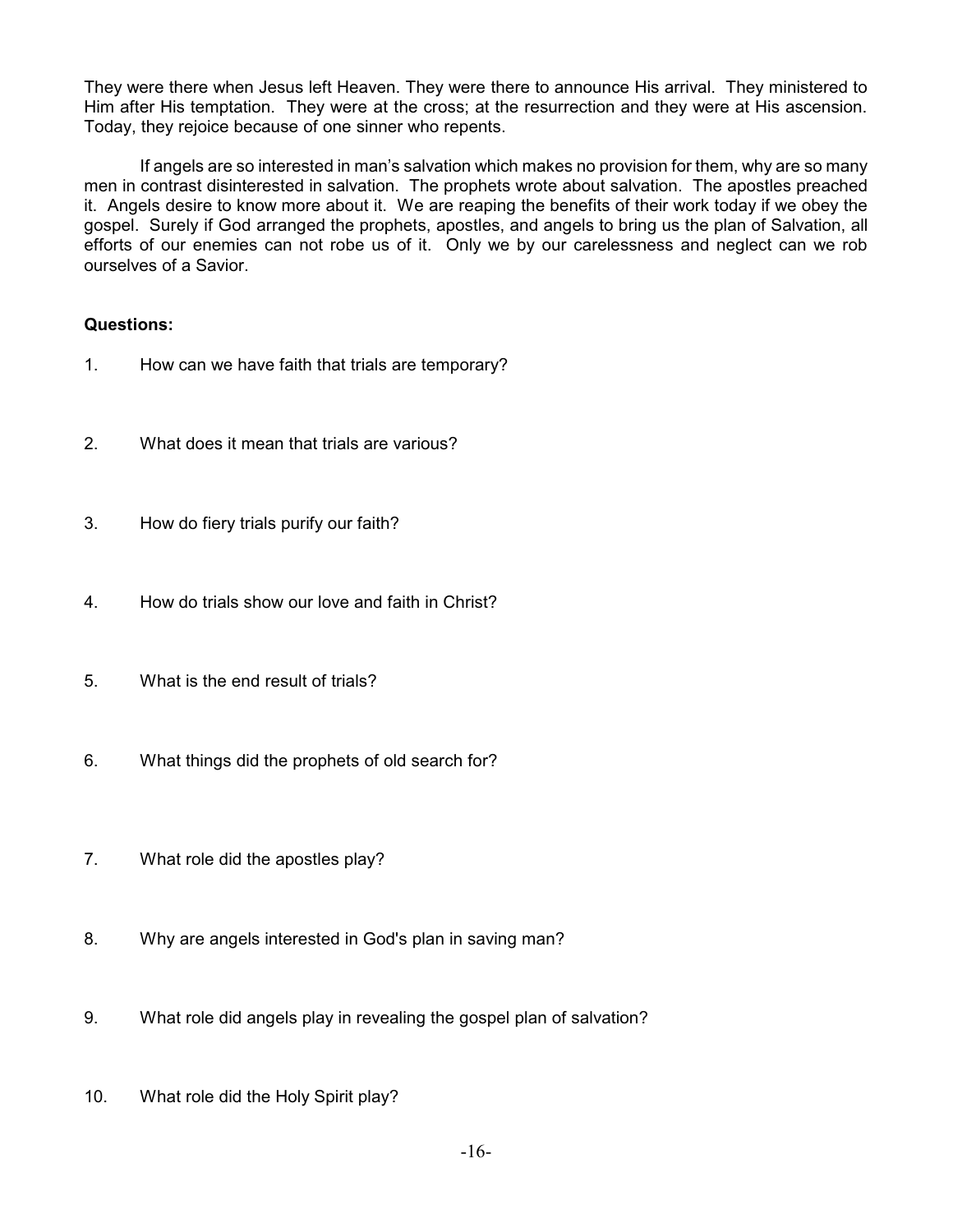## **Called to Be Holy**

## **Holiness of the Hopeful**

1 Peter 1:13-16 **-** *"Therefore gird up the loins of your mind, be sober, and rest your hope fully upon the grace that is to be brought to you at the revelation of Jesus Christ; as obedient children, not conforming yourselves to the former lusts, as in your ignorance; but as He who called you is holy, you also be holy in all your conduct, because it is written, "Be holy, for I am holy.''*

The term *"therefore"* points us to the preceding paragraph for the basis or grounds by which we are to have a living hope. It was the preparatory work done by the prophets, apostles, and angels which brought us the Gospel. By it the hopeful can live in holiness.

The words *sanctify, sanctification, saint, holy,* and *holiness* all derive from this same root and thus carry related meanings. Holiness means "set apart." In holy matrimony, for example, a man and a woman are set apart, abandoning all others as they yoke solely to each other. We are to be different. We live differently, speak differently. We wear different clothing. Think differently. All because we have a different hope than the rest of the world. We live holy because we recognize definite boundaries of moral thought and actions that separates us from the rest of the world.

How do the hopeful cultivate a life of holiness in a world filled with lusts?

#### < **Be Ready - Gird up**

*"Gird up"* is metaphorical and is based on the literal tucking of flowing apparel so as to give one's limbs unobstructed movement while traveling. The English equivalent of the phrase would be to roll up one's sleeves or to take off one's jacket.

Not only do we rarely use the phrase *"gird up"* today, we do not use the word *"loin"* in our day to day conversation. Unless we are eating sirloin, tenderloins, etc... The loin is the part of the human body above the hip and below the ribs. Often we refer to this as our waist. This word *"gird"* is the term from which we acquire our word "girdle." Thus, we girdle our waist. However, here we are to gird up the loins of our minds. This means to be ready to work the mind, mental readiness or preparedness.

The first step in holy living is to pull our thoughts together or have a disciplined mind. We ready the mind for the work of holy life by gathering up the loose ends of the mind. Gathering our thoughts instead of just letting them fly in improper meditation or feelings without proper direction or restraint.

Since the revelation or second coming of Christ can be at any moment the believer will have his mind ready and in control at all times. The girdled mind will be ready for any sudden temptation (1 Pet. 5:8), for mistreatment or persecution (3:9-13), for opportunities to teach (3:15), or for any unexpected crisis.

#### < **Be Sober - in Mind**

The word for *"sober"* means "to be calm and collected in spirit; to be temperate, dispassionate, circumspect" (Thayer, 425). The command to be sober has a twofold connotation: to be unintoxicated or to be rational. Keeping from intoxication in the literal sense of the term. As Vine's puts it "To be free from the influence of intoxicants." A Christian cannot afford to have a fuzzy mind whether is be the result of drinking or a failure to consider the serious aspects of life. A holy life does not come from a mind that is either hazy or crazy or lazy.

#### < **Be Unwavering - Rest Your Hope**

Two men of the same age and similar backgrounds were stationed overseas with the military. In town one weekend, they were approached and propositioned by prostitutes. One accepted their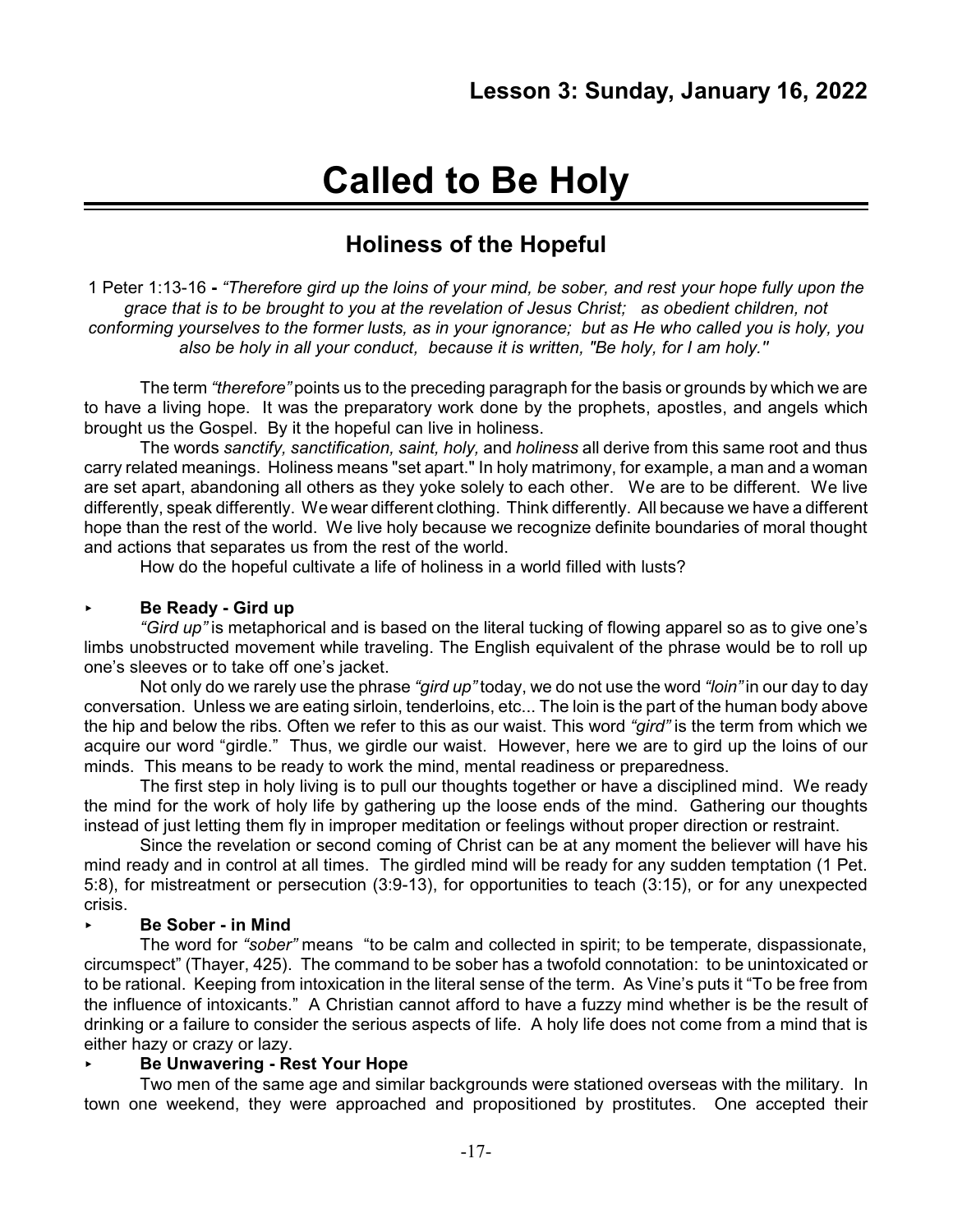"invitation," and the other did not. A few days later, the man who had debased himself asked the other why he had turned down his "chance for a good time." "Back home there is a girl waiting for me," he said, "and we are going to be married when I have finished my tour of duty. She is pure and good, and I could not have faced her again if I had gone with you."

This wise young man had rested his hope in something far better than a mere temporary gratification of his fleshly desires. The Christian knows that he hopes for something better down the road at the end of life and will live holy in this life while he rests his hope in eternal life.

The idea of *"rest your hope"* is to hope to the end. The New American Standard Version says: "fix your hope completely on the grace..." We must never lose sight of its golden gates of Heaven.

Holding on to your hope motivates us to live holy. We are optimistic about our future. No matter how gloomy life looks, we can look up in hope of Christ's return. We have received the grace of God and will be received by God when life is over.

#### < **Be Obedient - as Children**

We are children of God. This resulted from our obedience to God when we obeyed the Gospel. Thus we are children by our obedience. Children are to be obedient to their parents. It is only natural for God's children to want to be like Him. God is holy and therefore we will want to be holy. Guy Wood's definition of obedience to the will of God requires:

- Doing what God said.
- Doing what God said do in the way that God said do it.
- Doing what God said do, in the way God said do it, and for the reason that God said do it.

Hope is the motive for our obedience, holiness in living is the result. Often we have been children of disobedience because we have lived an unholy life. We became children of God by obedience and will continue to be His holy children by our continued obedience.

#### < **Be Not Conformed - to Worldly Ignorant Lusts**

Conformed comes from the Greek *schema* which means "form or shape." Sometimes translated "fashion." Holiness does not come from conforming to the fashions of this world. In the fashion world short skirts and tight "designer jeans" and other immodest apparel are the form of dress this world wears. Some Christians ignorantly follow the fashions of this world. Yet, rather than conforming to the world's fashions we are to adorn themselves in modest apparel (cf. 1 Ti 2:9-10).

The world gives into their worldly lusts. The pull on the Christian to conform to this worldly pattern of fleshly habits, mannerism, dress, and speech is strong. The pull of the world is every bit as strong and subtle as gravity. A life dominated by unbridled passions are produced by ignorance of things which are spiritual. Such a life cannot be holy.

What Peter is requiring is for Christians to be transformist instead of conformist (Rom. 12:2). A conformist is one who simply imitates the form or life of others. They just follow the crowd. Exodus 23:2 warns, *"You shall not follow the multitude to do evil."* Transformists are those who change into something else. Instead of letting the world do his thinking for him and following along with their lifestyles, his mind is changed into the mind of Christ. He lives and thinks at the Holy Son of God.

#### < **Be Holy - as God Is Holy**

Once an impeccably dressed Englishman was standing in line at an airline reservations counter when a pushy woman cut in front of him, slapped down her ticket and demanded an upgrade to first class. "Madam," the Englishman said as he picked up the ticket and pressed it back into her hand, "First Class is not a boarding pass. It is a way of life." Likewise, holiness is a way of life not just a privilege we are born into.

We have been called to be holy. Peter used the word *"called"* often in this letter (1:15; 2:9; 2:21; 3:9; 5:10). Peter presents Lev. 11:44,45 exhibiting that Israel was called to be holy. They were to separate themselves from the pagan population restraining themselves from idolatry and immorality. The book of Leviticus is a book on holiness.

All our conduct is to be holy. Being holy is not something that we can restrict to one place, one building. To the Christian, every day is supposed to be a holiday, a "holy day." Holiness is to encompass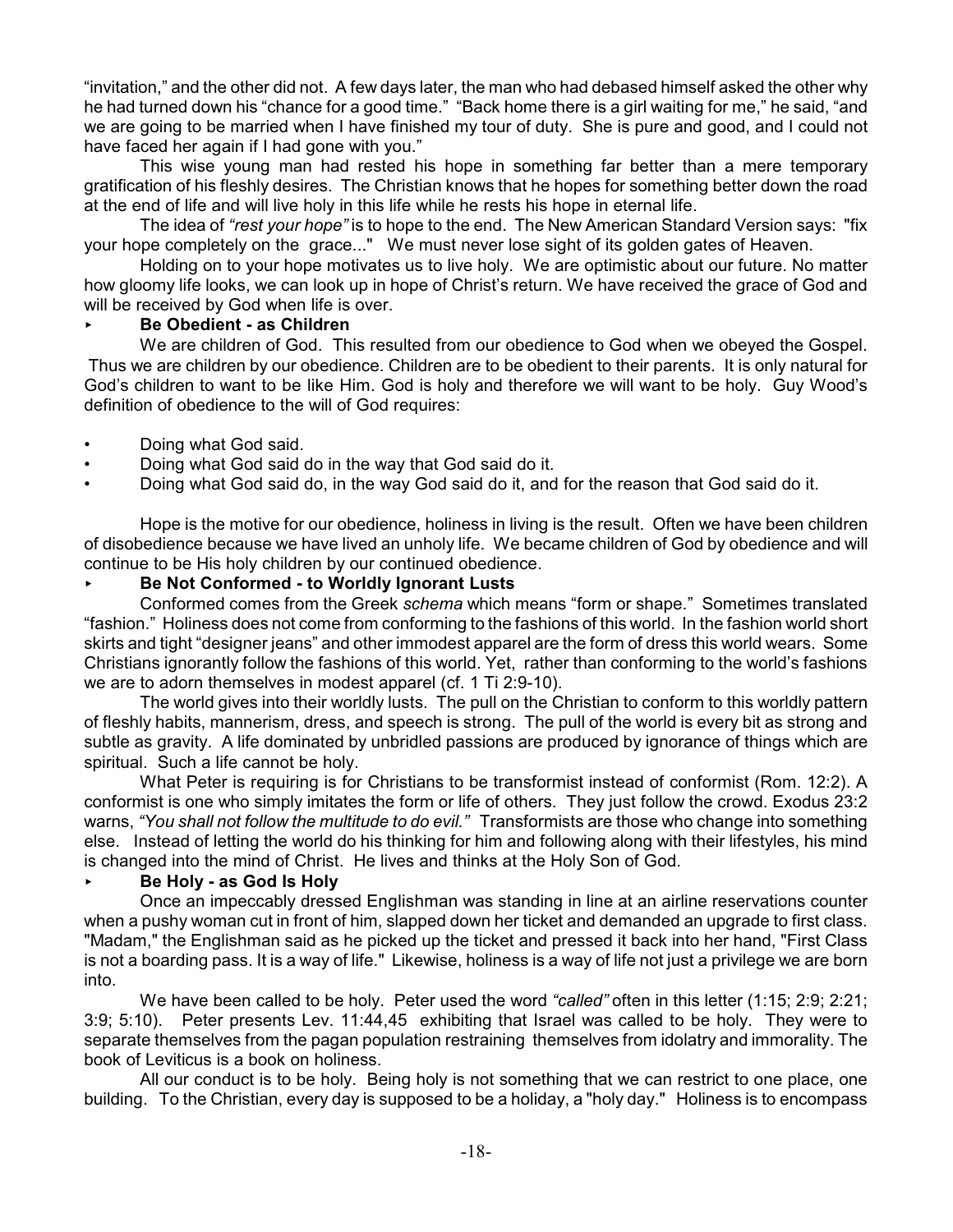all thoughts, all words, and all deeds. Whether it be Sunday morning at worship or Saturday night at the ball game.

The standard of holiness is not conforming to the world's standard. God, Himself is our standard of holiness. Only God can be our standard of holiness. The word "I" in the quotation "I am holy" is emphatic in the Greek text, signifying, "I, myself, apart from all others, am holy." He is the grand model. The sole ground or basis for holiness. God is not just holy, holiness is the essential nature of God's character (Lev. 11:44-45; 19:2; 20:7). Although we do not reach the prefect state of holiness in that we never sin (1 John 1:7-10) we strive to be holy just like God. He is so holy that He cannot be tempted by sin (Js. 1:13f), yet we can. God is so holy He does not separate Himself from the truth and lie. Being holy like God demands we be truthful at all times. Being holy like God is holy consists of thinking as God thinks and making God's Will our will. So, the better we know God the better we can be holy.

## **Fear Produces Holy Conduct**

1 Peter 1:17 - *And if you call on the Father, who without partiality judges according to each one's work, conduct yourselves throughout the time of your sojourning here in fear;*

In a his book *From Nothing to Fear*, Fraser Kent lists a variety of phobias. If you are afraid of baldness or bald people you have *peladonphobia.* This may explain why some do not sit next to Bob. On the other hand, if you are afraid of hairy people you may have *chaetophobia.* Some of our members do not like sitting under a fan. They may suffer from *aerophobia*. Perhaps, Robert has *odontophobia,* the fear of teeth. *Graphophobia* is the fear of writing in public. This would explain why some do not take notes in services. Some do not respond to the invitation. They may be suffering from *stabisbasiphobia*, which is the fear of standing and walking. In contrast, there is *thalassophobia* which is the fear of being seated. This would explain why some are always wandering around in the back of the building. Finally, there is the fear of all fears, *phobophobia,* that is, the fear of being afraid.

*Phobia* comes from the Greek word *phobos* which is translated *"fear"* in our text. It means to be put to fear, alarm, fright. It is sometimes translated terror. People who suffer from the fear of open, public places have what is called *agoraphobia*. Now what does that fear of open places cause this person not to do? They don't go into open public places. Our text deals with a healthy kind of fear. It is *theophobia,* the fear of God. He is the only one Christians should fear. This phobia does not immobilize. Instead, it can motivate. If you are to be holy like God you need to have a fear of God.

#### < **Fear God Whom You Call Father**

A worldly actress calls God the "Big Man Upstairs." An Old Testament Jew so feared God that he would not even pronounce His holy name. Between these two extremes is the reverent calling upon the Father by the fearful Christian. God as our Father desires for us to call upon Him. After all, He called you first; now you call on Him.

"Fear" is not the horror of slaves, but the reverent wonder of submissive children toward their dear parents. It is the fear of offending. The fear of producing anguish on the part of those we love by behavior incompatible with their desires. If we say God is our Father, and we are Christians, we need to live in the factuality of that avowal.

This fear is a reverence that creates an comprehension of the Father's presence in every place, every moment, and in every thought. Jonah forgot this when he in fear of his God-given duty tried to flee from God. In the belly of the great sea creature Jonah came to fear the Father. *"I cried out to the Lord because of my affliction, and He answered me."* (Jonah 2:2).

#### < **Fear God Who Is Our Judge**

The term*"if"* is equivalent to "since." Since you call God *"Father"* live in holy conduct, He is the one who will judge you. It is a comforting fact that our judge is also our Father. The point being that God is to be considered, not only as Father, but as Judge.

Many see God as full of grace and mercy, and He is. Even so, they fail to see Him as a Judge to whom one day they must give an account. They are like the bookkeeper who worked for his loving father.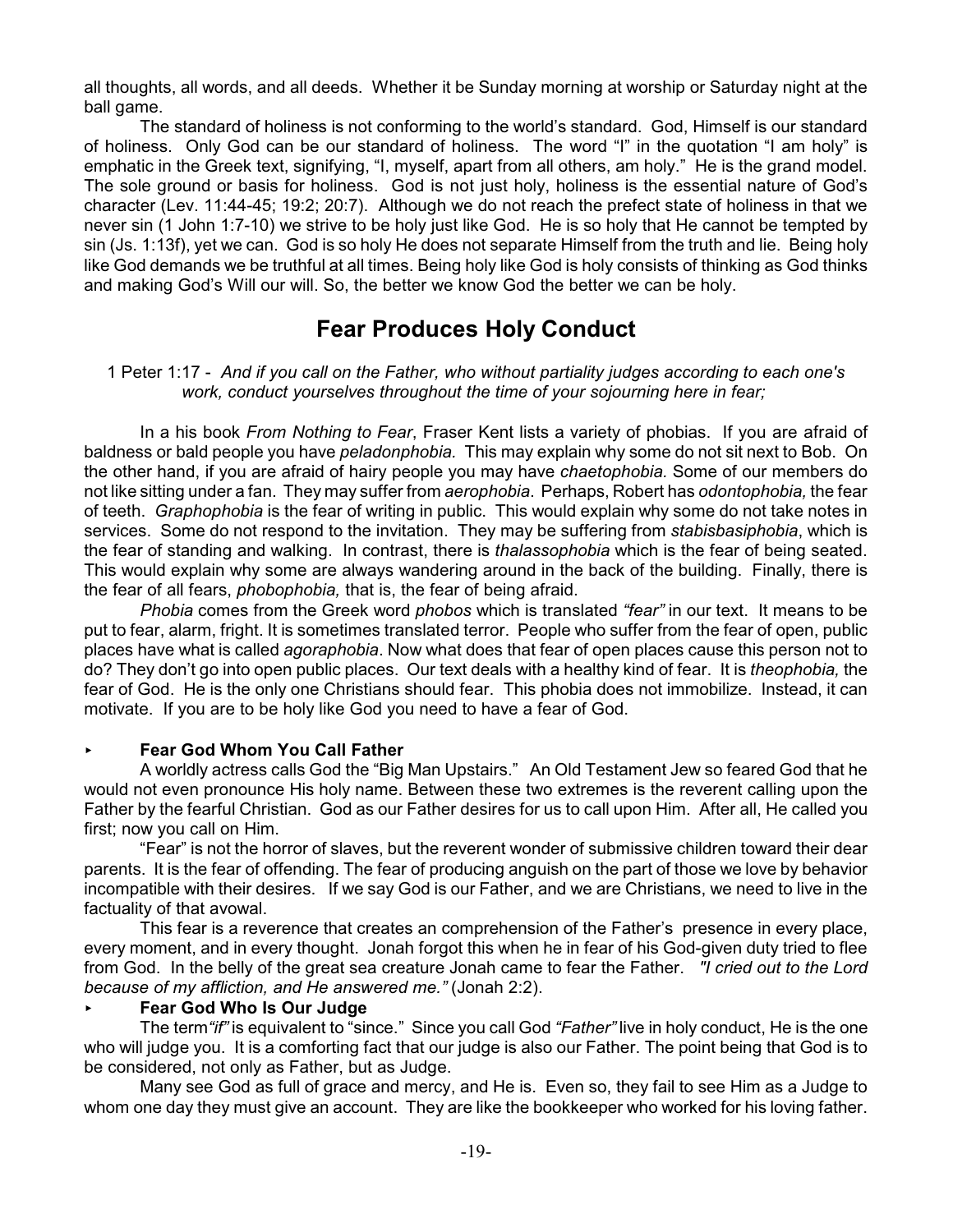He knew his father was a lenient man. So, he neglected to take care of some things and became very careless and carefree. Years later, the father left his son the company which went bankrupt in the first year.

Child of God, remember who you are working for, it is your Father who is also your Judge. You are not dealing with another man who can be fooled by your actions and attitudes. God is a perfect Judge. He cannot be fooled by artificial holiness.

In the 1988 Summer Olympics in Seoul, South Korea, Ben Johnson of Canada won the one hundred meter dash, setting a new Olympic record and a new world record. Our American contender, Carl Lewis, came in second, and most were shocked that he had not won the gold. After the race, the judges learned that Johnson had an illegal substance in his body. He ran the race illegally, so the judges took away his medal. Though he ran faster and made an unforgettable impression, he did not deserve the reward. Your friends, neighbors, family, co-workers, fellow-Christians and you, yourself, may be impressed with your level of holiness, but God is the final Judge of this matter.

Fear what God can do. God is a Judge to be feared above all others because He is able to destroy both body and soul in hell (Lk. 12:4,5). Truly, it is a fearfully thing to fall into the hands of the living God.

Unlike judges among our fellow men, God always judges impartially. He never judges men on the basis of outward characteristics, such as who they are or how much money they have. Our Judge is no respecter of persons (Acts 10:34; Rom. 2:11). His ruling will not be affected by one's nationality, social station or financial condition. He *"shows no partiality and accepts no bribes"* (Dt. 10:17). Decades of good works cannot buy a moment of disobedience.

God judges according to our actions or work. Everyone's work will be the proof of our conformation or our noncompliance to the Will of God. The work of others around us will not be the basis of our judgement. *"Each one of us shall give account of himself to God"* (Rom. 14:12). If we learn to fear God as the One who is our Judge we will not need to be horrified to stand before Him on Judgment Day.

#### < **Fear God Throughout Life**

As we live on this earth we are on a journey to Judgment. Whether we stand on the right hand side with the blessed righteous or on the left hand side with the condemned wicked will be determined on the way we travel. When we fail to see life in this manner we are in danger of feeling at home in this world. Remember, it was when Lot stopped being a sojourner that he became a resident in Sodom.

Did your parents ever say, "As long as you live under my roof and eat my food you are going to live by my rules." As long has you are in the household of God you must live according to God's Holy standards. So, where ever we go and however long we are on this journey we must never forget that our fear of God will produce the holy conduct that will determine our eternal destiny.

Steve Winger from Lubbock, Texas, writes about his last college test - a final in a logic class known for its difficult exams:

To help us on our test, the professor told us we could bring as much information to the exam as we could fit on a piece of notebook paper. Most students crammed as many facts as possible on their 8  $\frac{1}{2}$  x 11 inch sheet of paper. But one student walked into class, put a piece of notebook paper on the floor, and had an advanced logic student stand on the paper. The advanced logic student told him everything he needed to know. He was the only student to receive an A.

Good News! The same One who will give you your final exam is the same One who answers your prayers and will give you all the help you need. Consequently, let us live in fear and holiness.

### **Redeemed to be Holy**

1 Peter 1:18-21 - *knowing that you were not redeemed with corruptible things, like silver or gold, from your aimless conduct received by tradition from your fathers, but with the precious blood of Christ, as of a lamb without blemish and without spot. He indeed was foreordained before the foundation of the world, but was manifest in these last times for you who through Him believe in God, who raised Him from the dead and gave Him glory, so that your faith and hope are in God.*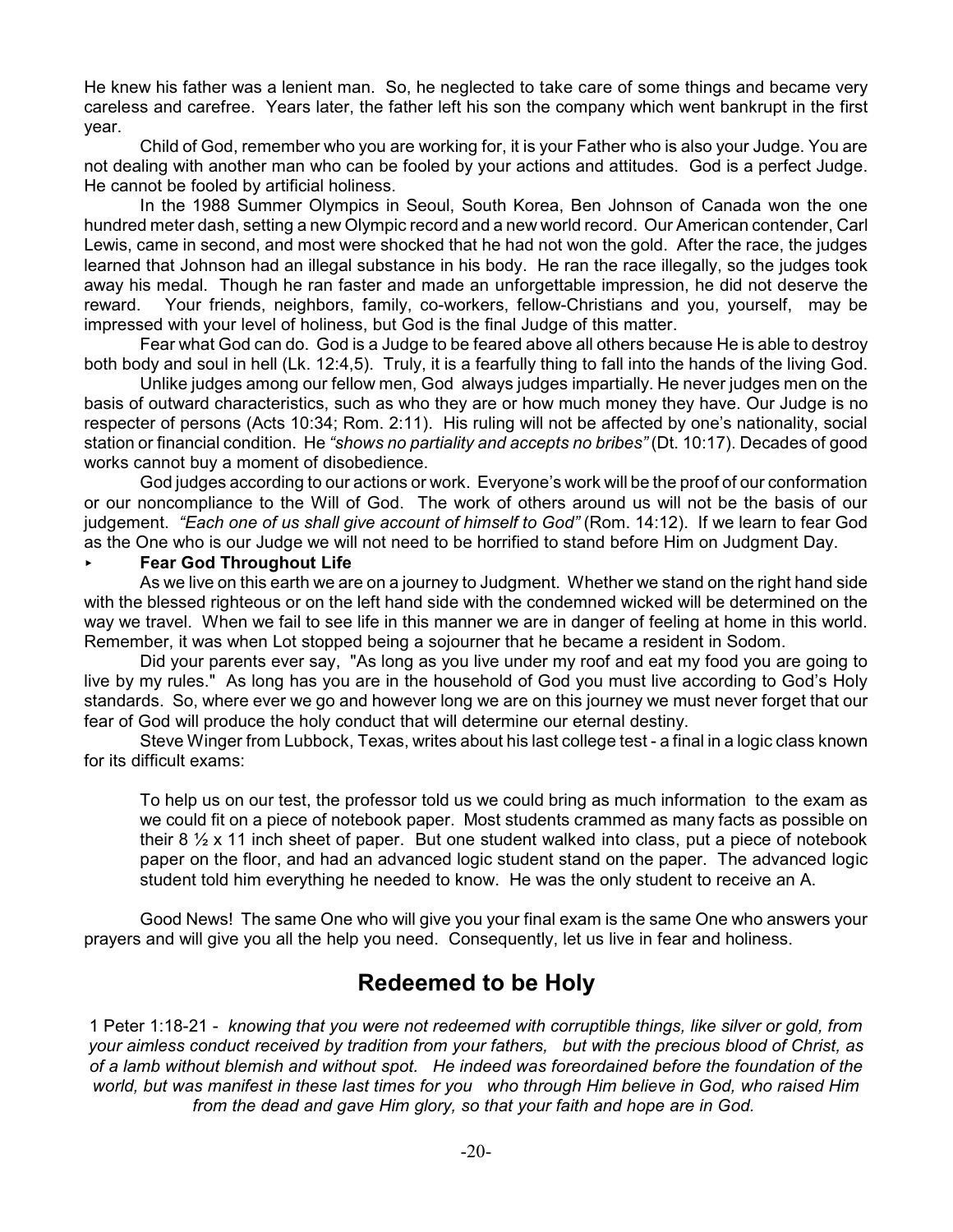A preacher by the name of A. J. Gordon was a preacher of a church in Boston, he met a young boy in front of the auditorium carrying a rusty cage in which several birds fluttered nervously. Gordon inquired, "son, where did you get those birds?" The boy replied, "I trapped them out in the field," "What are you going to do with them?" "I'm going to play with them, and then I guess I'll just feed them to an old cat we have at home." When Gordon offered to buy them, the lad exclaimed, "Mister, you don't want them, they're just little old wild birds and can't sing very well." Gordon replied, "I'll give you \$2 for the cage and the birds." "Okay, it's a deal, but you're making a bad bargain." Gordon walked around to the back of the church property, opened the door of the small wire coop, and let the struggling creatures soar into the blue. The next Sunday he took the empty cage into the pulpit and used it to illustrate his sermon about Christ's coming to seek and to save the lost paying for them with His own precious blood. "That boy told me the birds were not songsters", said Gordon, "but when I released them and they winged their way heavenward, it seemed to me they were singing, "Redeemed, redeemed, redeemed!'" (from Our Daily Bread).

In the previous verses Peter made several arguments for holy living. We should be holy because God is Holy, because God is our Father, because God is Judge. Now, he tells us that Christians should be holy because God Redeems. Because of our sins we have been held captive in darkness. Who will pay the ransom? The price is high - death. Christ was willing to pay the redemption price for all mankind. Peter explains the doctrine of redemption in this section.

#### **• Perception of Redemption, 18a**

According to Vine *"redeemed"* means "to release on receipt of ransom." Redemption implies previous bondage. In ancient times a slave could save their money and at a pagan temple by themselves from their master. A slave could be freed with the payment of money, but no amont of money can set a lost sinner free. Our redemption frees us from the power of sin, the guilt of sin, and the fear of death (Heb. 2:14-15).

#### **• Price of Redemption, 18b,19**

Have you ever considered being kidnaped for ransom? If so, what amount would be asked for your return? Ten or twenty dollars? Well the price is much higher. However, it is not monetary. During Peter's day, a slave's freedom might be purchased with silver and gold. How can a wicked life be redeemed with gold or silver? All the gold in the world cannot buy back one lost soul from one damning sin. If it could, Christ's sacrifice would have been unnecessary.

Not only is money useless in redemption of the soul, so are traditions. They are worthless or vain. Thayer defines it as "Devoid of force, truth, success, result" (392-393).

The term *"traditions"* could refer to any number of things all of which cannot redeem man. The Pharisees may of looked to their ritual traditions. These were received from the writings and oral traditions of their forefathers, rabbis or doctors of the law. The pagans might look to their many gods and sacrifices for redemption. Even if the redemption was one of a carnal instead of spiritual nature. Today, man has many modern traditions. He looks to alcohol, drugs, sex, materialism to redeem him from his sin. Others depend on living a "good" life based on their own personal standards of morality.

The price of our redemption is incomparable. Peter tells us that it is precious and is "held in honor, esteemed, especially dear" (Thayer 624). It also refers to that of incomparable cost. Peter uses the term frequently in his two epistles (1:19; 2:4,6,7; 2 Pet. 1:1,4). The cost of mere animal blood being sacrificed for the sins of man cannot compare to the blood of Christ (Heb. 10:4). A man's blood is more precious than that of animal's, yet all have sinned (Rom. 3:23). Apart from the sinless blood of a fellow human we are all lost in sin. The Son of Man and Son of God, Jesus, came to earth. He lived a sinless life and died to be the incomparable sacrifice for sin.

Some consider the need of a blood sacrifice for sin as out of date, a repulsive and barbaric concept. A female theologian named Delores Williams said, "I don't think we need a theory of atonement at all. I don't think we need folks hanging on crosses and blood dripping and weird stuff." In some hymnals all hymns on the blood of been edited out. Be that as it may, Robert Lowery got it right when he penned that old song, "Nothing But The Blood." "What can wash away my sin? Nothing but the blood of Jesus;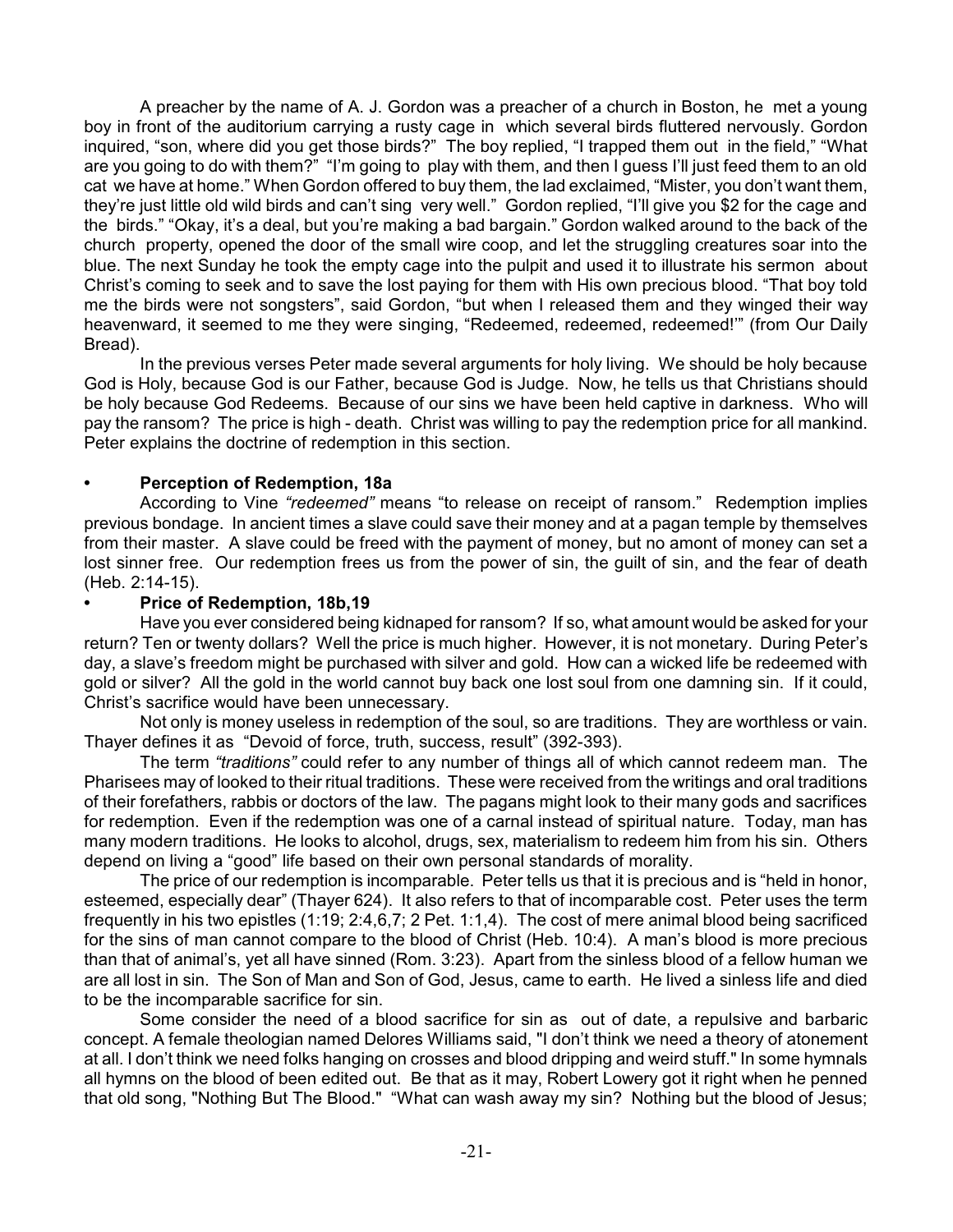What can make me whole again? Nothing but the blood of Jesus. Oh! Precious is the flow that makes me white as snow; No other fount I know, Nothing but the blood of Jesus."

Just take a moment to consider all that the Blood of Christ has done and still does for mankind:

- brings the remission of sins (Mt. 26:28)
- gives eternal life (John 6:53-56)
- justifies (Rom. 5:9)
- redeems (Eph. 1:7)
- reconciles (Col. 1:20)
- washes the robes of his elect white (Rev. 7:14)
- purchased the church (Ac. 20:28).

The price of our redemption is perfect. It is *"without blemish"* being faultless and *"without spot"* being undefiled by the world. As in the Old Testament a Passover lamb had to been without blemish, now our Passover Lamb was without sin and innocent.

The price of our redemption involves an incomparable person. Only He is the Lamb of God who takes away the sins of the world (Jn. 1:29; Is. 53:7; Ac. 8:32). We are not saved by His miraculous birth, His famous name, His multitude of miracles, but by the blood shed upon His cross and giving of His life as a ransom for many (Mt. 20:28). No better friend is there than One who laid down His life for ours.

#### **• The Plan of Redemption, 20**

The giving of Christ for the redemption of man was known before time. The atonement was not an afterthought on the part of God. Christ's death was an appointment, not an accident. God planned forward for man's deliverance.

The coming or our redeemer was at the right time. In the fulness of time Christ was incarnated. Everything that transpired in the mind of God from eternity came down to one moment in time. The cross is the climactic point in the Scheme of Redemption.

After Napoleon's defeat at Waterloo, he would often point to a red spot on that map that covered the area of Waterloo. Then he would say, "if it were not for that one red spot, I would be the Emperor of the entire world!" Just think how different history and your life would be if that one blood stained spot on the hill of Calvary 2,000 years ago.

#### **• Product of Redemption, 21**

The result of redemption is our faith and hope in God. It is by the instrumentality of our Redeemer that we have been brought to faith. It is natural that the benefactors of redemption would love, trust in and place their hope in the one who redeemed them. Since the price of redemption is great and the plan of redemption is eternal than our devotion to the Savior should we proportionately as great. They have been persuaded to place their trust and confidence in God is what they are currently doing, that is, believing in God.

#### **Questions:**

- 1. What does *"gird up"* mean? How does it help the Saint to be holy?
- 2. What does *"sober"* mean? How does it help the saint to be holy?
- 3. What does *"rest your hope"* mean?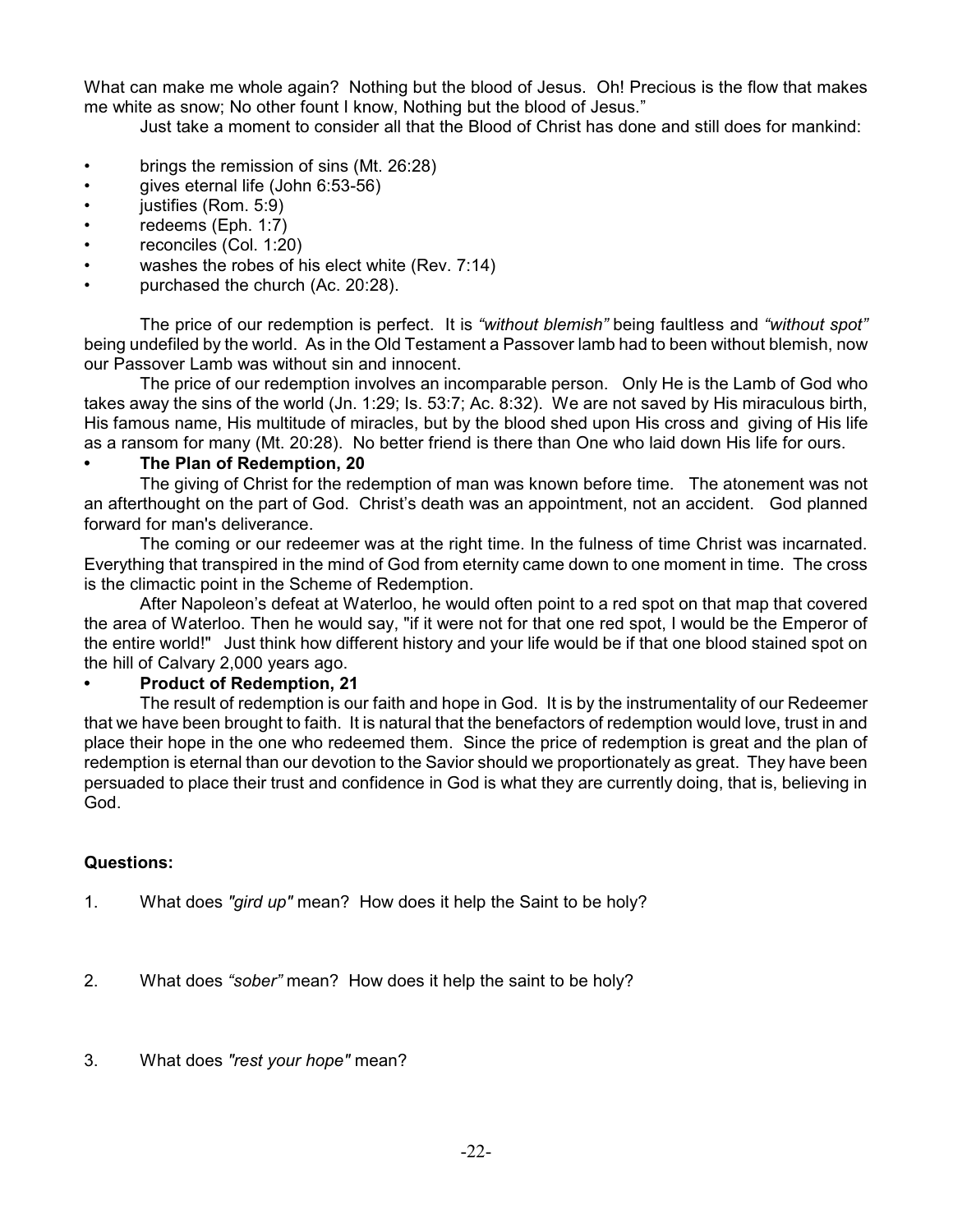- 4. To what is our obedience like ned?
- 5. Instead of conforming to the fashions of this world a Christians is should....
- 6. What is the saint's standard for holiness?
- 7. How do we fear God as a Father?
- 8. Why are we blessed that God the Father is our judge?
- 9. What is the meaning of *"redeemed"*?
- 10. What is the price of redemption of man? What are some various things man has used for his redemption?
- 11. List some things that the blood of Christ has done for us?
- 12. When did God prepare Christ as the Lamb to redeem man? When was He revealed as God's Lamb?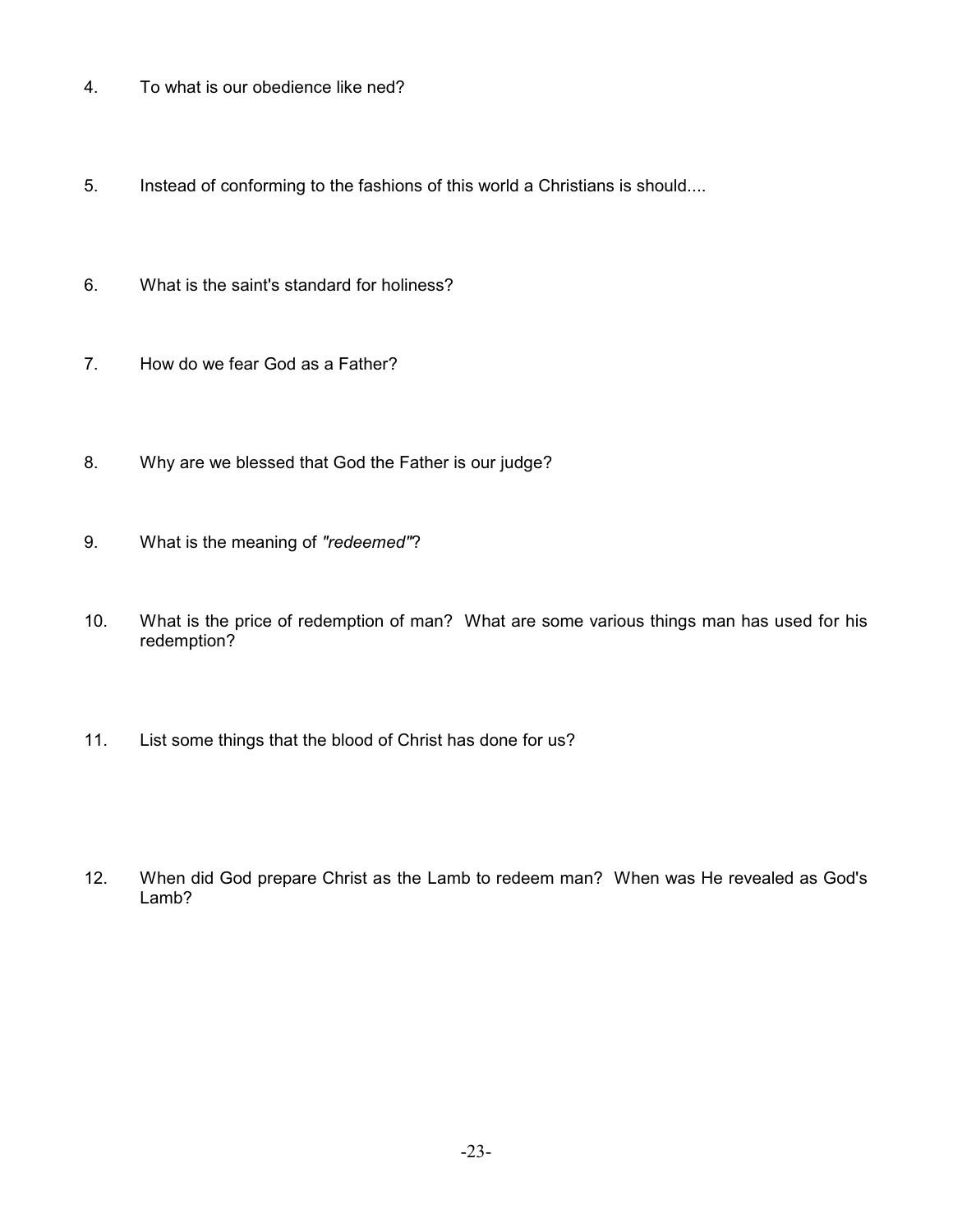## **Purified by the Word**

## **The Word of God**

1 Peter 1:22-25 - *Since you have purified your souls in obeying the truth through the Spirit in sincere love of the brethren, love one another fervently with a pure heart, having been born again, not of corruptible seed but incorruptible, through the word of God which lives and abides forever, because "All flesh is as grass, and all the glory of man as the flower of the grass. The grass withers, and its flower falls away, but the word of the Lord endures forever.'' Now this is the word which by the gospel was preached to you.*

A TV news camera crew was on assignment in Southern Florida filming the widespread destruction of Hurricane Andrew. Among the wreckage and debris stood one house on its foundation. The owner was cleaning up the yard when a reporter approached him. "Sir, why is your house the only one still standing?" asked the reporter. "How did you manage to escape the severe damage of the hurricane?" "I built this house myself," the man replied. "I also built it according to the Florida state building code. When the code called for 2 by 6 roof trusses, I used 2 by 6 roof trusses. I was told that a house built according to code could withstand a hurricane. I did, and it did. I suppose no one else around here followed the code."

When the storms or persecutions of life come only those Christians grounded in the Word will be ready to stand.

#### < **Obeying the Word**

The Word of God is truth. Truth is the foundation of our holiness. Our life in Christ begins as a result of obeying the truth. The Word of God is *"the truth of the gospel"* (Gal. 2:5,14), *"the word of truth"* (2 Cor. 6:7; Eph. 1:13), and *"the word, the truth of the gospel"* (Col. 1:5). Jesus prayed that His disciples would be sanctified through the truth, because God's Word is truth (Jn. 17:17).

We have a responsibility, not only to hear the truth, but to apply it. Just being exposed to the truth will not change us. You can put me in a room filled with musical instruments and I will not be able to do anything with them other than make noise. Replace me with a group of talented musicians and you will have an orchestra that can make beautiful music. Without study and meditation a Bible is just a dust collector.

#### < **Purifying by the Word**

The word *"purified"* is akin to the same words from which we derive the terms "saint", "sanctify" and "holy." Old Testament technical term for the purification of the people and priests (Josh. 3:5; 1 Chr. 15:12; 1 Sam. 16:5 ). Our purification is of the soul, thus purified in a moral sense.

Our purification is a result of being redeemed. Jesus shed His blood for remission of sins (Matt. 26:28). In the original text, the expression in Matt. 26:28 and Acts 2:38 is identical. It is by the Word of God that we learn of the means of redemption.

#### < **Loving According to the Word**

*Philadelphia* is a term well known as the name of cities both ancient and modern (Rev. 3:7). From *philos*, meaning love; and *adelphos*, a brother. Christians are to love one another as brothers. Aritides, sent by the Emperor Hadrian to spy out those strange creatures known as "Christians" said, "Behold! How they love one another." Today, too often it is brother-bashing and sister-smashing.

In God's Word we can learn how Christians are to love each other by reading of Christ's great love for His fellow man. When He washed the disciples feet He demonstrated a brotherly love that serves. (John 13:12ff). He showed love in His compassion for the lost sinners and the rejected publicans. He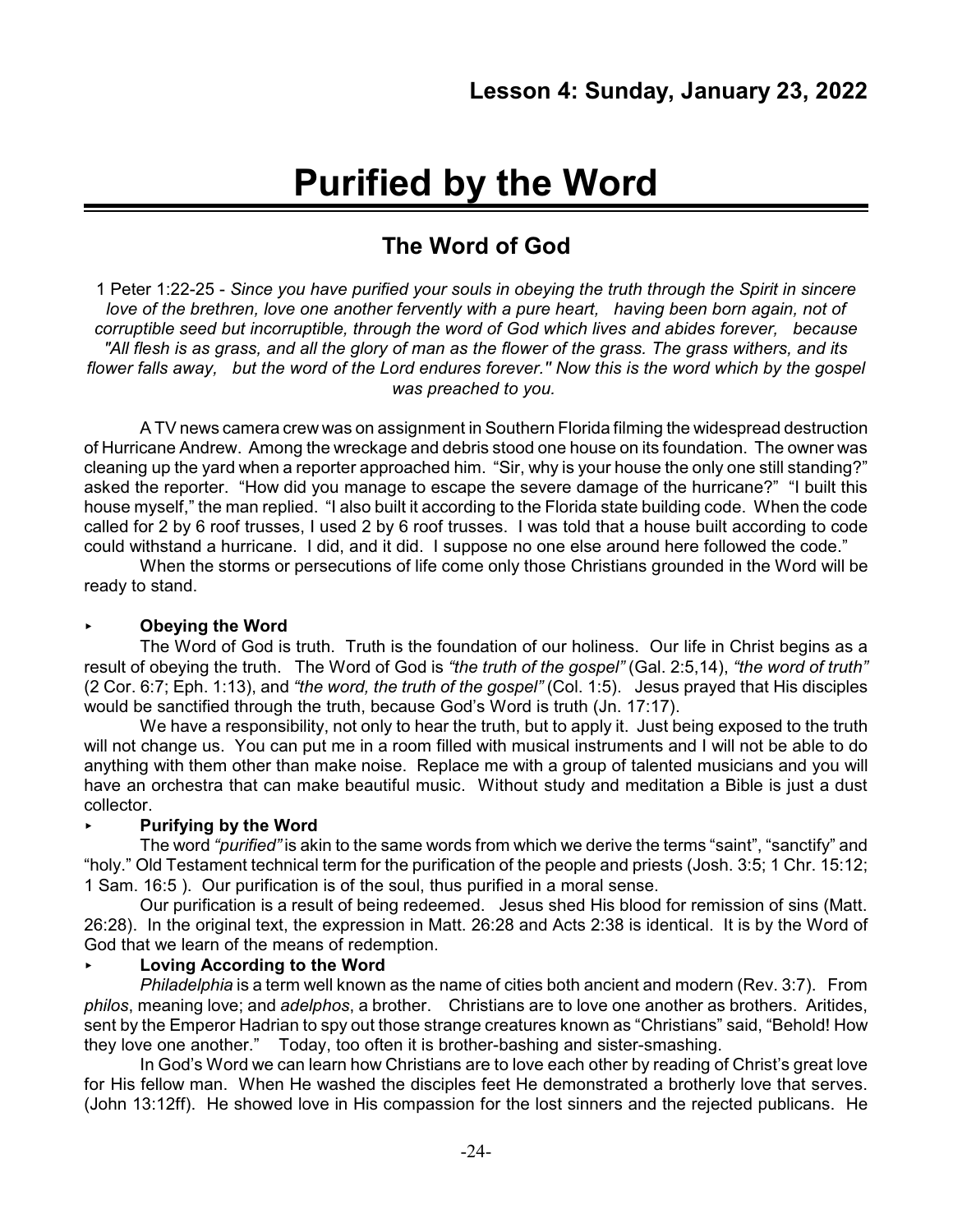showed love to Gentiles by healing their sick. His greatest love was to lay down His life.

When people hurt they needed to pull together and support each other. Before Andrew Jackson became the seventh president of the U.S., he served as a Major General in the Tennessee militia. During the War of 1812 his troops reached an all-time low in morale. As a result they began arguing, bickering, and fighting among themselves. It is reported that Old Hickory called them all together on one occasion when tensions were at their worst and said, "Gentlemen! Let's remember, the enemy is over there!"

Christians are to love truly. The term *"love"* is from "agapao". It is to love someone so much that you will do what is best for them regardless of what they think, others think, how it hurts you, or them. It is not the modern love that works on the basis of flattery. We must have a love which causes us to forget ourselves.

Christians are to love sincerely. Our love is to be undisguised or "dissembling or pretense" (Vine I:324). It is not hypocritical. In the Greek, *hupocrites*, a play actor. A hypocrite is, therefore, an actor. Our love is not fake or faked. We are of a truth to love our brethren.

Christians are to love fervently. This term means "to stretch, and signify intense strain; feeling on the rack" (Vincent). To strain every muscle in supreme effort. As an athlete strains to win the race or make the goal. Our love is a matter of willing, not feeling. It is the kind of love that man would be saved observing business meetings because of the brotherly love displayed.

Christians are to love purely. This is a love that is clean. It is not contaminated with love that is based on mutual benefit, monetary enrichment or gratification of mere fleshly desires.

#### < **Begotten of the Word**

*"Begotten of the Word"* is a catchphrase of the denominations. Peter uses it twice in this chapter. It means having been born again to a new kind of life. The new birth gives to us a new nature as well as a new and living hope.

Jesus told Nicodemus, *"That which is born of the flesh is flesh; and that which is born of the spirit is spirit"* (John 3:7). We are born again of the Spirit, that is by the Holy Spirit revealed Word of God. The Word is the instrumentality of our new birth.

The Word of God continues to effect our new life. Our birth took place in the past, but has an impact on us now and later. We have experienced the same birth and became children of the same father. We take our instructions from the same source, God's World.

#### < **Living Word**

The Word of God is living and incorruptible, that is, it is not subject to death. We are born into the world only to begin a journey which leads inevitably to the grave. We are born again to live forever. Peter quotes Isaiah 40:6-8 comparing out life to a flower. Everything changes. The Word of God does not change. Our life in the Word does not change.

There is a law of science known as the Law of Biogenesis which states that "life begets life." The Word is living and begets life in us. This life is not fleeting like physical life.

The Word of God is ever enduring. It is indestructible. Jesus has also spoken of the indestructibility of the Word of God, *"Heaven and earth will pass away, but My words will by no means pass away"* (Mt 24:35). Diocletian tried to destroy the Word and those begotten of it. In 303 A.D. he proclaimed an edict requiring Christians and their sacred scriptures to be destroyed. Within twenty-five years, the succeeding emperor ordered that fifty copies be made and distributed at government expense! Voltaire the French atheist, boasted that within one hundred hundred years of his lifetime, Christianity would be swept from the earth. Only fifty years after his death, his own house was being used by the Geneva Bible Society to store stacks of Bibles! There is no other book 2000 years old that people read and study. Why? Because it is as alive and life giving as it was when it was first written.

The Word is Truth to be obeyed, it purifies the soul, it demonstrates the love we ought to have one for another, when preached it makes it possible for men to be born again, and is ever living.

## **A Change of Clothes**

1 Peter 2:1- *Therefore, laying aside all malice, all guile, hypocrisy, envy, and all evil speaking,*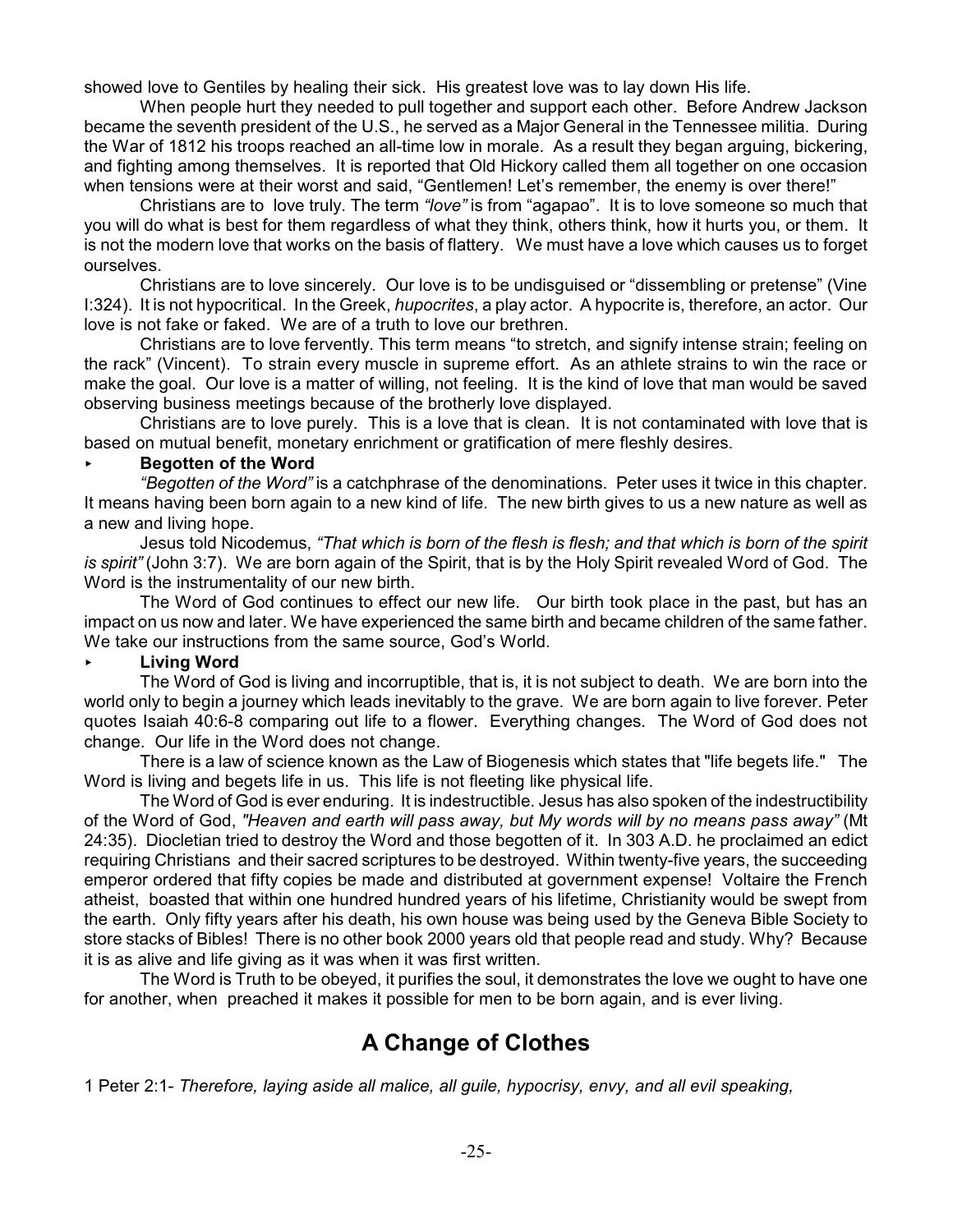We all have watched that popular game show "Family Feud." Five family members would compete with another family of five to guess the most popular answers to questions like: "What do people do during a sermon?" Answers would be: "sleep", "take notes", "balance checkbook", etc. Considering our text we would like to ask: What are four the things Christians need to remove upon being born again?

The phrase *"laying aside"* is the idea of removing the old clothing to put on new clothes. Now that one has been born again by the Word he is to lay aside his former life. This regeneration begins at baptism where the old sinful life is washed away and the new convert arises to walk in newness of life (cf. Eph. 4:22-24). Early Christians would put on white garments after baptism. Today, many congregations have white baptismal garments. White garments have been a symbol of purity. Before one can put on Christ and purity in baptism he must put off or lay aside the corruption of his former life. Certain sins are specified.

#### **• All Malice**

*"Malice"* comes from the Greek, *kakia.* Thayer tells us that it means "ill-will, desire to injure" (320). Trench says that malice "is more the evil habit of mind" (3). It is the opposite of love which seeks the best for others. Malice seeks harm for others and a desire to bring them down.

"All" forms of malice are to be put off. Every injurious attitude against others must go. Love is kind. A Christian cannot keep on wearing malice.

#### **• All Deceit**

In the *New Doublespeak: Why No One Knows What Anyone's Saying Anymore*, author William Lutz defines a few of the more creative doublespeak terms currently in vogue:

Meaningful downturn in aggregate output (recession) Resource development park (trash dump) Recycling engineer (garbage collector). Temporarily displaced inventory (stolen goods) Reality augmentation (lie) Terminological inexactitude (lie).

Deceit is also translated *"guile."* It means "Bait,...a lure, snare; hence craft, deceit, guile" (Thayer 155). This verb means to catch with bait. To capture a fish one must lure it with a crafty or deceitful bait or trap. Instead of a baited hook or net a deceitful man uses his tongue to trap others with his lies. As Walter Scott wrote, "O what a tangled web we weave, When first we practice to deceive!" Again, "all" forms of guile must go.

Christians are to *"speak the truth in love"*, because God is Truth and God is Love. It is Satan who is the deceiver and the father of all lies.

#### **• Hypocrisy**

The original idea behind the Greek term for "hypocrisy" refers to the play acting done by the actor or actress. They pretend to be something they are not. Hypocrisy is covering up one's evil intent with a show of righteousness.

The Pharisees were most often identified with this sin in the New Testament. They pretended to be righteous based on their traditions and rules that negated the effect of the Law of Moses. Jesus told a parable of a prayer by a Pharisee and showed its hypocrisy by comparing it to the sincere prayer of the publican (Lk. 18:9-14). In the early Church Ananias and Sipphira pretended to be almsgivers, but were lying to God. Today there are those who pretend to be better than hypocrites because they refuse to come worship God because "There are hypocrites in the church." Anytime you let a hypocrite come between you and God, the hypocrite is closer to God than you are.

Why Christians cannot wear hypocrisy? *"Love rejoices in the truth"* (1 Cor. 13:6). Peter just commanded us to love each other sincerely. The word for "sincere" literally means "without wax." When fine porcelain was sold in the market a shopper would hold it up to the sun to see if there was any wax used to fill in any cracks. If no wax was seen than the vessel was considered sincere, in contrast to a faulty piece being falsely passed off as genuine.

**• Envy**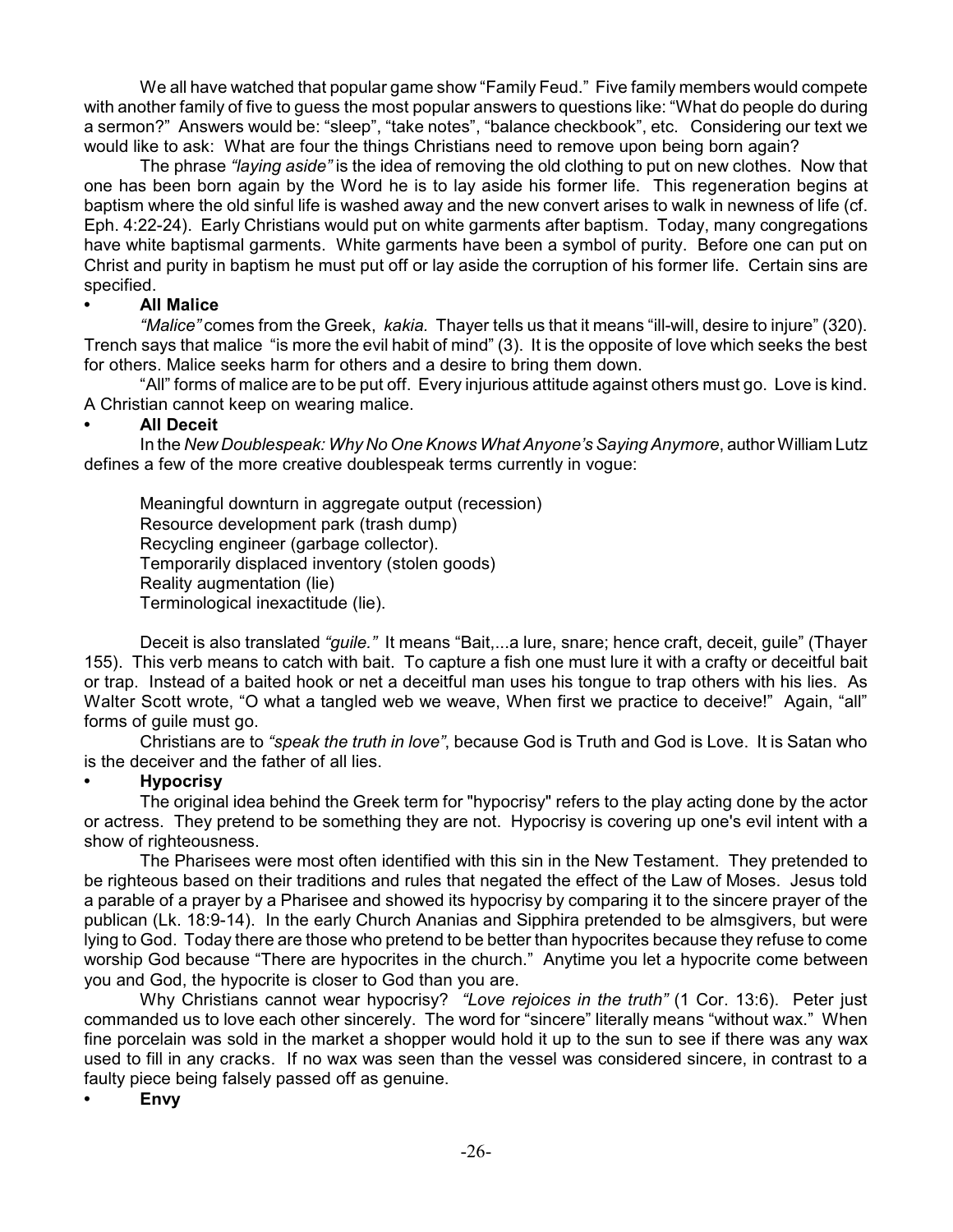Many view envy as synonymous with jealousy. Although related, they are two distinct sins. Jealousy is sometimes used in a good sense and sometimes in a bad sense. Envy is always used an evil sense. It means a "feeling of displeasure produced by witnessing or hearing of the advantage or prosperity of others" (Vine, II:37). Envy is the desire to wrench from another what one does not want that person to have. Pilate knew the Jews wanted to have Jesus killed because they were envious of His popularity with the masses (Matt. 27:18).

An old Jewish story is told about an envious store keeper who was granted any wish. The wish had only one stipulation. No matter what he wished for, his rival across the street would receive double. Without giving it any thought the envious man wished to be blind in one eye.

Envy is a common problem. "How is it fair that someone who swings a bat and runs around a field gets to make 100 to 200 times what I make." This sounds like jealousy. Envy goes further, it hopes the ball player breaks a leg and somehow losses his money. With envy the good fortunes of others sting like a wasp.

Obviously Christians cannot continue wearing envy. Envy leads to murder, for example, Cain killed Abel, Saul tried to kill David, and out of envy Joseph's brothers sought to kill him. Envy promotes rivalry, strife, hatred. It hinders growth and destroys contentment. Remember, *"love envies not"* (1 Cor. 13:4).

A poem by Edgar Guest shows the foolishness of envy:

I wonder if the poppy shows The lightest envy of the rose? Or if the pansy wastes its time Regretting that it cannot climb? Do blossoms of a yellow hue Complain because they are not blue? Do birds which God designed to sing Envy the wild ducks fleeter wing? And does the sparrow sadly mourn Because he was not gold finch born? I cannot say, but fancy not. Each seems contented with his lot. 'Tis only the man that thinks that he Some other man would rather be.

#### **• All Evil Speaking**

This would include such things as *"backbiters"* (Rom. 1:20; 2 Cor. 12:20) and gossiping or disparagement. Paul condemned the Galatians of spiritual cannibalism when they would bite and devour one another.

For example, a Christian's car stalls in front of a bar. A evil speaking sister sees the car and spreads all over town "where the man spent the night." The man then parked his car in her driveway and walked home. The woman arose the next morning furious. When she called him up to complain he responded, "There's nothing to talk about. It's obvious where I spent the night".

The tongue is an very willing instrument to express the ill will of the heart. It's so tempting to cut people down because we think it makes us look better, it lifts us up as they go down. Evil speaking is almost always the consequence of envy in the heart.

In a recent National Geographic article I read that Tibetans don't eat fish. Since fish have no tongues, they say, they cannot gossip; and since Tibetans consider gossip a cardinal sin, they reward fish for their virtue by not eating them. Likewise, Christians reject all evil speaking. God will reward all who use their tongues for edification, that is to build up instead of tearing down.

Do you use your tongue as a "Builder or Wrecker?"

I saw them tearing a building down, A gang of men in a busy town.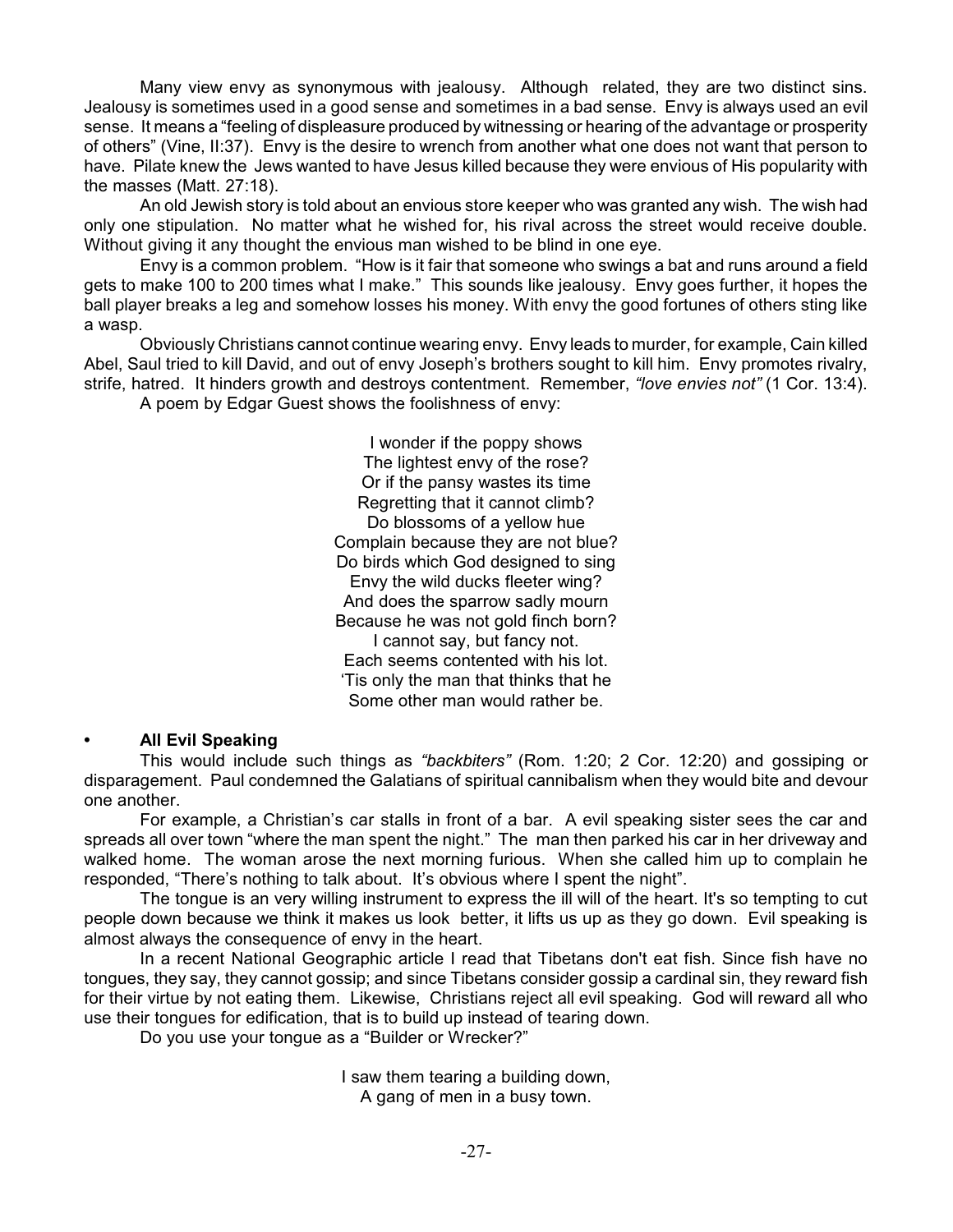With a ho-heave-ho and lusty yell They swung the beam and the building fell. I asked a foreman, "Are these men skilled As the men you'd hire if you hd to build?" He gave a laugh and said, No, indeed." Just common labor is all I need. I can easily wreck in a day or two What builders have taken a year to do. And I thought to myself as I went away Which of these roles have I tried to play? Am I a builder who workers with care. Measuring live by the rule and square? Am I shaping my deeds by a well-made plan, Patiently doing he best I can? Or am I a wrecker who walks the town Content with the labor of tearing down?

Since you have been born again of the Word...

- Take off the malice and be kind.
- Take off deceit and speak the truth.
- Take off hypocrisy and put on sincerity
- Take off envy and rejoice with others.
- Take off evil speaking and put on edification.

### **Baby Like Appetites**

1 Peter 2:2,3 **-** *as newborn babes, desire the pure milk of the word, that you may grow thereby, if indeed you have tasted that the Lord is gracious.*

One man began by saying, "I'm so hungry I could eat a cow." The second man, joined in "I'm so hungry I could eat a horse." "I'm so hungry I could eat a bear", countered another. Not to be out done the fourth man said, "I'm so hungry I could eat two alligators and an anaconda." A woman who over heard the conversation said, "I think I just lost my appetite."

How can we rid ourselves of spiritual junk food and come out of wicked spiritual anorexia and emaciation? Cultivate an appetite for the pure milk of the Word. After first putting off the malice, deceit and hypocrisies of our former life we must replace our appetite for sin with an craving for God's Word.

Our appetite for spiritual food must be like the desire that a newborn would have for real milk. Many mistake this passage as referring to new converts. However, we are to have a desire for God's Word like babies crave milk. You have been around a newborn who is hungry. There is only one thing you can do to stop the crying - give it milk. When you hunger for God's Word like that you will grow. Even grown Christians must continue to cultivate this intense appetite for the Scriptures. In the Beatitudes Jesus said, *"Blessed are those who hunger and thirst for righteousness, for they shall be filled"* (Matt. 5:6).

We read of this type of desire in the parable of the prodigal son (Luke 15). After he wasted all his money he *"longed to fill his stomach with the pods that the pigs were eating, but no one gave him anything"* (16). He was moved to return to his father. In the Psalms we read of this type of desire for God's Word, "*My soul breaks with longing for Your judgments at all times"* or "*I opened my mouth and panted, for I longed for Your commandments"* (Ps. 119:20,131).

If a baby losses its appetite and stops eating you know something is wrong. The same is true of the Christian. Often the appetite can be dulled by gobbling up spiritual junk food. We fill our souls with TV, magazines, sports, etc. Even preaching that tickles the itching ears of the audience can be spiritual junk food which only nourishes self-centeredness.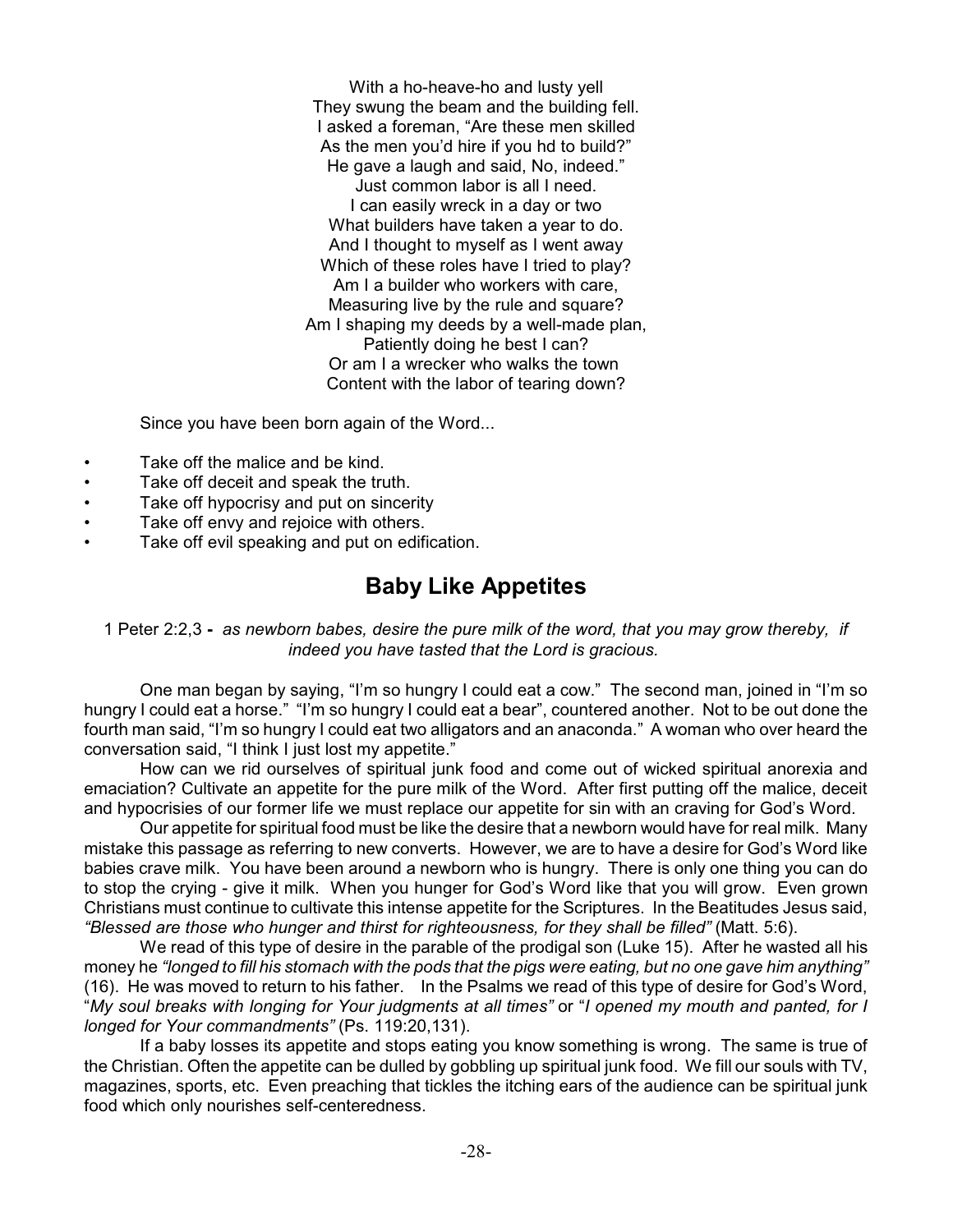So, in cultivating an appetite...

- Begin reading your Bible 15 minutes a day.
- Parents, read to your children--before bed, at the dinner table, wherever.
- Bring your Bible to church and take notes.
- Attend a weekly Bible study.
- Replace a half hour TV show (or secular book reading) with a half hour of Bible reading.
- Purchase Bible study aids such as a concordance, Bible handbook, dictionary, etc.
- Most importantly do what it says.

On the menu is the Word of God. The spiritual manna from Heaven. Keep in mind that Peter is not referring to the *"milk of the Word"*, that is, the fundamental facts of Christianity.

The milk of the Word is of the most excellent quality: it is pure or unadulterated. In ancient times milk was often adulterated with gypsum, a chalky-like substance to increase its volume. The early Christian writer Irenaeus said, "They mix gypsum with the milk, they taint the heavenly doctrine with the poison of their errors." We long for the Gospel without any admixture of false doctrine, human philosophies or traditions of men. Those without a love for the pure Word will want it sweetened with religious entertainment and the Social Gospel, which is not the pure Gospel of Christ. However, the Psalmist found the Word of God sweet, "*How sweet are Your words to my taste, sweeter than honey to my mouth! Through Your precepts I get understanding; therefore I hate every false way"* (Psalm 119:13,14).

The purpose of a baby's intense appetite for milk is for it to grow physically. The reason we need such an appetite is to grow spiritually toward salvation. Salvation refers not to our present condition but to the hope of eternal life in the future. Through the Word the Christian grows toward his goal - Heaven.

If your mother has ever placed a new dish on the table you will be encouraged to taste it with these words, "Try it, you'll like it." Peter's argument is not: "try the Word to see if you like it". Instead He is saying, if you have already in the past experienced the gracious heavenly gift you will naturally have an appetite for the Word. It is a taste that excites the appetite. "Since you have tasted that the Lord is good, continue to feed on His Word." Someone has said that Christianity is like Campbell's soul it is "mmm, mmm, good".

Far too many Christians who have tasted the goodness of God's grace do not long to feed on His Word. Instead they are content with an occasional sip. As a result they are spiritually weak and thin. The blame may be placed on the boring sermons, difficult passages, unreadable translations, etc. Yet the truth is, they just don't have a hunger for righteousness and the goodness of God. Just a sip and a nibble, nothing that will fill their souls and satisfy their deep longings.

#### **Questions:**

- 1. How have the saints purified their souls?
- 2. With what kind of love our Christians to love one another?
- 3. How are Christians begotten of the Word?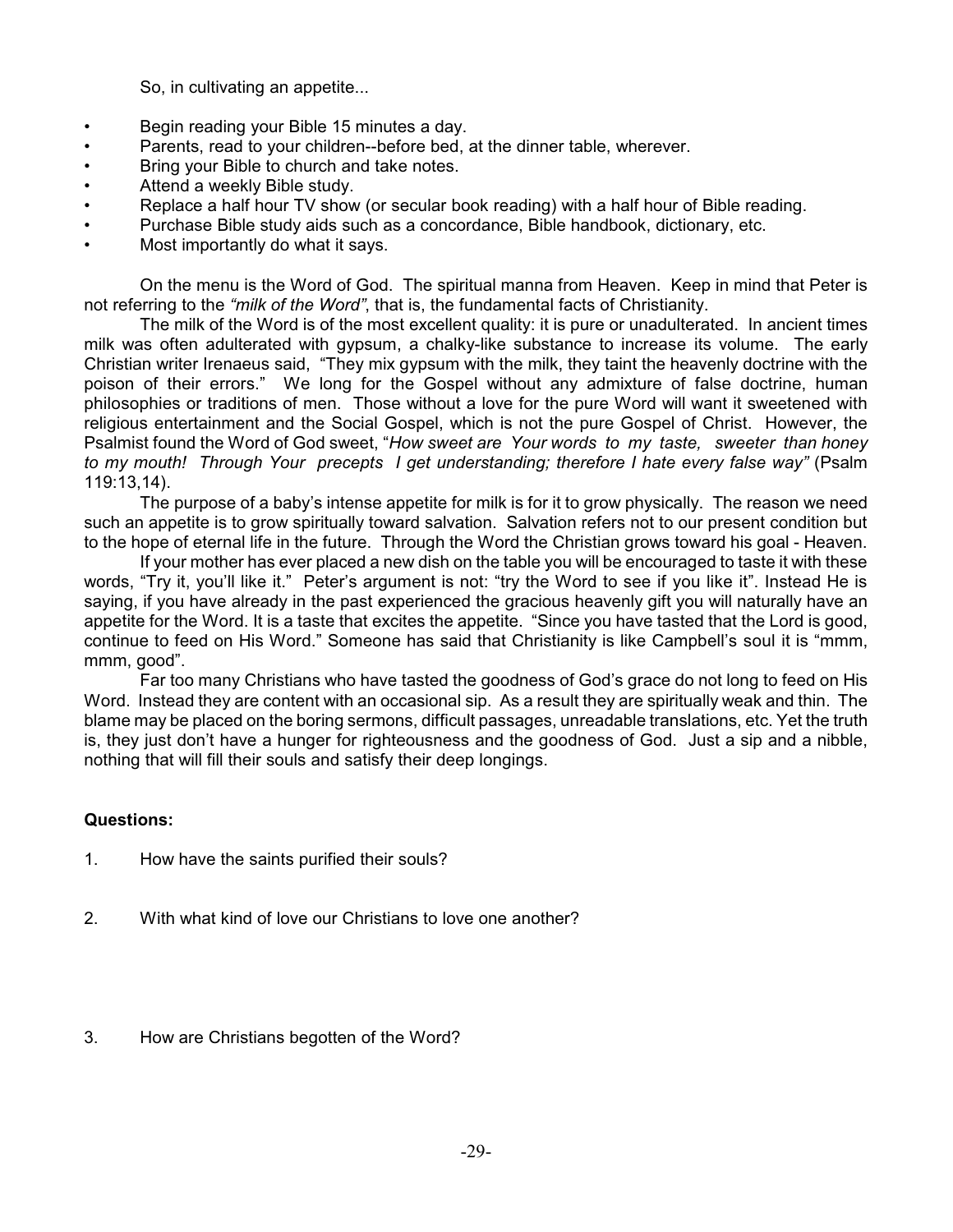- 4. What are two characteristics of the Word of God which sets it apart for all other books?
- 5. Matching:
- Malice a. covering up one's evil intent with a show of righteousness.
- Deceit b. the desire to wrench from another what one does not want that person to have
- Hypocrisy c. seeking or desiring injury to a person to bring them down.
- Envy d. gossiping or disparaging
- \_\_\_\_ Evil Speaking e. guile
- 6. T F Verse two of 1 Peter chapter two is talking about the newborn Christian not the mature Christian.
- 7. What are some things a Christian can do to cultivate a strong spiritual appetite?
- 8. What is the "pure milk of the Word"?
- 9. What goodness have you tasted from God's Word?
- 10. What is the end result of a healthy spiritual appetite?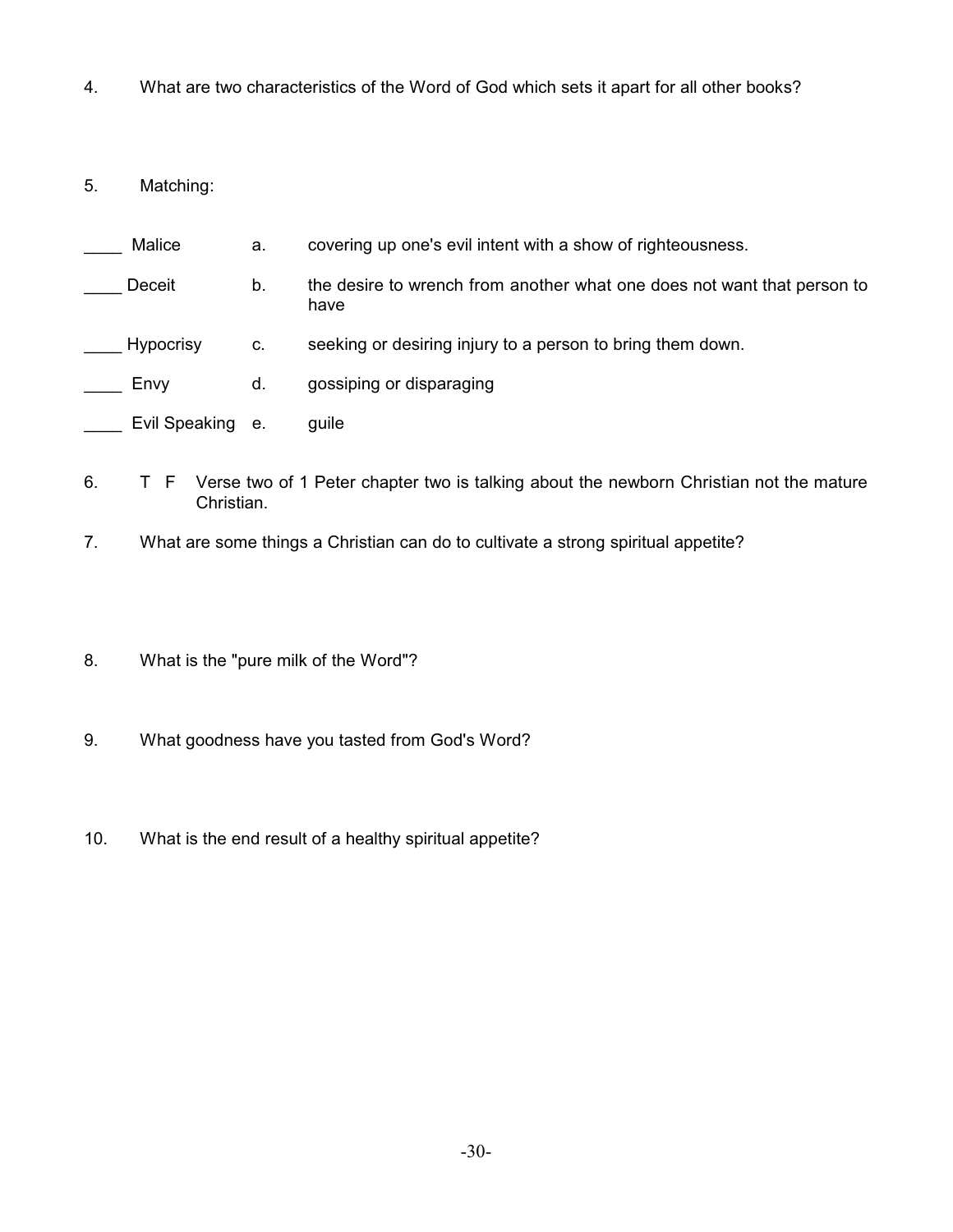## **Preciousness of the Precious Stone**

## **Christ, the Stone**

1 Peter 2:4,6-8 *- "Coming to Him as to a living stone, rejected indeed by men, but chosen by God and precious, Therefore it is also contained in the Scripture, "Behold, I lay in Zion a chief cornerstone, elect, precious, and he who believes on Him will by no means be put to shame.'' Therefore, to you who believe, He is precious; but to those who are disobedient, "The stone which the builders rejected has become the chief cornerstone,'' and "A stone of stumbling and a rock of offense.'' They stumble, being disobedient to the word, to which they also were appointed.*

A big lump of something, a stone supposedly, lay for centuries two feet under a shallow creek in North Carolina. People passing that way saw only an unsightly clump and passed on. A poor man passing one day saw the heavy chunk as good thing to hold his door ajar, and he took in home. A geologist who stopped at the poor man's door one day saw it and recognized it as gold - the biggest lump of gold ever found east of the Rockies. It has been valued at over \$100,000.

The most valuable *"stone"* ever was initially rejected by the very people to whom it was promised. In the Old Testament, Yahweh is called *"the rock of Israel"* (2 Samuel 22:2). In the New Testament, Jesus used the word *"the rock"* referring to Himself. Paul said that Jesus is a spiritual Rock (1 Cor. 10:4), a corner stone (Eph. 2:20), and a stone of stumbling (Rom. 9:32,33; 1 Cor. 1:23). The word "stone" appears five times in the verses 4-8. It is not ironic that Peter's sermons in Acts developed the same theme (Ac. 2:22-24; 4:10; 11; 5:30,31).

#### < **Chief Cornerstone to the Temple**

Just what is a chief cornerstone? The cornerstone would determine all the proper angles of the building. If the cornerstone is not right, the building will not be right. It is the function of a corner stone to unite and securely fasten the two walls of a building. Without it the building would crumble.

Christ is the only cornerstone. He is our firm Foundation, the One we stand on. The attributes of this Rock are that He is perfect and just, He is a deliverer, He is unique, He is a fortress, He is a refuge, a stronghold, He is consistent, He is a foundation for every generation, He is eternal. A cornerstone that will never crumble into dust.

#### < **Living Stone to the Christian**

The reason Christ is a Living Stone is that He has been raised from the dead never to die again. All stones connected to Him can share in that life. Peter uses the Greek word *proserchomai,* translated *"come."* Thayer says it means, "to attach one's self to Christ, to come to a participation in the benefits procured by him, 1 Pet. 2:4" (545). No physical rock is alive. Christ not only is alive He gives life. Peter refers to a living hope; the living word; and now a living stone. Christianity is a continuous coming to the Lord. We are coming for forgiveness. We are coming for salvation. Salvation requires us to come to Christ for spiritual life. Through out life the Christian continues to come to Christ. The danger with a loose connection with the living Stone.

#### < **Chosen Stone of God**

Before the world began God chose Christ be to this stone. Chosen is from the Greek *eklektos* meaning "picked or selected."

Just how did God make His selection. We are told that it is according to His purposes. God has His design or desire for the how and by whom mankind can be saved. When it come to the Temple in Jerusalem the perfect stone was to be chosen. God chose His Son based on His perfection. No better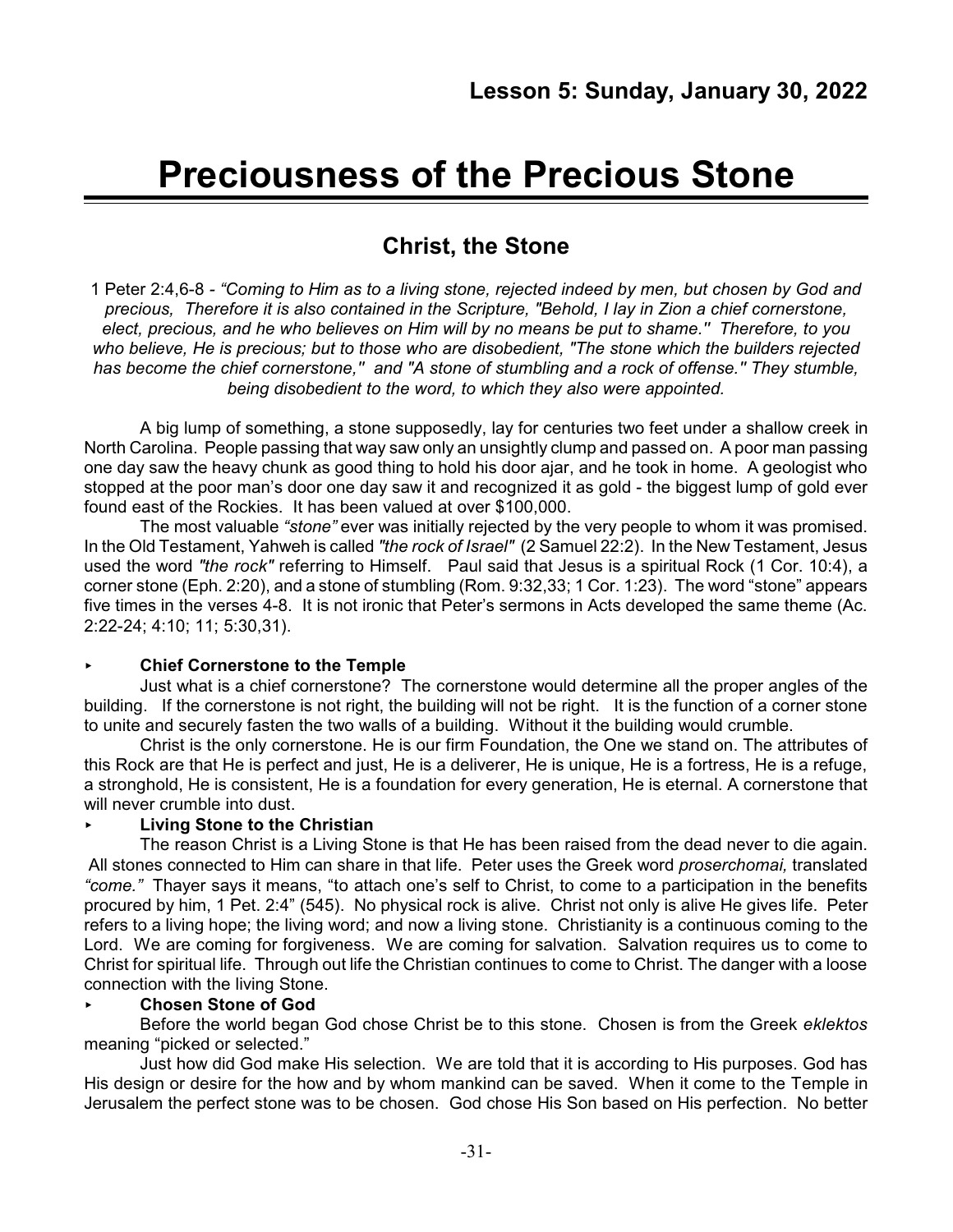building material could be found throughout the universe upon which to erect the spiritual Temple of God.

#### < **Precious Stone to Believers**

The term *"precious"* is also a favorite term of Peter. It is also used of Christ's precious blood. Thayer tells us that *"precious"* means "held in honor, prized." Christ is a stone that is prized and praised, honored, and revered. Many dishonored Him on earth but He is honored by believers as the Stone upon which our salvation rests.

Isaiah had used the promise of the Messiah as a stay on which God's people could rely for assurance as they faced the Assyrian crisis. In chapter 28, Isaiah pronounced his woe upon the drunkards of Ephraim on whom God was going to bring judgment. Verse sixteen reads, *"Therefore thus says the Lord God: 'Behold, I lay in Zion a stone for a foundation, a tried stone, a precious cornerstone, a sure foundation; whoever believes will not act hastily.'"* 

This Stone is precious because of its qualities. The Stone is exceedingly rare. Jesus is not one of many, He is the only One. It has inherent worth. Jesus is precious because of who He is. A precious stone must be useful. Christ is the only solution to the spiritual privation of all mankind.

Christ was rejected but now we all see the great precious value of this Living, Precious Cornerstone. To those who rejected this precious stone that are put to shame or confounded. Imagine a lady who spent a great deal of money on a diamond. She bragged about it and showed it off to everyone only to find out in front of everyone that her diamond is a fake. So are those who practice false religious built upon worthless foundations.

#### < **Rejected Stone by Jews**

Those who rejected the Stone kept on rejecting it. Today, many treat God's Precious Stone with utter contempt. He was cast aside as worthless. This reaction was prophesied in Psalm 188:22. The rejection was not without examination. Christ is examined or put on trial and then judged as worthless. When Christ walked among us He was rejected because he did not conform to man's expectations of a Messiah. He did not come to bring the earthly kingdom that carnal minded men longed for.

At the risk of sounding anti-Semitic, the rejecters in this context are clearly the Jews who rejected Jesus. The Christ was rejected of the chief priests, the elders, and that generation (Mk. 8:31; 9:22; Lk. 17:25). This rejection was foretold by Christ Himself (Mk. 8:31). John 1:11 says, *"He came to his own and those of his own did not receive him."* Also consider the parable of the Wicked Husbandmen. During the trial of Jesus Pilate offered the Jews: Barabbas the murderer or Jesus of Nazareth their king. The builders, the religious leaders and teachers of the Jews should have gladly labored with God in the raising of His "temple", spurned the Stone He had supplied for its cornerstone Their denial did not arrest His building, however; it merely kept them, and those who followed in their insubordination out of God's temple.

Christ was rejected because of His lack of political ambition. They were expecting an earthly kingdom with a reigning monarch. When Jesus refused to live up to their expectations many of His disciples rejected Him (Jn. 6:15,66). Christ lacked physical fortune (Mt. 8:20). He lacked a formal education (Jn. 7:15). They were confused by His hatred of sin and love of right. His action of cleansing the Temple (Mt. 21:12,13) and pronouncing woes against the religious leaders (Ma. 23) challenging their religious authority (Mt. 15:7-9) was out of character with their ideal Messiah.

When Solomon was building his temple, almost all of the work was prefabricated. They did not want the noise of the workmen to defile the temple site. So the stones were quarried and shaped in other places, then were dragged to the temple site and, like a jigsaw puzzle, they were put together. As story goes there was one stone that didn't fit. It had an odd shape and so it was laid aside. In the following months it became overgrown with weeds and forgotten. But then as they began to put the pieces together, they discovered that they couldn't build because there was a crucial piece missing, They realized that they had set aside the corner stone, so they went back and found it, dragged it to the temple site and put it in its proper place. The stone that had been rejected became the head of the corner.

#### < **A Stumbling and Offensive Stone to the Disobedient**

In this quotation, Peter alluded to Isaiah 8:14. As Isaiah tried to give direction to Ahaz and the rest of the people of Judah in the face of the Assyrian threat, he directed them to God and His promise of the coming of the Messiah. At the specific time, Ahaz was being threatened with an invasion by the joint forces of Syria and Israel to force her into an alliance against Assyria. He formed an alliance with Assyria to ward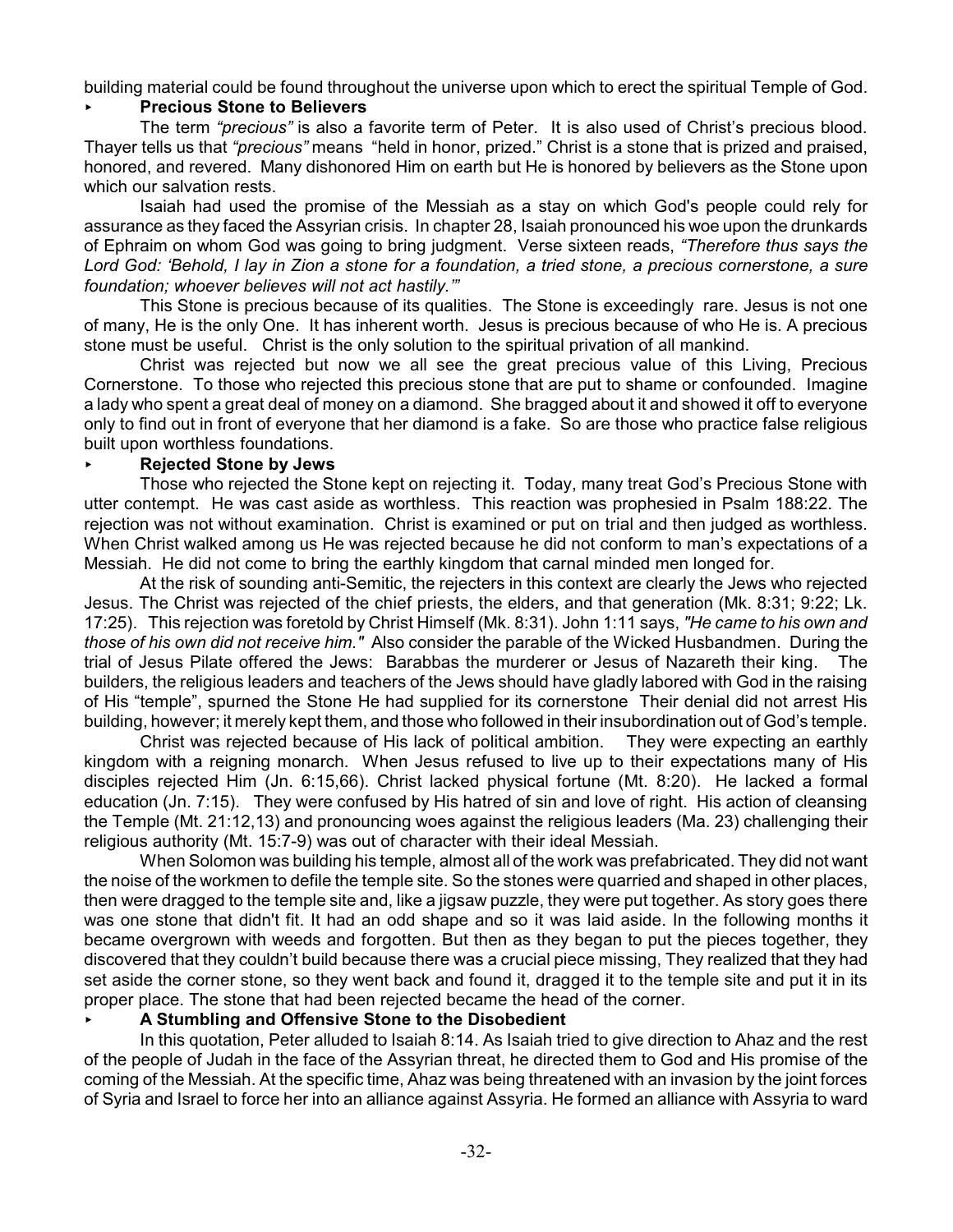off this Syria-Israel threat. Syria and Israel were just *"two tails of these smoking firebrands."* Isaiah promised that all of these together could not destroy Judah if they trusted God (8:13-14). Those who rejected trust in God would find this rejection of His promises of the Messiah to be the source of their own destruction. Faith in these promises was a condition for salvation; rejection of them was the reason for destruction.

Once rejected the Stone was something in the way of the rejecters. Yet it was more than just a stumbling block it was a rock of offense. This refers to "a trap-stick - a bent stick on which the bait is fastened, which the animal strikes against, and so springs the trap" (Robinson). From the Greek *skandalon*, comes the English word "scandal." The rejection of Jesus was a scandal.

Peter is contrasting those who believe in the Stone with those who rejected it. To some people, Jesus serves as a "cornerstone." To others, He is a "stumbling stone." No alternative; there are only two choices, belief or unbelief. Jesus still has these opposing effects upon people. Like to poles of a magnet they reject each other. Turn them around and they attract each other. C. S. Lewis in *Mere Christianity* said of Jesus, "He is the Sovereign Lord of the Universe. We either believe him and make him the foundation of our lives, or we reject him and spend the rest of our lives falling over him. There is no other alternative". This was Jesus point in Mt. 21:44: *"And whoever falls on this stone will be broken; but on whomever it falls, it will grind him to powder.''*

Those who reject Christ had been appointed to stumble. Calvinists see in "appointed" predestination. Literally, it means: "who being disobedient stumble at the Word." Stumbling is the unavoidable consequence of rejection. They were not appoint to sin, but appointed to be punished because of their sin. The rejecters brought ruin on themselves. If their fall was appointed or literally laid out or ordained by God then how can they still be held accountable or responsible for their fall? When the infant Jesus was being presented to the Lord at the temple, an interesting statement was made concerning Him by Simeon: *"Behold, this Child in destined for the fall and rising of many in Israel..."* (Lk 2:34).

We often sing "Jesus, Rock of Ages," for truly Jesus is like a rock. But what kind of rock is He to us? A rock of offense or a stone of stumbling or a chosen, living, precious cornerstone.

## **Precious Blessings From a Precious Stone**

1 Peter 2:5,9a - *"you also, as living stones, are being built up a spiritual house, a holy priesthood, to offer up spiritual sacrifices acceptable to God through Jesus Christ. But you are a chosen generation, a royal priesthood, a holy nation, His own special people, ..."*

In these verses, Peter mixes his metaphors. By alternating between the figure of a temple, priests and offering sacrifices he is able to adequately represent these heavenly mysteries. They are used to represent the relationship we have to the Christ who represents the chief corner stone that is precious.

#### **Because of the Precious Stone we are...**

#### **...living stones**

This represents quite a paradox. How can stones be living? Because they are not made of inanimate material but are redeemed souls made alive in Christ. As Isaiah wrote to the Jews, *"Look unto the rock whence ye are hewn"* (51:1).

#### **...a spiritual house**

Each living stone is quarried out of a sinful world is built into the spiritual house of Christ. It's nature is not material but spiritual. The materials used of its construction are the living souls of men. There is a famous story from Sparta. A Spartan king boasted to a visiting monarch about the walls of Sparta. The visiting monarch looked around and could see no walls. He said to the Spartan king. "Where are these walls about which you boast so much?" His host pointed at his bodyguard of magnificent troops. "These," he said, "are the walls of Sparta, every man a brick" (via William Barclay). Each Christian is part of the building project of Christ. Note the solidarity of the construction. Christians are built together to make this spiritual house. The design of the construction is by the architect Himself. Every stone fits where the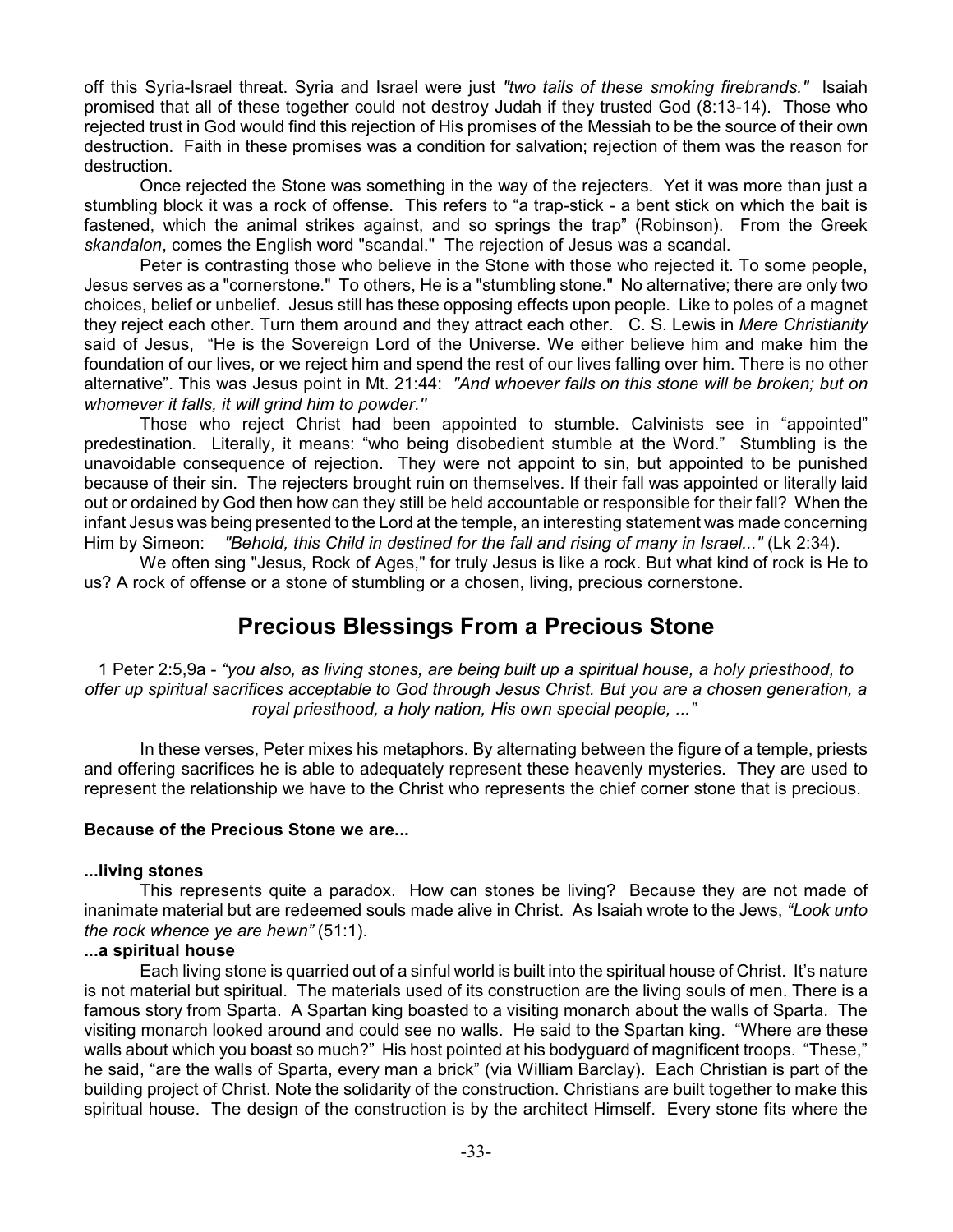Master wants it. Finally, the idea is expressed in the text that this is an on going project. Marshall translates it "are being built".

#### **...holy priesthood**

In modern America religion has become one big spectator sport. Yet we are living stones built into a spiritual house for spiritual service as priests. We are one duty 24/7. In the Levitical priesthood a priest could only begin his ministry if he had been chosen by birth, clean by ceremony, clothed with special garb, and consecrated with oil. Thus he was holy or separated for the special work. Our special work is to *"offer up spiritual sacrifices acceptable to God."* Literally, it means "to bring up to the altar." What is brought must be a spiritual sacrifice of a broken and contrite heart. One that is acceptable to God. According to Malichi it must be the best we have (1:6-8) not our left overs. Pleasing sacrifices must be offered with sincerity and zeal (1:12-13) and in conjunction with righteous lives (2:13-16). These sacrifices can only be offered up through the agency of Christ our High Priest who is also the ultimate Sacrifice. A wide variety of such spiritual sacrifices are mentioned in the Bible: our bodies (Rom. 12:1-2); our praise (He 3:15), our doing good and sharing (Heb. 13:16), even our deaths (2 Ti 4:6-8), support of evangelists (Phil. 4:18), even the people we win to Christ are sacrifices for His glory (Rom. 15:16).

#### **...a chosen generation**

The Greek word *eklekton* and translated *"chosen"* means picked or selected. Good news! You have won the election in Christ. The Christian is chosen for privilege of being a part of God's royal family. He is chosen for obedience and for service. Unlike the perverted, twisted generation who have chosen to live in sin, as a result of our obedience to the Gospel we have become a chosen generation.

#### **...royal priesthood**

The New Testament does not teach a separate priesthood. No backward collars; taking confessions; special robes and titles or dispensing sacraments. In the Roman Catholic system, the priests are sacrificers who offer the real body and blood of Christ to God as an expiation of the sins of the people. They are intercessors with the power to forgive sins. They have the power of life and death. This view reduces people to a state of absolute subjection and denies them access to God. Now Christ is our only Mediator (1 Tim. 2:5). No man stands between us and God. We are all clergy. We are all priests before our High Priest. True Christianity is not a priestless religion, but a priest filled religion. A Kingdom of Priests. Yet, priests who are also royalty. This could never have been so in the Old Testament. Priests came from the tribe of Levi and Kings of Judah. The one King who tried to serve as priest was punished with leprosy (2 Chr. 26:16-21). Christ is a priest after the order of Melchizedek, who was both king and priest. Thus, we too can be kings and priests (Rev. 1:5,6).

#### **...holy nation**

*"Nation"*here could be translated "race." "Race" denotes a blood-relation. The term *"holy"*indicates that Christians are separated from other nations like the nation of Israel. Separation is not segregation. Instead it is communication without contamination. We march to the beat of a different drummer. We sing a different national anthem and pledge our allegiance to a different flag.

#### **... a peculiar people**

Many have taught that *"peculiar"* means Christians must be odd or weird or strange. The Greek term comes from the right of a slave to acquire private property through his own skill and labor. It mean "purchased possession." Literally, we belong to God. We have been purchased: purchased from the world: purchased from sin, purchased from a sure eternity in hell. God owns us as His special people. It does not imply that He has purchased a bunch of odd balls. God paid a great price for His people. God thought that you and I were special enough to pay the cost to have you to His people. Thus, we are not an ordinary people we are special.

### **Proclaiming the Praises of the Precious Stone**

#### 1 Peter 2:9b - *"...that you may proclaim the praises of Him who called you out of darkness into His marvelous light"*

When a wealthy man died, forty sundials of various sizes and configurations were found among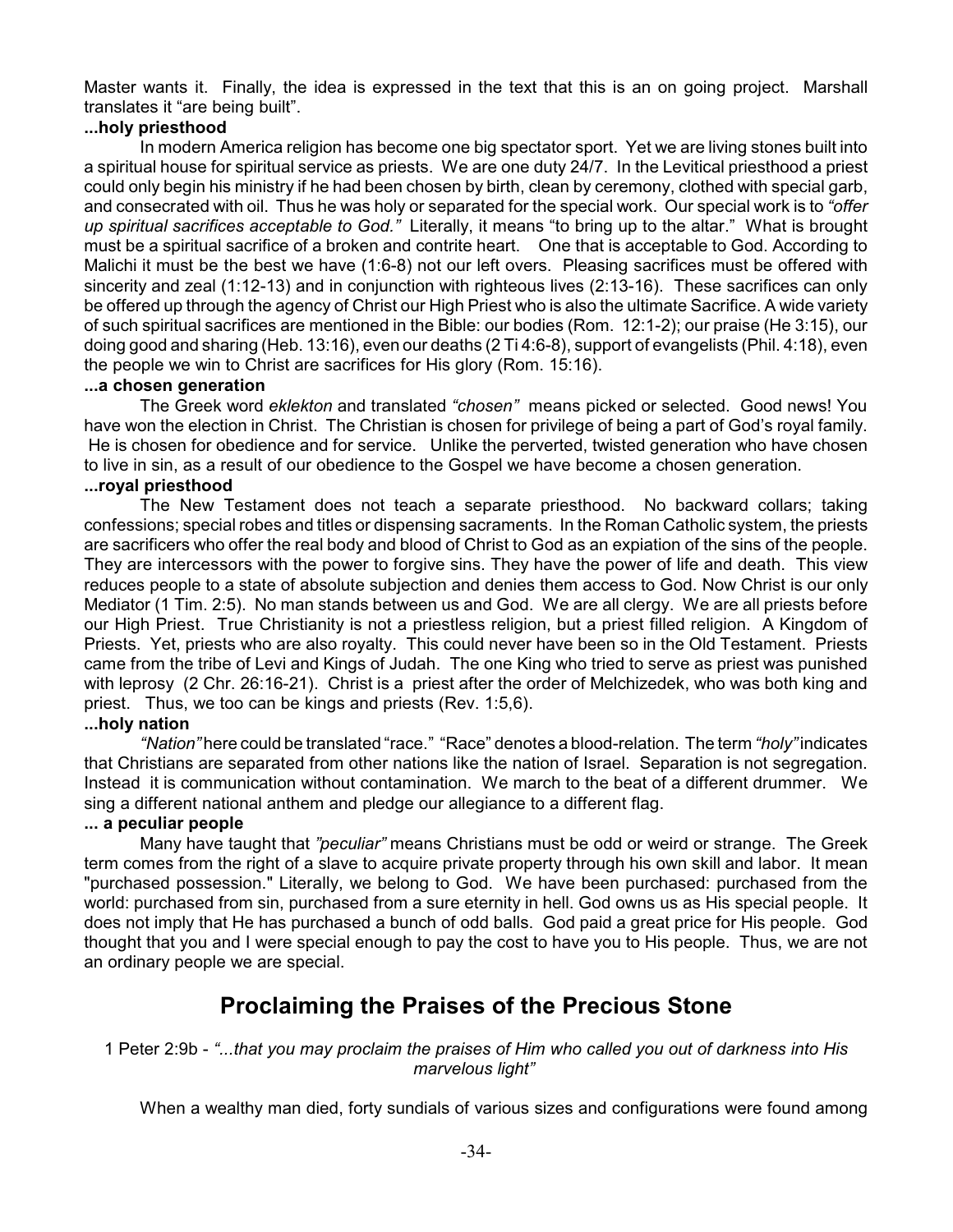his collection of antiques. They were stored in a windowless room, displayed in special cabinets or standing on the floor. None of the instruments served any practical purpose, however. No one could tell the time by looking at them because they were kept inside. Sunshine is essential in reading sundials.

Every Christian has had many blessings sent down from God through His Son. Each Christian has a duty to let the light of God shine upon him. Yet if we keep ourselves hidden away we will never reflect the light into this dark world (Matt. 5:16). As a result God will not receive the glory due Him.

Since God has made us living stones, a spiritual house, a holy priesthood, a chosen generation, a royal priesthood, a holy nation and His own special people we should proclaim His praises. *"Praises"* could be translated "virtues" or "excellencies." The Greek word literally means, to speak forth God's deeds. Praise is from *arete* which has the meaning of "any excellence of a person." Therefore, we as a royal priesthood should be proclaiming the excellent virtues of God. Isaiah prophesied that we would be God's special people who would sing His praises. *"This people I have formed for Myself; they shall declare My praise"* (Is. 43:21) *and "Let them give glory to the LORD, and declare His praise in the coastlands*" (Is. 42:12).

## **Reasons for Praising the Precious Stone**

Peter now gives three good reasons why we as living stones should proclaim the excellent virtues of God.

*First, because we are called out of darkness.* The method of this calling is by the Gospel. Marshall translates it as "having been called" (913). This would point to our calling to obey the Gospel at a particular point in the past. The place from which we were called is out of darkness. Darkness is often used as symbolic of sin and ignorance. Sinful deeds are called *"works of darkness"* (Rom. 13:12; Eph. 5:11). Sin has a blinding effect that leaves man in the dark. Through the Gospel we are called to the light. As the light dispels the darkness so in coming to Christ who is the light of the world our sin, ignorance and misery is dispelled.

The next reason for our need to praise God's excellencies is *because we are a people of God.* Perhaps, Peter is making an allusion here to Hosea 2:23. Paul applies the Hosea passage to Gentiles as opposed to Jews (Rom. 9:25). You belong to Him now. You are part of His people or race or family. This shows the intimacy of our relationship with God. If God had a wallet, your picture would be in it. If He had speed dial, your number would be on it. If the Christ and the Holy Spirit have a prayer list, your name would be inscribed.

The final reason given by Peter as to why we should shine forth the greatness of our God is *because we have obtained mercy from Him.* Why did God choose Israel? Was it because they were so much more righteous than all the other nations? Was it because God picks favorites? No! God chose them because of His loving grace (Dt. 7:6-8). Vine says that mercy "signifies, in general, to feel sympathy with the misery of another, and especially sympathy manifested in an act..." (III:61). All Christians can praise God for showing mercy to them in their great need of overcoming sin. Not one of us could save ourselves. We need the unmerited favor of God to help us even when we did not deserve it.

God has made His choice of who will be His special people, royal priesthood, holy nation, etc. It is all those who respond to the call of the Gospel to leave darkness and come into His marvelous light. He has made His choice. Have you made your choice?

#### **Questions:**

1. Why is a chief cornerstone so important?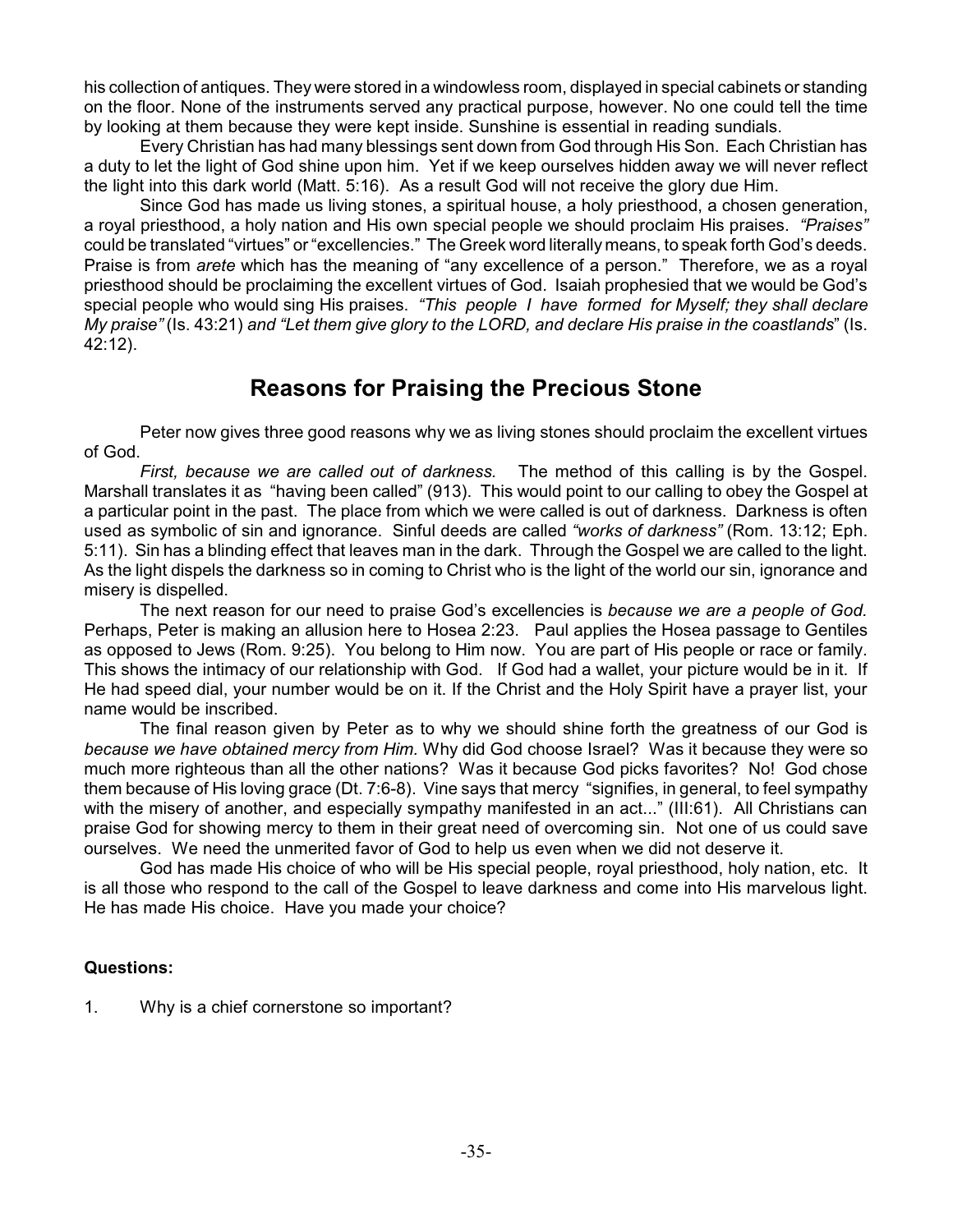- 2. Why is Christ called a living stone?
- 3. How is it that Christ is a precious stone?
- 4. Why did the Jews reject Christ the Stone?
- 5. How is Jesus like a stumbling block?
- 6. What sacrifices does God's holy priesthood offer up today?
- 7. What makes our priesthood so unique?
- 8. T F When Peter states that Christians are a "peculiar people" he means they are odd, weird or strange.
- 9. What is the purpose of God making us living stones, a royal priesthood, a special people, etc?
- 10. What are three reasons for Christians to praise the precious stone?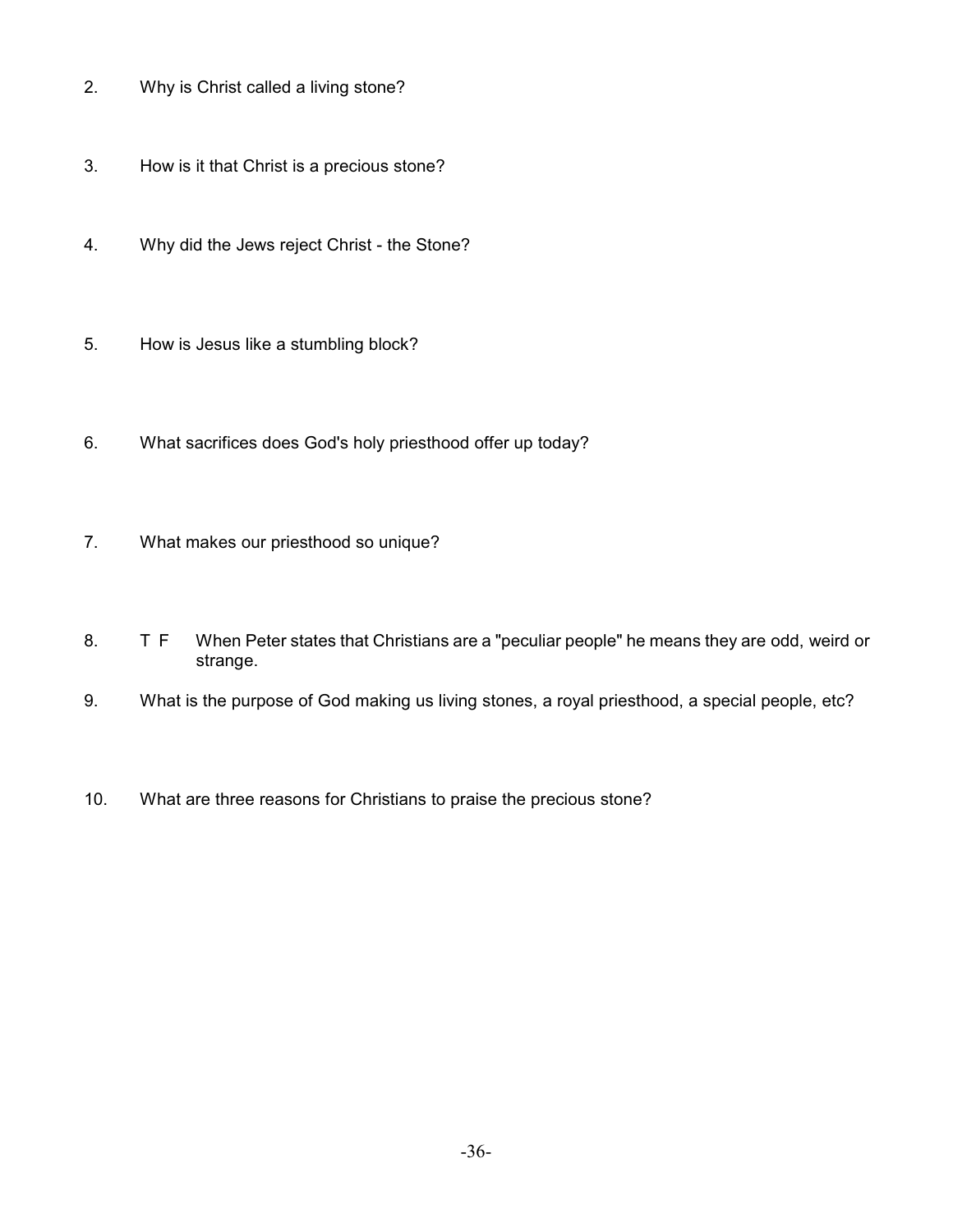# **The Citizenship of Pilgrims**

# **Christian Conduct Before the World**

1 Peter 2:11,12 *- Beloved, I beg you as sojourners and pilgrims, abstain from fleshly lusts which war against the soul, having your conduct honorable among the Gentiles, that when they speak against you as evildoers, they may, by your good works which they observe, glorify God in the day of visitation.*

Since God has made us living stones, a spiritual house, holy priesthood, a chosen generation, royal priesthood, holy nation, and a peculiar people, how should we live in this world?

# **• Abstain from Fleshly Lust**

According to Thayer the Greek word for *"fleshly"* means "under the control of the animal appetites..." (569). "Lust" means the "desire for what is forbidden" (Thayer, 238). It would include such things as the works of the flesh, envy, murder, hatred, fornication, etc. (Gal. 5:19-21).

The solution to fleshly lusts is to abstain, that is, keep them under restraint. The animal appetites in you must be kept chained. This is the leash law for Christians. We all have God given appetites, but we are obligated to keep them under control. For example, there is the desire for sex. Yet, sex outside of marriage is the sin of fornication. In order to avoid fornication, each one should have his own spouse (1 Cor. 7:2). The desire for sexual relations that comes from God is not sinful until one satisfies it outside marriage, because God did not authorize it outside of marriage.

# **• Wage the War**

There is a war going on. The Christian has already chosen sides. Earth is a battleground not a playground. The idea of *"wage war"* is not a little battle or minor skirmish, but an extended military campaign. We are to fight the good fight of faith. As soldiers of Christ we must put on the whole armor of God and fight (Eph. 6:10f). We are not living in a world that is at peace with Christianity. Instead we are an army fighting a spiritual battle every day of our life.

# **• Keep Your Conduct Beautiful**

This statement does not seem to work together. The conduct in war is anything but beautiful. Some translations use "honest" which comes from the Greek word *agathos* meaning good, fine, attractive, winsome. It is the beautiful deeds which our enemies "behold" which help us wage the good warfare. We are obligated to let our lives be attractive and beautiful to the wicked. As a song we sing: "Let the beauty of Jesus be seen in you."

In Tokyo a 69 year old man won a beauty contest for bald men sponsored by the Tokyo Bald Headed Men's Association. Contestants were judged partly by the luster on their scalps and the ability of their bald heads to reflect light. He won by not covering up his beauty with a rug of hair or ball cap. As Christians we must let our beautiful lives shine.

# **• Show Good Works**

What makes the story of the Good Samaritan so compelling? The merciful deeds were done on behalf of a total stranger. You are being watched so show forth good works. Alexander McClaren said, "The world takes its notions of God most of all from the people who say that they belong to God's family. They read us a great deal more than they read the Bible. In fact, they see us, they only hear about Jesus Christ." We are the only Bibles most people will ever read. The only sermons they will ever see. While we are doing the good works the Gentiles are observing. We walk the talk. We back up our words with our works.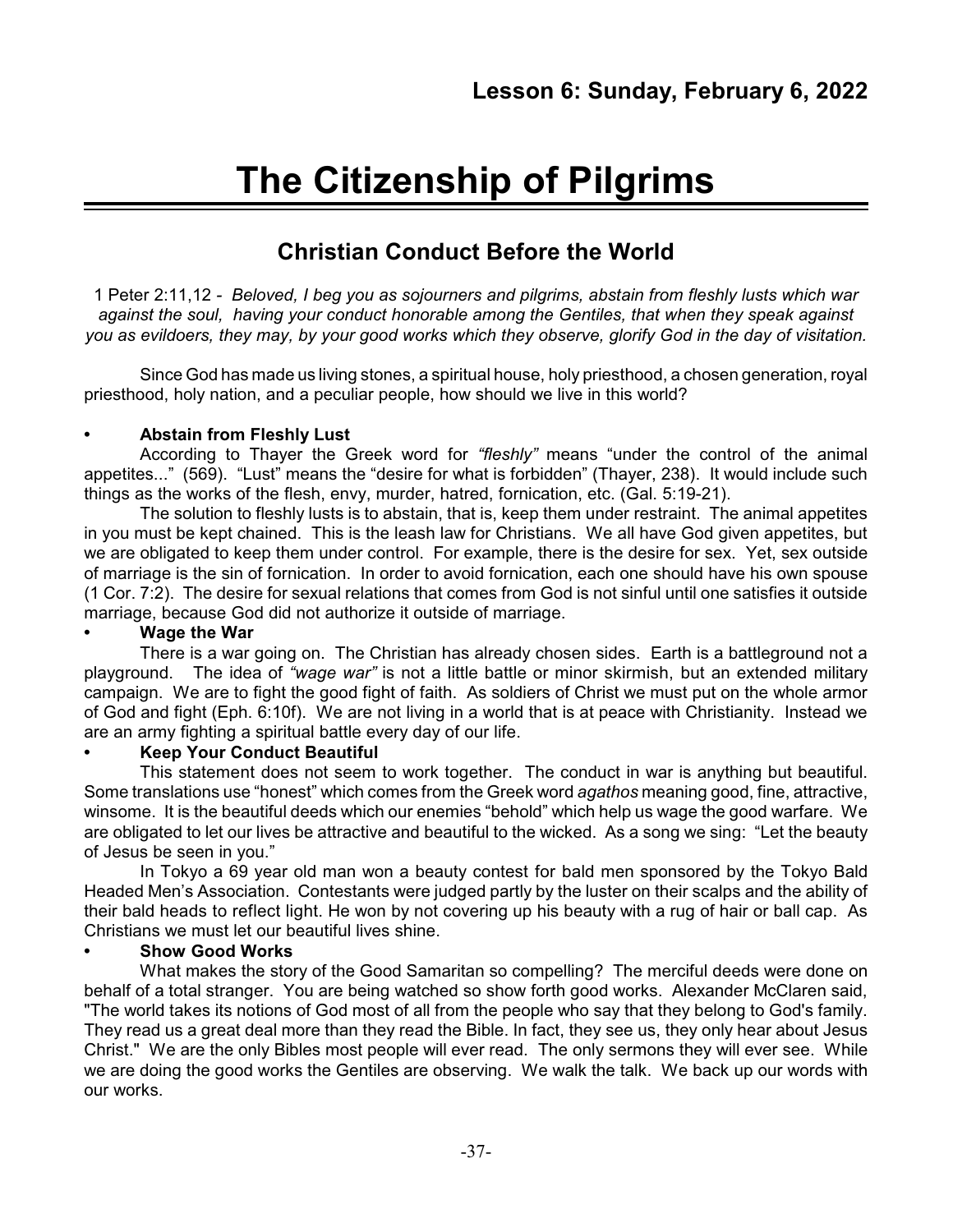### *Why Christians Should Watch Their Conduct?*

### < **We Are Beloved**

*"Beloved"* is a term of endearment. It is found sixty-three times in the New Testament. It could be translated "my friends whom I love." Loved by whom? By Peter, of course. But most of all God and Christ. Behavior is effected by those who love us.

### < **We Are Sojourners and Pilgrims**

I love the song: *Here We are but Straying Pilgrims.* It reminds us that we are strangers on this earth, that is, aliens who live in a foreign land without the right of citizenship (Thayer 490). Also, we are reminded that we are pilgrims on our way home from this foreign land. We cannot regard this earth has our home. Heaven is where we have our citizenship (Phil. 3:20). "This world is not my home, I'm..." What? "...just a passin' through, my treasures are laid up somewhere beyond the blue." If we become too attached to the world we will become like caged birds who will not fly away from the cage even if the door is opened. Why? They are content to live in a cage. The Christian life is a pilgrim journey, not a sightseeing tour.

### < **Our Soul Is at Stake**

The casualty of losing this war is to lose your soul. If you lose it, what will be given in exchange for it (Mt. 16:24). The way your live our life on earth will determine where you spend eternity in the next life.

### < **Their Souls Are at Stake**

What is the day of visitation? Visitation these words are used to express God's favor and in many other places, God's displeasure. Several ideas have been given from the destruction of Jerusalem to the day of Judgment. Yet the most common use is what is meant here, the preaching of the Gospel (Luke 19:44). When Jesus raised the son of the widow of Nain, the observers said that a great prophet was among them and *"That God hath visited his people"* (Lk. 7:16). When the Gospel is preached to the lost men are visited by God with the offer of forgiveness. If we live wickedly then the Gospel will not be well received by the lost. On the other hand, those who see our good conduct will be moved to receive the Gospel and glorify God by obeying Him and being saved by Him.

The result of our good conduct is to convert our enemies. What better way to wage war than to live so as to make your enemies your allies. Wives can so win their husbands who view their godly behavior.

# < **Silence the Critics**

The world often speaks evil of Christians, that is, they speak down on us. The early Christians were charged by their critics with *"turning the world upside down."* They were accused of being enemies of the government (Acts 17:6,7). They were condemned because they opposed others religions (Acts 19:27-29). An early Christian writer by the name of Tertullian wrote: "If the Tiber rises to the walls of the city, if the Nile does not irrigate the fields, if an earthquake takes place, if famine or the pestilence arise, they cry forthwith; Away with the Christians to the lions." Augustine reports that it became a proverb in North Africa, "If there is no rain, tax it on the Christians." Celsus, accused Christians of ignorance and foolishness and superstition and all kinds of things - but never of immorality. Roman historian Tacitus called Christians "a class hated for their abominations". They were falsely accused of incest because the called themselves brothers and sisters and yet some were married and still calling each other brothers and sisters. Early saints were condemned for cannibalism because they partook of the Lord's Supper every Sunday.

How can we silence such blind criticism? By showing them the true beauty of our good works. When Plato was told that a certain man had been making certain slanderous charges against him, his answer was: "I will live in such a way that no one will believe that he says." May we so live that no one will believe the lies, but instead become one of us.

# **Submissive Citizens**

1 Peter 2:13-16 *- Therefore submit yourselves to every ordinance of man for the Lord's sake, whether to the king as supreme, or to governors, as to those who are sent by him for the punishment of evildoers and for the praise of those who do good. For this is the will of God, that by doing good you*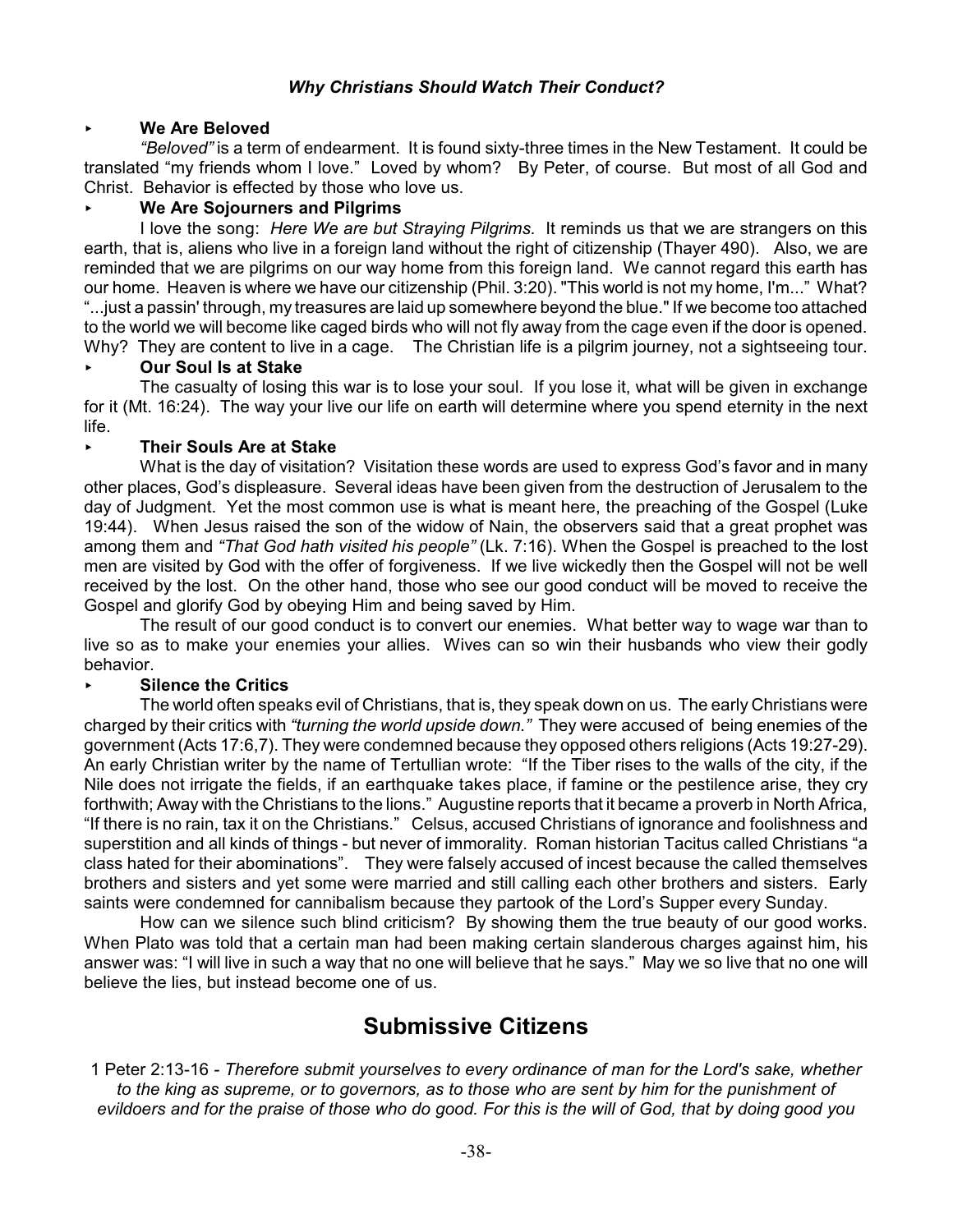### *may put to silence the ignorance of foolish men as free, yet not using your liberty as a cloak for vice, but as servants of God.*

In 1920 the city of Waterloo, Nebraska passed the following law: *"It shall be illegal for any barber in this town to eat onions between 7 a.m. and 7 p.m."* Another looney law was passed in Kansas: *"When two trains approach each other at a crossing they shall both come to a full stop, and neither shall start up until the other has gone."* Today, you may think that some of our laws are looney. What do you do when there's nobody there but you and a stop sign? Some people believe that all civil government is in rebellion to God and that Christians can have no part in it whatsoever. Others believe that civil government is authorized by God and that whatever it requires is right to do. Others believe that one's relation to civil government should be controlled by the will of God.

Peter did not criticize the Roman government or suggest that it be overthrown. Not only are Christians to conduct themselves with good behavior before the world, they are to be submissive citizens.

# < **Submit to All**

*"Submit"* is from *hupotasso*, a military term that means "to fall in rank under an authority." During this chapter and the next Peter is going to focus on the submission of citizens, Christ, workers, marriage partners, etc.

Submission involves all types of governmental authority. This includes human creations, such as, "ordinances" or supreme authority as exercised by the king, i.e. the Roman emperor. Also, Christians must submit to those who are appointed by the king, such as, governors. Whether the government is a monarchy or a republic is not the question. Government, not necessity the form of it, is a divine ordinance. We live in a democracy. In New Testament times the state was authoritarian. The Roman Emperors were absolute rulers. We must remind ourselves to honor the office even if we cannot admire the officer. Nero who was emperor at the time of Peter's writing. His wickedness and cruelty is well attested to by history.

### < **Submit Because it is Ordained by God**

God has created the home, government, and the church. Naturally, He should have the right set the rules in regard to how we view these institutes. They only exist and exercise their authority because God permits. Pilate had said that he had the *"power"* to put Jesus to death (Jn. 19:10). Jesus said His authority came from above (Jn. 19:11). This statement shows that the right that Pilate talked about could not be his unless God had appointed or granted it to civil government. Pilate misused his authority in executing an innocent man.

### < **Submit to God, First**

The exception to our submission to governments: we must obey God rather than man! Daniel was appointed by King Darius of the Persians to rule all of his land. His enemies passed a law that made it an offense to pray to anyone but the king. But the prophet openly went to his room, as was his custom, knelt down by his window in full view of everybody and prayed to God, not the king. He was thrown in the lions den for breaking this law of the Medes and the Persians, but was delivered by God, He was willing, however, to lose his life rather than obey the law of the land. The apostles refused to obey men Peter and John had upset the religious elite in Jerusalem. The city's power brokers were disturbed by the message the two men preached and the miracles they performed. They had to be stopped. Peter and John were arrested and thrown into jail. They had every reason to be afraid. Yet, the next day they stood up to their accusers with great courage. *"Whether it is right in the sight of God to listen to you more than to God, you judge"* they boldly said (Acts 4:19). They feared God more than they feared their persecutors. Although the apostles had been told by the Sanhedrin not to preach Christ. They are arrested the second time. They are bluntly told that the apostles are under God's authority not their prejudices. *"But Peter and the other apostles answered and said: 'We ought to obey God rather than men"* (Acts 5:29). They did not cause a rebellion or in any way question or deny the authority of the council. Many people don't understand our behavior because they do not know our heavenly Father. His authority outranks all others. Yet, many appear to be strange because they refuse to heed the authority of others. A teacher asked the kids to join a dance in the chemistry lab instead of class. One student is strange. He refuses. A professor asked artists to draw sketches of live nude models both male and female. One student states that she cannot do this and requests options or will take a failing grade. A boss tells workers they must contribute to a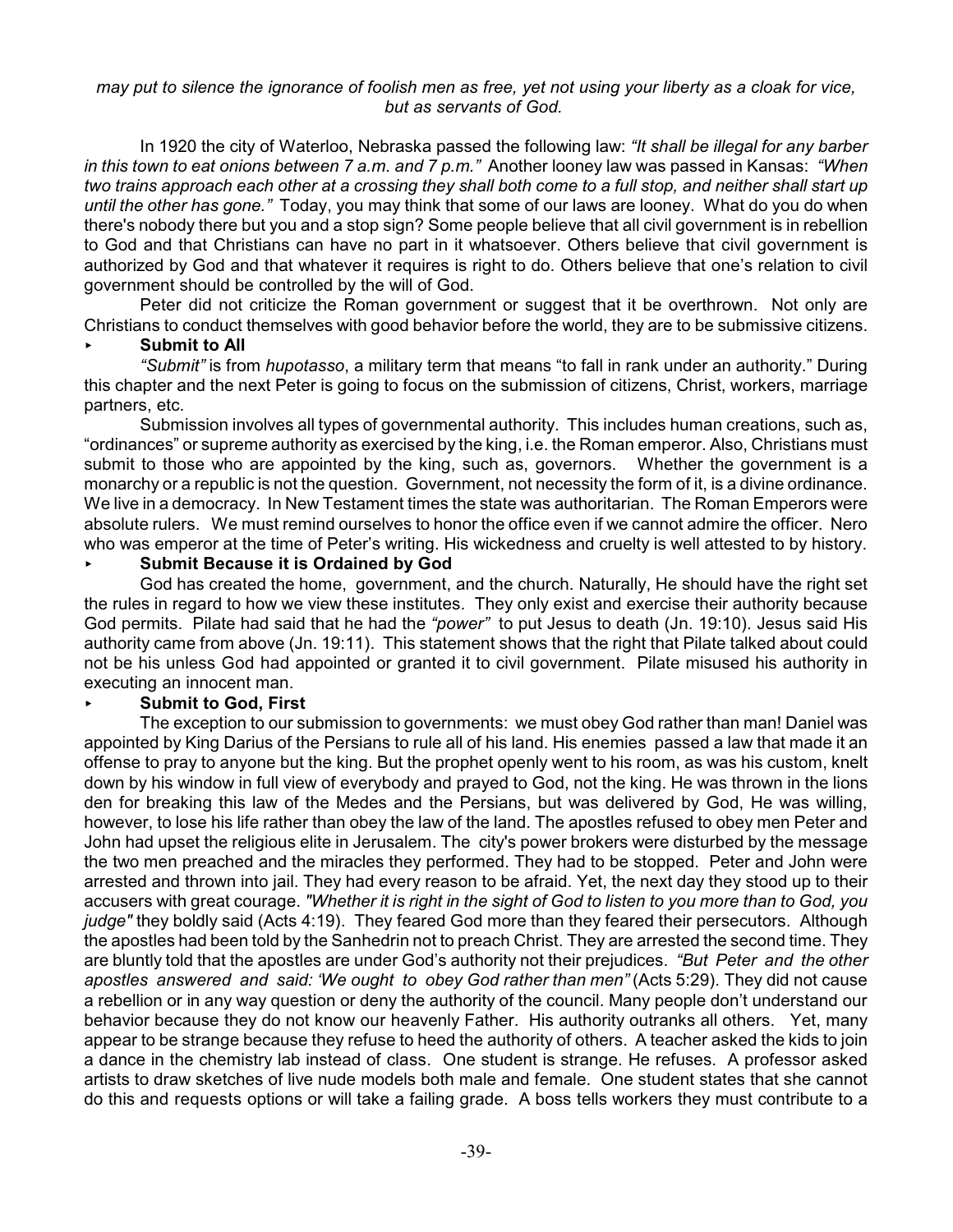specific cause. One unusual employee says he cannot give to such an organization without violating his conscience. A government tells a mother she must abort her second child. She will risk her life to save her child from being murdered by a government doctor. All these refusals are real. They represent the courage of those who are able to say no to men while living right before God.

### **Reasons Why Christians Should Submit**

First, we submit for the *"Lord's sake."* Of course, everything we do should be for the glory of the Lord and the good of His kingdom. Do you realize Paul never resisted arrest? Never. They put him in stocks, do you think they had to wrestle him in? If any Christian is ever arrested, he will be arrested for proclaiming the Gospel of Jesus Christ, nothing less.

Second, we submit to government because they are for the *"punishment of evildoers."* God has appointed governments to exist for this very purpose. Those who do good must support the government for this very purpose.

Next, we submit to government because it exist for the praise of those who do good. Government should punish the criminals and reward good citizens. Christians by submitting to the government can support this.

Another reason is because our submission to the government is the will of God. The governing authorities that exist have been appointed by God (Rom. 13:1). Therefore, to oppose the government means to contest God Himself (Rom. 13:2-4). It is God's will the government exist and His will that we submit to it.

By submitting to the government we can silence the ignorance. The early Christians were plague by the foolish charges. In Thessalonica, for example, it was charged *that "they act contrary to the decrees of Caesar"*(Ac. 17:7). They were also charged with cannibalism and incest. These accusations were made in ignorance, that is, "without reason...senseless, foolish, stupid; without reflection or intelligence, acting rashly" (Thayer 90). The Christians should silence these ignorant remarks. Literally, *"silence"* means to "muzzle." When Christians lead a life of uncompromising honesty our enemies will not be able to substantiate their claims.

# **The Manner of Submission**

We must submit ourselves to the government "as free." Not free from the government. Yet, some Christians might have wondered why they should submit to the evil Roman government when they were free in Christ. They are free from sin and its quilt. They are free to serve God and free from fear of men. Christians do not to submit like slaves but as free men in Christ. No one can truly force you to submit. Submission is by person will or choice. We are free to choose. Free to use the government ordinances (Ac. 16:16-24; 16:35-40; 22:22-29; 25:1-12). Not free from all restraint; not at liberty to indulge in all things, but bound to serve God in the obedience of His laws.

Liberty is not license. Liberty is not libertinsim - free of all law. It is not "Love God, and do what you like." One Christian said he doesn't pay taxes or obey the speed laws because he is a citizen of heaven, not of this earth. Without submission to restrains men do not find liberty but helpless slavery. Seneca said, "No one is free who is the slave of his body." Cicero wrote, "We are the servants of the laws that we may be able to be free." In the Bible, Eve's "freedom" lead to eviction from the garden. The prodigal son lost his way when he demanded his freedom.

We are to submit as bond-servants of God. A bond-servant according to Thayer is "one who gives himself wholly to another's will" (158). Free servants sounds like an oxymoron. Freedom and loyalty to rulers may co-exist, but only has bond-servants to God. By serving God and submitting to the government the Christian avoids sinful conflicts. If God prohibits an action by the Christian not even the government can order him to do it.

Gardel, 80, was a poor widow in France. She had enough money only to pay taxes. She walk fourteen miles to the nearest tax office. "We need to take care of our government financially so that it stays democratic. I don't have a checking account, and can't afford the bus fare. I thought of hitch-hiking, but it isn't proper for a lady." Tax officials, arranged to give her a ride home. Whether the government stays democratic or not we are to submit with this lady's kind of devotion.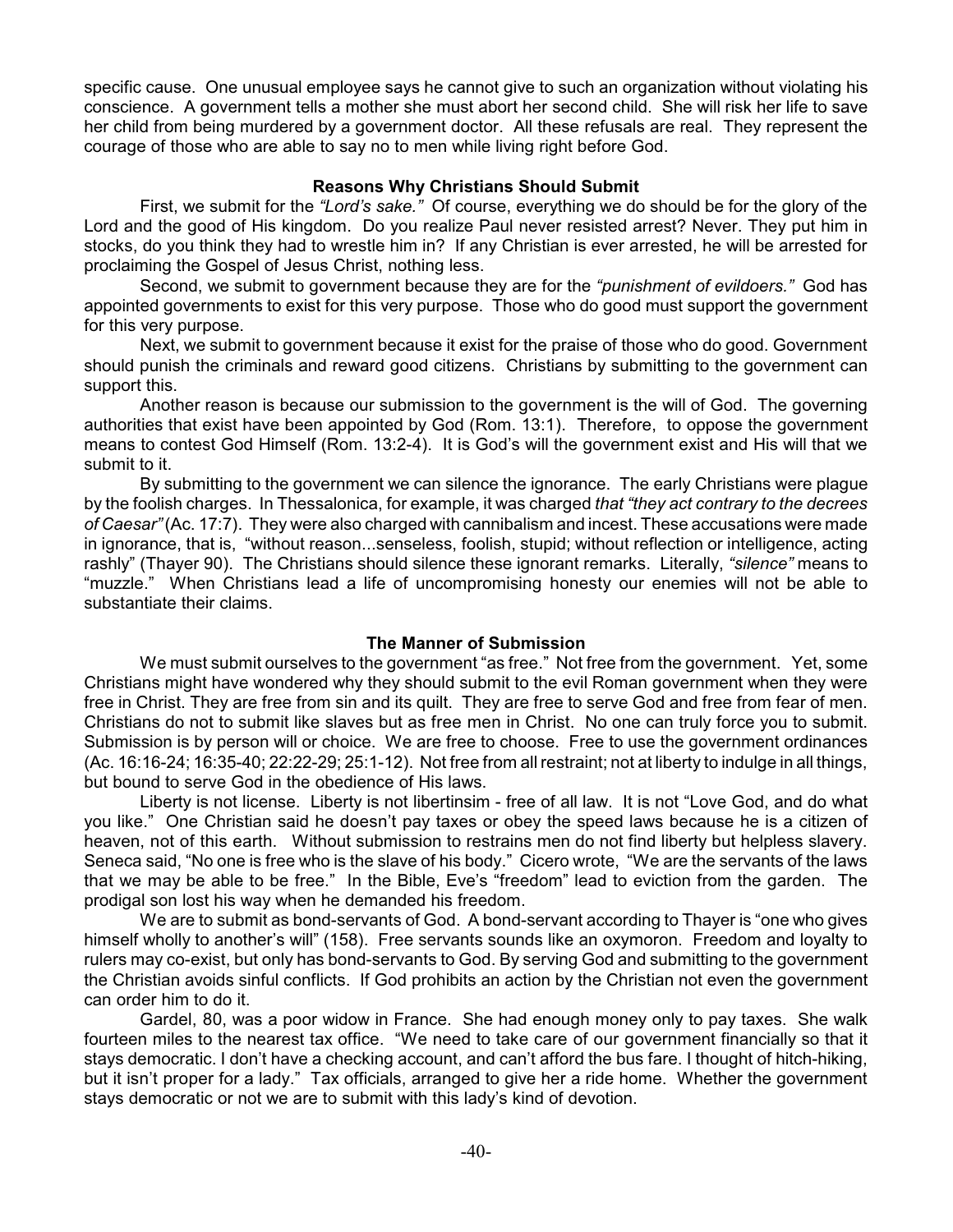# **Submissive Bondservants of God**

1 Peter 2:17 *- "Honor all people. Love the brotherhood. Fear God. Honor the king"*

In verse seventeen Peter sums up our four sided relationship as citizens in this world and as bondservants of God. These short messages are relevant for all Christians, of all nations, and in all ages.

### **Socially: Honor All People**

The Chicago Tribune (9/1/96) ran the story of Buddy Post, "living proof that money can't buy happiness." In 1988, he won \$16.2 million in Pennsylvania Lottery. Since then, he was convicted "Of assault, his sixth wife left him, his brother was convicted of trying to kill him, and his landlady successfully sued him for one-third of the jackpot. 'Money didn't change me,' insists Post, a 58-year old former carnival worker and cook. 'It changed people around me that I knew, that I thought cared a little bit about me. But they only cared about the money.'"

Yes, money changes the way some people feel about others in society. Those who have money are envied by those who do not. In turn, those who have money tend to look down upon those who do not have money. Becoming a Christian and receiving salvation should change our attitude toward all people in society for the better. Rich, poor, black or white, regardless of race or religion. The lawyer, the politician, the waitress, the barber, postman, and contractor are all included. The charge is an inclusive one, not exclusive

Why honor ALL people? All men and women are the offspring of a loving, merciful God. No matter their race, sex, nationality, income or education we must respect and love them as fellow creations of God, made in His image. Because God sent His Son to die for them showing all men that much love and honor, we must also honor those who were the object of the Savor's compassion.

#### **Fraternally: Love the Brotherhood**

Tolstoy, the great Russian writer, was passing along a street one day, when a beggar stopped him and pleaded for alms. Th great Russian searched through his pockets for a coin, but finding none he regretfully said, "Please don't be angry with me, my brother, but I have nothing with me. If I did I would gladly give it to you." The beggar's face flamed up, and he said, "You have given me more than I asked for. You have called me brother."

We are fraternally related to those who are our brothers in Christ. The Greek word used here is *adelphotes*, meaning "to keep loving the brotherhood". A continuous active goodwill toward them. The brotherhood is the universal church over which Christ is head. Don't make the mistake of limiting this to just those in "our congregation." This should not be watered down by questions about who we can and should fellowship. We can love all those in the brotherhood even those we disagree with. No where are we commanded to stop loving a false teacher. Just because I believe a brother is not teaching the truth or practicing the truth does not mean I do not love him. Just because I cannot have joint participation with him in worship or the preaching the Gospel does not mean I have stopped loving him.

The New Testament is resplendent with commands to love one another.

- **•** 1 Peter 1:22 *"Since you have purified your souls in obeying the truth through the Spirit in sincere love of the brethren, love one another fervently with a pure heart,"*
- I Peter 3:8 *"Finally, all of you be of one mind, having compassion for one another; love as brothers, be tenderhearted, be courteous;"*
- 1 John 3:11, 14 *"For this is the message that you heard from the beginning, that we should love one another,... We know that we have passed from death to life, because we love the brethren. He who does not love his brother abides in death".*

Why so much consideration on loving the brethren? Because of the common fatherhood we have before God, the intimate relationship we share in Christ, and all the duties, such as, the *"one another"* commandments we must fulfill toward each other.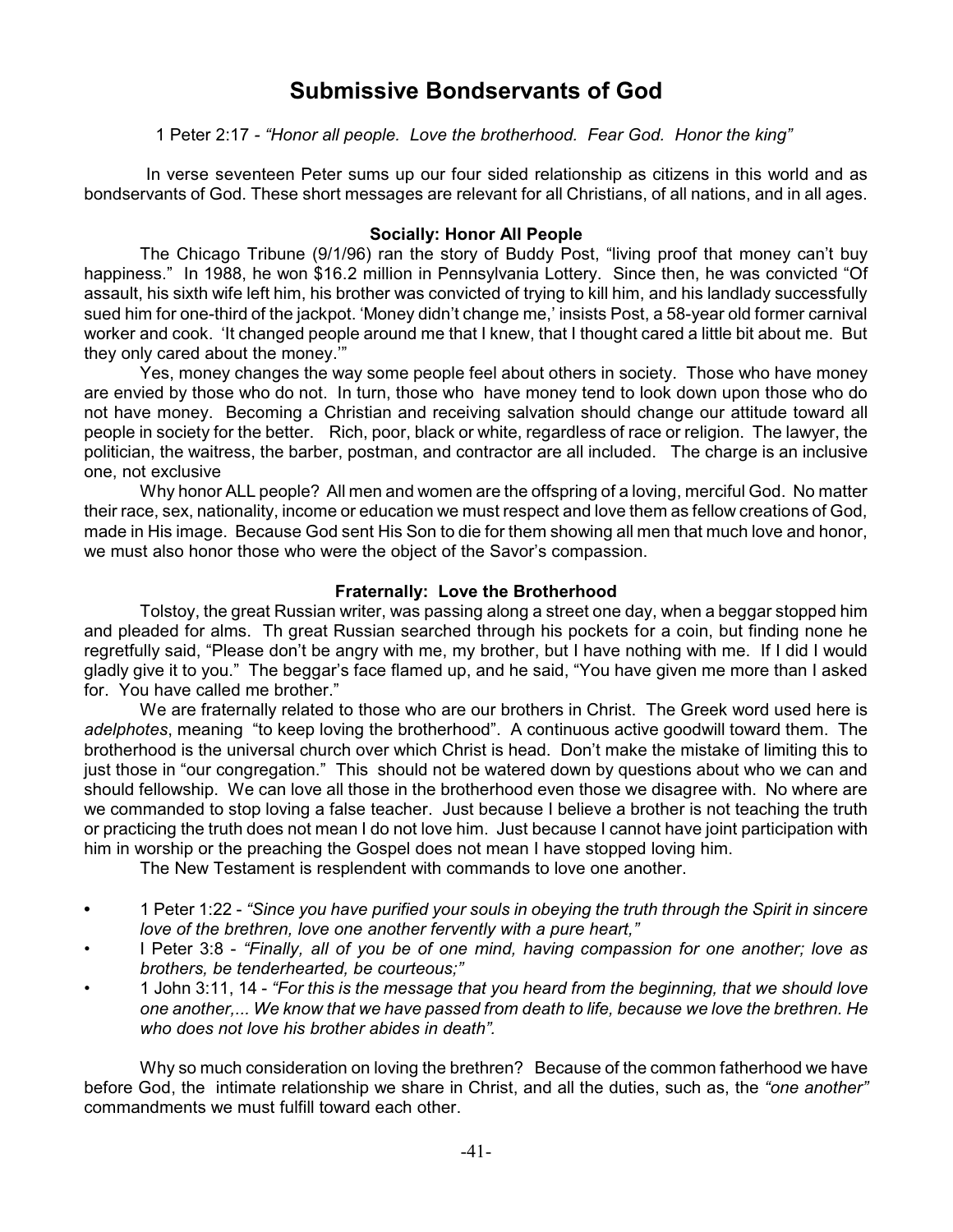Just what type of love is involved here? After all, there are four different words for love. *Eros* is physical love. *Storge* is the love we have for kinfolks. These are not used in the New Testament in relation to Christians. However we are to have brotherly affection toward each other or *phileo.* The most commonly used word is *agapao.* It involves seeking the highest good for another. It is not an emotion or a feeling. This love requires us to seek the highest good will as we attend with, discipline or rebuke our brethren.

# **Spiritually: Fear God**

The word *"fear"* is from *phobeo*. According to Thayer it means "to reverence, venerate, to treat with deference or reverential obedience" (656).

This is a fear of offending of causing pain through misconduct. We show fear toward God by respecting His authority. Augustine said, "Love God and do what you please." If you love God, of course, you will do what pleases Him. You will keep His commandments (1 John 5:3).

Since God made us and loves us it should be only fitting that we fear Him. *"The fear of the Lord is the beginning of knowledge"* (Prov. 1:7). Remember the hymn, "Amazing Grace"? One verse says, "'Twas grace that taught my heart to fear, and grace my fears relieved. . . " When we fear God, all other fears are relieved. If we have a proper respect toward the King of kings having a healthy fear of mere kings of this earth should come naturally and easily.

### **Civil: Honor the King**

As mentioned above all governmental authorities are ordained of God. They are not a terror to good works, but to evil. Solomon instructed his son, *"My son, fear thou the Lord and the king"* (Pr. 24:21). Paul exhorts us to pray for those who are in authority over us (1 Tim. 2:1-2). Give honor to whom honor is due by paying taxes, by living in subjection to him and by cooperating with them in every worthy endeavor. Not so much out of a fear of suffering but of doing wrong. When Daniel and his three friends refused to obey the king's dietary regulations, they disobeyed the law; but the way that they did it proved that they honored the king and respected the authorities (Daniel 1). Later, when Daniel prayed in violation to a law signed by the king of the Medo-Persian Empire he was cast into a lions den. The king's reaction shows that Daniel did not dishonor the king. Remember, even Herod was regretful when he had John the Baptist's head removed. We cannot always obey the government. Yet in obeying God rather than men we do not have to behave or treat the government in a dishonorable fashion.

The verb tense on all four of these commands indicates a continual action, that is, Christians are to keep on honoring and loving. May you remember to follow these four short duties as submissive bondservants of God as you live day by day in this world.

- 1. What is the nature of our war?
- 2. As Christians what are we to show the world?
- 3. Give five reasons why Christians should watch their conduct?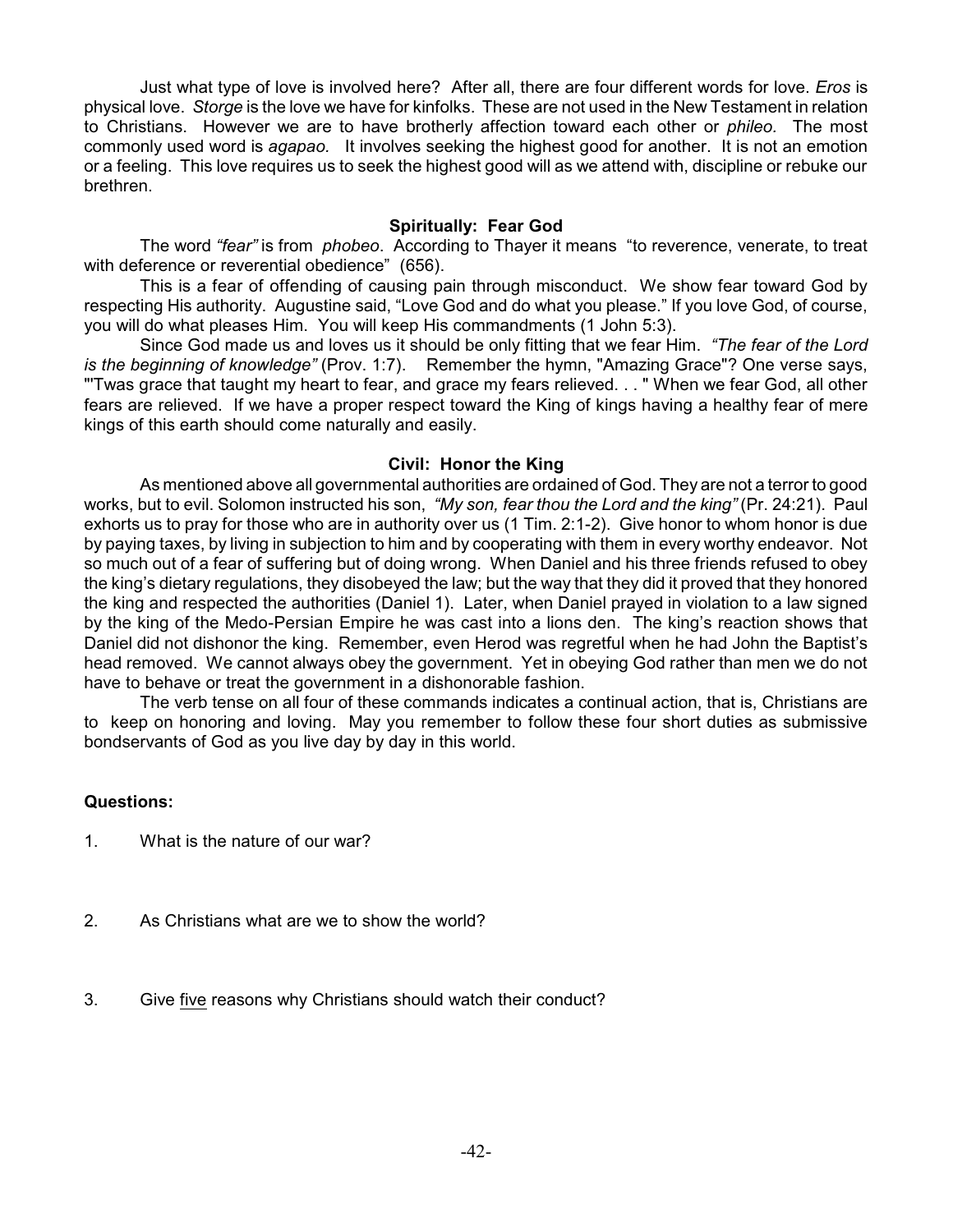- 4. What is the *"day of visitation"*?
- 5. What are some of the slanderous lies which Christians faced in the first centuries?
- 6. Who was emperor at the time of Peter's writing? What kind of ruler was he? Were Christians to submit to him?
- 7. Give examples from the Bible where godly men or women could not obey or submit to the laws of the land?
- 8. Give five reasons why Christians should submit to the government?
- 9. In what manner does a Christian submit to the government?
- 10. Why should Christians honor all people?
- 11. List some other passages which command Christians to love one another.
- 12. What is the verb tense in all four commands in verse seventeen? What does this imply?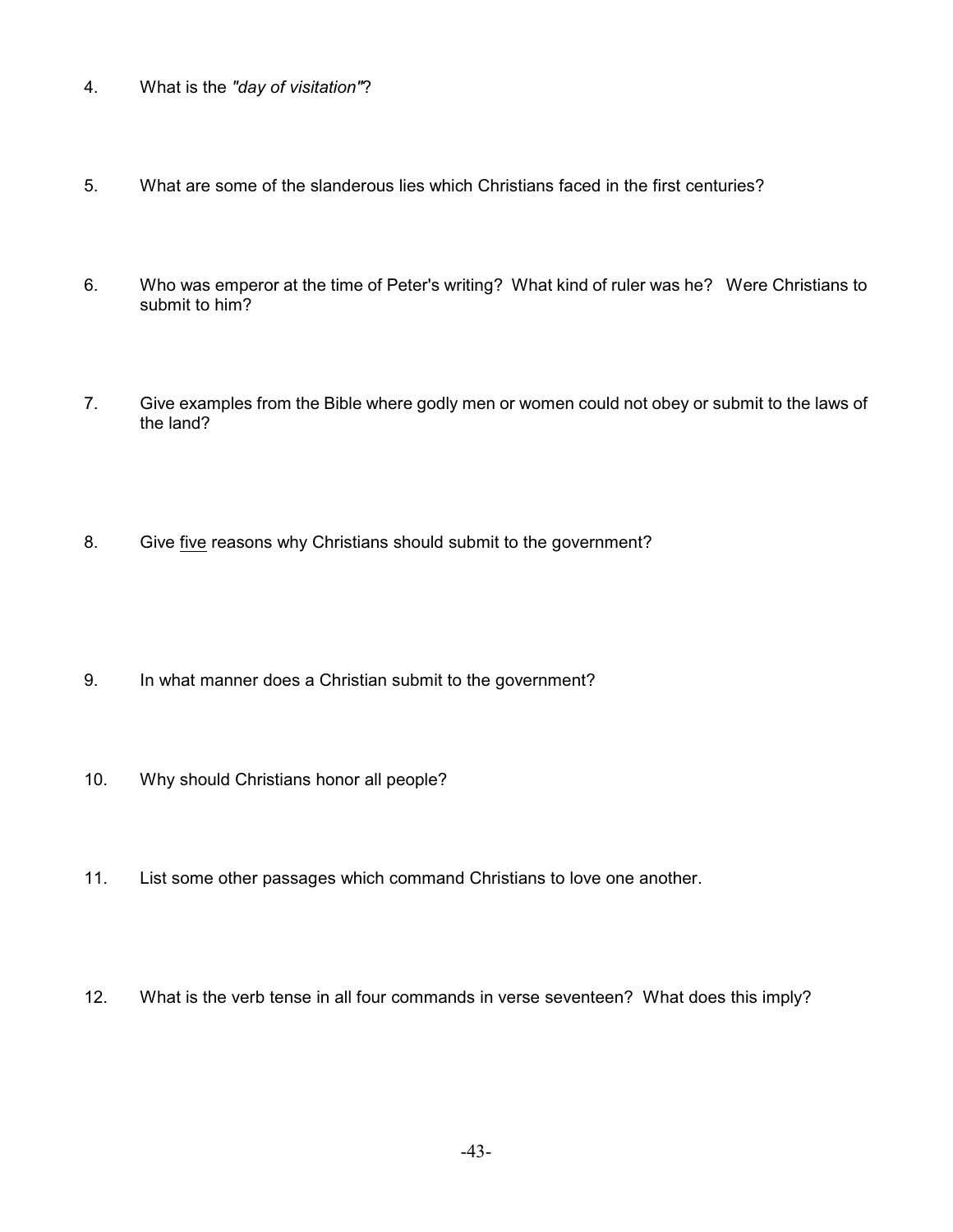# **Servants Suffering Submissively**

# **Submissive Servants**

1 Peter 2:18-20 - *Servants, be submissive to your masters with all fear, not only to the good and gentle, but also to the harsh. For this is commendable, if because of conscience toward God one endures grief, suffering wrongfully. For what credit is it if, when you are beaten for your faults, you take it patiently? But when you do good and suffer for it, if you take it patiently, this is commendable before God.*

When you think of a slave do you think of Kunte Kinte and the mini-series *Roots*? Many of the converts that Peter was writing to were salves. The Gospel had a great appeal to those who were slaves. The poor find the Gospel appealing while the rich do not (Js. 2:5; 1 Cor. 1:26). On a grave in ancient Greece: "Zosime, a slave in body alone, has now found freedom." In Christ however there was freedom. *"In Christ there is neither slave nor free man."* In the early church a slave could be a bishop of the congregation while his master could be a member of it.

This new found freedom had is difficulties. Being a freeman and equal to His master on Sunday the slave once again became a tool on Monday. It was difficult for them to reconcile subjection to men with liberty in Christ. Some equated spiritual freedom with personal freedom. Thus, Peter informs these converts of the need to be submissive.

#### **Slavery in Ancient Israel**

The Israelites could impose slavery on those whose iniquity was full (Gen. 15:16; Lev. 25:44-46). Jews were not to sell each other into slavery. However, they could be indentured servants (Lev. 25:39-43). A Hebrew in slavery was to be set free in the seventh year (Ex. 21:1,2) or sooner if the year of jubilee occurred (Lev. 25:39-41; Dt. 15:13-15). So, the longest period to be served was six years. The Old Testament clearly condemns the oppression of slaves. Even a servant who ran off was not to be oppressed (Dt. 23:15,16). In the event that a servant was smitten and lost an eye or a tooth, the servant was to be set free for the sake of the other eye or for the sake of the tooth (Ex. 21:26,27).

#### **Slavery in the Roman Empire**

According to Roman law one could sell themselves into slavery if they were in financial difficulties. Later, they could save up their money and buy themselves back. As the Romans began to conquer the world they used their prisoners of war as slaves. Soon there were sixty million slaves in the Roman Empire. According to Roman law a slave was a thing, not a person. He had no legal rights. The Roman historian Cato, writing in the first century B.C., said, "Sell worn-out oxen, blemished cattle. . . old tools, old slaves, a sickly slave, and whatever else is useless." Aristotle writes, "a slave is a living tool, just as a tool is an inanimate slave." Varro, another writer, divides the instruments of agriculture into three classes...the articulate, the inarticulate, and the mute. The articulate are the slaves, the inarticulate comprise the cattle, and the mute are the vehicles. Most the labor done in the Empire was by slaves. Romans revered idleness and delegated work to slaves.

There were four classes of slaves: those who worked in the mines, those who worked on the farms, those who worked for the cities, and those to whom Peter is writing, the "house servants." The term applied to those who were sold into slavery or hired as servants. These would sometimes become as trusted members of the family.

The New Testament several books gave some rules for Christians who found themselves in the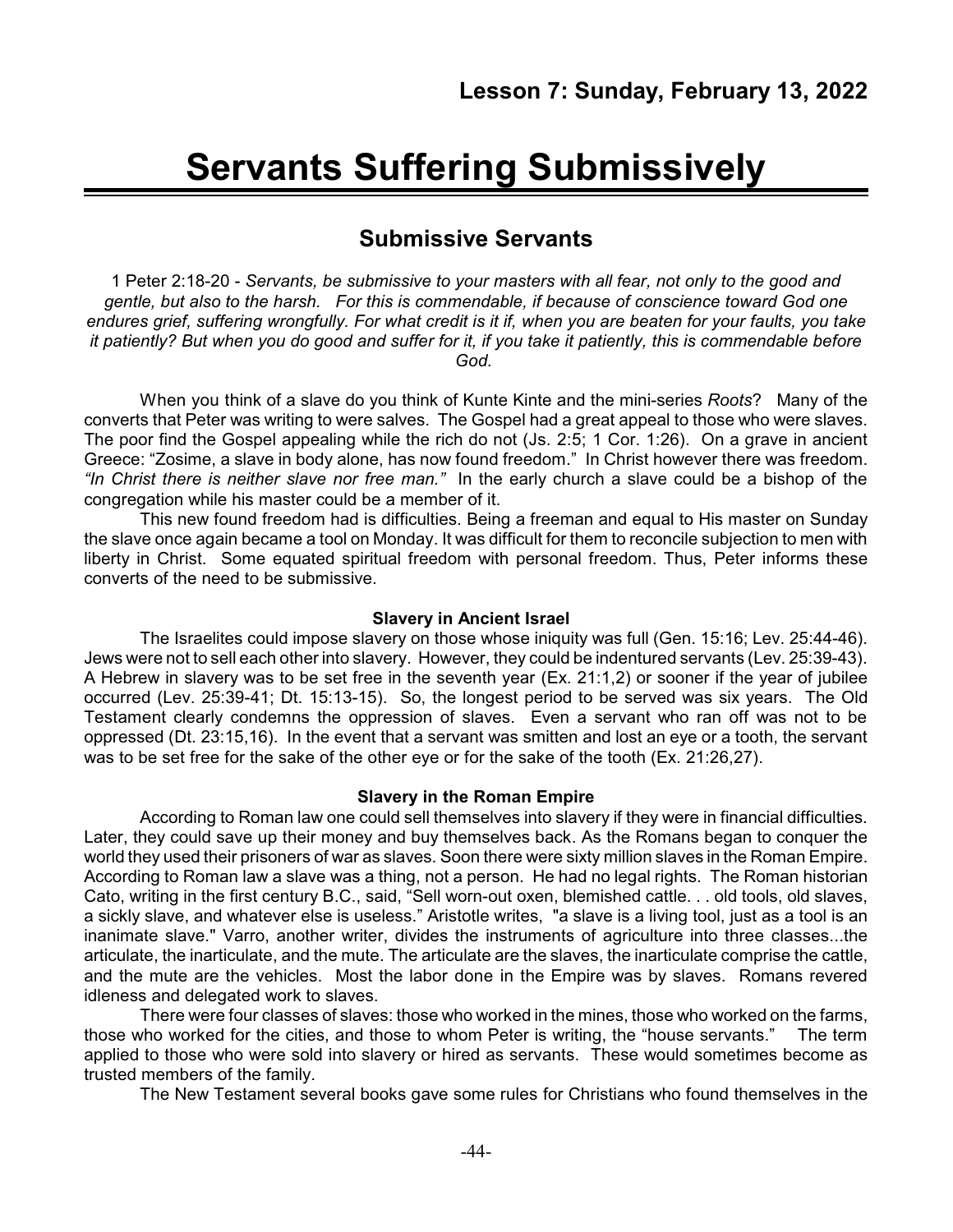servant/master relationships. One rule which would have been so natural to break was the command not to rebel, to throw off the yoke of bondage (Eph. 6:6,7). There had been many revolts before in the past, yet they were put down by the authorities with great violence. Christian slaves were to be in the Lord, as free, as a bond-servants. The human condition in relation to one's standing in the Lord is irrelevant. With God the issue is not human economic relationships, but one's relationship with Him and consequently a spiritual relationship with others. Being a Jew or a Gentile, or being a slave or being free was not abolished by being a Christian (Gal. 3:28). One can be spiritually free while living his life as a slave. Another command to both servants and masters was to view each other as brothers in Christ. When Paul sent the runaway slave Onesimus back to Philemon, he did not for a moment suggest that Philemon should set Onesimus free. He did not suggest that Philemon should cease to be the master and that Onesimus should cease to be the slave. What he did say was that Philemon must receive Oneimus not now as a servant, but as a brother beloved (Philemon 16). Yet another command reversed the long standing view that work is bad and idleness is a virtue. Christianity introduced a fresh disposition toward work. Work is good and pleasing to God even if the work is performed for an unbelieving master. The Christian was to do his work as if he were working for the Lord.

All this did not mean the New Testament approves of slavery dealing in slavery by kidnaping me (men stealers) and selling them is atrocious and severely condemned in the New Testament (1 Tim. 1:10). The Gospel was not just the good news to slaves. Yet, indirectly it was bad news for slavery. Although the Gospel's intended design was to save men from their sins, it did have as its by-product the cessation of the practice of slavery. By 314 A.D. Christianity had spread and influenced the Roman world to the extent that Emperor Constantine abolished slavery.

Now let us take a look at some additional commands from the apostle Peter to household servants of the first century. Peter says that servants must be...

# **Be Submissive**

Today, everybody is into rights. Strikes, protests, walk outs, law suits are all common experiences because people are clamoring for "my rights." Submission is a dirty word and a demeaning concept. Yet, somebody has to lead, somebody has to follow, somebody must be in charge, and somebody needs to submit.

The term for *"submit"* means to yield. It means literally "to stand under." Like the concept of LaMaze in childbirth, you don't fight the pain you submit to it and work with it. Submission is more than just on outward obedience to the boss. It also involves an inward attitude. In a cartoon I remember seeing, Dennis the Menace is sitting in his rocking chair facing the corner, where his mother has put him to punish him. He is saying over his shoulder to his mother, "I'm sitting down on the outside, but I'm standing up on the inside!"

In the first century a slave did as little as he could. If he could he would pilfer or steal from the masters (Tit. 2:9,10). Not only is this condemned but God wants servants to work heartily (Col. 3:23) and with singleness of heart (Eph. 6:5), that is, sincerity or honesty.

# **Be Submissive to Good Masters**

Submission is a lot easier for you if you have a good master. A gentle master was "equitable, fair, mild" (Thayer 238). Not all slaves were unhappy. Many would have enjoyed a great deal of freedom and success. There were some believing masters (1 Tim. 6:2). Masters are to forbear threatening their slaves (Col. 4:1). Christian employees must never take advantage of Christian employers.

### **Be Submissive to Mean Masters**

Just because you have a lousy master or boss does not give you as a Christian the right to be disobedient. The Greek word used here for *"harsh"* is *skolios*. You've heard of scoliosis of the spine or curvature. That's the word, it means bent, crooked, curved, metaphorically perverse. A boss may be crooked, but the Christian worker must be straightforward in his labors for this employer.

### **Be Fearful**

Fear could apply in many ways. Servants work in fear of offending their masters, of being punished by their masters or the authorities, but mostly the fear of offending God and bringing reproach on the name of Christ.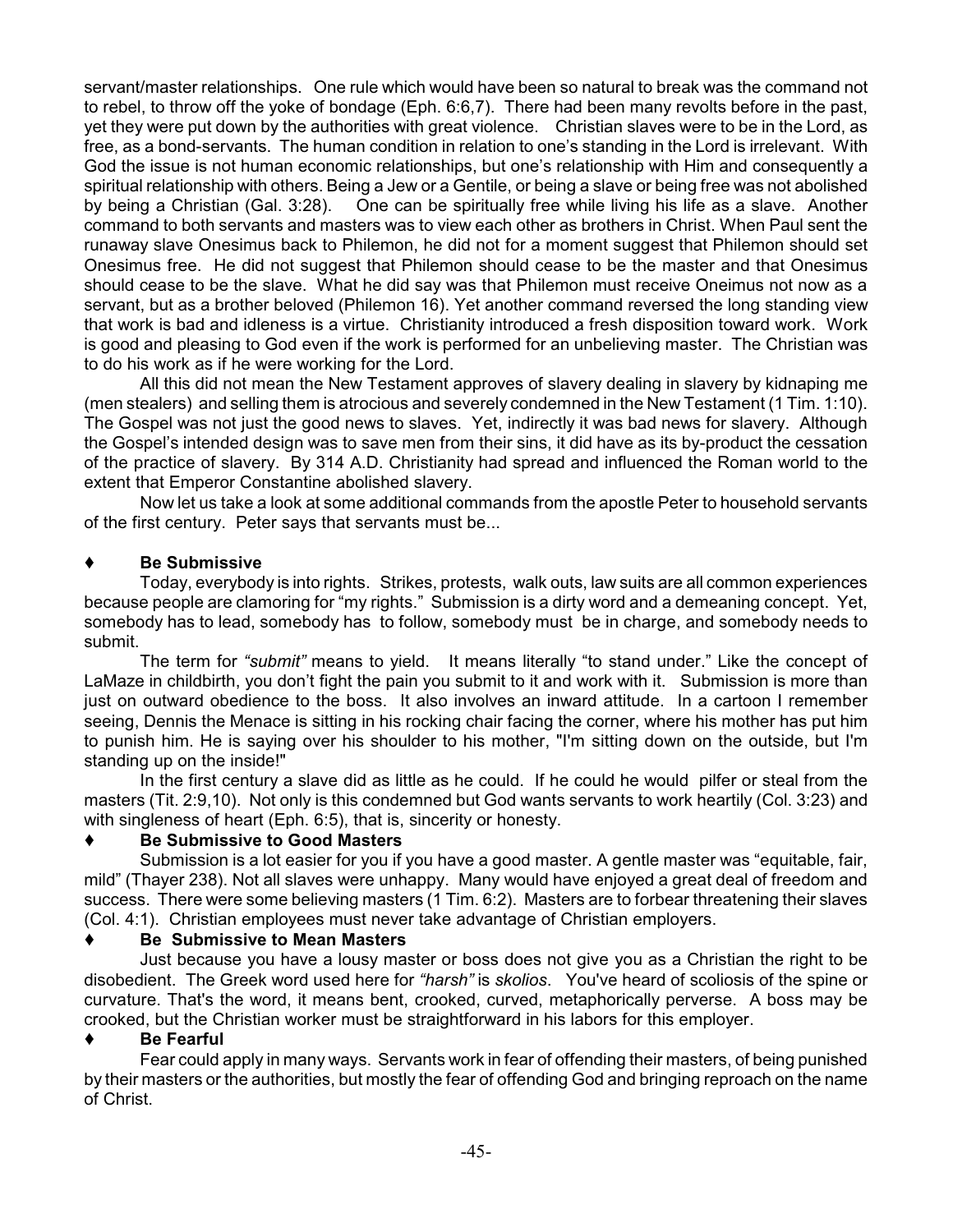### **Be Patient in Punishment**

A master has a right to punish or buffet his servant. According to Vine the word "buffet" means "to strike with clenched hands, to buffet with the fist." Some believe it meant to give a box on the ear. Today, employers have ways to punish workers for poor performance on the job.

The question asked is a rhetorical one. Of course, a worker who deserves to be punished should take it patiently. He deserves it and should take it "like a man." However, if one is innocent of doing wrong or is suffering punishment due to his relationship with Christ he is not only to take it with patience, but he finds favor with Christ for doing so. So if you are always late to work, doing a half-hearted job, stealing or having a bad attitude and uncooperative disposition, God wants to take your punishment with a calm attitude. Yet, if you are suffering punishment for Christ's sake and taking it patiently, you are bringing honor to the name of Christ.

# **Why Servants Suffer Patiently**

1 Peter 2:18-21 *- Servants, be submissive to your masters with all fear, not only to the good and gentle, but also to the harsh. For this is commendable, if because of conscience toward God one endures grief, suffering wrongfully. For what credit is it if, when you are beaten for your faults, you take it patiently? But when you do good and suffer for it, if you take it patiently, this is commendable before God. For to this you were called, because Christ also suffered for us, leaving us an example, that you should follow His steps:* 

Peter previously addressed the need for Christians to be submissive servants who are submissive both to good masters and harsh masters, to be fearful and suffer patiently. Now we will explore the reasons why we must suffer patiently.

### ! **It Is Commendable Before God**

Submissive servants must suffer patiently "because this gains the favor of God." In the NKJV, the word "commendable" is used twice in verses 19,20. The NASV translates it as "finds favor." It makes God grateful.

How we can be sure to have this commendable conduct? Celebrate that you are counted worthy to suffer. Combat the temptation to retaliate. It was because David refused to take vengeance on King Saul that we remember his story to this day. It was because Joseph was so willing to forgive his brothers that we admire him to this day. Reply to mistreatment by doing more good. Count on God. As Job did in all his suffering.

# ! **Because of Conscience Toward God**

The Greek word for *"conscience"* is composed of "sun", meaning "together or with", and "oida", "to know", and thus it means "joint knowledge."

One can bear up under mistreatment for several different reasons. Fear of further or greater abuse can move one to bear it calmly. A since of hopeless despair can cause one not to fight back. However, the Christian must be patient in suffering because of His knowledge of God. He is a son of God and must behave in a way pleasing to Him.

# ! **Because You Were Called to Suffer**

The term *"called"* means "to invite one" (Thayer 321). The Gospel is an invitation to suffering with Christ for the cause of righteousness. Those who wish to live godly in Christ Jesus will suffer persecution. Many of those in the New Testament who have been known suffered bodily affliction (Phil. 2;27; 2 Tim. 4:20; 2 Cor. 12:7; 1 Tim. 5:23). This does not sit well in relation to the Health/Wealth Gospel which teaches that God wants all Christians to have good health and wealth.

### ! **To Follow Christ's Example**

We have the perfect example to follow if we find ourselves suffering unjustly. Christ suffered at the hands of His enemies and yet showed us how to suffering patiently. When Christ mentioned His suffering and dying, Peter at first rejected it. Later, he denied the Lord and wept bitterly. Now he looks to Him as the supreme example. All Christians of all ages are to keep their eyes on Him.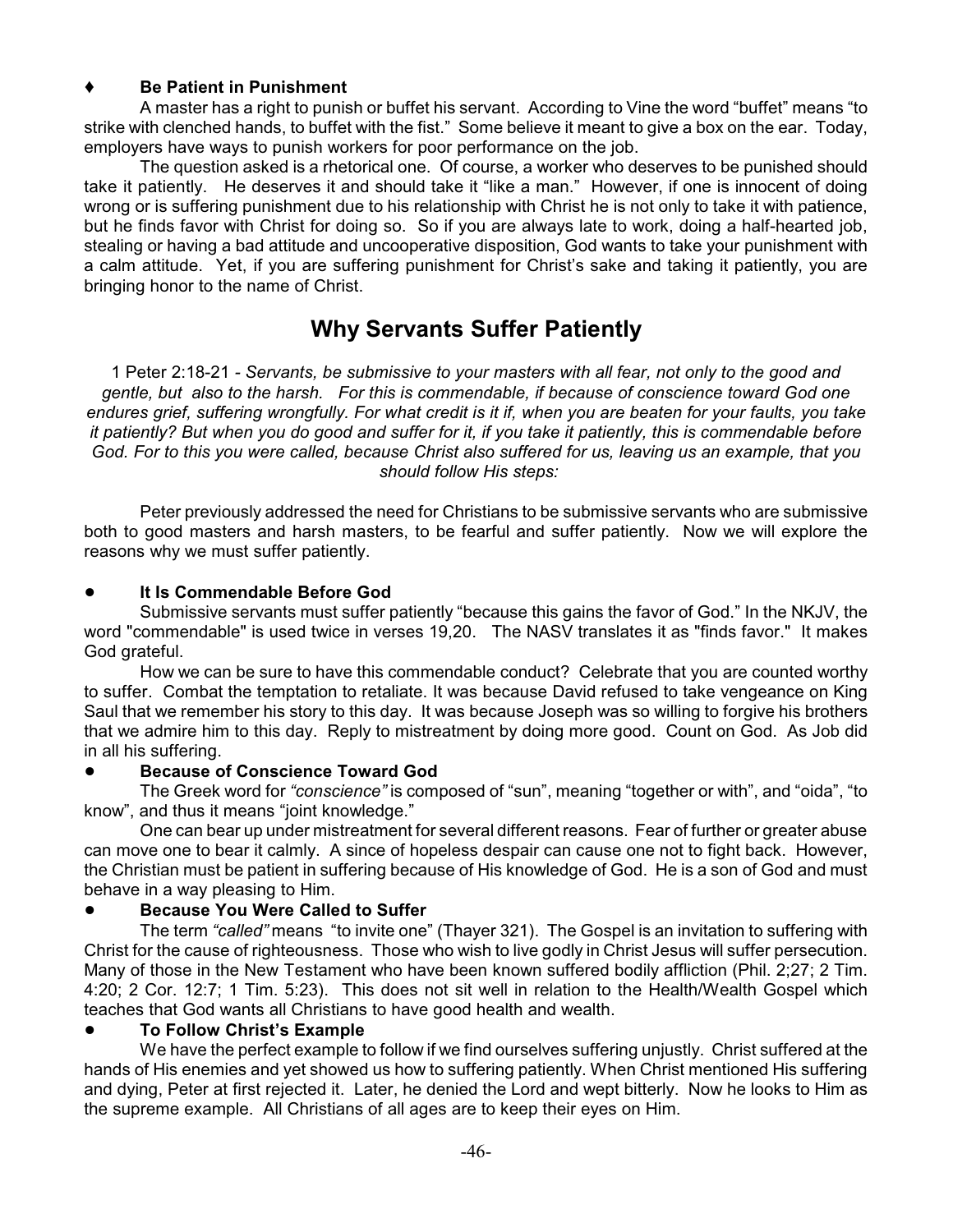The Greek term for example is *hupogrammos* meaning literally "to write under." Remember how in grade school the teacher would have you practice writing you letters. A practice sheet would be handed out with the letters written at the top of the page with lines to write the letters under it. The letter on top served as the example.

Next the metaphor changes from an ancient wax tablet for copying letters to a guide we are to follow. Because He is our example we are to follow Christ's footsteps. Disciples are followers. He goes where the master goes and does what He does.

You can find all sorts of things today, bracelets, necklaces, etc with the initials W.W.J.D. These initials stand for "What Would Jesus Do?" That is a good question to ask ourselves when we find ourselves suffering in a difficult situation. Christ never led a protest. He never led civil disobedience. He never led a demonstration against Roman abuses. He never led a demonstration against the crimes of Jewish leaders. He never led a protest against the pathetic laws of Gentile leaders. He never even protested when they violated every law of justice in His own trial. He spoke only of the Kingdom of God. His words to Pilate in John 18:33-38 are proof that He was in complete command of the situation. *"Then Pilate entered the Praetorium again, called Jesus, and said to Him, 'Are You the King of the Jews?' Jesus answered him, 'Are you speaking for yourself on this, or did others tell you this about Me?' Pilate answered, 'Am I a Jew? Your own nation and the chief priests have delivered You to me. What have You done?' Jesus answered, 'My kingdom is not of this world. If My kingdom were of this world, My servants would fight, so that I should not be delivered to the Jews; but now My kingdom is not from here.' Pilate therefore said to Him, 'Are You a king then?' Jesus answered, 'You say rightly that I am a king. For this cause I was born, and for this cause I have come into the world, that I should bear witness to the truth. Everyone who is of the truth hears My voice.' Pilate said to Him, 'What is truth?' And when he had said this, he went out again to the Jews, and said to them, 'I find no fault in Him at all.'"*

A disciple must expect to go where the master leads. If the master was "ripped off", mistreated, had His "rights" violated than the disciples must expect the same. You cannot bargain on fairing better than your master. After all, no matter how much we suffer in this life it cannot compare to what Christ suffered. Have you been nailed to a cross by your boss for something you did not do? Have you been crucified by the business world because of your relationship to Christ? Have you been whipped without cause by the demands of a godless world? Then look to Jesus and suffer it patiently.

A Christian on the job has more at stake than his rights or a paycheck. The salvation of your soul, your co-workers' souls and even the soul of your boss is on the line. Let them see Christ living in you even when you have to suffer wrong.

There is an old story of a Persian prince with a physical deformity that forced him into a constant stoop. The prince had a statue made of himself as he would appear if he were straight and tall. Day after day he stood before the figure and wished he could be like it. According to the legend, the prince eventually stood as straight as the statue. If you look to Jesus every day, one day you will see that you have become like Him in many ways.

- 1. What was slavery like in the Roman world?
- 2. Did Christianity condemn Christian masters for having slaves or encourage Christians to rebellion against ungodly masters? Explain.
- 3. Did a Christians liberty in Christ guarantee them freedom from slavery?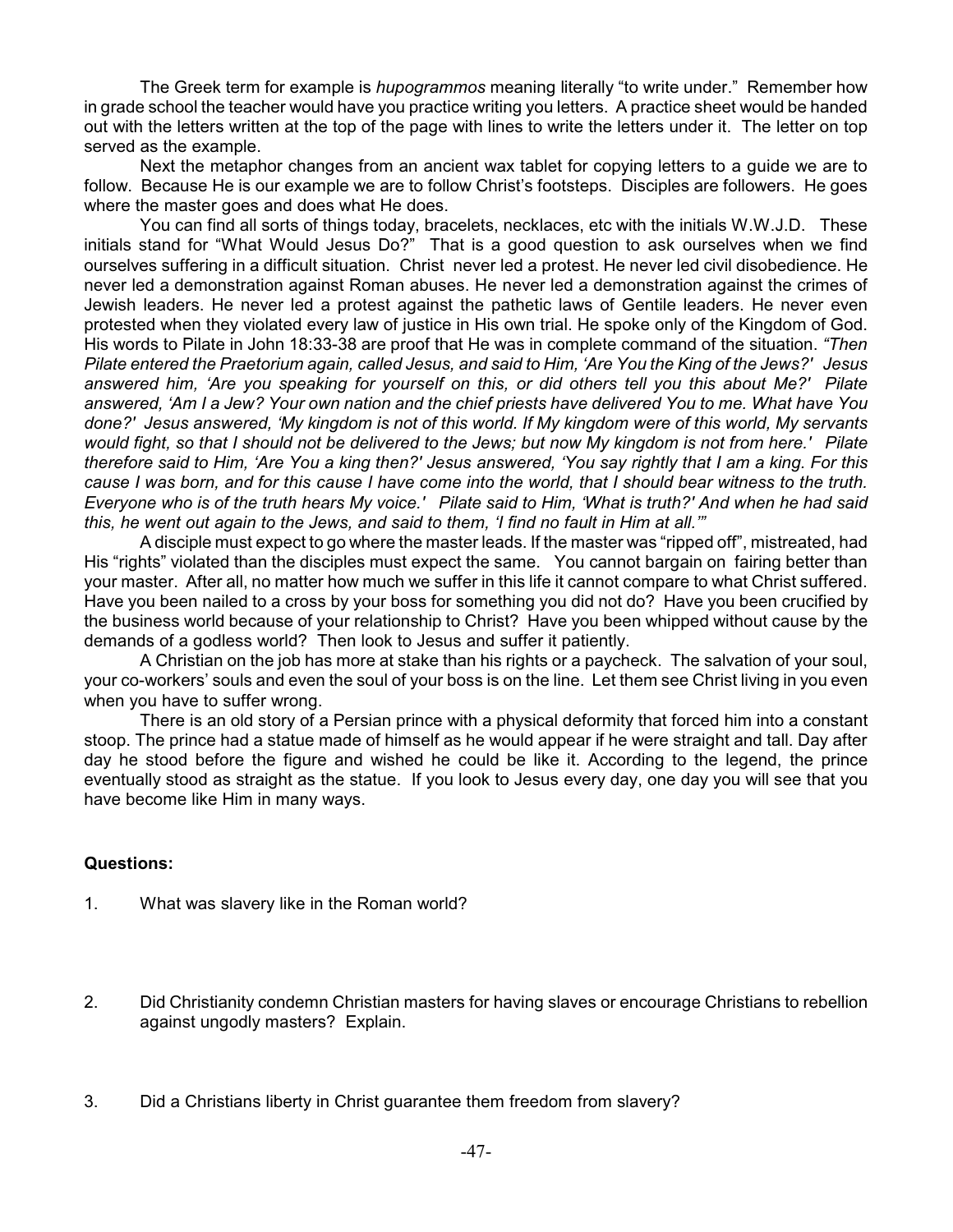- 4. What commands are given to Christians who are slaves?
- 5. Is God pleased when Christians suffering for righteousness?
- 6. Explain how Christian slaves were to be fearful?
- 7. How can Christians suffer in good conscience?
- 8. How is it that the Gospel is an invitation to suffering?
- 9. Give examples in the life of Christ where He suffered and why we are to imitate Him?
- 10. How can the suffering of Jesus help Christians in their suffering on the job or by the world?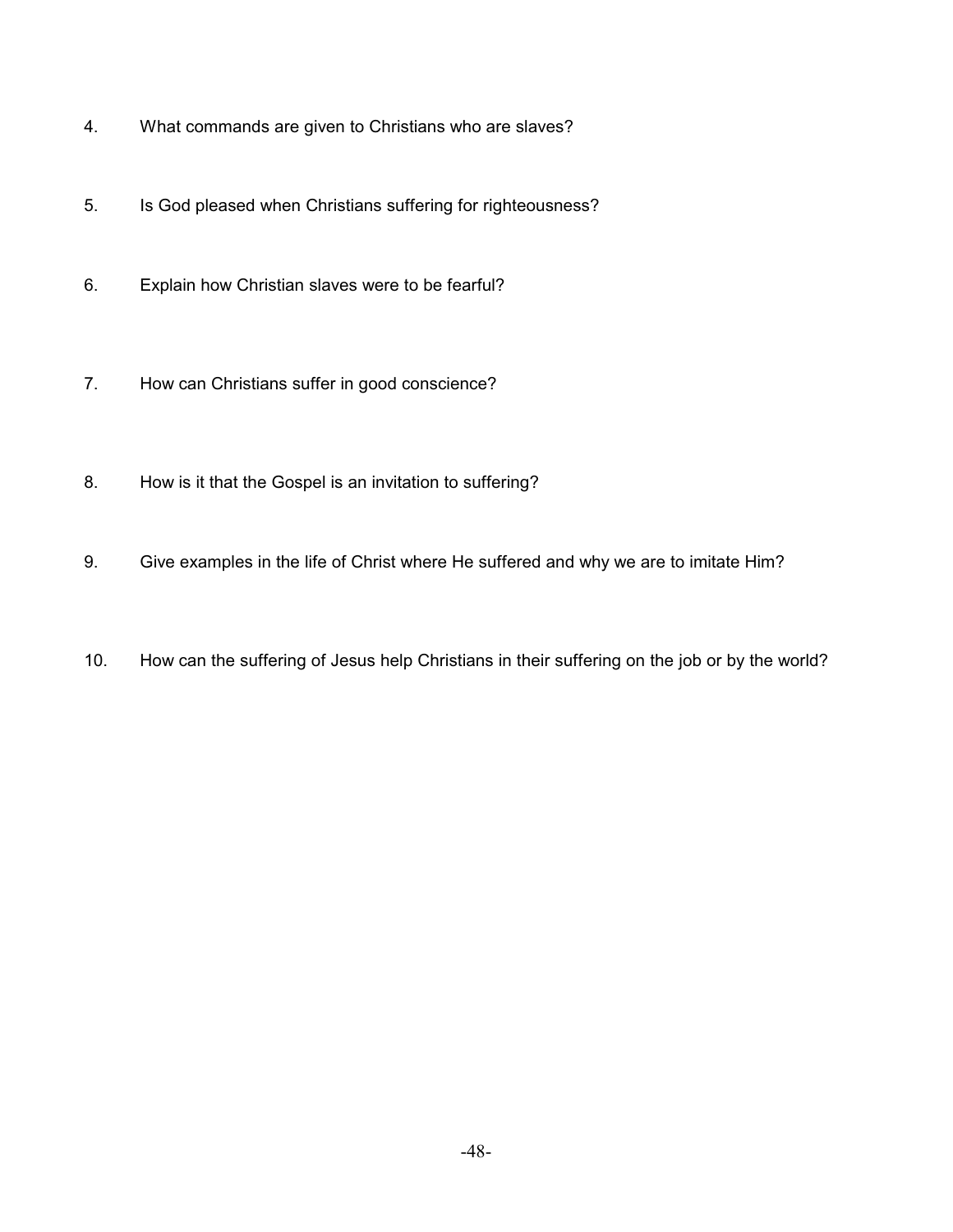# **Submissive Suffering Savior**

1 Peter 2:21-24a - *For to this you were called, because Christ also suffered for us, leaving us an example, that you should follow His steps: "Who committed no sin, nor was guile found in His mouth''; who, when He was reviled, did not revile in return; when He suffered, He did not threaten, but committed Himself to Him who judges righteously; who Himself bore our sins in His own body on the tree,*

Peter writes out of a personal experience. He was present when the Lord was betrayed. When our Lord was arrested. Peter was there at the trial before the members of the Sanhedrin, and finally before Pontius Pilate. He saw Jesus suffer. He now urges Christians to follow the footsteps of Christ who has shown His example as a submissive suffering Savior. Peter explains the manner of Christ's suffering...

**Christ Suffered Without Sin.** During the trials of Jesus, Pilate said, *"I find no fault in Him."*Judas Iscariot who betrayed Him declared, *"I have betrayed innocent blood."* Although as a man and tempted as all men He did no sin. No man had ever before or has any man ever since lived life without sin, much less, suffered without sin. If Christ can suffer without using it as an excuse to sin, so can we.

**Christ Suffered Sincerely**. Guile means deceit. Christ was honest, He did not engage in any type of deceit. To speak with guile would be to use double speak. To trap others in a conversation with halftruths. Guile is found in the mouth because it is first found in the heart (Mk. 7:22). In all areas of His life He never deceived any man, because His interest was not in what others had, but what they didn't: eternal life.

**Christ Suffered with Self-Restraint**. Although many reviled Christ He did not return the same upon His abusers. To *revile* here means to "heap abuse upon" (Thayer 382). The enemies of our Lord had accused Him of being a seditious man; in league with Beelzebub, the prince of the devils; a blasphemer of God, a wine bibber and a glutton. Yet, while accused before Pontius Pilate He made no reply to them (Mt. 27:12-26). He suffered on the cross and men heaped abuse upon him (Mt. 27:34-44). *"He saved others; himself he cannot save"* (Mt. 27:39). He did not seek revenge. He did not return evil for evil, but good for evil. Praying to God on the cross for the forgiveness of His killers.

**Christ Suffered in Silence.** Christ did not have any remarks to fire back at His accusers so he remained silent. He could have called twelve legions of angels yet remained silent. He could have said, "I'm coming back when this is over, and when I do I'm going to get you!" He denounced hypocrites with severity never equaled, but he never threatened in revenge for what he suffered.

**Christ Suffered in Submission.** Christ it is said "committed himself." The word *commit* means to surrender. He submitted Himself to the Judge of all men. God the Father who judged Adam and Eve, the generation of Noah's day, the cities of Sodom and Gomorrah, the Egyptian, Israelites by sending them into Assyrian and Babylonian captivity. If you know you cannot receive justice from men you can only trust in God who will always judge righteously.

**Christ Suffered as a Substitute.** He bore our sins. Literally this means Christ "carried up" as one carries a sacrifice up before God. His sacrifice was Himself, not our sins. Christ had no sins of His own, so He bore our sins. Man was guilty of sin and needed a sinless sacrifice, a substitute for his sin-filled life. Christ was the only one who could be a substitute. As the scapegoat for the sins of the people so Christ was for all men.

Christ bore the sins of mankind on a tree, that is, the cross. The cross in early English poetry is often called "christos tre." Jewish people did not crucify criminals; they stoned them to death. But if the victim was especially evil, his dead body was hung on a tree until evening, as a mark of shame (Dt. 21:23). It was a particularly evil thing for a body to be so displayed. *"Christ has redeemed us from the curse of*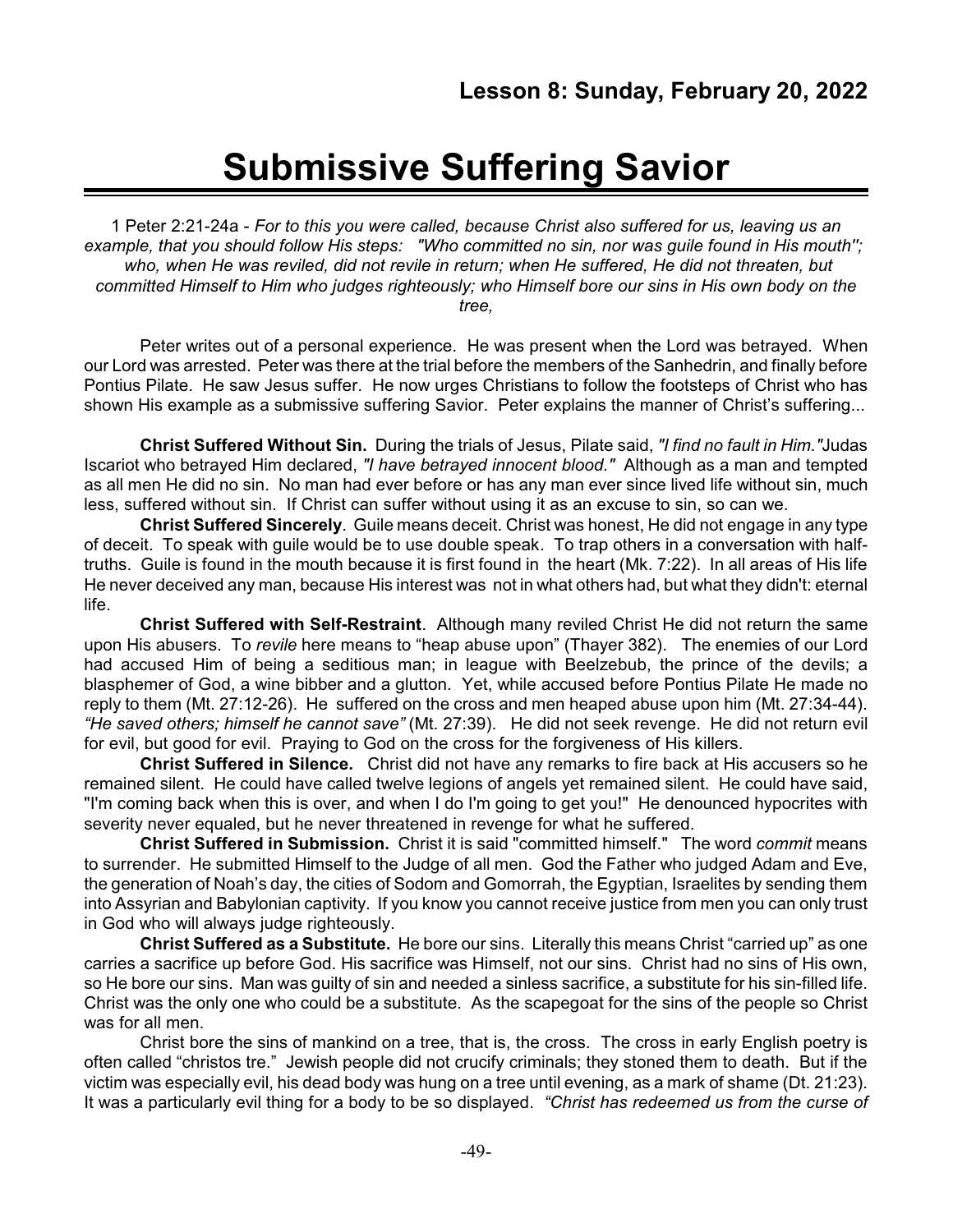*the law, having become a curse for us (for it is written, 'Cursed is everyone who hangs on a tree'),"* (Gal. 3:13).

Christ bore them in His body. The consequence of sin hurt or afflict the body. Christ did not just receive the penalty of sin figuratively, or spiritually in His soul, but He suffered physically for the sins of others. He was beaten and crucified.

# **Victories Via the Suffering Savior**

1 Peter 2:24b, 25: *"that we, having died to sins, might live for righteousness by whose stripes you were healed. For you were like sheep going astray, but have now returned to the Shepherd and Overseer of your souls"*

**Christians Are Dead to Sin.** *"Died"* the literally meaning is "having ceased to be." The cessation from sin occurred when one obeyed the gospel. No longer are we slaves to sin, but servants to righteousness. When you come upon a snake in the path and you want to know whether or not it is dead you do not walk up and kick it or pick it up. Instead you pick up a big, long stick, preferable fifteen to twenty feet long. If you hit the snake with the long stick and it does not move or react after several hits you feel confident that the snake is dead. If we are dead to sin we will cease to respond to it. In this case Christians are dead to the habits or guilt of their past sins.

**Christians Are Alive To Righteousness.** This means the opposite of sin, it is doing what is right instead of what is wrong. Paul states, "*And do not present your members as instruments of unrighteousness to sin, but present yourselves to God as being alive from the dead, and your members as instruments of righteousness to God"* (Rom. 6:13).

**Christians Are Healed via His Stripes.** Modern divine healers include healing of the body from affliction and disease. These are spiritual diseases healed by His stripes. Stripes here does not refer to scourging, but the effect of it. It is a bloody bruise that arises from a blow. Christ would have received many of these from His scourging. Because He went through such a beating we can be healed. Ironically, one Man's physical stripes resulted in the healing of all men's stripes, spiritually. The cure for sins' wounds remains the same.

**Christians Have Returned to the Shepherd and Overseer of Our Souls.** Imagine a flock of sheep that work as traffic cops. I don't think that they run up behind your speeding car sounding "Baaah, Baaah, Baaah, Baaah!" Nor would they fleece you with a big ticket for you to pay? Yet in Culemborg, Netherlands a fluffy flock of sheep patrols the road in a neighborhood to act as mobile speed bumps that slow down speeding cars. This is a rare occasion when sheep have become overseers of men. Sheep are not like dogs or cats who can sniff their way home. They just keep eating and walking, and eventually fall over a cliff or are eaten by a wolf. They need a shepherd or overseer to constantly watch out for them. Jesus saw aimless, sinful man *"as sheep having no shepherd"* (Mt. 9:36).

The point at which we return to Christ is when we are converted. The Greek word for return is *epistrepho* which means "to turn to" or "to cause to turn to." It is also translated "convert" and "repent" in various passages.

**Christ is our Overseer.** In other places it is translated "bishop." It does not carry with it the sense of an elevated ecclesiastical title. It comes from the Greek word *episkopos.* The great champion of the Trojans, is called the *episkopos*. His duty was to guard the city of Troy. Justice, for instance is *episkopos*, who sees to it that a man shall pay the price for the wrong he has done. Plato calls market-stewards the *episkopoi* who "supervise personal conduct." In Athenian law and administration the *episkopoi* were governors. In Rhodes the main magistrates were five *episkopi* who presided over the good government and the law and order of the state. It means the protector of public safety; the guardian of honor and honesty; the overseer of right education and of public morals; the administrator of public law and order. Thayer defines it was "guardian of souls, one who watches over their welfare" (Thayer 243). Christ is "The Bishop of bishops" not the pope. As Christians we are blessed with an overseer for our souls.

**Christ is our Shepherd.** Not only is Christ our Overseer, but our Shepherd. He will guide us and keep us from wandering aimlessly in life. Truly, *"The Lord is my shepherd"* (Ps. 23:1; Is. 40:11; Ezek.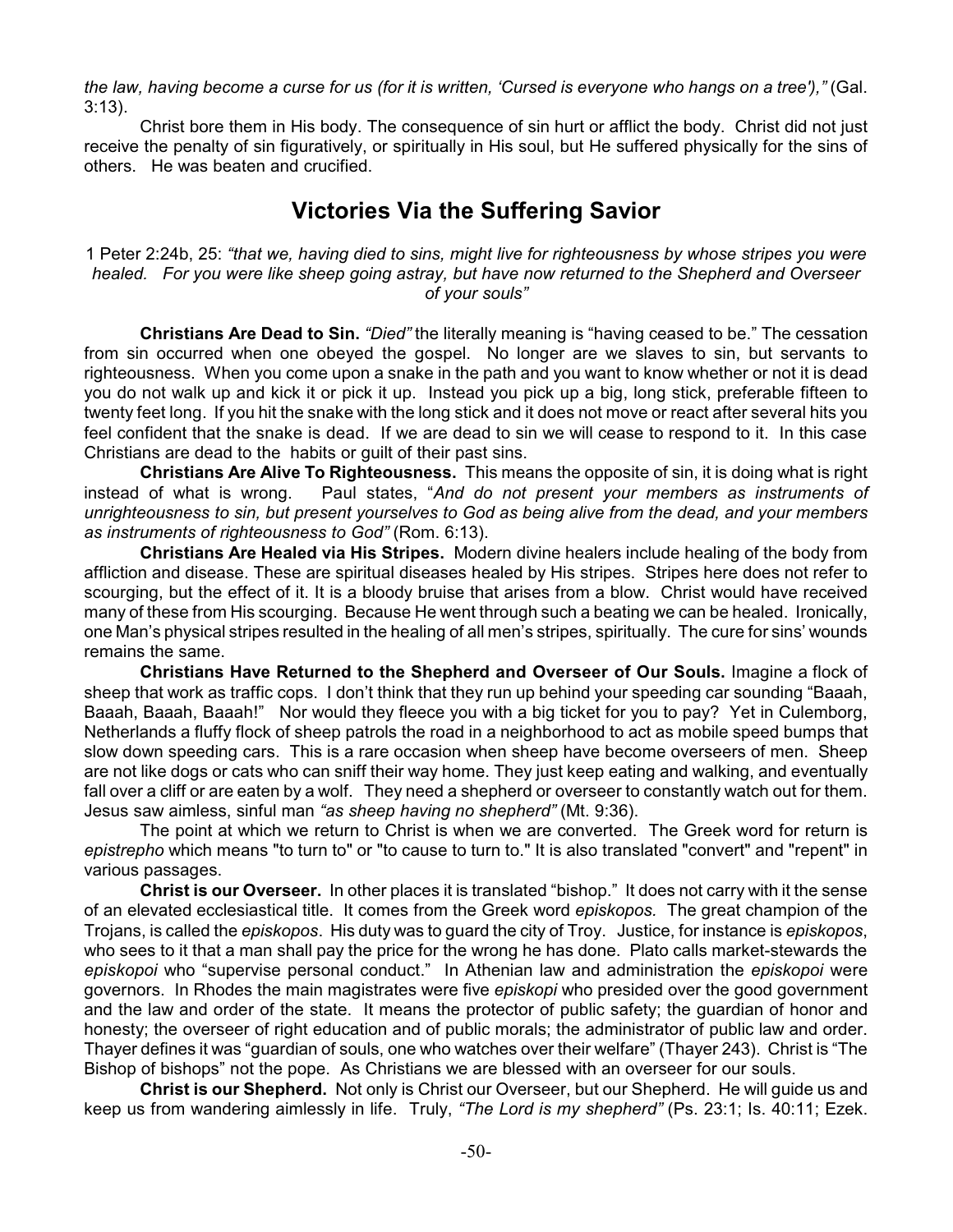34:33; 37:24; Jn. 10:1-18). In the Old Testament, the sheep died for the shepherd in sacrifice or for food; but at Calvary, the Shepherd died for the sheep (Jn. 10).

A tourist who had visited a church in Norway said that he was surprised to see the carved figure of a lamb near the top fo the church's tower. He learned that when the church was being built, a workman fell from a high scaffold. His co-workers rushed down, expecting to find him dead. But to their surprise and joy, he was alive and only slightly injured. How did he survive? A flock of sheep was passing beneath the tower of at the time, and he landed on top of a lamb. The lamb broke his fall and was crushed to death, but the man was saved. To remember that miraculous escape, someone carved a lamb on the tower at the exact height from which the workman fell.

The Lamb of God who became our suffering Savior has now made us dead to sin, alive to righteousness, healed our stripes, and allowed us to return to Him who is our souls' Overseer and Shepherd.

- 1. How or in what manner did Christ bear His suffering?
- 2. How is the suffering of Jesus different from that of any other man who has ever suffered?
- 3. How is it that Christians are dead to sin?
- 4. In what way did Christ demonstrated submissiveness in suffering?
- 5. How did Christ demonstrate self-restraint as he suffered?
- 6. Why did Jesus suffer in silence?
- 7. In what way is Christ our substitute?
- 8. How are our wound healed? What do these wounds represent?
- 9. Why do Christians need an Overseer?
- 10. Why do Christians need a Shepherd?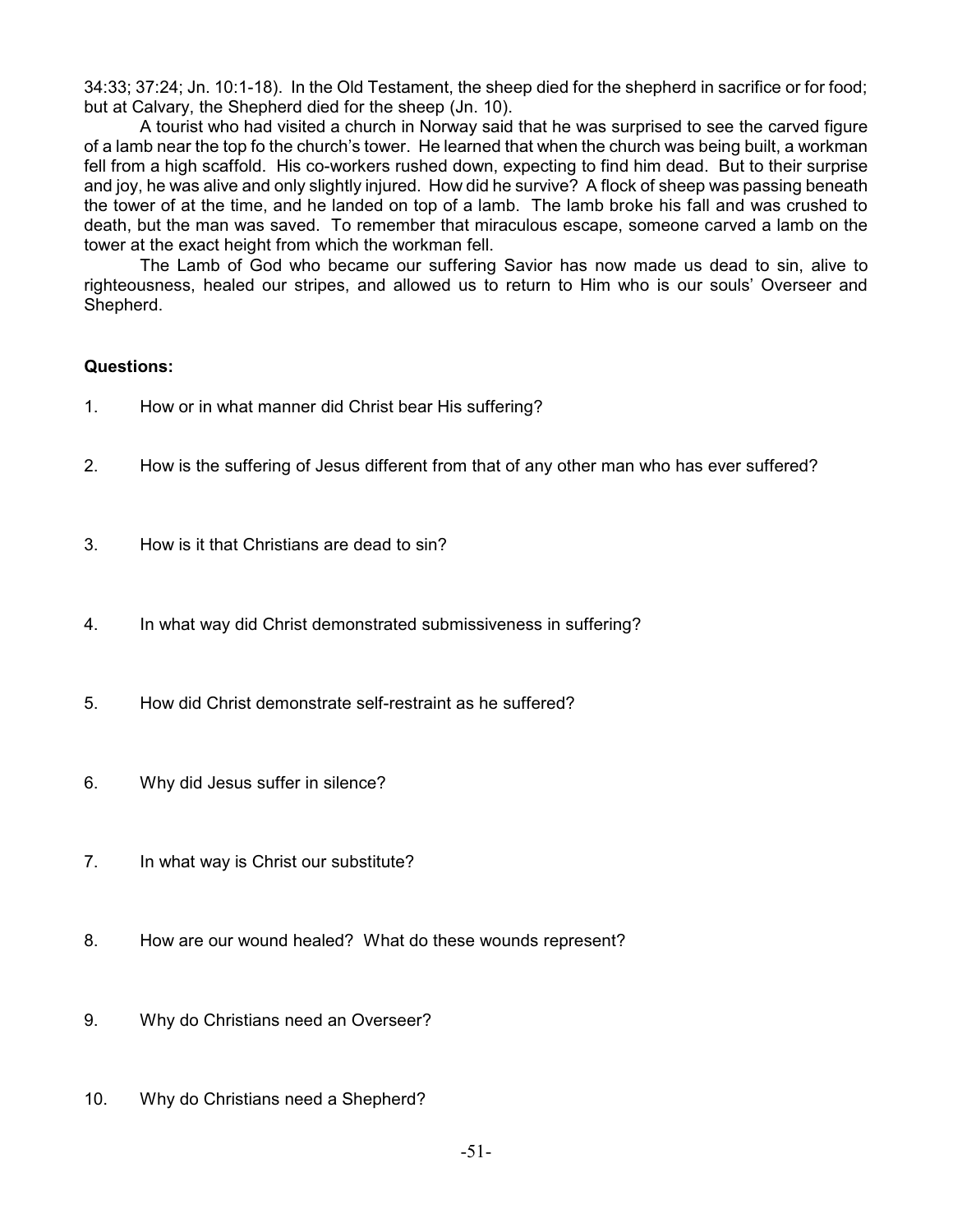# **Submissive Duties of Christian Wives**

1 Peter 3:1-6: *1. Likewise you wives, be submissive to your own husbands, that even if some do not obey the word, they, without a word, may be won by the conduct of their wives, 2. when they observe your chaste conduct accompanied by fear. 3. Do not let your beauty be that outward adorning of arranging the hair, of wearing gold, or of putting on fine apparel; 4. but let it be the hidden person of the heart, with the incorruptible ornament of a gentle and quiet spirit, which is very precious in the sight of God. 5. For in this manner, in former times, the holy women who trusted in God also adorned themselves, being submissive to their own husbands, 6. as Sarah obeyed Abraham, calling him lord, whose daughters you are if you do good and are not afraid with any terror.*

The ancient world had a very unbiblical view of women. Socrates wrote of Greek husbands and their treatment of their wives: "'Is there anyone to whom you entrust more serious matters than your wives, and is there anyone to whom you talk less?" Seneca wrote in 64 A.D.: "Women were married to be divorced and divorced to be married." Cato: "if you were to catch your wife in an act of infidelity, you can kill her with impunity without a trial." Sulpicius Gallus dismissed his wife because she had once appeared in the streets without a veil. Antistius Vetus divorced his wife because he saw her secretly speaking to a freed woman in public. Publicus Sempronus Sophus divorced his wife because once she went to the public games. A Jewish prayer went like this: "Thank you God that you did not make me a gentile, a slave, or a woman." It was unthinkable for a wife to leave her husband, though her husband could divorce her at any time for the most trivial of causes. Christianity has caused us to change our concept of a husband from that of a ruling tyrant to one of a self-sacrificing man who puts the welfare of his wife above his own.

Wives are discontent, husbands are frustrated, children are confused because the functions of men and women, husbands and wives are no longer clear. Sometimes the family relationship itself can be a source of suffering. How can Christian women maintain their marriage in the midst of suffering?

# **Christian Wives Should Be...**

# ! **Be Submissive**

So far Peter has commanded Christians to submit before God (1:14,15), before the world (2:11,12), as citizens to the government (2:13-17), and a servants to their masters (2:18-25) and now as wives to their husbands. The word translated *"subjection"* is a military term that means "to place under rank." Soldiers who are called to rank will drop whatever they are doing and immediately fall in. The Phillips Version renders it, "adapt yourselves to your husbands," the New English Bible says, "accept the authority of your husbands." Submission is "voluntary selflessness."

To be a submissive wife does not mean recognizing the man's headship as a dictatorship. She is not be a "door mat." Our Lord allowed women to discuss, challenge and reason with Him (Mk.7:26-30). Submission does not mean the woman is inferior to the man. It has nothing to do with equality or morality, but order and role. The buck private in the army may be a better person than the five-star general, but he is still a buck private. Subordination does not mean women are inferior to men intellectually, morally or spiritually, but in God's order of authority, women is to be in subjection to man (1 Cor. 11:3).

The term *"likewise"* indicates an example has already been given. Just as Christ was in submission to the Will of God and to Pilate and the Jewish rulers. He did so even though it involved unjust suffering on His part. Wives with unbelieving husbands may also suffering innocently as Christ did.

Submission has boundaries and limitations. Wives are to submit to their own husbands not to every man. Her submission is "as unto the Lord" and "as the church is subject to Christ" and "in everything"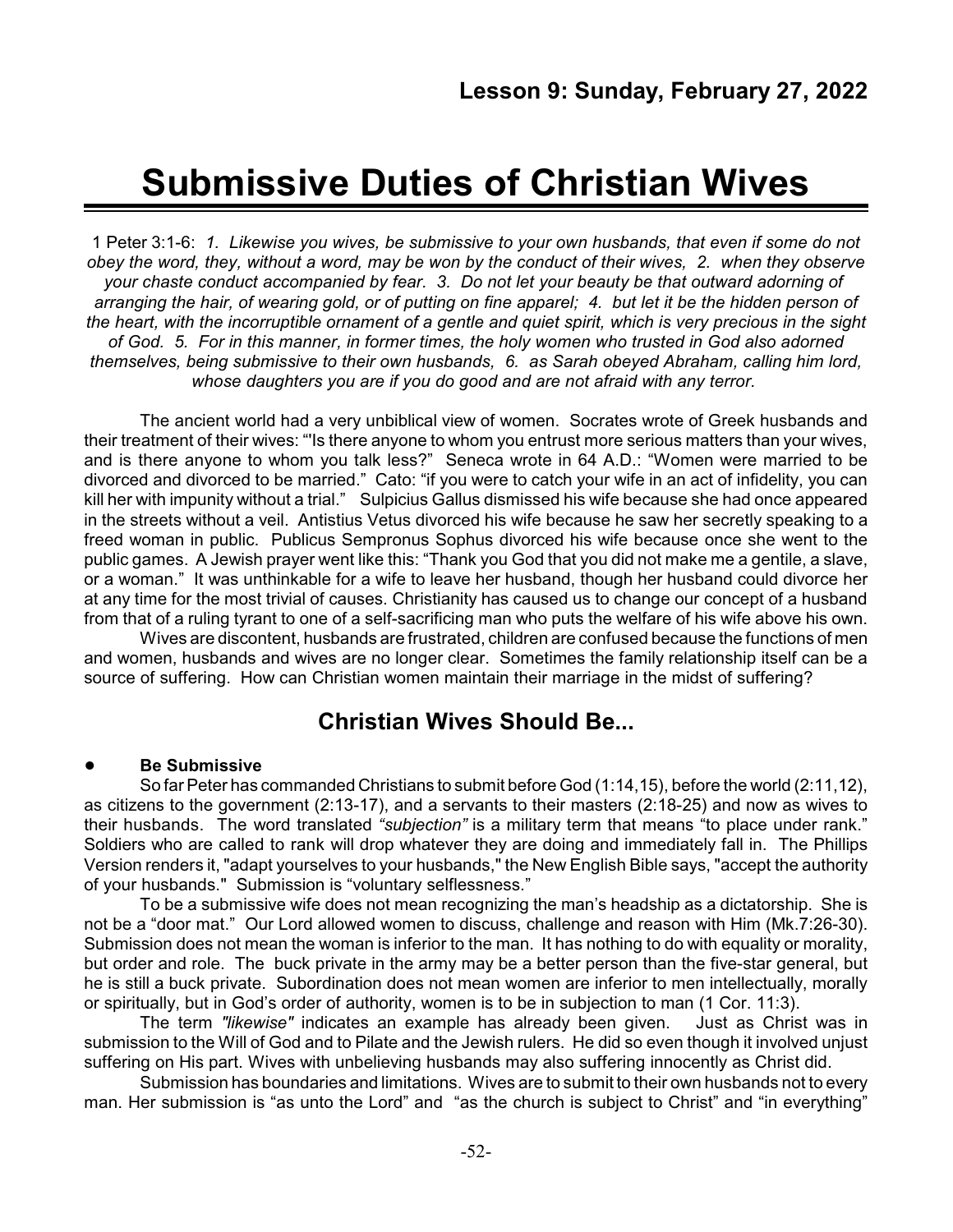(Eph. 5:24) and "as fit in the Lord" (Col. 3:18).

The Bible gives several good reasons for the submissiveness of the wife to the husband (see 1 Tim. 2:8ff). The man was created from the earth; the woman "from the body of man." The role of man in marriage is leadership or headship. The role of women is care for children and the home. When two people disagree it can be resolved by force or by subordination. When the wife willing yields to her husband in matters not already determined by the will of God, she allows for headship and family harmony.

### ! **Be Silent Soul Winners**

The idea of submission can be complicated when a Christian wife is married to an unbeliever. Sometimes wives have to make a choice to serve Christ or family (Matt. 10:34-37). This is one reason why it is wise to marry a Christian. But there are times when one becomes a Christian and the spouse does not. They are to remain married even though it may be more difficult. Paul does not advise the wife to leave her husband (1 Cor. 7:13-16).

In such situations a wife can work to change her unbelieving husband into a Christian. Peter tells her this can be accomplished not by preaching or arguing with him. In fact, she can do this "without a word." Of course he is not suggesting she is not to speak at all to a unbelieving husband. Without a lot of talking or nagging her conduct as a Christian before her husband can result in her winning him to Christ. She wins him with her life not her lips. Submission becomes her silent instrument to preach Christ.

### ! **Be Reverent and Pure**

The word *"behold"* literally means "having closely observed." Just as the husband observes the football game with his eyes glued to the TV set, so his eyes will be upon the good deeds and words of a godly wife. Though husbands may be deaf to a wife's words a times, they are by no means blind to her actions. Two things he should notice: her reverent behavior toward him and her pure or chaste conduct before the world. Thayer refers to this as "pure from every fault, immaculate" (8). For example, she is to dress before other men not to be chased by them but to be chaste.

# ! **Be Beautiful**

Far too many times women will resort to using her feminine physical charm to motivate and manipulate men to get what they want. This is not the solution suggested by Peter. Instead of sex appeal he wants them to appeal to her man from the standpoint of her inner beauty. A husband cannot be won over to Christ with fancy hairstyles, shiny jewelry and a expensive dress. with the inward change of clothes he notice how she is adorned spiritually with love, joy, peace, self-control, etc., he may be attracted.

Peter is not prohibiting women from wearing jewelry or make-up. He is using a Hebrew idiom (or form of speech). The apostle is making a contrast ("not this...but this") for the sake of emphasis. For example, *"Let it not be...the wearing of gold...but let it be the hidden person of the heart."* If there is a prohibition of wearing any gold jewelry, then by the same logic one would have to argue that no garments can be worn. After all the word for *"adorning"* is *kosmos* in the Greek our English words "cosmos" and "cosmetic." It is the opposite of chaos. She is to first and foremost focus on her inward life to make sure it is not in a chaotic state but rather beautified. This is in opposition to using an ostentatious display of their worldly and expensive adornment which has not positive effect on the soul. Attempt to win her husband like this would be akin to those who try to attract sinners in the world by building and decorating a very fancy church building.

Outward beauty is and has always been popular. Why not? After all, God is the artist who has created all the beauty of this world. He made the rainbow, the stars in heaven, the flowers that bloom, the snow capped mountains, etc. Cosmetics is a multi-billion dollar industry. Fashion magazines often serve as prophets of idolatry. This is not a new problem. Juvenal (satire, 6) "the attendants will vote on the dressing of the hair as if a question of reputation or of beauty; with so many tiers does she load, with so many continuous stories does she build up on high her head. She is tall as Andromache in front, behind she is shorter. You would think her another person."

Christian women should not spend eternity getting themselves fixed up externally. Everyone woman wants to be beautiful. But wearing too little clothing as well as wearing too much adornment can lead to sin.

Whereas outward beauty can be a cover-up for a wicked heart, inner beauty is true. Inner beauty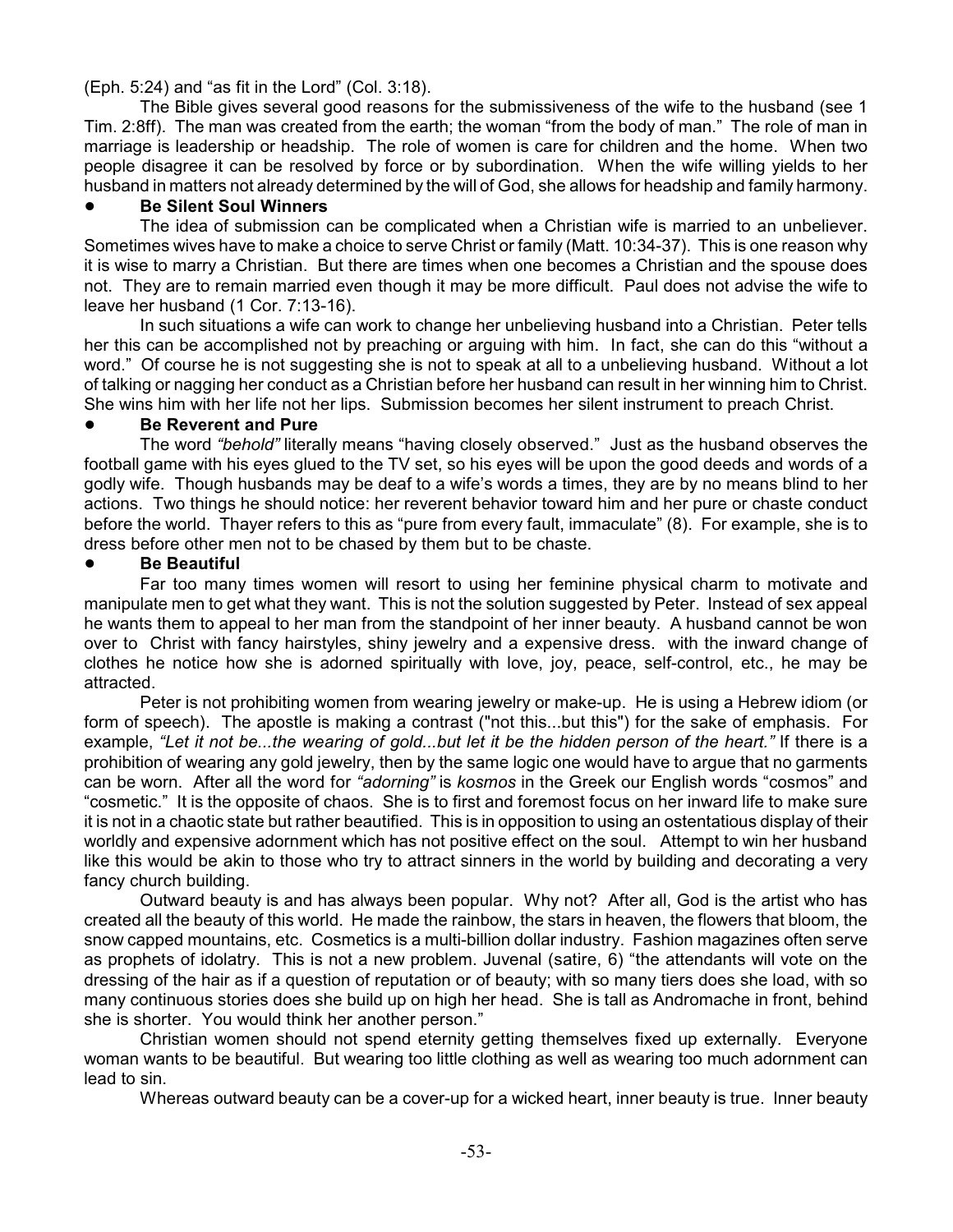focuses more on who a woman is on the inside than what she looks like on the outside. *"As a ring of gold in a swine's snout, so is a lovely woman who lacks discretion"* (Prov. 11:22). Inner beauty is the only beauty which is eternal. Clothing will wear out of get dirty. Skin will wrinkle. Hair will turn gray and thin out. Jewelry will tarnish.

The inward beauty is a gentle and quiet spirit. Gentle or meek "is the temper of spirit in which we accept his dealings with us as good, and therefore without disputing or resisting" (Trench 152). Quiet "causes no disturbance to others" (Vine 3:242). When women lose their youth to the effects of aging then must "not lose heart, but though our outer man is decaying, yet our inner man is being renewed day by day" (2 Corinthians 4:16).

Finally, all need to remember tha it is the inner heart and its beauty which is most appealing or pleasing to God. When Samuel was sent to anoint a new king over Israel from the house of Jesse, God told him that He *"sees not as man sees, for man looks at the outward appearance, but the Lord looks at the heart"* (2 Sam. 16:7).

# ! **Be Trusting of God**

Holy women in the Old Testament put their trust and hope in God. This hope yields a meek and tranquil spirit. Consider Hannah who wanted a son. God answered her prayer with a son. When he was weaned she took him as promised to the Temple and gave him to the High Priest, Eli. Although Abigail was married to a fool she trusted God and did the right thing toward God's anointed, David. She was later married to David due to her inner beauty of wisdom. Although Sarah did not always trust in God, her faithfulness to Abraham proved to be a reward when she bore Isaac in her old age.

### ! **Be a Daughter of Sarah**

Wives are encouraged to be daughters of Sarah in the sense of spiritual descent**.** Just as Abraham represented the ideal man, so Sarah is symbolic of a submissive mother.

Sarah was a beautiful woman. When she was sixty-five years old she was still able to attract attention of the Pharaoh of Egypt. Later, at ninety years of age she attracted the attention of another king in Canaan. Although many women of history are known for their beauty such as, Helen of Troy or Cleopatra or Marilyn Monroe, yet Sarah had more to offer women of all ages than just good looks.

First, she had a great relationship with her husband Abraham. She was submissive and called him "Lord." This occurrence took place in Genesis 18:12 where she is not speaking to him but about her husband. The term used is not the Greek *despotes* but a term which could be translated "Sir." A good wife, like Sarah, show respect to her husband when she speaks about him. Sarah died at the age of 127, Abraham was simply inconsolable. He wept and mourned for Sarah for days.

Next, Sarah obeyed her husband, Abraham. That is when he spoke, she listened to what he had to say with a submissiveness of spirit. An therefore a desire to obey.

Finally, she was calm and quiet, trusting in God who had made promises to Sarah and Abraham. *"By faith Sarah herself received power to conceive, even when she was past the age, since she considered him faithful who had promised"* (Heb. 11:11). At first Sarah laughed to herself when she heard the angels tell Abraham that a son would be born within the year (Gen. 18:12). God rebuked her saying, *"Is anything too hard for the Lord?"* (Genesis 18:14-15). Sarah learned to trust in God.

### ! **Be Good Not Afraid**

Wives of today will be blessed if they too learn to trust and hope in God and fear no man. They need to do what is good regardless of how bad things are or even how bad their husband may be behaving. By so doing they will have not reason to fear. Whatever comes their way they are not to become overly frightened or alarmed. If they practice goodness they will not need to fear the husbands or their God.

It is doubtful there are many husbands who actually merit the type of Christian woman described in these verses. There are more likely only three such men, don't ask me who the other two are I have not met them.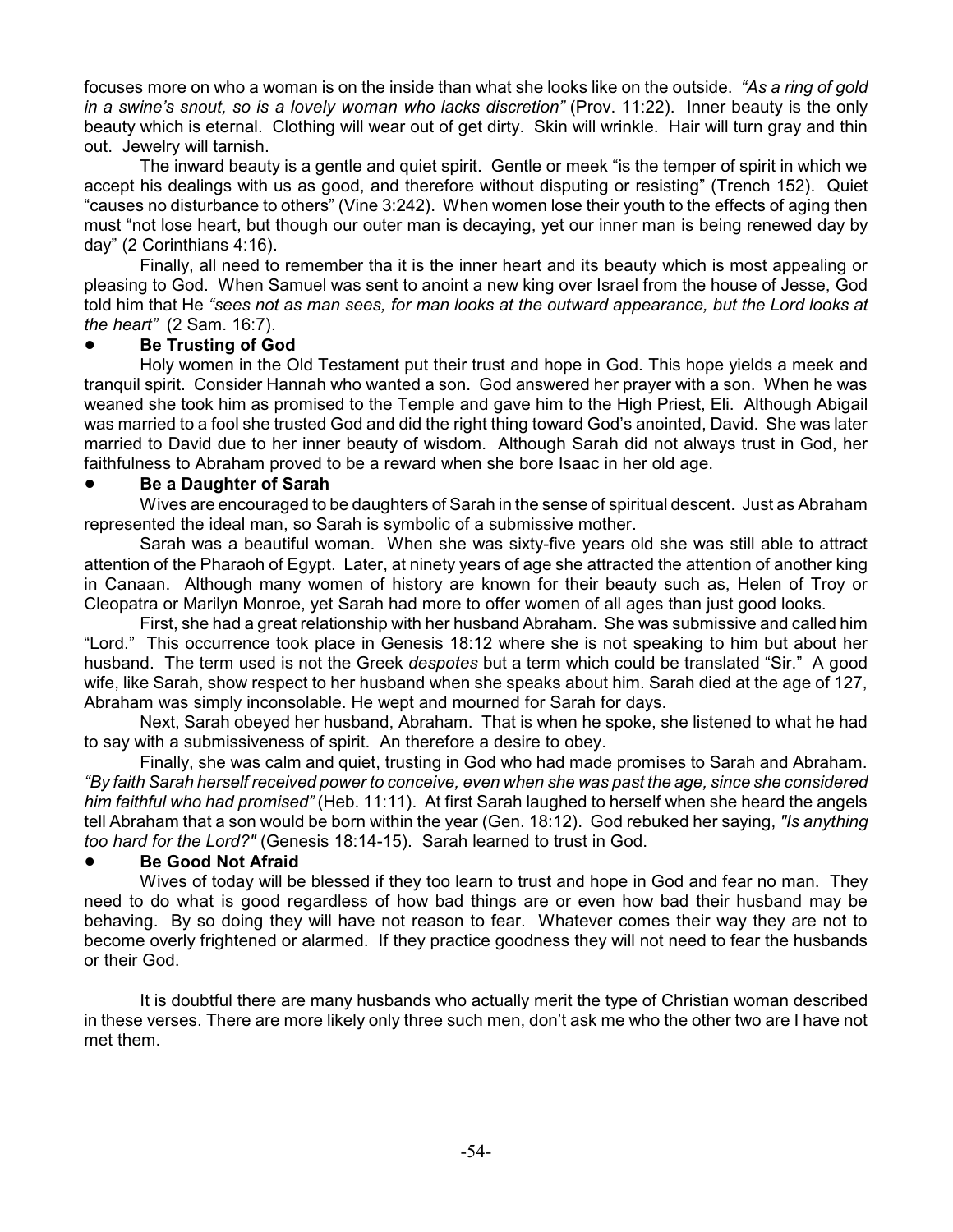- 1. How were women treated in the first century?
- 2. Why is it essential that someone submit in the marital relationship?
- 3. What are some "silent" ways or things a wife may do to help bring her husband to Christ?
- 4. What are husbands to "behold" in their Christians wives?
- 5. Does Peter condemn women wearing jewelry and putting on make-up? Explain.
- 6. Can a Christian woman become too concerned with hair and nail salons, high-end fashions, cosmetics, plastic surgery, fitness programs? Explain.
- 7. Give some Bible examples of women who trusted in God?
- 8. How can a Christian wife today be a daughter of Sarah?
- 9. How is it that if a wife does good she does not have to be afraid?
- 10. Contrast inner beauty with that of outer beauty?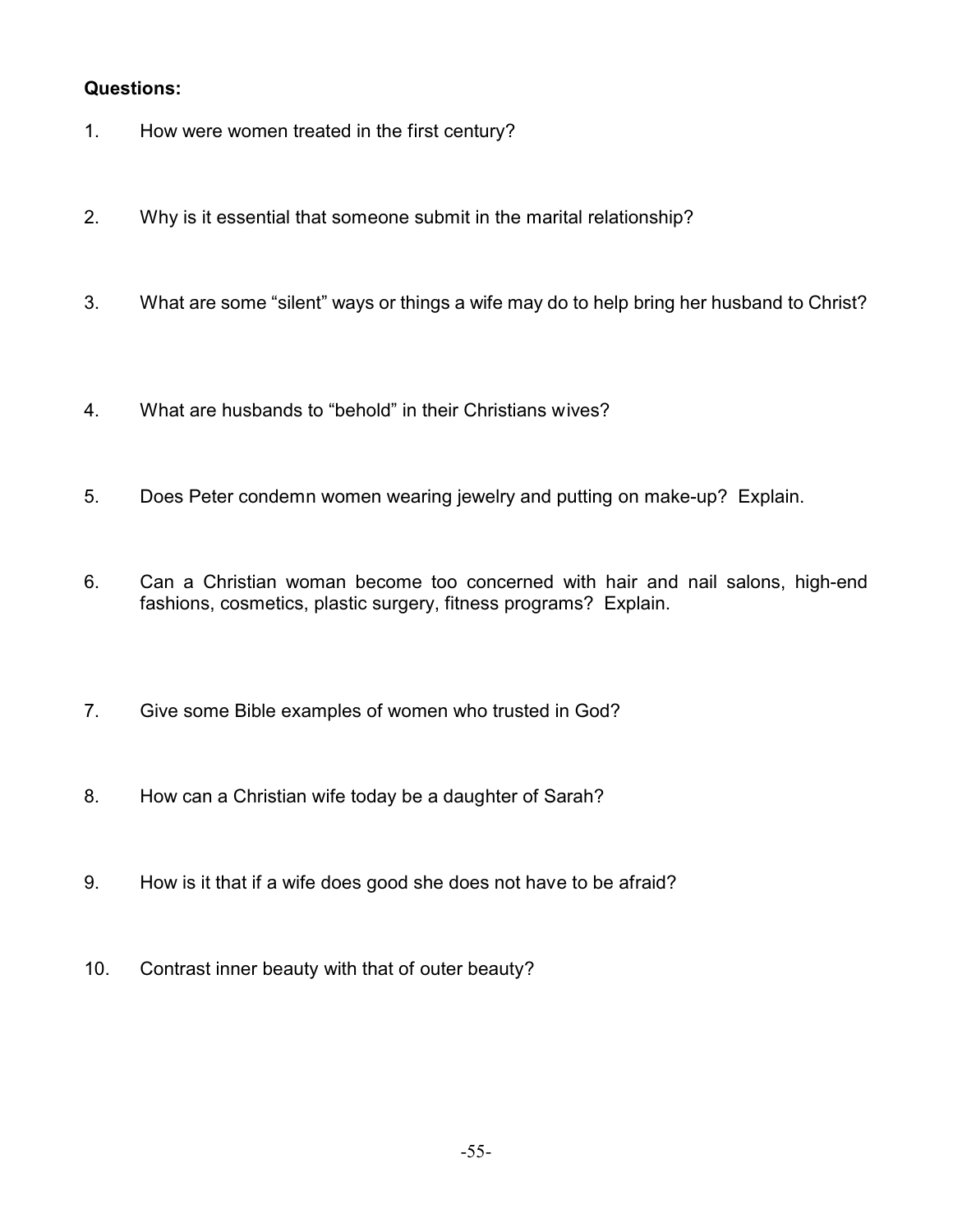# **Submissive Duties of Christian Husbands**

1 Peter 3:7: *Likewise you husbands, dwell with them with understanding, giving honor to the wife, as to the weaker vessel, and as being heirs together of the grace of life, that your prayers may not be hindered.*

A few years ago the Forester Sisters sang a song about men. It went something like this:

They buy you dinner, Open your door, Other than that what are they good for? Men They want a girl just like the girl that married dear old dad. That makes me so mad. Talking about men. Well you can't beat'em up Cause they're bigger than you. You can't live with them And you just can't shoot'em. Men, We're talking about men.

– Chalres Lowery, SBC Life, June-July, 1995, p. 5

# **Husbands, Likewise, Submit You Your Role**

It may not seem fair to have six verses for women and only one for husbands. However, the theme of this epistle has more to do with suffering as a Christian. Do to the nature of marriage in the first century more women would suffer if their husbands were not Christians than vice versa.

The term *"likewise"* refers to the husbands need to be submissive to his role just as the wife is to hers and Christ was to his. A marriage must be based on reciprocal obligations.

The Bible does not give husbands the right to be tyrants. Cato: "if you were to catch your wife in an act of infidelity, you can kill her with impunity without a trial; but, if she were to catch you, she would not venture to touch you with her finger and, indeed, she has no right." This verse says the wives of Christian husbands do have rights.

Although no where in the Bible is a husband commanded to be obedient to his wife, husbands must be obedient to the will of God concerning their leadership in the home. The facts from the creator of man, woman, and marriage has not changed: man was first in creation, woman was taken to man, the woman is the glory of man and the woman was made for the man and not the man for the woman (1 Cor. 11:7-9). These facts enter into the order or structure that God ordained. They take nothing from the dignity of woman nor her standing with God. Men must not abdicate their God-given duties. As one father said, "I let my wife decide whether the children are to go to Sunday school and church. That's her job." Some others act like nothing more than grown-up little boys who have never taken responsibility and are content to leave it all up to their wives.

A wife once advised all husbands about their role in the home as head or leader: "Don't yield your leadership, that's the main thing. Don't hand us the reins. We would consider this an abdication on your part. It would confuse us, it would alarm us; it would make us pull back. Oh, we will try to get you to give up your position as Number One in the house, that is the terrible contradiction in us. We will seem to be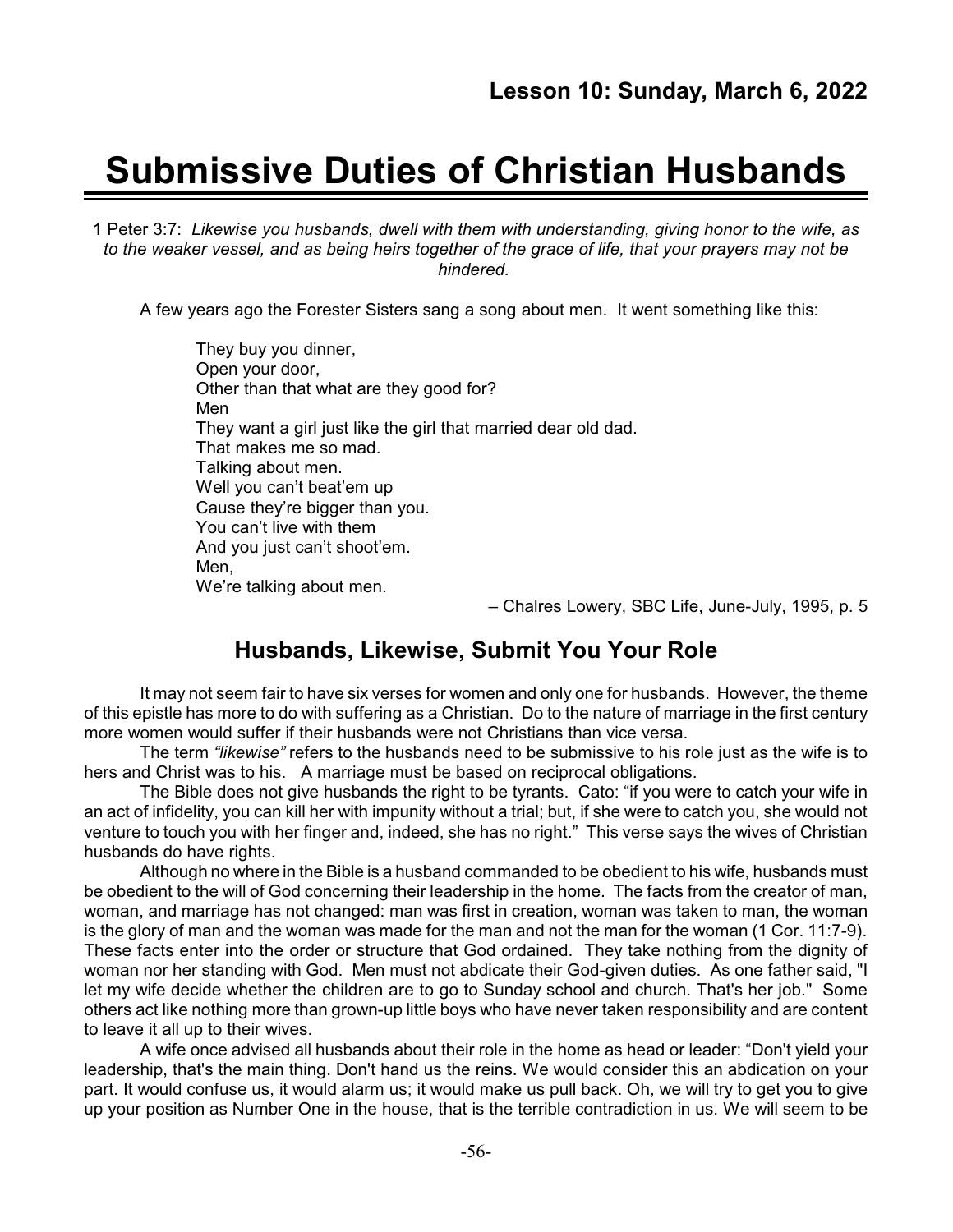fighting you to the last ditch for final authority on everything for awhile, but in the obscure recesses of our hearts we want you to win. You have to win, for we aren't really made for leadership. It's a pose."

# **Two Commandments for Husbands**

### ! **Dwell with Them**

The command to live with or dwell with ones wife has several implications. First, he must physically abide in the same home as his wife. Far too often there are some cultures where men keep a wife in a house and visit them without living with them. This is very hard on a marriage even if it is necessitated by his military service or his business affairs.

Just living in the same house is not enough. It is possible for husband and wife to spend a lifetime in a small home and never get to really know each other. One survey revealed that the average husband and wife had thirty-seven minutes a week together in actual communication.

Perhaps, this command will also demand that husbands provide for their wives both in physical and material needs. Even more so help her spiritually by spending time together.

Peter not only commands husbands to live with their wives but tells them the manner by which they are to do so: *"according to knowledge."* Get to know you roommate. Husbands know all about sports, guns, monster trucks, and power tools, but very little about their wives. Men say they cannot understand women. To them they are nothing must a mystery wrapped up inside of an enigma. Books like *What Wives Wish Their Husbands Knew about Women* by James Dobson and *Women are from Venus and Men are from Mars* demonstrate that husbands have a great need to comprehend their spouses. This does not require them to read everything by Martha Stewart or watch *The View*. However, God would not require men to understand their wives unless it were possible. Once I had a new groom confess that he could and never will understand his wife. He was shocked when I suggested that he had better repent. After all, understanding a wife is part of God's commandments to husbands.

The Phillips translation reads "live considerately as trying to understand." This is not only an ongoing duty but the only means by which spouse will be able to get along with each other in the same abode. Communication in marriage is indispensable. There is no way the president of a corp. can effectively lead unless he knows the organization "inside out." Marriage will not be what God ever intended them to be unless husbands get not know their wives.

### ! **Giving Honor to the Wife**

He is to give, that is, portion out to her. Paul says he must nourish and cherish her (Eph. 5:29). This does not mean to give into the wife. As head of the family he will have to make decisions which affect the wife. These must be made with knowledge of the wife and done so while respecting the wife's feelings, thinking, and desires. To give her honor is to render to her a just amount of self-esteem. Chivalry may be dead, but every husband must be a "knight in shining armor" who treats his wife like a princess." By the way, the name Sarah means "princess"

To honor or esteem the wife requires husbands to accurately assess their value. To value their work at home and for the home. To esteem her opinion. To demonstrate her importance.

The manner in which she is to be honored by her husband is by treating her like a weaker vessel. To give honor to that which is weaker seems paradoxical. "Vessel" is a word applied to men (1 Th. 4:4). Man and woman are alike vessels - vessels made by God for his service. The woman is the weaker, and must, for that very reason, be treated with gentleness. Weaker how? She is not to be regarded as the lesser partner in the marriage. She is not weaker mentally or morally. This is not to say she is of less value spiritually. However, physically a wife is almost always weaker than her husband. "Vessel" is sometimes used to mean body (2 Cor. 4:7; 1 Th. 4:4). Because she was designed by God with the role of child bearing and caring she is different and more delicate physically. Women get pregnant and men do not. God told man after the sin in the garden that his living would come "by the sweat of his face" (Gen. 3:17-19). He is the provider (1 Tim. 5:8). The woman's role of childbearing and keeper of the home (Gen. 3:16; Tit. 2:5). God promised the woman that he would "multiply thy sorrow and thy conception" (Gen. 3:16).

Her emotions are different than her husbands. Things that may seem minor and insignificant to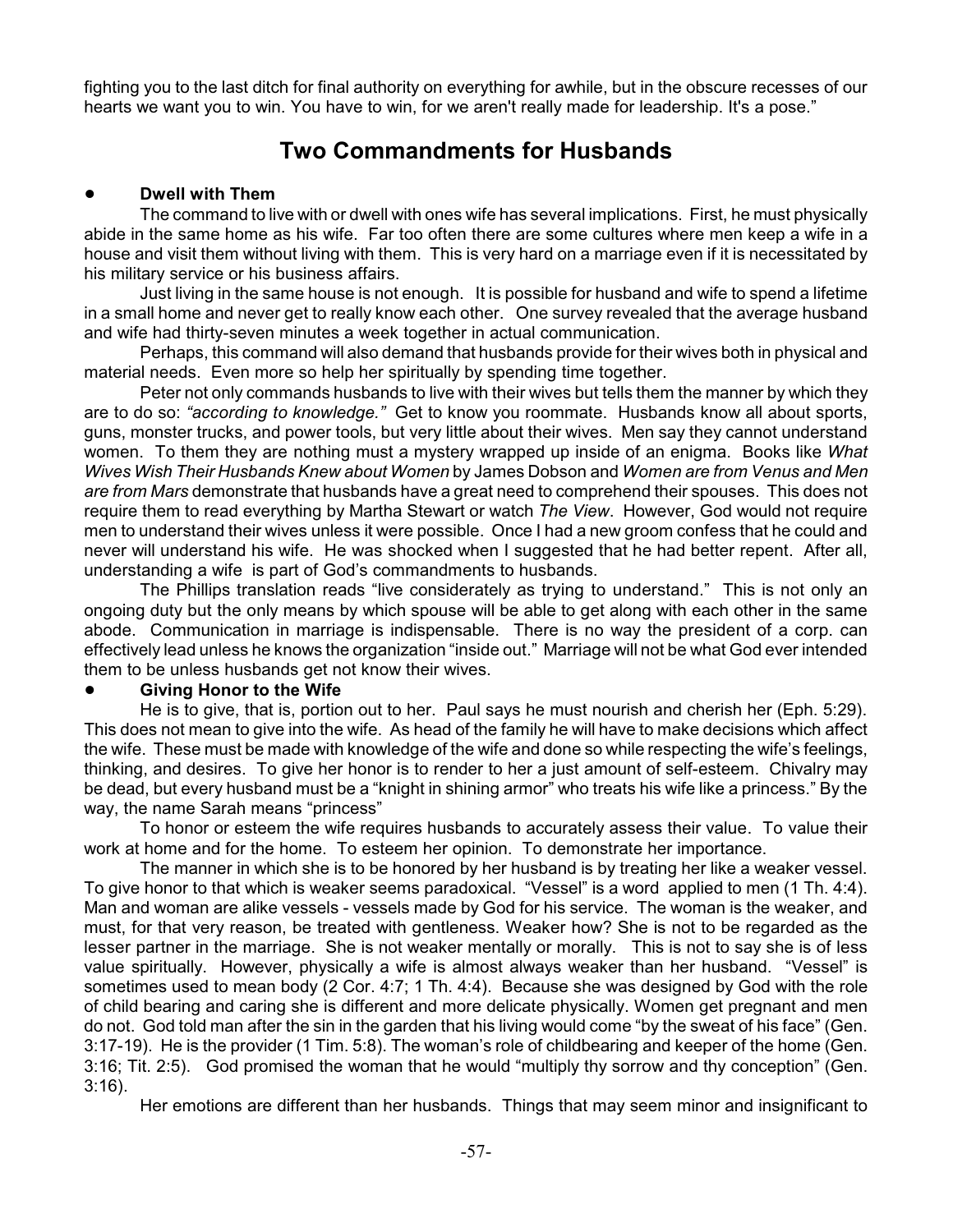a man may be a crisis to a woman bringing her tears. She is weaker like a fine piece of china but still far more valuable than the course piece of crockery used to make pickles. She must to be treated with care. One wife complained, "My husband simply takes me for granted. To him I'm another piece of furniture around the house. I'm only important to him for what I do for him, not for what I am."

Again, Peter gives the manner in which this command to honor the wife is to be obeyed by the husband. He must remember that their relationship is not just with themselves but with the God of their salvation. They may be different with different roles but they are still *"joint-heirs of the grace of life."* An heir is "...one who obtains something assigned to himself with others, a joint participant" (Thayer 593). They clearly have the same spiritual rights to all that God has to offer. This does not mean she has the same role in the church and can become an elder, deacon, etc. Remember, God the Father, God the Son and God the Holy Spirit are equal but have different roles. Since the wife also was created in the image of God, there is no distinction between male and female (Gal. 3:28).

# **Warning to Husbands**

These two commands for husbands come with a warning. If he does not dwell with her in an understanding way or honor her as the weaker vessel, their spiritual life may suffer and his prayers will not be regarded or honored by God. It is assumed that the husband and wife do pray and may even pray together. Literally, the phrase is, "so that your prayers will not be detained." Like the man who was detained at the Mexican border for forgetting to respect the Mexican laws by bringing into their country contraband. Husbands who do not respect God's laws with regard to how he treats his wife will find his prayers detained before they reach the Father's throne.

Why would God detain their prayers? When people suffer at the hands of others God will still hear and notice their cries in heaven. Marriage is a three fold bond. If you cannot maintain a relationship with your wife you will lose the one you have with the Lord. When husbands and wives are bickering, quarreling and striving with each other God will not listen to them. An unforgiving husband cannot expect his prayers for forgiveness to be honored. God has a right to accept or reject worship (Mal. 2:10-17).

The solution: if husbands are having a conflict with their wives they need to take care of it before the sun goes down. Remove the obstacle to your prayers before you go to sleep at night. Husbands and wives your eternal destiny depends on how you treat your spouse.

- 1. Why six verses about the duties of wives and only one verse for husbands?
- 2. What does the term *"likewise"* imply?
- 3. Is it okay for a husband to turn his role of head and leader of the family over to the wife? Explain.
- 4. What all might the command "dwell with them" imply?
- 5. What can a husband do to assist him in understanding his wife better?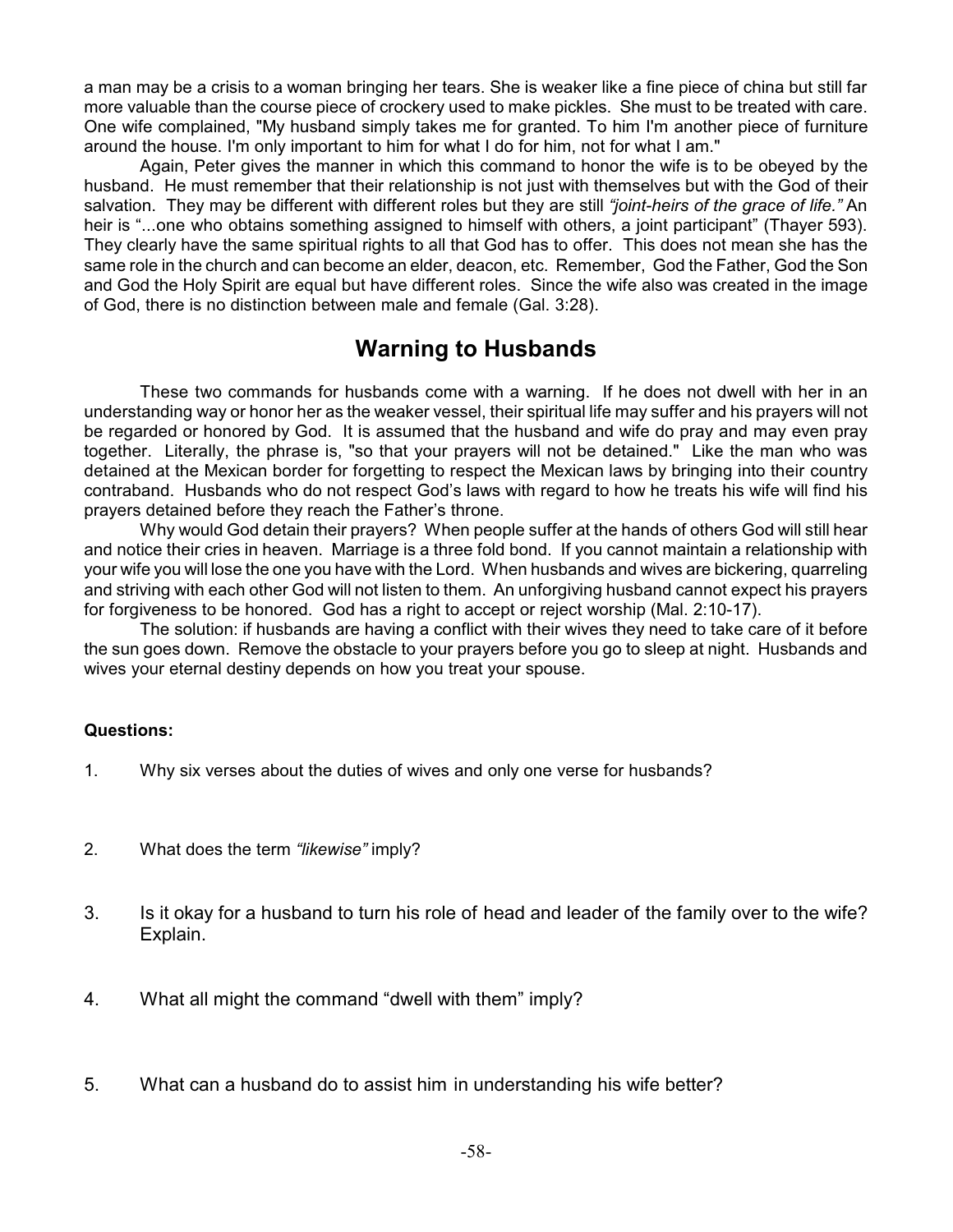- 6. Define *"honor"*?
- 7. How is a wife a *"weaker vessel"*?
- 8. How are husband and wife joint-heirs? How can they help each other get to Heaven?
- 9. What warning does Peter give husbands? Why?
- 10. What is the solution to the consequence of the husband failing to obey these two commandments?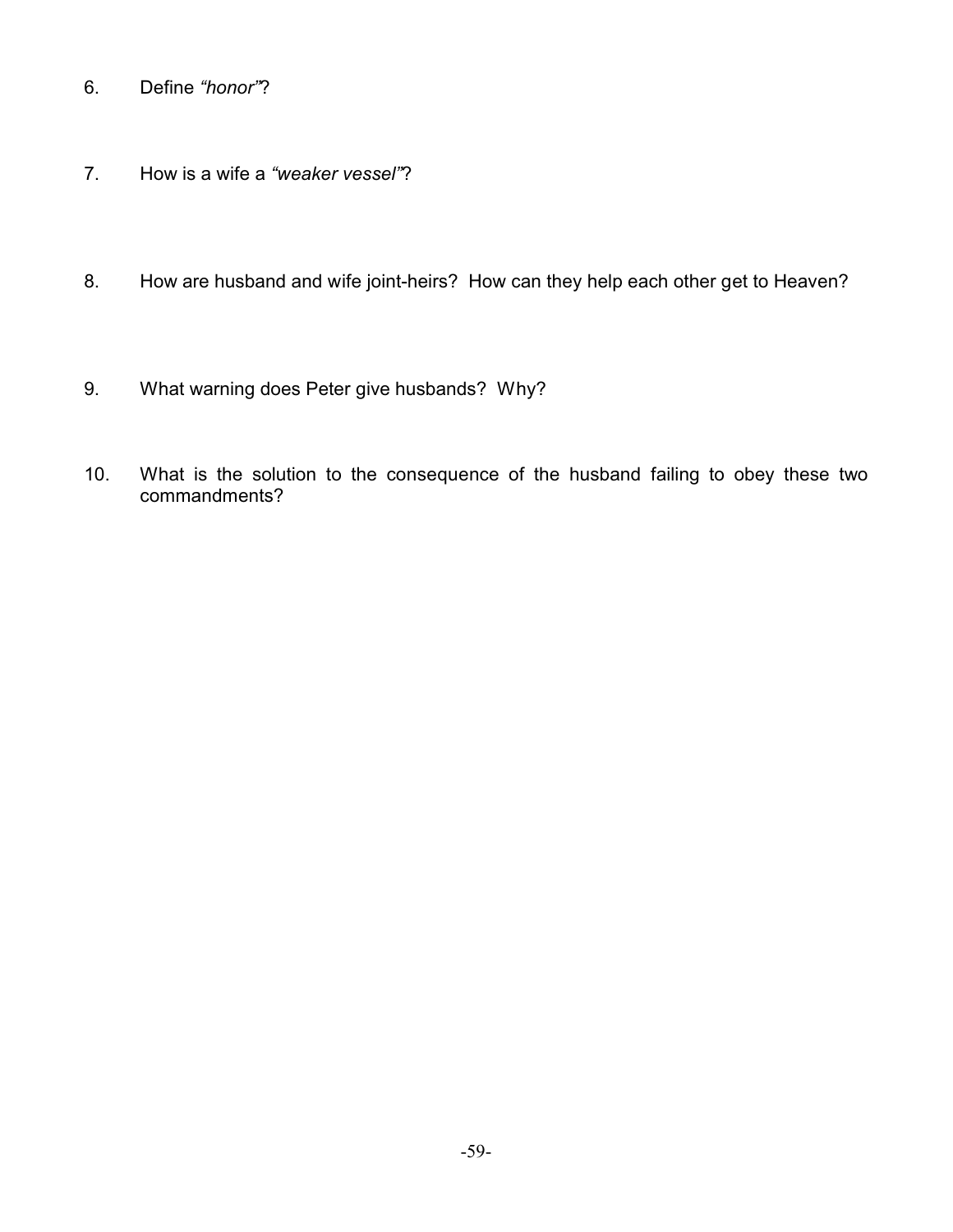# **Duties of Christians to All With Reward**

# **Duties of Christians to All**

1 Peter 3:8,9*: 8. Finally, all of you be of one mind, having compassion for one another; love as brothers, be tenderhearted, be courteous; 9. not returning evil for evil or reviling for reviling, but on the contrary blessing, knowing that you were called to this, that you may inherit a blessing.*

This paragraph begins with the word *"finally."* Here it indicates a conclusion of Peter's commandments concerning the Christian's various relationships with government, masters, husbands, and wives. Now he defines our responsibilities to each other as brethren in Christ. However, just like a preacher, finally does not mean he is done talking. Peter will resume his commands about relationships in chapter five.

### ! **Be Likeminded**

Phrenology is the study of the bumps on the head or skull and its various contours so to help understand the patient's personality. Akin to this word is the Greek work *homophrone* which Peter uses for *"mind"* and *"one."* A good translation would be harmony of the mind. This is a very common command in the New Testament. Christians are to have the same mind as Christ (Phil. 2:5). Paul instructed the Corinthians to be like minded (1 Cor. 1:10). Jesus prayed for this kind of unity in John 17:20-21.

In light of suffering from persecution unity will give strength to Christians. It will encourage them to be bold and help promote the gospel message. Modern-day denominationalism with its great diversity of teachings calls into question the truth of the Gospel message.

### ! **Be Sympathetic**

Sympathetic is comparable to the word compassionate which comes from the Latin. It means "suffering or feeling the like with one another, sympathetic" (Thayer 596). When wives are pregnant men can buy a "sympathetic suit" so they can experience with their wives what it means to carry an extra thirty pounds on their belly. Christians need to be sympathetic to each other to the point we can feel what the other experiences. To walk in another brother's shoes. To be able to *"rejoice with those who rejoice, and weep with those who weep"* (Rom. 12:15).

Christians who are suffering can be come self-absorbed and focus solely on their own pain to the point they forget that others may be suffering as well. Suffering causes some to want to isolate themselves from others. Some Christians cannot bear to be around other saints who are in pain. Some chose to feel nothing of their brothers pain and ignore one another's needs.

# ! **Be Loving Brethren**

Peter uses the word *philadelphos* meaning brotherly love. A *philadelphian* is a lover of his brethren. Philidelphia is the city of brotherly love. Unfortunately it has one of the highest crime rates in the nation.

The standard for loving one another is the love with which Christ lived His disciples (Jn. 13:34,5; 1 Jn. 3:14,15; 4:20). So unique was it in human experience that He called it a *"new commandment."* We are *"taught of God to love one another"* (1 Th. 4:9). 1 John 4:21 says, *"Whoever loves God must also love his brother."* This love is not to overlook the sin or false teachings of our brother. Remember God still loves us even though we will sin and not practice the truth. Tertullian wrote "But it is mainly the deeds of a love so noble that leads many to put a brand upon us. 'See,' they say 'how they love one another,' for they themselves are animated by mutual hatred; 'see how they are ready even to die for one another,' for they themselves will rather put to death" (Apology 39). True discipleship is marked by our love for one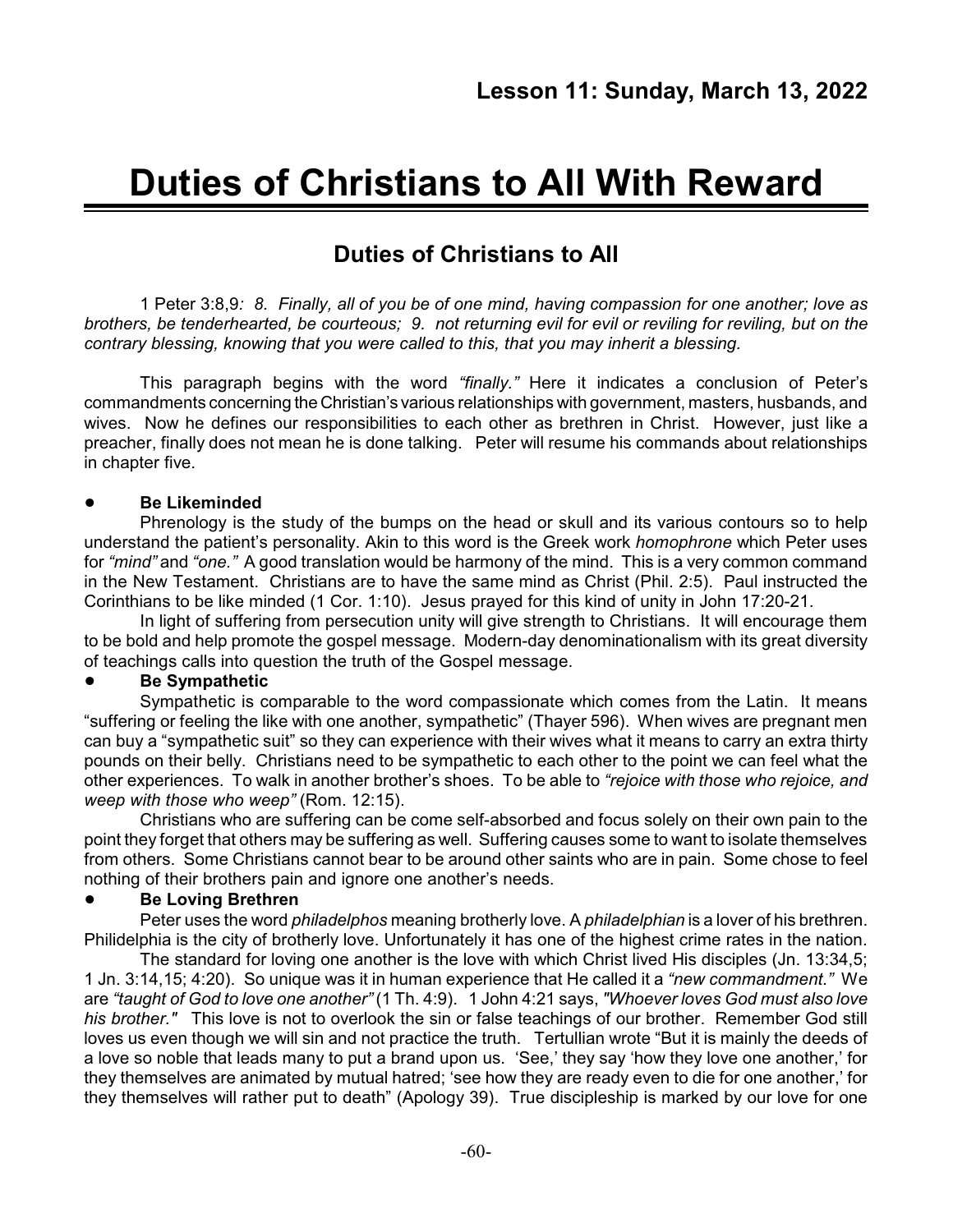another. *"A new commandment I give to you, that you love one another; as I have loved you, that you also love one another. By this all will know that you are My disciples, if you have love for one another"* (Jn. 13:34,35).

# ! **Be Tenderhearted**

The Greek word for *"tenderhearted"* is *eusplagchnos.* Literally Peter is encouraging them to have strong bowels. The bowels were considered the seat of human emotions, such as, kindness, benevolence, and compassion. We are to "be tenderhearted", to be "full of pity, tenderness"

# ! **Be Humble-minded**

In West Africa the Masai tribe expresses gratitude by first bowing, next putting their foreheads on the ground, and saying, "My head is in the dirt." The Greek word for *"humbleminded"* is *tapeinophrones.* it means the the mind does not rise far from the ground. It is saying the mind is humbled before the other person. Our word humble is from the same Latin word humus which today describes a grass which grows very close to the ground. It is another way of saying lowliness of mind. Man was made from the dirt and if he is wise will not try to raise himself too far above his humble beginning.

# ! **Be Not Vengeful**

In a cartoon of a newborn baby shows the doctor smacking the child and the child hollers out, "That's it, I want a lawyer." I often joke that when I was born the doctor smacked me and I smacked him back. Revenge comes easy to us humans. We learn to hit back from early childhood. Peter is telling Christians not to give back what has been given to them. The most common way we express vengeance is verbally with abusive and reproachful speech. Leviticus 24:19 says, *"if anyone injures his neighbor, whatever he has done must be done to him: fracture for fracture, eye for eye, tooth for tooth. As he has injured the other, so he is to be injured."* In contrast, Christ commands us to love our enemies and do good to those who abuse us.

# ! **Be a Giver of Blessings**

When they came to arrest Christ, Peter defended Him with a sword cutting of Mulchus's ear (Lk. 22:47-53). Instead of giving the opposition trouble for trouble give them a blessings. After all, Christ miraculously restored the severed ear. *"Being reviled, we bless"* (1 Cor. 4:12). *"Bless them which persecute: bless and curse not"* (Rom. 12:14). To return evil for good is to put us on the level with Satan. To return evil for evil puts us one the level with our enemies. To return good for evil puts us on the level with Christ Himself.

# ! **Be a Receiver of Blessings**

If we bless others we "might inherit a blessing." Being a Christian is a blessing and brings us an inheritance in Heaven. God has blessed us and we bless others. As we bless others God will continue to bless us.

In Proverbs 6:16f is a list of things that God hates. The list of commandments of Christians toward other Christians is just the opposite of the abominations which God abhors. We are to be courteous - but the Lord hates a proud look! We are to be compassionate - not abusing the innocent. We are to be tender-hearted - God hates cruelty. We are to return good for evil - but those who respond quickly with evil, the Lord abhors! We are to be of one mind - but if we sow discord by murmuring and complaining, we are abominable in God's sight!

# **To Love Life and See Good Days**

1 Peter 3:10-13*: 10. For "He who would love life and see good days, let him refrain his tongue from evil, and his lips from speaking guile; 11. let him turn away from evil and do good; let him seek peace and pursue it. 12. For the eyes of the Lord are on the righteous, and his ears are open to their prayers; but the face of the Lord is against those who do evil.'' 13. And who is he who will harm you if you become followers of what is good?*

Do you love niacinamide, zinc oxide, yellow dye #5, pyridoxine hydrocloride, thiamin monoitrate,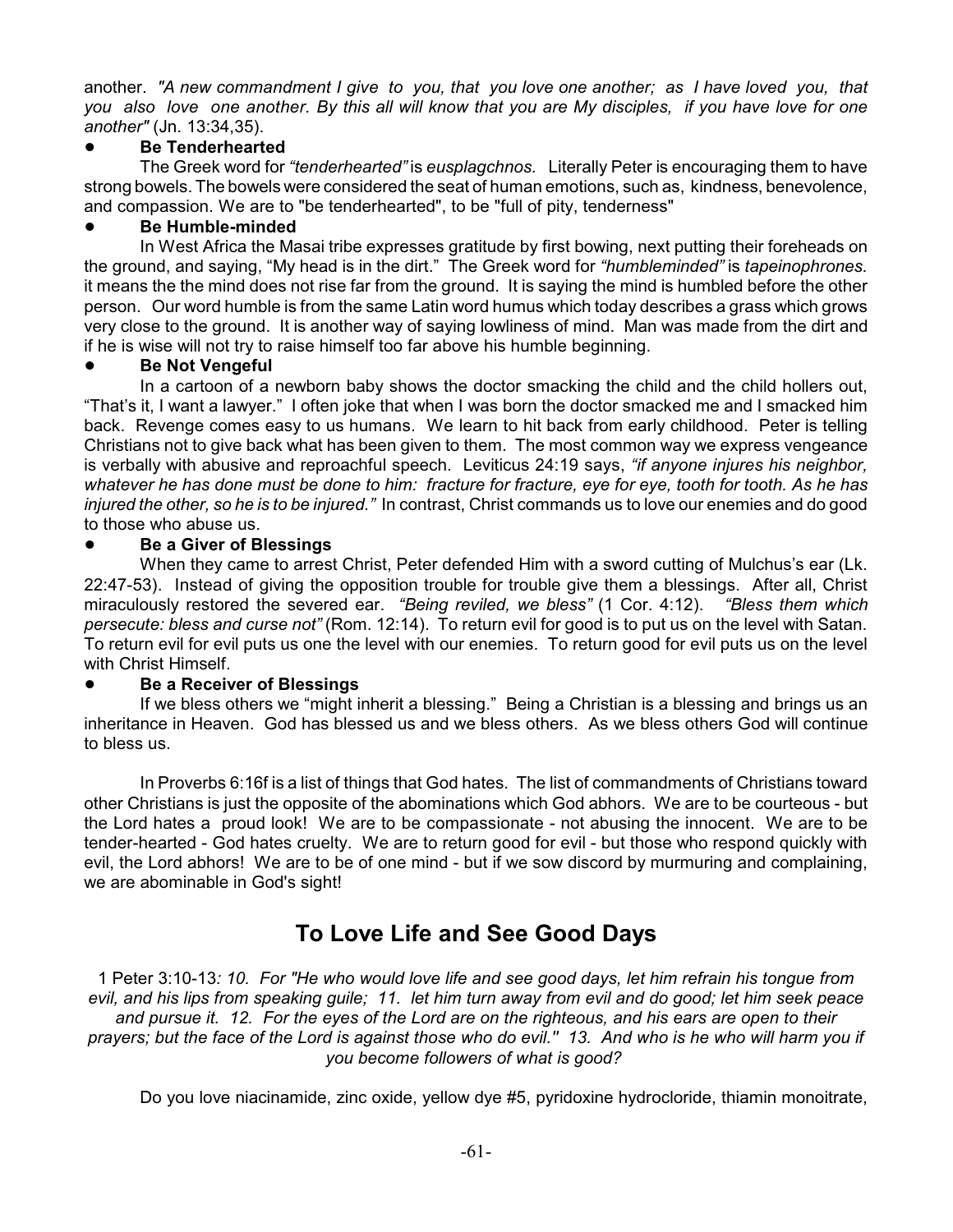folic acid and sodium phospate. If you love Life cereal than you must love these. If you love the Christian life you will love its ingredients. Being a Christian makes one feel like life is worth living. So if suffering through persecution comes, love of life will not have to go. Where as the Greek thought that the short life was good so as to end suffering, Christian wants to keep on living to see good days.

# ! **Restrain the Tongue**

# **How to Love Life and See Good Days**

Winston Churchill and Lady Astor had a habit of hurling insults at each other. On another occasion Winston Churchill and Lady Astor engaged in verbal sparring when she told him, "If I were your wife, I'd put arsenic in your tea". He responded, "if I were your husband, I'd drink it." When the emotions of dislike run high the tongue is difficult to control. The tongue is a *"restless evil, full of deadly poison," "a world of evil among the parts of the body."* The tongue is hard to restrain. Evil speaking, lying, gossiping, and slanderin are but a few of his mischievous deeds. Christians who are suffering are prone to say things thay they would never under other circumstances. Hit your thumb with a hammer will bring out the words \*&#@\$# @^&\$%#!

# ! **Refrain from Evil**

The Greek term means to lean out away from evil. "The word here refers to the act of bending aside from one's path at the approach of evil" (Weust 86). If you do not like the smell of a skunk you lean away from or you avoid the direction the smell is coming. Like avoiding a head on collision. When you come across evil in you path turn to the side and avoid it. When suffering it is hard a time to put forth the extra effort to shun evil.

# ! **Respond with Goodness**

Just avoiding evil will not make for living a long and prosperous life. If a farmer only avoided sowing bad seed he would still reap no harvest. Avoid evil and pursue good is what it takes to love life and see good days. When it comes to goodness Christians are to be zealots. They are to be zealous for good works (Tit. 2:14). Zealots of the first century were prepared to sacrifice anything including their lives for the good of their cause.

# ! **Reach for Peace**

Most of the peace monuments in Washington DC were erected after a war. Peace is not the absence of trouble or war. Peace is like the eye of the hurricane or the calm ocean below while the storm rages above. Seeking peace shows the motive of a Christian. Anyone can find trouble, all you have to do is look for it. Christians are to follow after things that make for peace (Rom. 14:19). As much as lies within us, we are to live at peace with all men (Rom. 12:18). Peace is not the natural result of a lack of conflict. It just does not happen automatically because a peace treaty is signed or the storm has passed.

# ! **Recognize the Benefits**

Peter uses an anthropomorphism referring to God as if he were a man. God's eyes are upon the righteous and His ears are opened to their prayers. He hears the prayers of those striving to do right, like the husbands in verse seven. God's face Is against evil doers. Jesus turned and looked at Peter after the disciple denied his Lord three times. As a result God's do-gooders will not be harmed. Avoid harm by living right. Those who suffer for the cause of Christ are fortunate, for God is with them. Don't worry about what is happening in your life. God is God. God is Lord. And He is in charge. *"The Lord is my helper; I will not be afraid. What can man do to me?"* (Hebrews 13:5-6).

# **Questions:**

1. What does the word *"finally"* indicate in verse eight?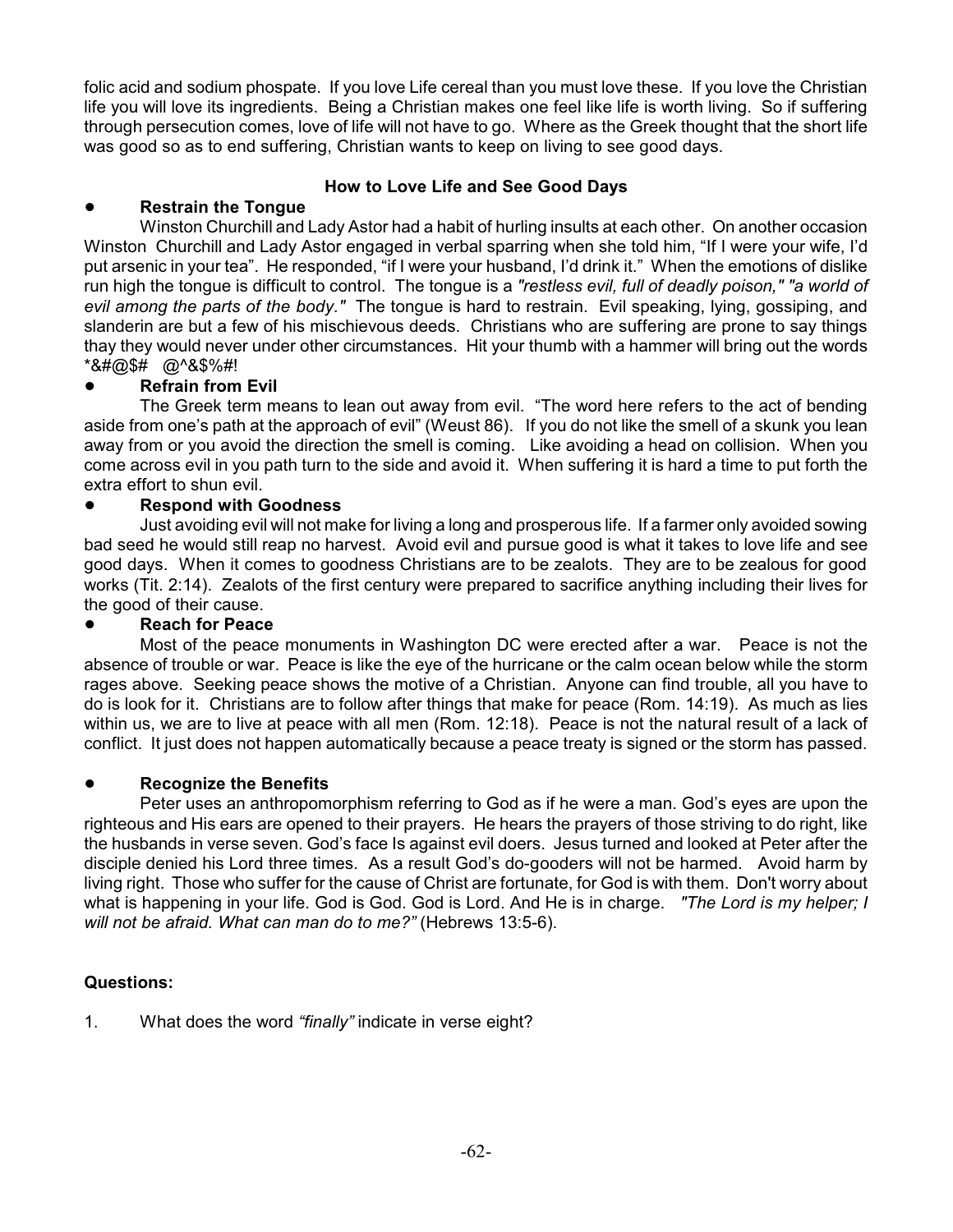- 2. List other passages showing that Christians are to be like-minded.
- 3. How will being sympathetic aid others who are suffering?
- 4. What does it mean to be humble-minded?
- 5. Instead of being vengeful Christians should....
- 6. Those who bless others will receive...
- 7. Why is the tongue so hard to restrain (Js. 3:2f)?
- 8. How are Christians to be like Zealots?
- 9. Define the "peace" Christians are to reach for?
- 10. What are the anthropomorphic attributes of God in this passage?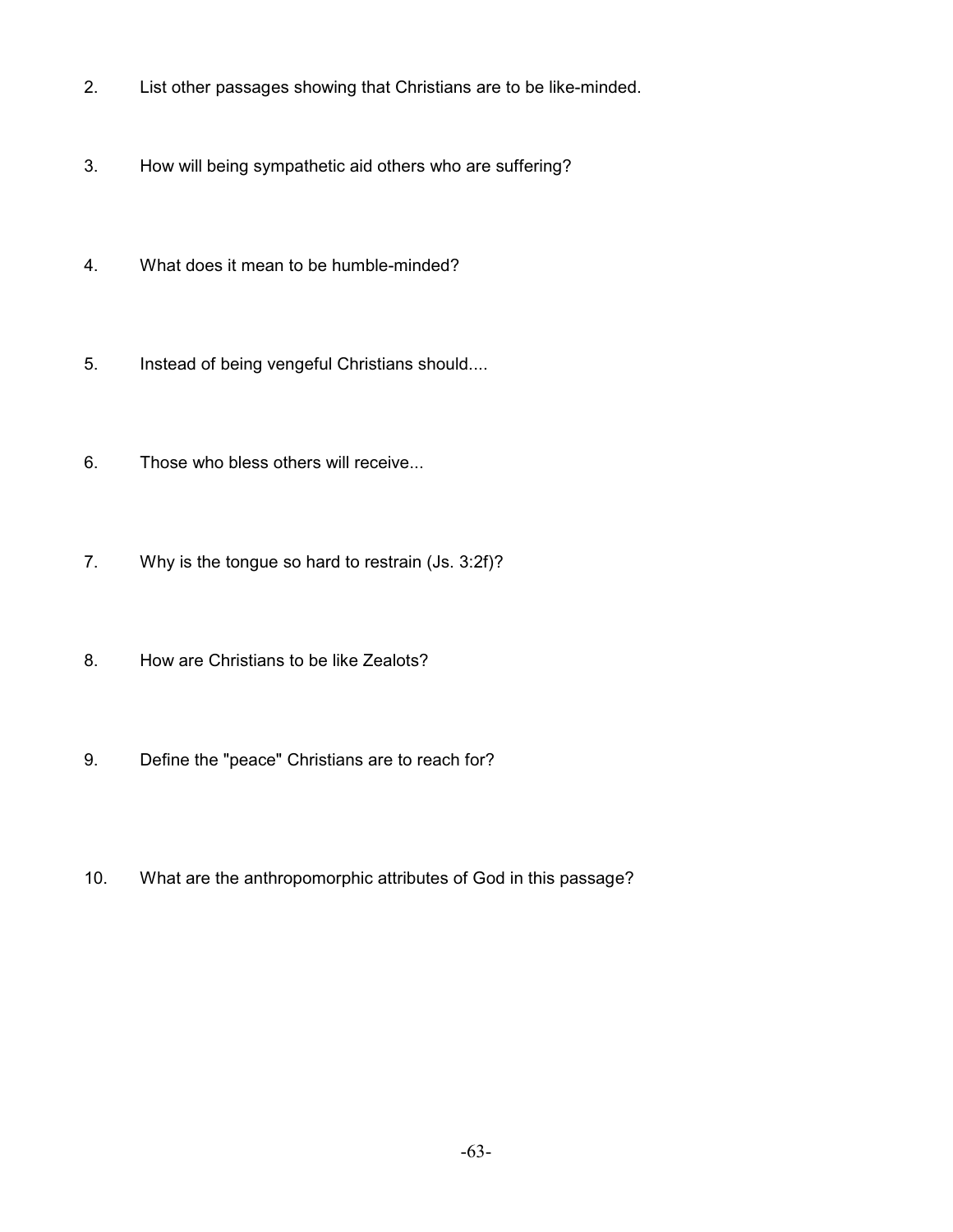# **Victorious Suffering in Christ**

# **Suffering for Righteousness' Sake**

1 Peter 3:14-18a: *14. But even if you should suffer for righteousness' sake, you are blessed. "And do not be afraid of their threats, nor be troubled.'' 15. But sanctify the Lord God in your hearts, and always be ready to give a defense to everyone who asks you a reason for the hope that is in you, with meekness and fear; 16. having a good conscience, that when they defame you as evildoers, those who revile your good conduct in Christ may be ashamed. 17. For it is better, if it is the will of God, to suffer for doing good than for doing evil. 18. For Christ also suffered...*

### **Persecutions will Come**

Roman emperor, Nero was suspected of setting the fire in Rome. Tactius commented, "Consequently to get rid of the report, Nero fastened the guilt and inflicted the most exquisite tortures on a class hated for their abominations, called Christians by the populace. ...Mockery of every sort was added to their deaths. Covered with the skins of beasts, they were torn by dogs and perished, or were nailed to crosses, or were doomed to flames and burned, to serve as a nightly illumination when daylight had expired. Nero offered his gardens for the spectacle and was exhibiting a show in the circus, while he mingled with the people in the dress of a charioteer or stood aloft on a car" (Annals 15:44).

Was Peter writing to prepare the next generation to face faithfully such persecutions? Paul told Timothy that he suffered *"persecutions, afflictions"* at various places but *"out of them all the Lord delivered me"* (1 Tim. 3:11). He then added, *"yes, and all who desire to live godly in Christ Jesus will suffer persecution"* (2 Tim. 3:12). Christians must expect opposition. They also need to realize that when persecution comes they can overcome.

#### **Fear**

Sometimes we are afraid to even admit that we are a Christian to those around us because of our fear of what they might think. The English word "martyr" comes from the Greek term for "witness." Peter knew the pressure this fear brings when you are surrounded by others and fear causes you to fail to witness Jesus the Christ. He denied the Lord three times. Once was while a slave girl was questioning him. Later, he repented and Jesus specifically told Peter that he would die as a martyr for the faith (Jn. 21:18-19). When we are called upon to witness concerning Jesus as the Son of God just ask yourself: What is the worst they can do to you? They can kill you but they can never take away your faith or eternal reward.

# **What Is Involved in Suffering for Righteousness**

# ! **Benediction:** *"You are blessed"*

When the early Christian leader Ignatius was on his way to Rome to be martyred, he wrote several letters to fellow Christians. One of these letters begs the believers not to attempt to rescue him or otherwise thwart his execution. Ignatius believed that his martyrdom was the best way to proclaim his Lord and to assure his salvation.

The final beatitude of Jesus in the Sermon on the Mount was the blessedness of being persecuted for the sake of righteousness (Mt. 5:10-12). Jesus speaks of two rewards: one that is great in heaven and the fact that the disciples would be in the company of God's prophets of old who also suffering persecution for their righteousness. Suffering is a blessing for the Christian. After all, not all man can escape suffering in this life only in eternal life is the hope of a pain free existence.

! **Resolution:** *"fear not nor be troubled"*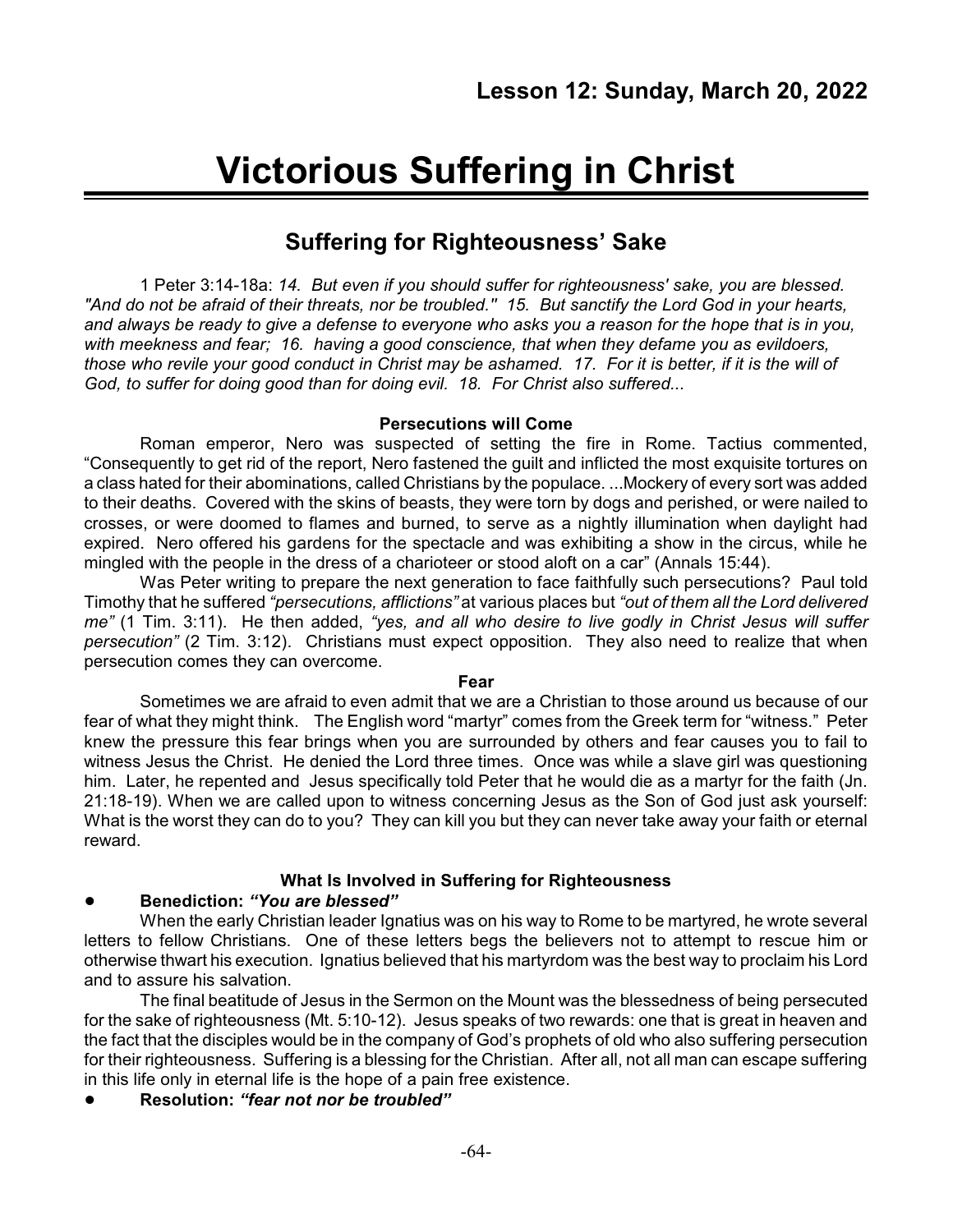Ahaz, king of Judah was asked to join a confederacy against the king of Assyria. He refused. But instead of trusting God he formed an alliance with the king of Assyria. God sent Isaiah to warn him not to do this. They attacked the prophet by accusing him of treason. God reassured Isaiah telling the prophet: *"nor be afraid of their threats, nor be troubled"* (Isaiah 8:12). Don't be afraid of the sorts of things men threaten you with. Dread not what man can do, instead secure your alliance with the all powerful God. Both afraid and terror are from the same root term *phobeo.* According to Arndt and Gingrich's lexicon it means "fig. Stir up, disturb, unsettle, throw into confusion...do not let yourselves to intimidated 1 Pet. 3:14) (813). Just as a tree with good strong roots and fellow trees around it does not fear the storm neither does the faithful Christian. He who fears God need have no other fear.

### ! **Separation:** *"sanctify the Lord"*

This does not mean that we have the power to make God a holy or separate God. He is already Holy and the very standard for holiness. Christians are to set the Lord aside in their hearts. He is first place in our lives. He in on the throne of our hearts. So when the king of Kings is in residence there is not need for any saint to be afraid of even a king of men. In contrast to being seized with alarm on the one hand, one is to set apart in one's heart the Lord God, on the other hand.

Jesus warned would-be disciples, *"Why do you call me, `Lord, Lord,' and do not do what I say?"* (Luke 6:46). "A lord is someone who has sovereign power and authority over me to whom I submit with reverent obedience, because I am his possession." It comes from the Greek word is *kurios*. Calling Jesus "Lord" means he is the to whom we belong, he is the master of our life. He has control over us because we have willingly submitted to his sovereign rule over our hearts.

### ! **Preparation:** *"always be ready"*

How Christians sanctify the Lord in our hearts is seen by our preparations to give a defense for our faith in the Lord. Christians are to be prepare at all times with a well reasoned verbal apology for why we put our hope in Jesus. The term "always" implies that there is never a moment or occasion when a Christian is not willing or too fearful to have a ready defense of his relationship with the Lord. .

*"Defense"* is a legal term which means 'to be able to pick up where your opponent leaves off." The Greek word is *apologia* from which we get the English term "apology." Involved in the term is the idea of making argumentation to show the basis on which one holds a view and conducts one's self. When some asked a Christian, "How is it that you handle the suffering so well?" they were to be ready to explain it to them.

This defense is to be given *"to everyone who ask you."* Since the gospel has no feet but our feet and no hands but our hands and no tongue and lips but ours, everyone depends on Christians to answer their questions. While it is good to answer questions, there are times when it may be just as well not to answer, depending upon the questioner (Matt. 21:23-27; Jn. 8:1-11). If people are asking for the sake of truth, that is one thing. It is quite another if they are asking for the purpose of entrapment and ridicule.

People will ask for "a reason." That is an account or evidence or ground for you behavior and belief as a Christian. Christianity is founded on evidence (Heb. 11:1).

The area of questioning is with regard to ones hope in Christ (Col. 1:27). Although very few if any Christian is able to answer every question put to them, they need to be ready to answer at least why they have hope in Jesus Christ. This hope concerns all that one expects from his being in Christ.

Notice that it refers to location of our hope: *"that is in you."* If you are a Christian who has lost hope in Christ, you are not going to be able to give a very compelling defense of your faith. This hope is not hype. It is based on proof not wishful thinking.

The Bible is filled with examples of those who were ready to defend they hope. Having been commanded to worship a golden image and condemned to a burning fiery furnace for failing to do so, King Nebuchadnezzar said to Shadrach, Meshack and Abednego: *"What god will be able to rescue you from my hand?"* The answer: *"O Nebuchadnezzar, we do not need to defend ourselves before you in this matter. If we are thrown into the blazing furnace, the God we serve is able to save us from it, and he will rescue us from your hand, O king. But even if he does not, we want you to know, O king, that we will not serve your gods or worship the image of gold you have set up"* (Dan. 3:16). When King Darius threw Daniel from the Lion's den, the next morning he asked him: *"Daniel, servant of the living God, has your God, whom you serve continually, been able to rescue you from the lions?"* Daniel replied: *"O king, live*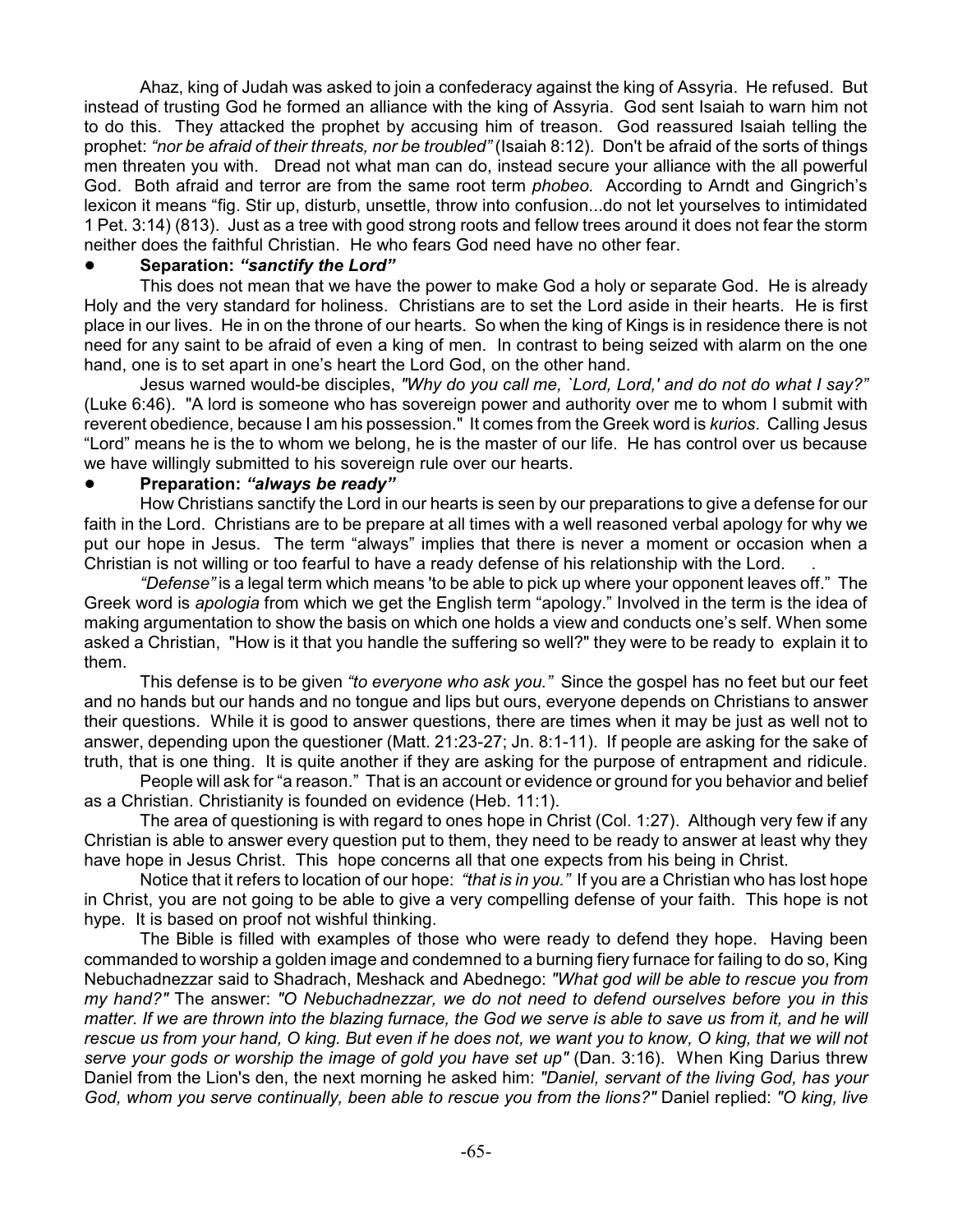*forever! My God sent his angel, and he shut the mouths of the lions. They have not hurt me, because I was found innocent in his sight. Nor have I ever done any wrong before you, O king."* On the day of Pentecost Peter an the rest of the apostles were ready with an answer to the people who asked them what they needed to do to be saved (Acts 2:37,38). Stephen in Acts 7 explained the history of the nation and the coming of the Messiah to the council of the Jews When Philip the evangelist met the Ethiopian eunuch in the desert he was able to explain to him the meaning of Isaiah 53. Paul's ministry had him constantly appearing before kings and governors, before Jews and Gentiles explaining that Jesus was the Messiah. Festus and King Agrippa asked Paul: *"What do you have to say for yourself?"* Paul: *"King Agrippa, I consider myself fortunate to stand before you today as I make my defense against all the accusations of the Jews, and especially so because you are well acquainted with all the Jewish customs and controversies. Therefore, I beg you to listen to me patiently."*

This prepared defense of your hope must be given with in the proper spirit. First, Christians must answer in a spirit of meekness. Do not answer with an arrogant belligerence. Do not treat them as if they are a fool. Do not try to force the facts upon them. Sometimes its okay to ask, "I don't know the answer to your question, but I'll find out." Remember, great answers always start with listening (Pr. 18:13). "A soft answer turns away wrath, but a harsh word stirs up anger" (Prov. 15:1). Second, the defense needs to be given in the spirit of fear. This is not a fear toward the other person who is asking the question. Toward them we are to show a spirit of meekness. Before God our attitude is one of reverent fear. We are speaking for God. Sometimes Christians will need to "contend earnestly for the faith" (Jude 3). But remember, they are not the enemy, Satan is; they are the victims. Also hate the sin, but love the sinner. Fear God for souls are at stake: yours and theirs.

### ! **Purification:** *"having a good conscience"*

Thayer defines the action of the conscience as "The soul as distinguishing between what is morally good and bad, prompting to do the former and shun the latter, commending the one, and condemning the other; conscience" (602). In order for the conscience to work effectively it must be good, that is, clean or pure. The enemy will fire accusations attacking the righteousness of a Christian. A guilty conscience will not enable one to face the threat of death without fear and trembling. A clean conscience will feel no guilt.

Just how does the conscience work? A good conscience is trained by the Word of God to know what is good and what is evil. So when the saint does evil his conscience gives him pain known as guilt. When the saint does good his conscience encourages and emboldens him. Yet, he can weaken his conscience (1 Cor. 8). He can sear his conscience by ignoring it. One can even have an evil conscience (Heb. 10:22).

A good conscience enables Christians to give an effective defense without guilt. Joseph and Daniel were both imprisoned being innocent men. They suffered in prison but they did not suffer guilt. A guilty conscience makes suffering much more intense.

Peter gives a very good reason for the saints to keep their conscience clean. When the wicked accuse you falsely and are found to be liars they will be ashamed. You will be exonerated before your enemies. It may cause your enemies to be ashamed for mistreating you. When they see this, they will blush with the shame of humiliation.

### ! **Exoneration:** *"it is better...to suffer for doing good"*

Christians often suffer precisely for doing what is right and saying what is true. *"If God be for us, who can be against us?"* (Rom. 8:31). The prospect of offending God should be a much more dreadful thing to him than the prospect of being persecuted by men. Suffering for doing right is not a new thing (Heb. 11:32-38), but it is always a better thing.

### ! **Illustration:** *"For Christ also suffered..."*

The suffering Christian must always remember that he had a suffering Lord. Christ suffered for doing right, never for doing wrong. It is easier to follow someone who shares in your sufferings. Peter introduced Jesus Christ as the absolute illustration of one who suffered unjustly, and yet continued to obey God.

One day a biology student noticed the struggle of the butterfly trying to exit its cocoon. He thought the could help by cutting up the cocoon. The butterfly emerged swollen and struggling. Its wings were shriveled up and it died. For in the struggle to free itself from the cocoon the butterfly would squeeze the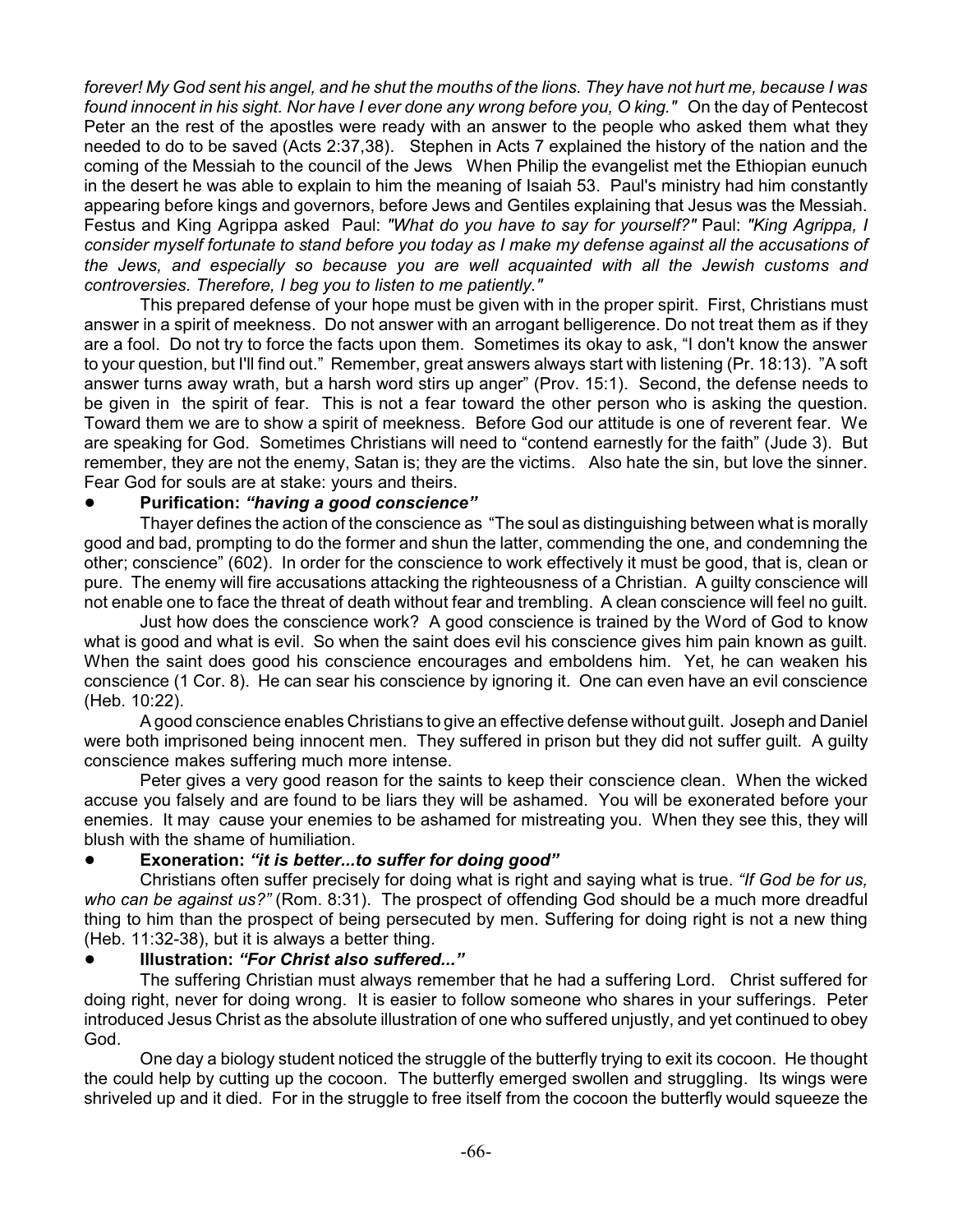juice of his body into the shriveled up wings and be able to fly.

Eternal life is in the struggle to exit the cocoon of suffering through the door of death. The suffering of a Christian can bring life eternal.

# **Christ's Victories Through Suffering**

1 Peter 3:18-20a: *18. For Christ also suffered once for sins, the just for the unjust, that He might bring us to God, being put to death in the flesh but made alive by the Spirit, 19. by whom also He went and preached to the spirits in prison, 20. who formerly were disobedient, when once the longsuffering of God waited in the days of Noah,*

What is the purpose of the Savior and the saint alike suffering for righteousness' sake? No pain no gain. Christ's life shows that there is victory in suffering. This is not the attitude of most religions or religious people. They want a religion to show them how to avoid pain not use it.

Where s man has many books about pain and suffering, God has but two: Job in the Old Testament and 1 Peter in the New.

### ! **Illustration:** *"For Christ also suffered"*

Also is in contrast to those antediluvians who suffered for evil-doing as Christ suffered for righteousness. His suffering was planned before the world began.

### ! **Propitiation:** *"once for sins"*

This phrase means "once for all" according to W.E. Vine. "Once, uniquely, once for all" (Balz and Schneider 1:115). Although the sacrifices of the Temple were repeated daily (Heb. 7:27) Christ only was to be sacrificed on the cross but once for all time never to be repeated. It was not for His sins but ours.

## ! **Substitution:** *"the just for the unjust"*

Although tempted in all points as men are, Christ was without sin (Heb. 4:15). He is therefore wholly just, upright, or righteous. His sacrifice was vicarious: the just for the unjust. Edwin H. Robertson: "only forgiveness without reason can match sin without excuse".

### ! **Reconciliation:** *"that He might bring us to God"*

Due to man sins he was alienated away from God - lost. Through Christ's death we have access to grace (Rom. 5:2). The sinner can be reconciled to God. The right of access to the Holy of Holies is granted. Once enemies of God through our sins now through His son are sins are forgiven and friendship with God restored.

# ! **Crucifixion:** *"being put to death in the flesh"*

It was "by means of flesh" that Christ died. On the one hand, he was put to death in the flesh and, on the other hand, the was quickened by the Spirit.

# ! **Resurrection:** *"but made alive by the Spirit"*

Seven times "quicken" or *"made alive"* is used with direct reference to the raising of the dead (Jn. 5:21; Rom. 4:17; 8:11; 1 Cor. 15:22; 36, 45) "Spirit" is referring to his spiritual, incorporeal life. "Father, into thy hands I commend my spirit," simply made the announcement of His finished work. However, Paul, in Rom. 1:4 states that Christ was raised from the dead by the Holy Spirit of God The death of Christ was the death of Christ in flesh, and that the quickening of Christ was the quickening of Christ in spirit. At death, this spirit passed into a new sphere of existence, hence was said to have been made alive when resurrected. The contrast is between His flesh and His spirit.

# ! **Declaration:** *"He went and preached"*

"Went" means "to make a personal visit." It was a personal act of going by the Lord. It was He who was preaching to the spirits in prison. The preaching was made by Jesus AFTER "being put to death in the flesh"and AFTER He was "made alive by the Spirit." Killed in the spiritual realm he is found alive in the spiritual realm. The reason for his preaching is not for salvation, but "inasmuch as they were sometime disobedient." These are the disembodied spirits who were awaiting the judgment (2 Pet. 2:4; Jude 6). Notice they had been disobedient.

Peter is here speaking of that descent into Hades of which he had spoken in his sermon on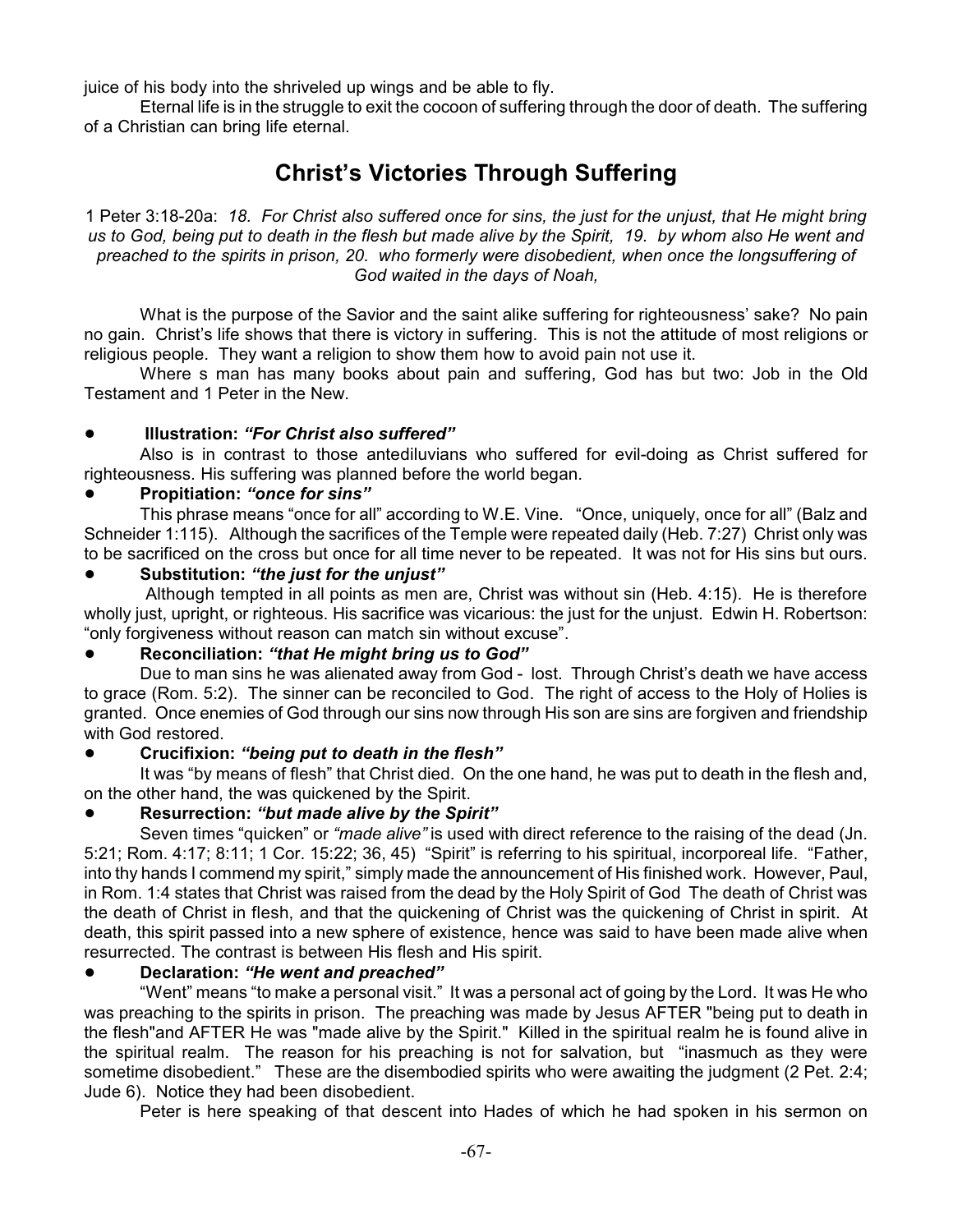Pentecost(Acts 2:31). The words seem to limit the preaching to the time when the Lord's soul was left in Hades (Ac. 2:27). Christ did not go to Hell or to Tartarus, but to paradise (Luke 23:43). Christ could not have been with the saved robber in Paradise, and at the same time, with the lost antediluvians in "hell." His preaching, therefore, was a proclamation of victory over death, not an offer of a second chance to a select few!

- 1. Can and should a faithful saint avoid all suffering for the cause of righteousness? Explain.
- 2. What did Peter know of fear and suffering for the cause of Christ?
- 3. According the eighth beatitude what two reasons are their for persecution being a blessing?
- 4. What does it mean to *"sanctify the Lord"*?
- 5. To whom are Christians to give a defense? Of what are they to give an defense?
- 6. Give some Bible examples of those who gave a defense?
- 7. In what manner are saints to give a defense?
- 8. How does a conscience work? How will a good one help saints in suffering and answering?
- 9. Who is the ultimate example of suffering? Why?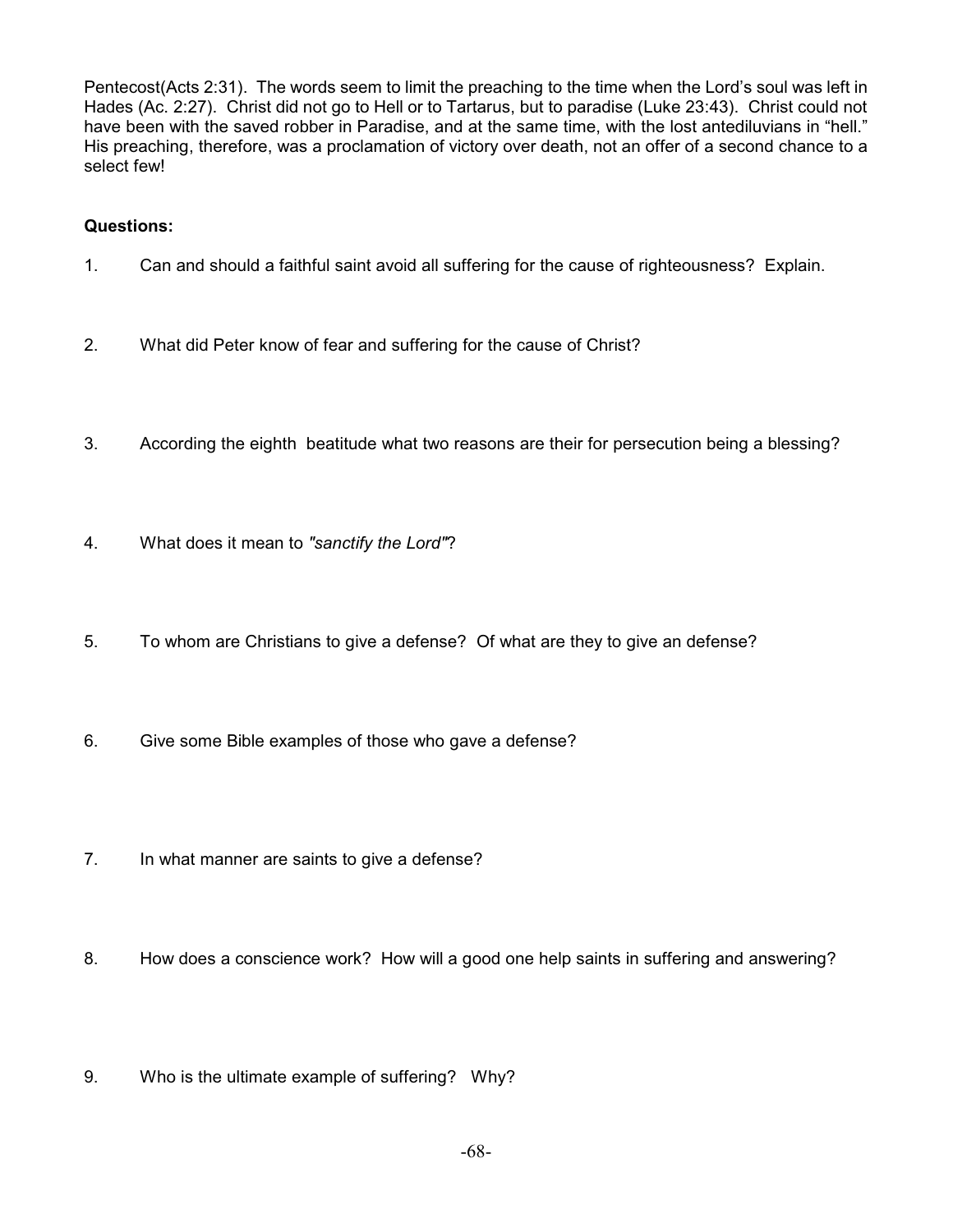- 10. Why did Christ only have to die once for sins?
- 11. What does the phrase: *"just for the unjust"* mean?
- 12. Where did Christ go and preach? When? Why?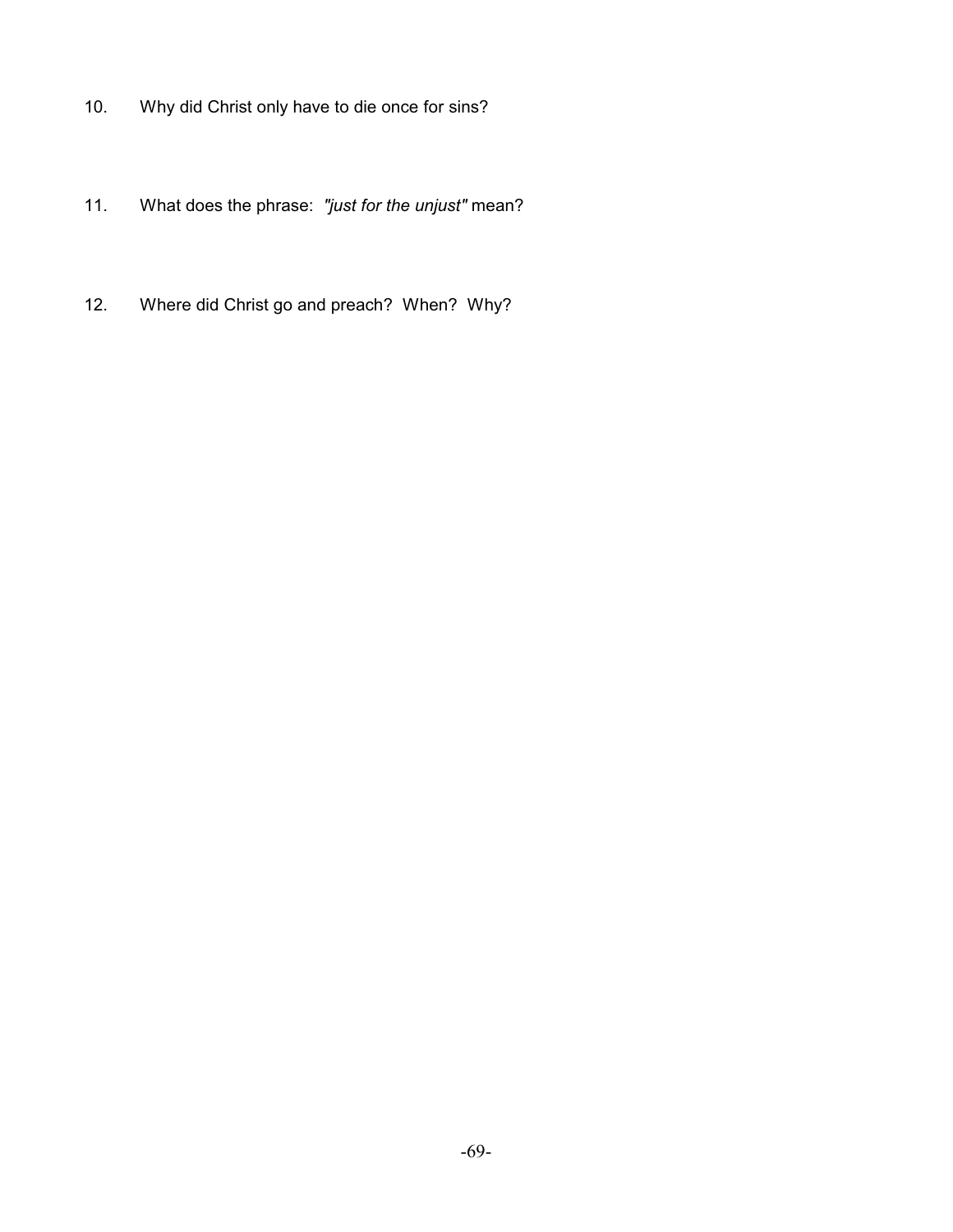# **Salvation: "Baptism Now Saves Us"**

1 Peter 3:20b-22: *20 ... while the ark was being prepared, in which a few, that is, eight souls, were saved through water. 21. There is also an antitype which now saves us, namely baptism (not the removal of the filth of the flesh, but the answer of a good conscience toward God), through the resurrection of Jesus Christ, 22. who has gone into heaven and is at the right hand of God, angels and authorities and powers having been made subject to Him.*

Little Cathy was sitting on her grandfather's knee one day. After looking intently into his face for some time, she said, "Grandpa, were you in the ark with Noah?" "Certainly not!" replied the Grandfather. "Well then, Grandpa," asked the little girl, "why weren't you DROWNED?"

Even in suffering death Jesus was victorious. He was even able to demonstrate the victory to those who died before the flood and were awaiting their eternal reward while in Paradise. How is this possible? Just as God used water as a means to wash away the old world and save eight souls, so God uses water baptism to now save us.

# **Water Baptism Saves**

### ! **Baptism Is an Antitype**

Baptism and the Ark of Noah are related to each other in regard to salvation. The ark is the type and baptism the antitype. Type can refer to a seal that would leave an impression in the hot wax. The impression it leaves would be the antitype. The type comes first but the antitype is what is important it is the real reason for the type. Just as an old typewriter had keys which moved the type to strike the ribbon which then left an impression on the paper. The impression left on the paper is the antitype.

The comparison between the type, the ark and baptism are both involved souls being saved through water. The water did not save Noah and his family. But through the water they found salvation. The ark protected them from the flood waters which washed away the wicked world and at the same time lifted the ark above the death and destruction of the wicked world. The comparison between the two is not meant to be seen at every point. For example, the ark was not immersed in water, yet baptism means immersion.

The flood can be seen as part of the death, burial and resurrection. The waters buried the earth in judgment, but they also lifted Noah and his family up to safety. They came out of the ark to rebuild a new world. Baptism is also in the likeness of Christ's death, burial, and resurrection (Rom. 6:3-5; Col. 2:12). As the waters of Noah's day separated him from the wicked world by destroyed them and saving him, so water baptism destroys our old life of sin and resurrects to a new life in Christ.

### ! **Baptism Saves Us Now**

As water saved Noah and his family back then, so baptism is now saving you. Salvation means "to save out of danger, rescue" (Thayer 142). It is the idea of escaping danger or being delivered from it.

Baptism is not referencing a past event nor is it in reference to a future event. Baptism is what is saving people now through water just as Noah was saved through water.

Some believe this is Holy Spirit baptism. Holy Spirit baptism does not involve water. Since there is but "one baptism" (Eph. 4:5) it is either the baptism of the great Commission which was a command to be obeyed (Matt. 28:18-20; Mark 16:15,16) or Holy Spirit baptism which was a promise to be received.

Others are claiming water baptism is simply an outward expression of an inward reality. According to this view one is saved a the point of believing and is later baptized because they have been saved. However, baptism NOW saves.

The power to save is not the water. Some argue, "Well, you're teaching a works salvation because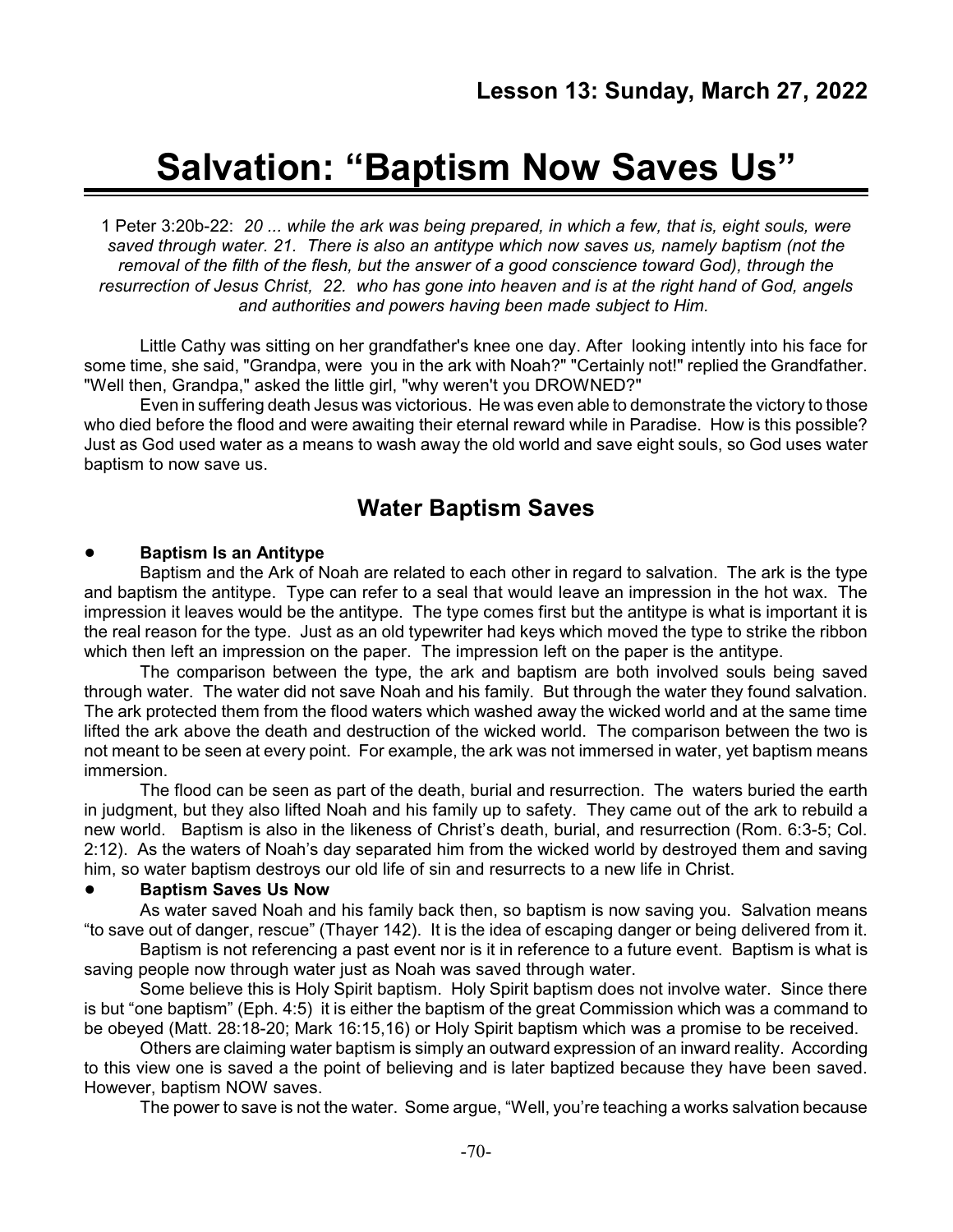you believe baptism is necessary to being saved." In the Bible God word attributes salvation to faith (Eph. 2:8), repentance (Ac. 11:18), and baptism (1 Pet. 3:21). Salvation is also attributed to the blood of Christ (Matt. 26:28); to Christ's death (Rom. 5:10) and even the Word itself (Js. 1:21). All these are complementary and consistent statements; they involve no contradictions. It is not water that saves; it is obeying God' s command of baptism. There is no power in the mere application of water in any form or with any ceremonies of religion, to put away sin. When Philip baptized the Eunuch, they went down into the water, Philip baptized him, and they came up out of the water (Ac. 8:37-38). Naaman did not attribute miraculous power to remove leprosy to Jordan's muddy waters. The power to heal resided only in God.

Many scholars agree. Augustine (A.D. 354-430) wrote "the salvation of man is effected in baptism." Thomas Aquinas (A.D. 1225-1274) wrote, "consequently it is manifest that all are bound to be baptized: and that without Baptism there is no salvation for men." (ibid., p. 31).

### ! **Baptism Does Not Cleanse Flesh**

The nature of baptism is viewed from both negative and positive aspects. Some say that his reference is to circumcision. Baptism is not a ceremonial cleansing. But more is needed than the old Jewish washings, the frequent purifications. Consider what baptism will not do. Baptism will not remove temptation. Baptism will not solve all of life's problems. Baptism will not assure eternal salvation. Baptism will not forgive, save, result in newness of life, or put one into Christ who is not a penitent believer.

### ! **Baptism Is an Answer of a Good Conscience**

The term *"answer"* means "a pledge, a demand." When a person was signing a contract, he would be asked, "do you pledge to obey and fulfill the terms of this contract." The good conscience is sought through baptism, that is, when baptism washes away guilt one is left with a clear or good conscience. Or because one has a good conscience they are baptized. It is possible to have a good conscience before baptism. Saul of Tarsus Possessed a good conscience while in unbelief and a persecutor of the church (Ac. 23:1). When Paul was baptized it washed away his previous sins (Acts 22:16) resulting the him have a good or clear conscience. However, it is more logical with Peter line of reasoning and the rest of the Bible teaching about water baptism that a good conscience is a result of having been saved at the point of baptism. The blood of Christ and water baptism in His name work together in tandem to produce a cleansed conscience/salvation (Heb. 9:11-14). This is why those in the book of Acts are baptized immediately (Acts 8:35:38). Examples of those with a cleared conscience. The Pentecostians who had killed the very Son of God (Acts 2:36). Saul of Tarsus who killed Christians (Acts 22:16). The Philippian Jailor who had imprisoned Paul and Silas (Acts 16:34).

# **The Victorious Suffering of Christ Through**

# ! **Salvation**

Salvation is only possible now by being baptized in water because Christ suffered, died, and arose.

### ! **Resurrection**

The resurrection of Christ from the dead is what makes redemption possible (1 Cor. 15:14-17). Baptism derives its benefits "through the resurrection of Jesus Christ" which it symbolizes (Rom. 6:3-5; Cor. 2:12-13). One is baptized so their sins can be washed away and they can rise to a new life through the same power of God that raised Jesus from the dead!

### ! **Coronation**

Jesus is often said to be at the right hand of God (Ps. 110:1 Rom. 8:34; Eph. 1;20; Heb. 1:3). Thayer says this is used "to indicate that he has become a partner in God's universal government" (128). Though rejected by the Jewish leaders and crucified he resurrected and then ascended to the right hand of God as King of kings over his kingdom.

### ! **Subjugation**

All these authorities and powers embrace the hierarchy of heaven. The "rulers and functionaries of the spirit world" (A&G 278). Christ's complete victory shows he is over all "angels and authorities and powers."

Though men teach "faith only" in spite of James 2:24, Peter clearly teaches that baptism can now